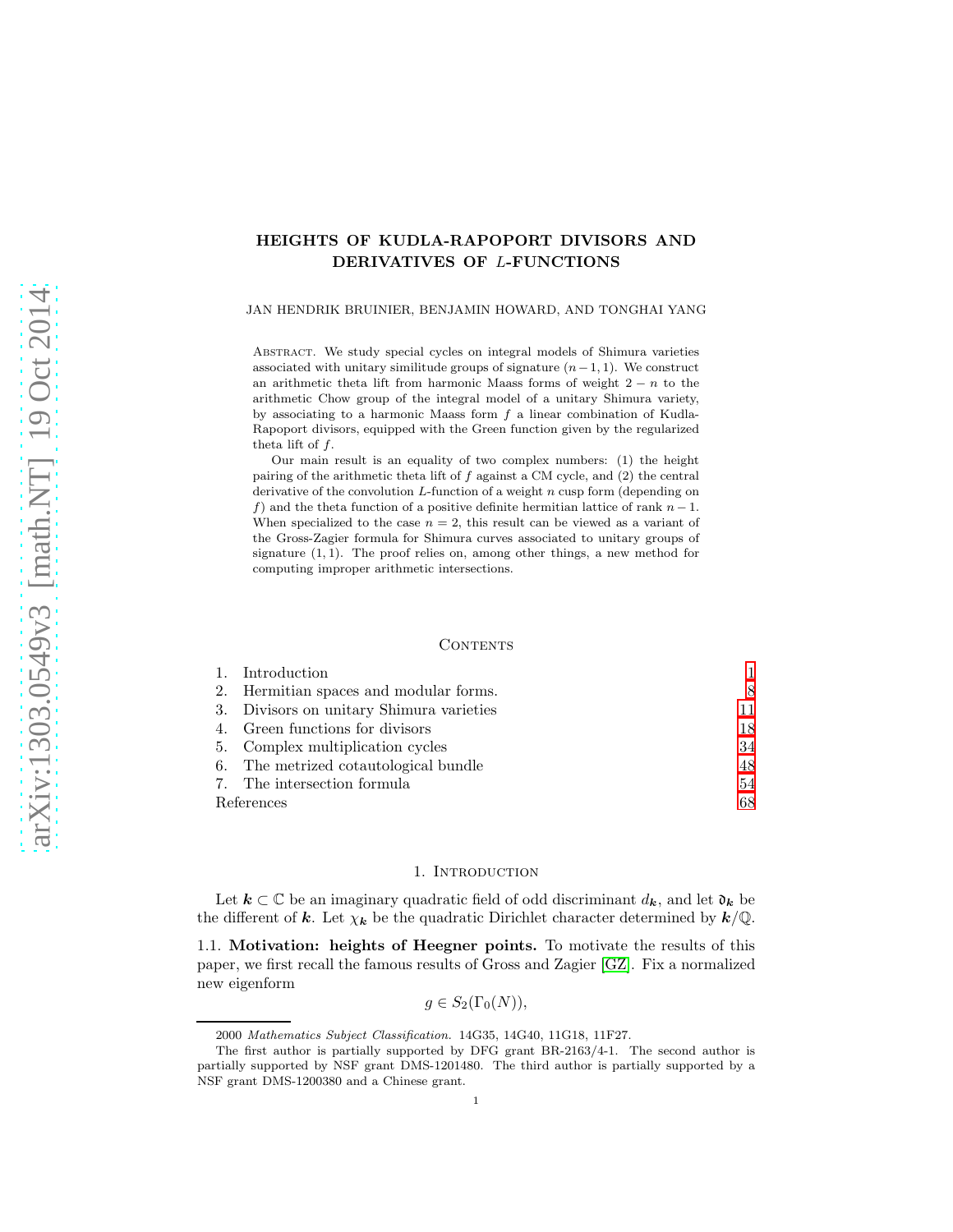and assume that  $N$  and  $k$  satisfy the usual Heegner hypothesis: every prime divisor of N splits in k. This allows us to fix an ideal  $\mathfrak{n} \subset \mathcal{O}_k$  satisfying  $\mathcal{O}_k/\mathfrak{n} \cong \mathbb{Z}/N\mathbb{Z}$ . For any fractional  $\mathcal{O}_{k}$ -ideal **a**, the cyclic N-isogeny of elliptic curves

$$
y_{\mathfrak{a}} = [\mathbb{C}/\mathfrak{a} \to \mathbb{C}/\mathfrak{n}^{-1}\mathfrak{a}]
$$

defines a *Heegner point* on  $X_0(N)(H)$ , where H is the Hilbert class field of k. If we define a weight 2 cuspform

$$
\phi^{\text{Heeg}}(\tau) = \sum_{m \ge 1} T_m(y_{\mathcal{O}_k} - \infty) \cdot q^m
$$

valued in  $J_0(N)(H)$ , where the  $T_m$  are Hecke operators, then the Petersson inner product

$$
\phi^{\text{Heeg}}(g) = \langle \phi^{\text{Heeg}}, g \rangle_{\text{Pet}} \in J_0(N)(H) \otimes \mathbb{C}
$$

is essentially the projection of the divisor  $y_{\mathcal{O}_k} - \infty$  to the g-isotypic component of the Jacobian  $J_0(N)$ .

After endowing the fractional ideal  $\alpha$  with the self-dual hermitian form  $\langle x, y \rangle =$  $N(\mathfrak{a})^{-1}x\overline{y}$ , we may construct the weight one theta series

$$
\theta_{\mathfrak{a}}(\tau) = \sum_{x \in \mathfrak{a}} q^{\langle x, x \rangle} \in M_1(\Gamma_0(|d_{\mathbf{k}}|), \chi_{\mathbf{k}}).
$$

The Rankin-Selberg convolution L-function  $L(g, \theta_{\mathfrak{a}}, s)$  satisfies a functional equation forcing it to vanish at  $s = 1$ , and the Gross-Zagier theorem implies

$$
\left[\phi^{\text{Heeg}}(g) : y_{\mathfrak{a}} - \infty\right]_{\text{NT}} = c \cdot L'(g, \theta_{\mathfrak{a}}, 1).
$$

Here  $c$  is some explicit nonzero constant, and the pairing on the left is the Néron-Tate height.

The goal of this paper is to obtain similar results when  $g$  is replaced by a cusp form of weight  $n \geq 2$ , the weight 1 theta series  $\theta_a$  is replaced by a weight  $n-1$ theta series determined by a hermitian lattice of rank  $n-1$ , and the Heegner points on modular curves are replaced by special cycles on Shimura varieties associated to groups of unitary similitudes. There are earlier results of Zhang [\[Zh\]](#page-68-1) and Nekovář [\[Nek\]](#page-68-2) on Gross-Zagier theorems for higher weight modular forms, but those results differ from ours in two essential ways: (1) those authors work with height pairings of cycles on Kuga-Sato varieties fibered over modular curves, while we work with height pairings on unitary Shimura varieties, and (2) they work with theta series of weight 1, while we work with theta series of weight  $n - 1$ .

1.2. Statement of the main result. Our main result will be a Gross-Zagier-type formula for the central derivative of the convolution L-function of a cusp form of any weight  $n \geq 2$  with a theta series of weight  $n-1$ . This formula will involve the intersection multiplicities of special cycles on a unitary Shimura variety. We begin by describing the Shimura variety.

For a pair of nonnegative integers  $(p, q)$ , denote by  $M_{(p,q)}$  the moduli space of principally polarized abelian varieties  $A \rightarrow S$  over **k**-schemes, equipped with an action of  $\mathcal{O}_k$  satisfying the *signature*  $(p, q)$  condition: every  $a \in \mathcal{O}_k$  acts on Lie(A) with characteristic polynomial  $(T - a)^p (T - \overline{a})^q$ . We require also that the Rosati involution on End(A)⊗Q restrict to complex conjugation on the image of  $\mathcal{O}_{k}$ . The moduli space  $M_{(p,q)}$  is a Deligne-Mumford stack, smooth over **k** of dimension pq, and is a disjoint union of Shimura varieties associated to unitary similitude groups.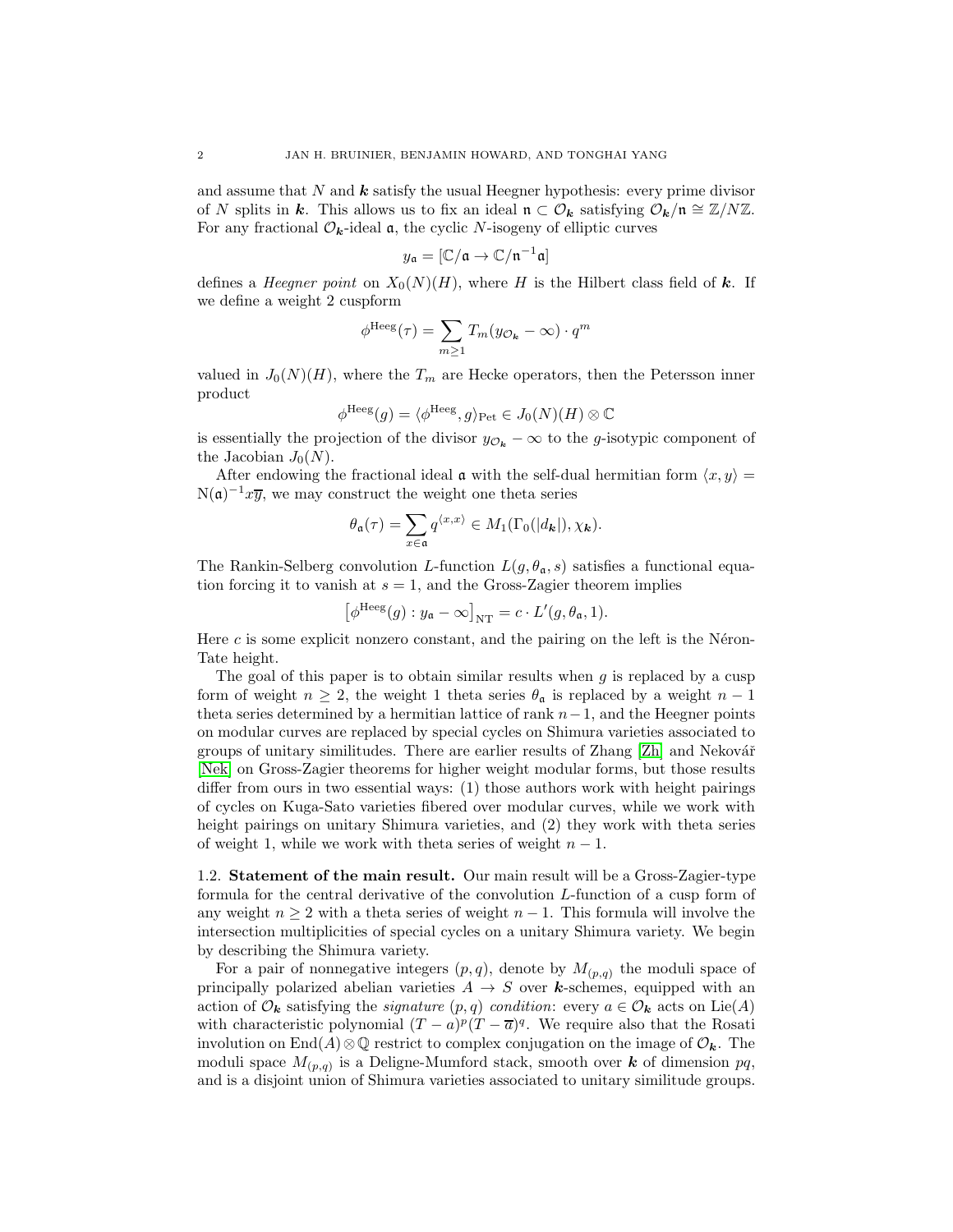The theory of integral models of the stacks  $M_{(p,q)}$  remains incomplete, but we only need two special cases:

(1) there is a smooth and proper stack  $\mathcal{M}_{(p,0)}$  over  $\mathcal{O}_{\mathbf{k}}$  with generic fiber  $M_{(p,0)}$ ,

(2) there is a regular and flat stack  $\mathcal{M}_{(p,1)}$  over  $\mathcal{O}_k$  with generic fiber  $M_{(p,1)}$ .

The product

$$
\mathcal{M} = \mathcal{M}_{(1,0)} \times_{\mathcal{O}_{\mathbf{k}}} \mathcal{M}_{(n-1,1)}
$$

is an *n*-dimensional regular algebraic stack, flat over  $\mathcal{O}_{k}$ , and is typically disconnected. Moreover,  $M$  has a canonical toroidal compactification  $\mathcal{M}^*$ , whose boundary is a smooth divisor.

Let  $\Lambda$  be a positive definite self-dual hermitian lattice of rank  $n-1$ ; that is, a projective  $\mathcal{O}_k$ -module of rank  $n-1$  endowed with a positive definite hermitian form  $\langle \cdot, \cdot \rangle$  inducing an isomorphism  $\Lambda \cong \text{Hom}_{\mathcal{O}_{\mathbf{k}}}(\Lambda, \mathcal{O}_{\mathbf{k}})$ . The  $\mathcal{O}_{\mathbf{k}}$ -stack

$$
\mathcal{Y} = \mathcal{M}_{(1,0)} \times_{\mathcal{O}_{\mathbf{k}}} \mathcal{M}_{(0,1)} \times_{\mathcal{O}_{\mathbf{k}}} \mathcal{M}_{(n-1,0)}
$$

is smooth and proper of relative dimension 0, and the morphism  $\mathcal{Y} \to \mathcal{M}$  defined by

$$
(A_0, A_1, B) \mapsto (A_0, A_1 \times B)
$$

allows us to view  $\mathcal Y$  as a 1-dimensional cycle on  $\mathcal M$ . To every geometric point  $(A_0, A_1, B)$  of  $\mathcal Y$  there is an associated self-dual hermitian  $\mathcal O_{\mathbf k}$ -module  $\text{Hom}_{\mathcal O_{\mathbf k}}(A_0, B)$ of signature  $(n-1, 0)$ , whose isomorphism class is constant on each connected component of  $\mathcal{Y}$ . Let  $\mathcal{Y}_\Lambda \subset \mathcal{Y}$  be the union of all connected components on which  $\text{Hom}_{\mathcal{O}_{\mathbf{k}}}(A_0, B) \cong \Lambda.$ 

To a hermitian module V over the adele ring  $A_k$  there is an associated *invariant* inv(V)  $\in \{\pm 1\}$ , defined as a product of local invariants. If inv(V) = 1 then V is *coherent*, in the sense that  $V$  arises as the adelization of a hermitian space over k. Otherwise,  $\nabla$  is *incoherent*. In Section [2.1](#page-7-1) we define the notion of a *hermitian*  $(k_{\mathbb{R}}, \mathcal{O}_k)$ -module L. Essentially, L is an integral structure on a hermitian  $\mathbb{A}_k$ module. It consists of an archimedean part  $\mathbb{L}_{\infty}$ , which is a hermitian space over  $k_{\mathbb{R}} = k \otimes_{\mathbb{Q}} \mathbb{R}$ , and a finite part  $\mathbb{L}_f$ , which is a hermitian  $\mathcal{O}_{\mathbf{k}}$ -module.

As explained in Section [3,](#page-10-0) to each point of the moduli space  $M$  there is associated an incoherent hermitian  $(k_{\mathbb{R}}, \hat{\mathcal{O}}_k)$ -module, whose isomorphism class is constant on the connected components of M. Thus we obtain a decomposition  $\mathcal{M} = \bigsqcup_{\mathbb{L}} \mathcal{M}_{\mathbb{L}}$ where L runs over all incoherent self-dual hermitian  $(k_{\mathbb{R}}, \hat{\mathcal{O}}_k)$ -modules of signature  $(n, 0)$ , and similarly for the compactification

$$
\mathcal{M}^* = \bigsqcup_{\mathbb{L}} \mathcal{M}^*_{\mathbb{L}}.
$$

The stack  $\mathcal{Y}_\Lambda$  admits an analogous decomposition

<span id="page-2-0"></span>
$$
\mathcal{Y}_\Lambda=\bigsqcup_{\mathbb{L}_0}\mathcal{Y}_{(\mathbb{L}_0,\Lambda)},
$$

where  $\mathbb{L}_0$  runs over all incoherent self-dual hermitian  $(k_{\mathbb{R}}, \mathcal{O}_k)$ -modules of signature (1,0). From now on we fix one such  $\mathbb{L}_0$ , and set  $\mathbb{L} = \mathbb{L}_0 \oplus \Lambda$ ; for the meaning of the direct sum, see Remark [5.3.](#page-35-0) The morphism  $\mathcal{Y}_{\Lambda} \to \mathcal{M}^*$  restricts to a morphism

(1.1) Y(L0,Λ) → M<sup>∗</sup> L ,

which allows us to view  $\mathcal{Y}_{(\mathbb{L}_0,\Lambda)}$  as a cycle on  $\mathcal{M}^*_{\mathbb{L}}$  of dimension 1.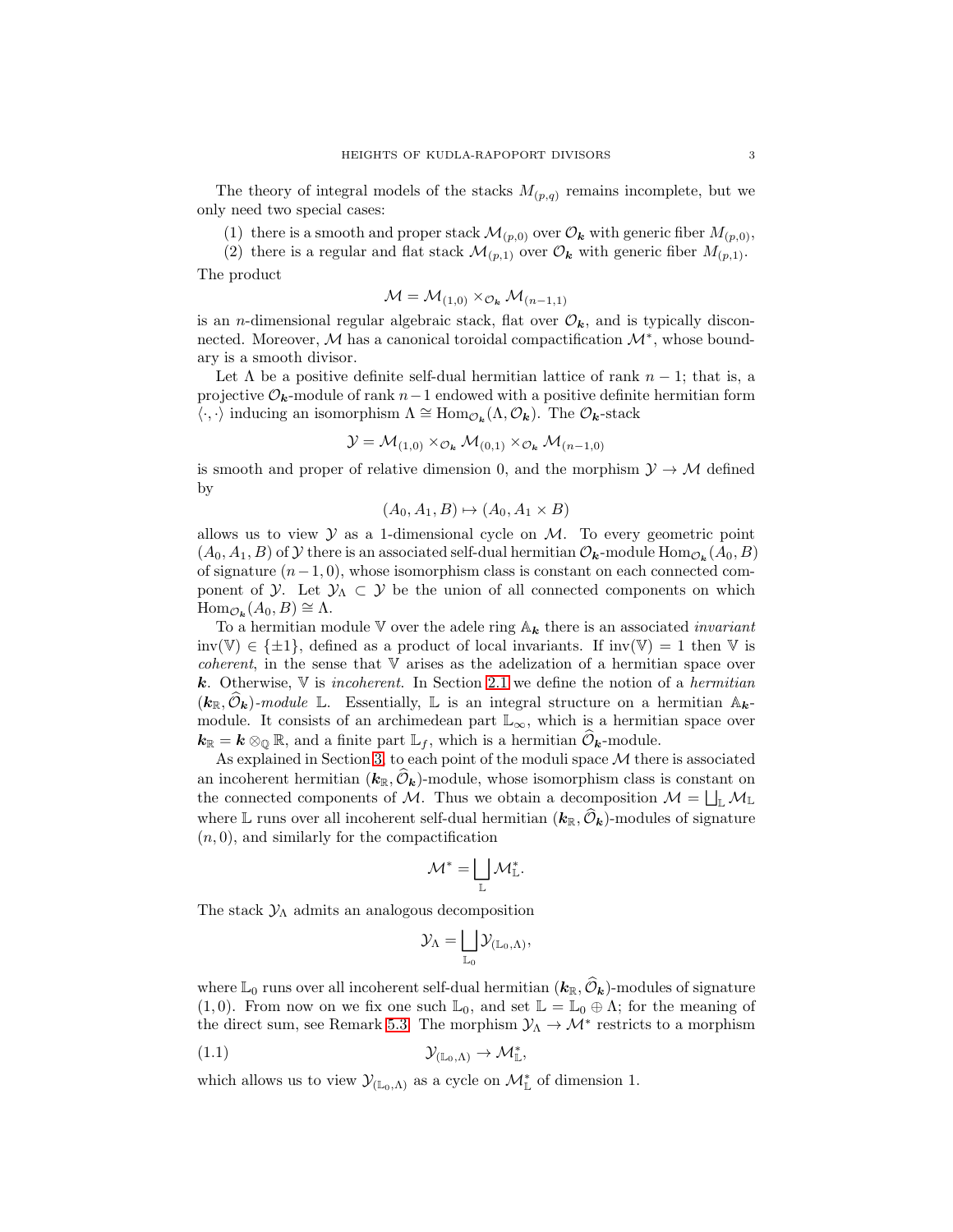Let  $\widehat{\text{CH}}_{\mathbb{C}}^1(\mathcal{M}_{\mathbb{L}}^*)$  be the codimension one arithmetic Chow group with complex coefficients, defined, as in the work of Gillet-Soulé [\[SABK\]](#page-68-3), as the space of rational equivalence classes of divisors on  $\mathcal{M}_{\mathbb{L}}^*$  endowed with Green functions. In fact, we use the more general arithmetic Chow groups defined by Burgos-Kramer-Kühn [\[BKK\]](#page-67-1), which allow for Green functions with log-log singularities along the boundary. The map [\(1.1\)](#page-2-0) induces a linear functional

$$
\widehat{\operatorname{CH}}^1_{\mathbb{C}}(\mathcal{M}^*_{\mathbb{L}}) \to \mathbb{C}
$$

called the *arithmetic degree along*  $\mathcal{Y}_{(\mathbb{L}_0,\Lambda)}$ , and denoted  $\hat{\mathcal{Z}} \mapsto [\hat{\mathcal{Z}} : \mathcal{Y}_{(\mathbb{L}_0,\Lambda)}].$ 

The hermitian form on the  $\widehat{\mathcal{O}}_{\mathbf{k}}$ -module  $\mathbb{L}_f$  determines a  $\mathbb{Q}/\mathbb{Z}$ -valued quadratic form on the finite discriminant group  $\mathfrak{d}_{\mathbf{k}}^{-1} \mathbb{L}_f / \mathbb{L}_f$ . If we denote by  $S_{\mathbb{L}}$  the (finite dimensional) space of complex valued functions on this finite quadratic space, there is a Weil representation

$$
\omega_{\mathbb{L}}:\mathrm{SL}_2(\mathbb{Z})\to \mathrm{Aut}(S_{\mathbb{L}}).
$$

Let  $H_{2-n}(\omega_{\mathbb{L}})$  be the space of harmonic Maass forms for  $SL_2(\mathbb{Z})$  of weight  $2-n$ with values in the vector space  $S_{\mathbb{L}}$ , transforming according to  $\omega_{\mathbb{L}}$ .

As explained in Section [4,](#page-17-0) there is an arithmetic theta lift of harmonic Maass forms

$$
H_{2-n}(\omega_{\mathbb{L}})^{\Delta} \longrightarrow \widehat{\text{CH}}_{\mathbb{C}}^1(\mathcal{M}_{\mathbb{L}}^*),
$$

denoted  $f \mapsto \widehat{\Theta}_{\mathbb{L}}(f)$ , whose definition is roughly as follows. There is a theta lift from functions on the upper half plane to functions on the Shimura variety  $\mathcal{M}_{\mathbb{L}}(\mathbb{C})$ . If one attempts to lift an element  $f \in H_{2-n}(\omega_{\mathbb{L}})^{\Delta}$ , the theta integral diverges due to the growth of  $f$  at the cusp. There is a natural way to regularize the divergent integral in order to obtain a function  $\Phi_{\mathbb{L}}(f)$  on  $\mathcal{M}_{\mathbb{L}}(\mathbb{C})$ , but the regularization process introduces singularities of logarithmic type into the function  $\Phi_{\mathbb{L}}(f)$ ; see [\[Bo1\]](#page-67-2) and [\[BF\]](#page-67-3). In fact  $\Phi_{\mathbb{L}}(f)$  is a Green function for a certain divisor  $\mathcal{Z}_{\mathbb{L}}(f)(\mathbb{C})$  on  $\mathcal{M}_{\mathbb{L}}(\mathbb{C}),$ which can be written in an explicit way as a linear combination of the complex Kudla-Rapoport divisors  $\mathcal{Z}_{\mathbb{L}}(m,\mathfrak{r})(\mathbb{C})$  introduced in [\[KR1\]](#page-68-4) and studied further in [\[KR2\]](#page-68-5), [\[Ho2\]](#page-68-6), and [\[Ho3\]](#page-68-7). Here **r** is an  $\mathcal{O}_{\mathbf{k}}$ -ideal dividing  $\mathfrak{d}_{\mathbf{k}}$ , and  $m \in N(\mathfrak{r})^{-1}\mathbb{Z}$  is positive. The complex Kudla-Rapoport divisors are defined in terms of a moduli problem, and so have natural extensions to the integral model  $\mathcal{M}_{\mathbb{L}}$ . Thus we obtain an extension of  $\mathcal{Z}_{\mathbb{L}}(f)(\mathbb{C})$  to the integral model as well. The result is a divisor  $\mathcal{Z}_{\mathbb{L}}(f)$ on  $\mathcal{M}_\mathbb{L}$  together with a Green function  $\Phi_\mathbb{L}(f)$ . The arithmetic theta lift of f is then defined by first adding boundary components with appropriate multiplicities in order to define a compactified arithmetic divisor

$$
\widehat{\mathcal{Z}}^{\text{total}}_{\mathbb{L}}(f) \in \widehat{\text{CH}}^1(\mathcal{M}^*_{\mathbb{L}}),
$$

and then adding a certain multiple (depending on the constant term of  $f$ ) of the metrized cotautological bundle  $\mathcal{T}^*_{\mathbb{L}}$  of Section [6.2](#page-49-0) to obtain

$$
\widehat{\Theta}_{\mathbb{L}}(f) \in \widehat{\text{CH}}^1(\mathcal{M}^*_{\mathbb{L}}).
$$

Remark 1.1. One of the minor miracles of the construction of  $\Phi_{\mathbb{L}}(f)$  is that, despite having a logarithmic singularity along  $\mathcal{Z}_{\mathbb{L}}(f)$ , it is defined at *every* point of the complex Shimura variety  $\mathcal{M}_{\mathbb{L}}(\mathbb{C})$ . Expressed differently, the smooth function  $\Phi_{\mathbb{L}}(f)$ , initially defined on the complement of  $\mathcal{Z}_{\mathbb{L}}(f)$ , has a natural discontinuous extension to all points. The behavior of  $\Phi_L(f)$  at the points of  $\mathcal{Z}_L(f)$ , as described in Corollary [4.2,](#page-20-0) plays an essential role in our calculation of improper intersections.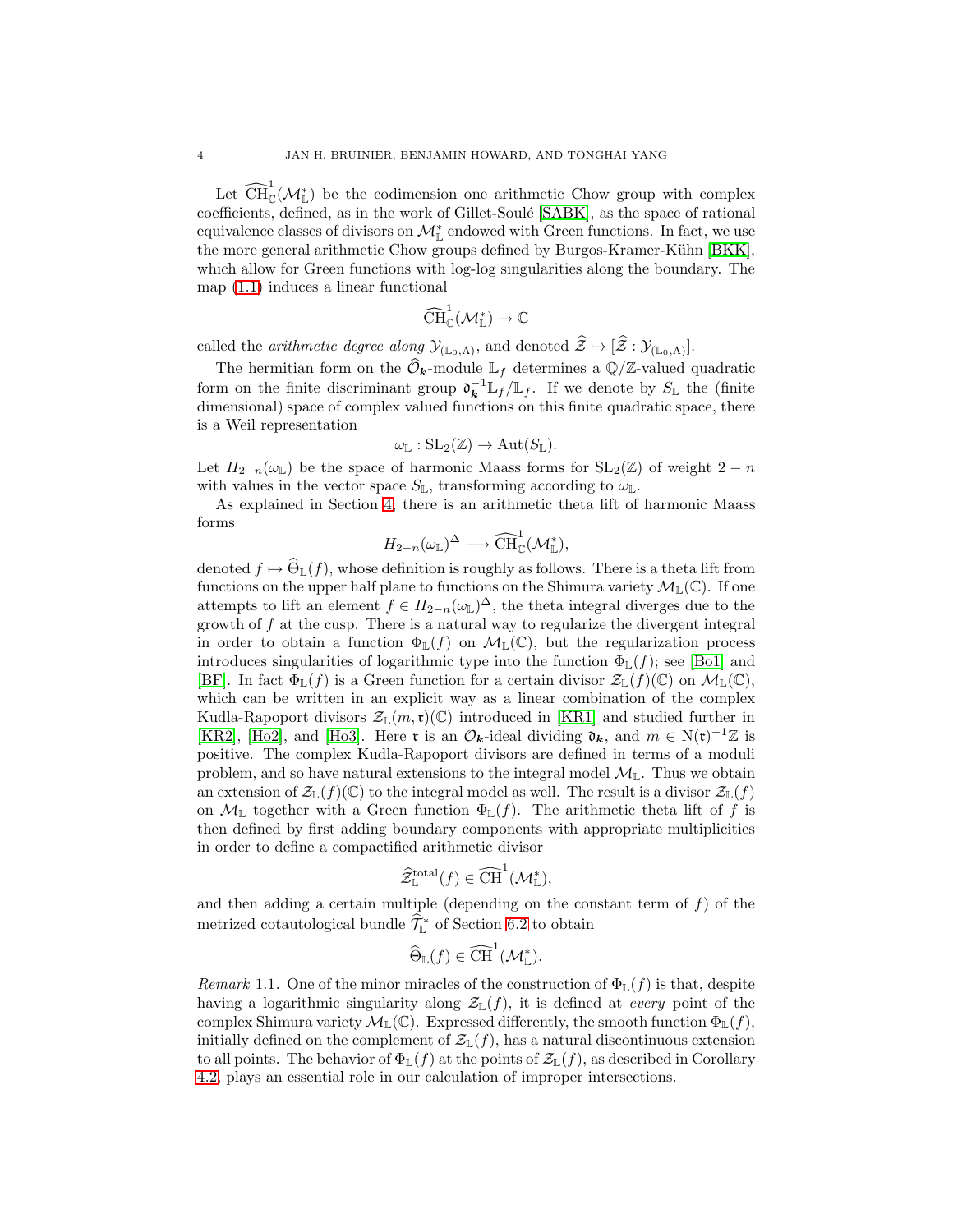Remark 1.2. The Green functions used here are constructed as regularized theta lifts of harmonic Maass forms, as in [\[Br1\]](#page-67-4), [\[BF\]](#page-67-3), and [\[BY\]](#page-67-5), and so are different from the Kudla-style Green functions used in [\[Ho2\]](#page-68-6) and [\[Ho3\]](#page-68-7).

Let  $S_n(\overline{\omega}_\mathbb{L})$  be the space of weight n cusp forms for  $SL_2(\mathbb{Z})$  with values in  $S_{\mathbb{L}},$ transforming according to the complex conjugate representation  $\overline{\omega}_L$ . Denote by  $\Delta$ the automorphism group of the finite group  $\mathfrak{d}_{\mathbf{k}}^{-1} \mathbb{L}_f / \mathbb{L}_f$  with its  $\mathbb{Q}/\mathbb{Z}$ -valued quadratic form. Any ∆-invariant cusp form

$$
g(\tau) = \sum_{m \in \mathbb{Q}_{>0}} a(m) q^m \in S_n(\overline{\omega}_\mathbb{L})^{\Delta}
$$

has Fourier coefficients  $a(m) \in S^{\Delta}_{\mathbb{L}}$ . Similarly, the space  $S_{\Lambda}$  of complex valued functions on  $\mathfrak{d}_{\mathbf{k}}^{-1} \Lambda/\Lambda$  has a natural action  $\omega_{\Lambda} : SL_2(\mathbb{Z}) \to Aut(S_{\Lambda})$ , and there is a vector valued theta series

$$
\theta_{\Lambda}(\tau) = \sum_{m \in \mathbb{Q}_{>0}} R_{\Lambda}(m) q^m \in M_{n-1}(\omega_{\Lambda}^{\vee})
$$

taking values in the dual space  $S_{\Lambda}^{\vee}$ , whose m-th Fourier coefficient  $R_{\Lambda}(m) : S_{\Lambda} \to \mathbb{C}$ is the representation number

$$
R_{\Lambda}(m,\varphi) = \sum_{\substack{\lambda \in \mathfrak{d}_{k}^{-1}\Lambda \\ \langle \lambda, \lambda \rangle = m}} \varphi(\lambda).
$$

We define the Rankin-Selberg convolution L-function

<span id="page-4-0"></span>(1.2) 
$$
L(g, \theta_{\Lambda}, s) = \Gamma\left(\frac{s}{2} + n - 1\right) \sum_{m \in \mathbb{Q}_{>0}} \frac{\left\{\overline{a(m)}, R_{\Lambda}(m)\right\}}{(4\pi m)^{\frac{s}{2} + n - 1}},
$$

where the pairing  $\{\cdot,\cdot\}$  is the tautological pairing between  $S_{\mathbb{L}}$  and  $S_{\mathbb{L}}^{\vee}$ , and  $R_{\Lambda}(m)$  is viewed as an element of  $S_{\mathbb{L}}^{\vee}$  using the natural surjection  $S_{\mathbb{L}} \to S_{\Lambda}$ . The L-function [\(1.2\)](#page-4-0) satisfies a simple functional equation in  $s \mapsto -s$ , which forces it to vanish at  $s = 0$ .

As in [\[BF\]](#page-67-3), there is a  $\Delta$ -invariant surjective differential operator

$$
\xi: H_{2-n}(\omega_{\mathbb{L}}) \longrightarrow S_n(\overline{\omega}_{\mathbb{L}})
$$

defined by

$$
\xi(f)(\tau) = 2iv^{2-n}\frac{\overline{\partial f}}{\partial \overline{\tau}},
$$

where  $\tau = u + iv$  is the variable on the upper half-plane.

The following is our main result. It is stated in the text as Theorem [7.2.](#page-54-0)

<span id="page-4-1"></span>**Theorem A.** Fix  $a \, g \in S_n(\overline{\omega}_{\mathbb{L}})^{\Delta}$ , and let  $f \in H_{2-n}(\omega_{\mathbb{L}})^{\Delta}$  be any harmonic form satisfying  $\xi(f) = g$ . The arithmetic theta lift of f and the L-function [\(1.2\)](#page-4-0) are related by

(1.3) 
$$
[\widehat{\Theta}_{\mathbb{L}}(f) : \mathcal{Y}_{(\mathbb{L}_0,\Lambda)}] = - \deg_{\mathbb{C}} \mathcal{Y}_{(\mathbb{L}_0,\Lambda)} \cdot L'(g,\theta_\Lambda,0).
$$

The constant appearing on the right is

<span id="page-4-2"></span>
$$
\deg_{\mathbb{C}} \mathcal{Y}_{(\mathbb{L}_0,\Lambda)} = \sum_{y \in \mathcal{Y}_{(\mathbb{L}_0,\Lambda)}(\mathbb{C})} \frac{1}{|\operatorname{Aut}(y)|}.
$$

An explicit formula for this constant is given in Remark [5.13.](#page-43-0)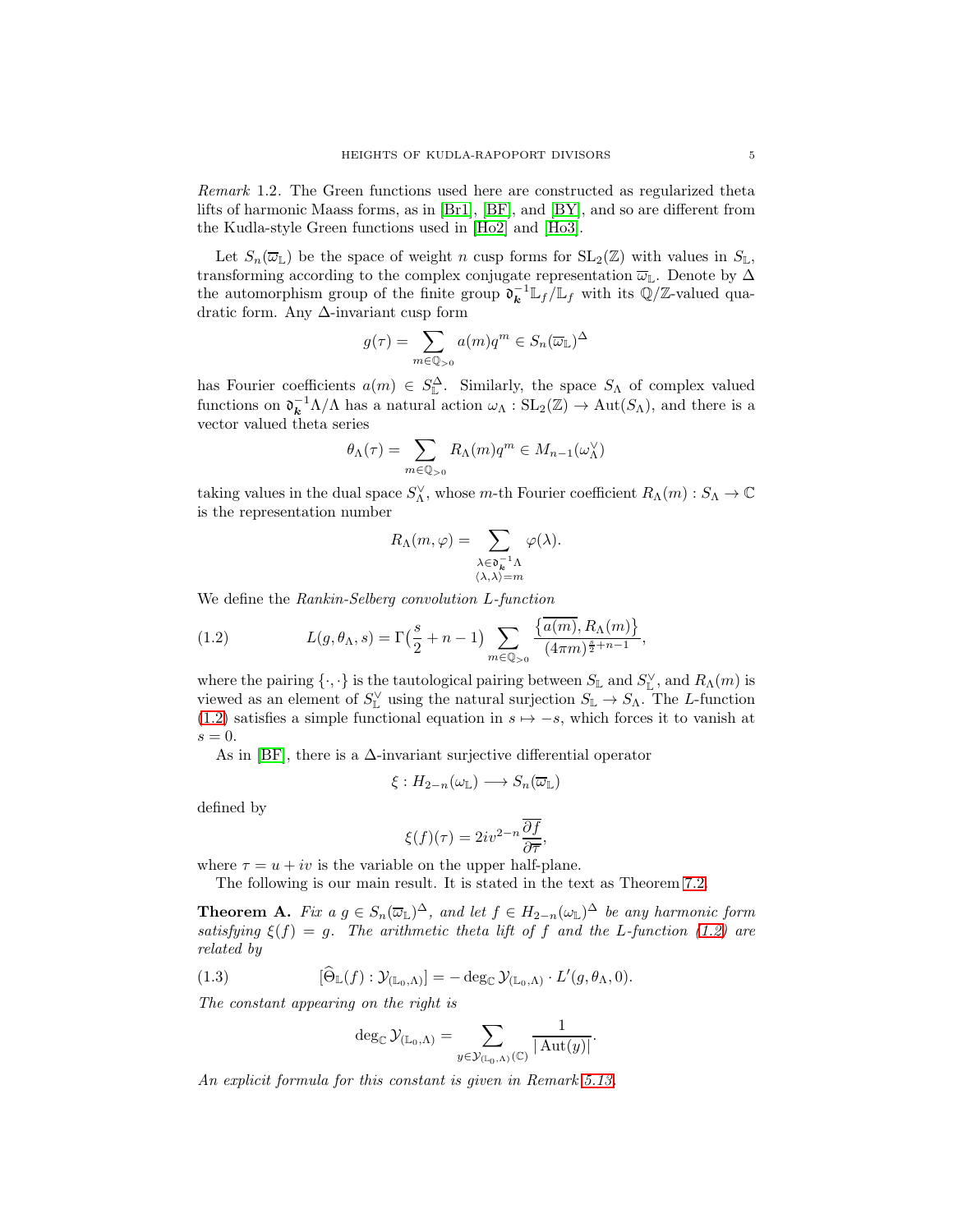We prove Theorem [A](#page-4-1) by first verifying [\(1.3\)](#page-4-2) for certain distinguished harmonic Maass forms  $f = f_{m,\mathfrak{r}}$  satisfying  $\mathcal{Z}_{\mathbb{L}}(f) = \mathcal{Z}_{\mathbb{L}}(m,\mathfrak{r})$ . The calculation of the left hand side of [\(1.3\)](#page-4-2) is seriously complicated by the fact that the cycles  $\mathcal{Z}_{\mathbb{L}}(m,\mathfrak{r})$  and  $\mathcal{Y}_{(\mathbb{L}_0,\Lambda)}$ typically intersect improperly. Calculations of improper intersection have been done in some low-dimensional situations elsewhere in the literature (for example in [\[GZ\]](#page-68-0), [\[KRY2\]](#page-68-8), and [\[Ho1\]](#page-68-9)), but our methods are new, and seem considerably more flexible than the laborious calculations of earlier authors. The idea is to use deformation theory to show that the metrized line bundle

<span id="page-5-0"></span>(1.4) 
$$
\widehat{\mathcal{Z}}_{\mathbb{L}}^{\heartsuit}(m,\mathfrak{r}) = \widehat{\mathcal{Z}}_{\mathbb{L}}(f_{m,\mathfrak{r}}) \otimes \widehat{\mathcal{T}}_{\mathbb{L}}^{-R_{\Lambda}(m,\mathfrak{r})}
$$

on  $M_{\mathbb{L}}$  acquires a canonical nonzero section  $\sigma_{m,\mathfrak{r}}$  when restricted to  $\mathcal{Y}_{(\mathbb{L}_0,\Lambda)}$ . To compute the intersection multiplicity of [\(1.4\)](#page-5-0) with  $\mathcal{Y}_{(\mathbb{L}_0,\Lambda)}$ , it suffices to compute the degree of the 0-cycle div $(\sigma_{m,\mathfrak{r}})$  on  $\mathcal{Y}_{(\mathbb{L}_0,\Lambda)}$ , and the norm  $||\sigma_{m,\mathfrak{r}}||_y$  at each  $y \in \mathcal{Y}_{(\mathbb{L}_0,\Lambda)}(\mathbb{C})$ . The divisor div $(\sigma_{m,\mathfrak{r}})$  turns out to be exactly the divisor obtained by intersecting  $\mathcal{Z}_\mathbb{L}(m,\mathfrak{r})\cap\mathcal{Y}_{(\mathbb{L}_0,\Lambda)}$  and then throwing away all components of the intersection having dimension  $> 0$ . In other words, it is the proper part of the intersection, which can be computed directly using results of Gross. The norm  $||\boldsymbol{\sigma}_{m,\mathfrak{r}}||_y$  turns out to be the value of the Green function  $\Phi_{\mathbb{L}}(f_{m,\mathfrak{r}})$  at y, even when y lies on  $\mathcal{Z}_{\mathbb{L}}(m,\mathfrak{r})$ , the singularity of the Green function! Thus we are able to compute the intersection multiplicity of [\(1.4\)](#page-5-0) with  $\mathcal{Y}_{(\mathbb{L}_0,\Lambda)}$  by computing only proper intersections and the CM values of Green functions.

1.3. Applications and further directions of study. In the spirit of [\[Ku4\]](#page-68-10), let us consider only those Kudla-Rapoport divisors

$$
\widehat{\mathcal{Z}}^{\text{total}}_{\mathbb{L}}(m,\mathfrak{r})=\widehat{\mathcal{Z}}^{\text{total}}_{\mathbb{L}}(f_{m,\mathfrak{r}})
$$

with  $\mathfrak{r} = \mathcal{O}_k$ , and form the formal generating series

$$
\widehat{\phi}(\tau) = \widehat{\mathcal{T}}_{\mathbb{L}} + \sum_{m>0} \widehat{\mathcal{Z}}_{\mathbb{L}}^{\text{total}}(m, \mathcal{O}_{\mathbf{k}}) \cdot q^m \in \widehat{\text{CH}}_{\mathbb{C}}^1(\mathcal{M}_{\mathbb{L}}^*)[[q]].
$$

When  $n = 2$  there is some mild ambiguity in the choice of harmonic Maass form  $f_{m,\mathfrak{r}}$ , and hence in the choice of Green function in the arithmetic divisor  $\mathcal{Z}^{\text{total}}_{\mathbb{L}}(m,\mathfrak{r})$ . See Lemma [3.10](#page-15-0) and the remark that follows it. Because of this technical issue, in this subsection we assume that  $n > 2$ .

<span id="page-5-1"></span>**Conjecture B.** The formal generating series  $\hat{\phi}$  is a modular form of weight n, level  $\Gamma_0(|d_{\mathbf{k}}|)$ , and character  $\chi_{\mathbf{k}}^n$ . In other words

$$
\widehat{\phi} \in \widehat{\operatorname{CH}}_{\mathbb{C}}^1(\mathcal{M}^*_{\mathbb{L}}) \otimes M_n(\Gamma_0(|d_{\boldsymbol{k}}|), \chi_{\boldsymbol{k}}^n).
$$

This conjecture should be taken with a small grain of salt: to achieve modularity it may be necessary to slightly modify the formal generating series by vertical divisors on  $\mathcal{M}_{\mathbb{L}}^*$  supported at the primes dividing  $\mathfrak{d}_k$ . In any case, some form of this conjecture is certainly true, and is the subject of ongoing investigations of Kudla, Rapoport, and the three authors. Indeed, if one replaces the unitary Shimura variety by an orthogonal Shimura variety, and works only in the Chow group of the generic fiber rather than in the arithmetic Chow group of an integral model, the corresponding modularity result is due to Borcherds [\[Bo2\]](#page-67-6).

Theorem [A](#page-4-1) gives evidence for Conjecture [B](#page-5-1) as it is currently stated. Indeed, the theorem implies that  $[\Theta_{\mathbb{L}}(f) : \mathcal{Y}_{(\mathbb{L}_0,\Lambda)}] = 0$  for all  $f \in H_{2-n}(\omega_{\mathbb{L}})^{\Delta}$  with  $\xi(f) = 0$ . The following corollary of Theorem [A](#page-4-1) can be deduced from this and the modularity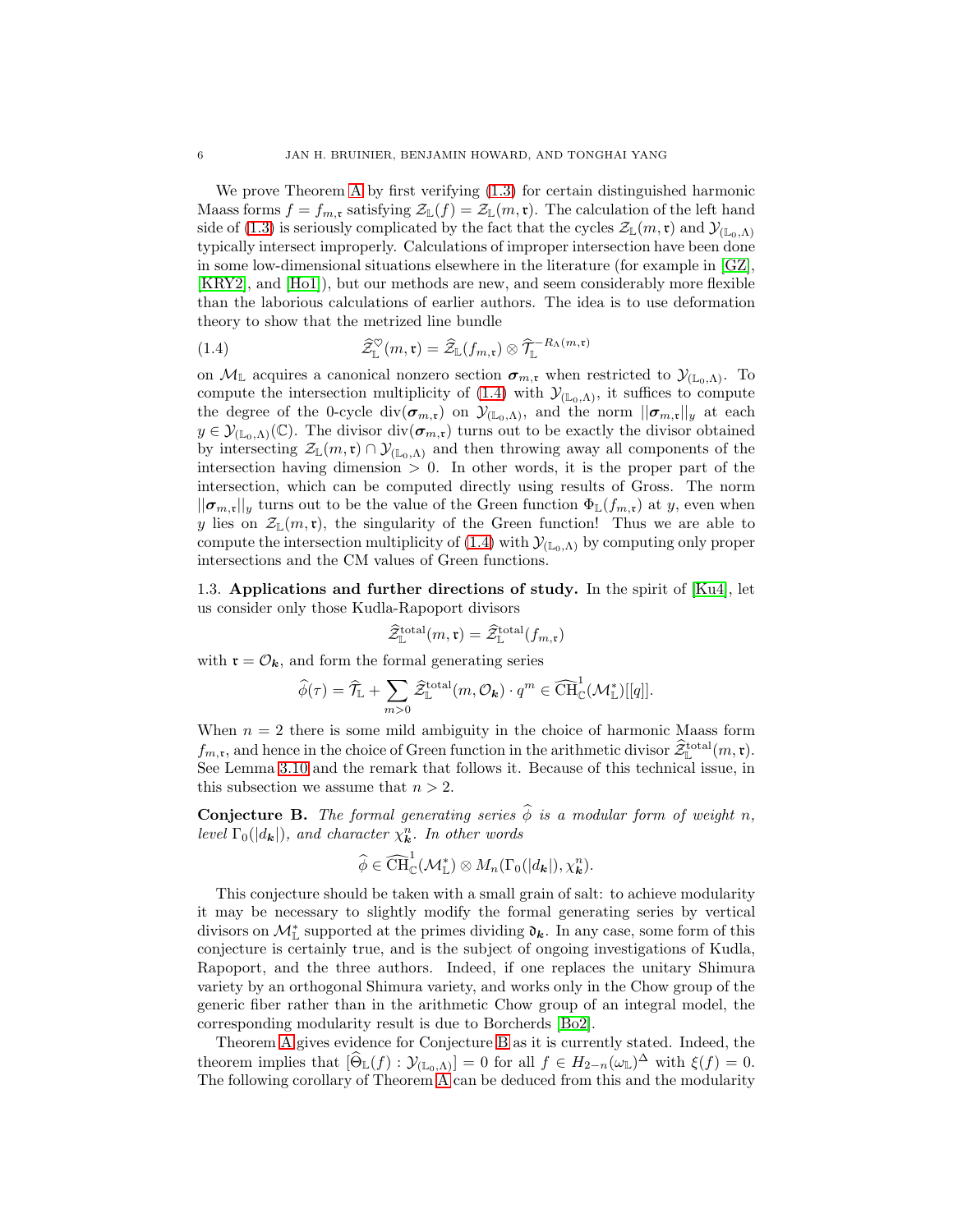criterion [\[Bo2\]](#page-67-6) of Borcherds. We omit the details of the proof, as we expect to prove some form Conjecture [B](#page-5-1) in the near future.

Theorem C. The formal q-expansion

$$
[\widehat{\phi}(\tau):\mathcal{Y}_{(\mathbb{L}_0,\Lambda)}] = [\widehat{\mathcal{T}}_{\mathbb{L}}:\mathcal{Y}_{(\mathbb{L}_0,\Lambda)}] + \sum_{m>0} [\widehat{\mathcal{Z}}_{\mathbb{L}}(m,\mathcal{O}_{\bm{k}}):\mathcal{Y}_{(\mathbb{L}_0,\Lambda)}] \cdot q^m
$$

defines an element of  $M_n(\Gamma_0(|d_{\mathbf{k}}|), \chi_{\mathbf{k}}^n)$ .

Suppose that Conjecture [B](#page-5-1) is true. Given a scalar valued form  $g_0 \in S_n(\Gamma_0(|d_{\mathbf{k}}|), \chi_{\mathbf{k}}^n)$ we may then imitate [\[Ku4\]](#page-68-10) and form the Petersson inner product

$$
\widehat{\phi}(g_0) = \langle \widehat{\phi}, g_0 \rangle_{\text{Pet}} \in \widehat{\text{CH}}_{\mathbb{C}}^1(\mathcal{M}_{\mathbb{L}}^*).
$$

The form  $g_0$  determines a vector valued form

$$
g(\tau) = \sum_{\gamma \in \Gamma_0(D) \backslash \operatorname{SL}_2(\mathbb{Z})} (g_0|_n \gamma)(\tau) \cdot \overline{\omega_{\mathbb{L}}(\gamma^{-1})\varphi_0} \in S_n(\overline{\omega}_{\mathbb{L}})^{\Delta},
$$

where  $\varphi_0 \in S_{\mathbb{L}}$  is the characteristic function of  $0 \in \mathfrak{d}_{\mathbf{k}}^{-1} \mathbb{L}_f / \mathbb{L}_f$ . Now pick any  $f \in H_{n-2}(\omega_{\mathbb{L}})^{\Delta}$  satisfying  $\xi(f) = g$ . Using [\[BF,](#page-67-3) Theorem 1.1] one can show that  $\widehat{\Theta}_{\mathbb{L}}(f) = \widehat{\phi}(g_0)$  and so, assuming Conjecture [B,](#page-5-1) Theorem [A](#page-4-1) may be restated as

$$
[\widehat{\phi}(g_0):\mathcal{Y}_{(\mathbb{L}_0,\Lambda)}] = -\deg_{\mathbb{C}} \mathcal{Y}_{(\mathbb{L}_0,\Lambda)} \cdot L'(g,\theta_\Lambda,0).
$$

Under some mild restrictions (for example, assuming that n is even and that  $g_0$  is a newform) the L-function on the right can be expressed in terms of the classical Rankin-Selberg  $L$ -function of the scalar valued form  $g_0$  and the scalar valued theta series

$$
\sum_{\lambda \in \Lambda} q^{\langle \lambda, \lambda \rangle} \in M_{n-1}(\Gamma_0(|d_{\mathbf{k}}|), \chi_{\mathbf{k}}^{n-1}).
$$

The statement and the proof of the precise relation between  $L$ -functions are slightly involved. We hope to explore this reformulation of Theorem [A](#page-4-1) in terms of scalar valued holomorphic forms in a future work, after Conjecture [B](#page-5-1) has been proved.

Apart from providing evidence for Conjecture [B,](#page-5-1) our methods have applications to Colmez's conjectural extension [\[Co\]](#page-67-7) of the Chowla-Selberg formula to CM abelian varieties of arbitrary dimension. Very roughly, the idea is this: after fixing a totally real field  $F/\mathbb{Q}$  of degree n, one can replace the cycle  $\mathcal{Y}_{(\mathbb{L}_0,\Lambda)}$  by a cycle  $\mathcal{Y}_E$  on  $\mathcal{M}_{\mathbb{L}}^*$  formed from abelian varieties with complex multiplication by the CM field  $E = \mathbf{k} \otimes_{\mathbb{Q}} F$ . It is expected that a variant of Theorem [A](#page-4-1) holds for this new cycle  $\mathcal{Y}_E$ , and some results in this direction can be found in [\[Ho2\]](#page-68-6). However, the proof of Theorem [A](#page-4-1) uses the Chowla-Selberg formula in an essential way, and so without a priori knowledge of Colmez's conjectural extension, one cannot complete the proof of the desired variant of Theorem [A](#page-4-1) without using some additional tools. The results of [\[Ya\]](#page-68-11) suggest that Conjecture [B](#page-5-1) is the new tool needed, and that a proof of new cases of Colmez's conjecture can be deduced as a byproduct of the proof of the variant of Theorem [A.](#page-4-1) In short, once Conjecture [B](#page-5-1) is proved, the methods of this paper will yield the proof of Colmez's conjecture for all CM abelian varieties that appear as points of the moduli space  $M_{(n-1,1)}$ . Again, this application is being investigated by Kudla, Rapoport, and the three authors.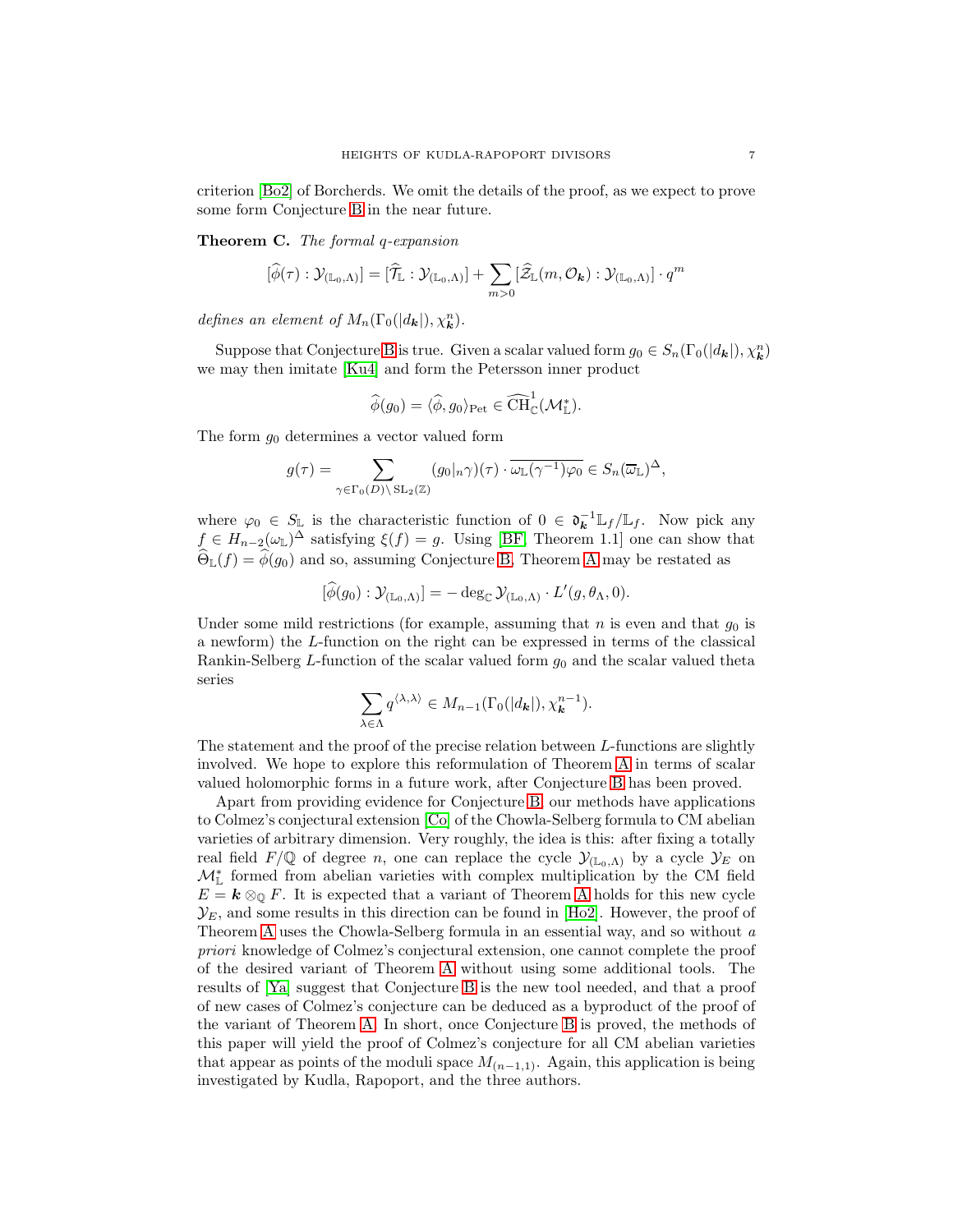1.4. Notation and terminology. We write  $H$  for the complex upper half plane. For a complex number z we put  $e(z) = e^{2\pi i z}$ . As usual, we denote by A the ring of adeles of  $\mathbb Q$  and write  $\mathbb A_f$  for the finite adeles.

The quadratic imaginary field k and its embedding  $k \hookrightarrow \mathbb{C}$  are fixed throughout the paper, and  $\mathfrak{d}_k$  and  $d_k$  denote the different and discriminant of k. In Section [4](#page-17-0) we make no restriction on  $d_k$ , but throughout the rest of the paper we assume that  $d_k$  is odd. Write  $\mathcal{O}_k$ ,  $\mathbb{A}_k$  and  $\mathbb{A}_{k,f}$  for the ring of integers, adeles, and finite adeles of k, respectively. The class number of k is  $h_k$ , and  $w_k = |\mu(k)|$  is the number of roots of unity in k. Denote by  $o(d_k)$  the number of distinct prime divisors of  $d_k$ , and by

<span id="page-7-4"></span>
$$
\chi_{\mathbf{k}}:\mathbb{A}^{\times}\longrightarrow\{\pm1\}
$$

the quadratic character determined by the extension  $k/\mathbb{Q}$ . For any  $m \in \mathbb{Q}_{>0}$  define

(1.5) 
$$
\rho(m) = |\{\mathfrak{b} \subset \mathcal{O}_{\mathbf{k}} : \mathcal{N}(\mathfrak{b}) = m\}|.
$$

Obviously  $\rho(m) = 0$  unless  $m \in \mathbb{Z}_{>0}$ . Abbreviate  $k_{\mathbb{R}} = k \otimes_{\mathbb{Q}} \mathbb{R}$ . For a positive integer m we denote by  $\sigma_1(m)$  the sum of the positive divisors of m, and set  $\sigma_1(0) = -1/24.$ 

<span id="page-7-0"></span>Acknowledgements. We thank the referee for his/her careful reading of our manuscript and for the insightful comments.

#### 2. Hermitian spaces and modular forms.

This section contains some basic definitions and notation concerning hermitian spaces, theta series, and vector valued modular forms.

<span id="page-7-1"></span>2.1. Invariants of hermitian spaces. A hermitian  $\mathcal{O}_k$ -module is a projective  $\mathcal{O}_{\mathbf{k}}$ -module L of finite rank equipped with a hermitian form  $\langle \cdot, \cdot \rangle : L \times L \to \mathcal{O}_{\mathbf{k}}$ . Our convention is that hermitian forms are  $\mathcal{O}_{k}$ -linear in the first variable and  $\mathcal{O}_{k}$ conjugate-linear in the second variable. All hermitian forms are assumed to be nondegenerate. For an  $\mathcal{O}_{k}$ -ideal  $\mathfrak{r} \mid \mathfrak{d}_{k}$ , every vector  $x \in \mathfrak{r}^{-1}L$  satisfies

(2.1) 
$$
\langle x, x \rangle \in N(\mathfrak{r})^{-1}\mathbb{Z},
$$

and  $Q(x) = \langle x, x \rangle$  defines a  $d_{\mathbf{k}}^{-1} \mathbb{Z}/\mathbb{Z}$ -valued quadratic form on  $\mathfrak{d}_{\mathbf{k}}^{-1} L/L$ . A hermitian  $\mathcal{O}_k$ -module L is self-dual if it satisfies

<span id="page-7-3"></span>
$$
L = \{x \in L \otimes \mathbb{Z} \mathbb{Q} : \langle x, L \rangle \subset \mathcal{O}_{\mathbf{k}}\}.
$$

We can similarly talk about self-dual hermitian  $\mathcal{O}_k$ -modules, and hermitian spaces over  $k$ , over its completions, and over  $\mathbb{A}_k$ .

If  $\mathfrak{A}_0$  and  $\mathfrak{A}$  are hermitian  $\mathcal{O}_k$ -modules with hermitian forms  $h_{\mathfrak{A}_0}$  and  $h_{\mathfrak{A}}$ , the  $\mathcal{O}_k$ -module

(2.2) 
$$
L(\mathfrak{A}_0, \mathfrak{A}) = \text{Hom}_{\mathcal{O}_{\mathbf{k}}}(\mathfrak{A}_0, \mathfrak{A})
$$

carries a hermitian form  $\langle \cdot, \cdot \rangle$  characterized by the relation

<span id="page-7-2"></span>
$$
\langle f, g \rangle \cdot h_{\mathfrak{A}_0}(x, y) = h_{\mathfrak{A}}(f(x), g(y))
$$

for all  $x, y \in \mathfrak{A}_0$ . If  $\mathfrak{A}_0$  and  $\mathfrak{A}$  are self-dual then so is  $L(\mathfrak{A}_0, \mathfrak{A})$ . Of course a similar discussion holds for hermitian  $\widehat{\mathcal{O}}_{\mathbf{k}}$ -modules.

A hermitian space V over  $A_k$  has an archimedean part  $\mathbb{V}_{\infty}$  and a nonarchimedean part  $\mathbb{V}_f = \prod_p \mathbb{V}_p$ , which are hermitian spaces over  $k_{\mathbb{R}}$  and  $\mathbb{A}_{k,f}$ , respectively. The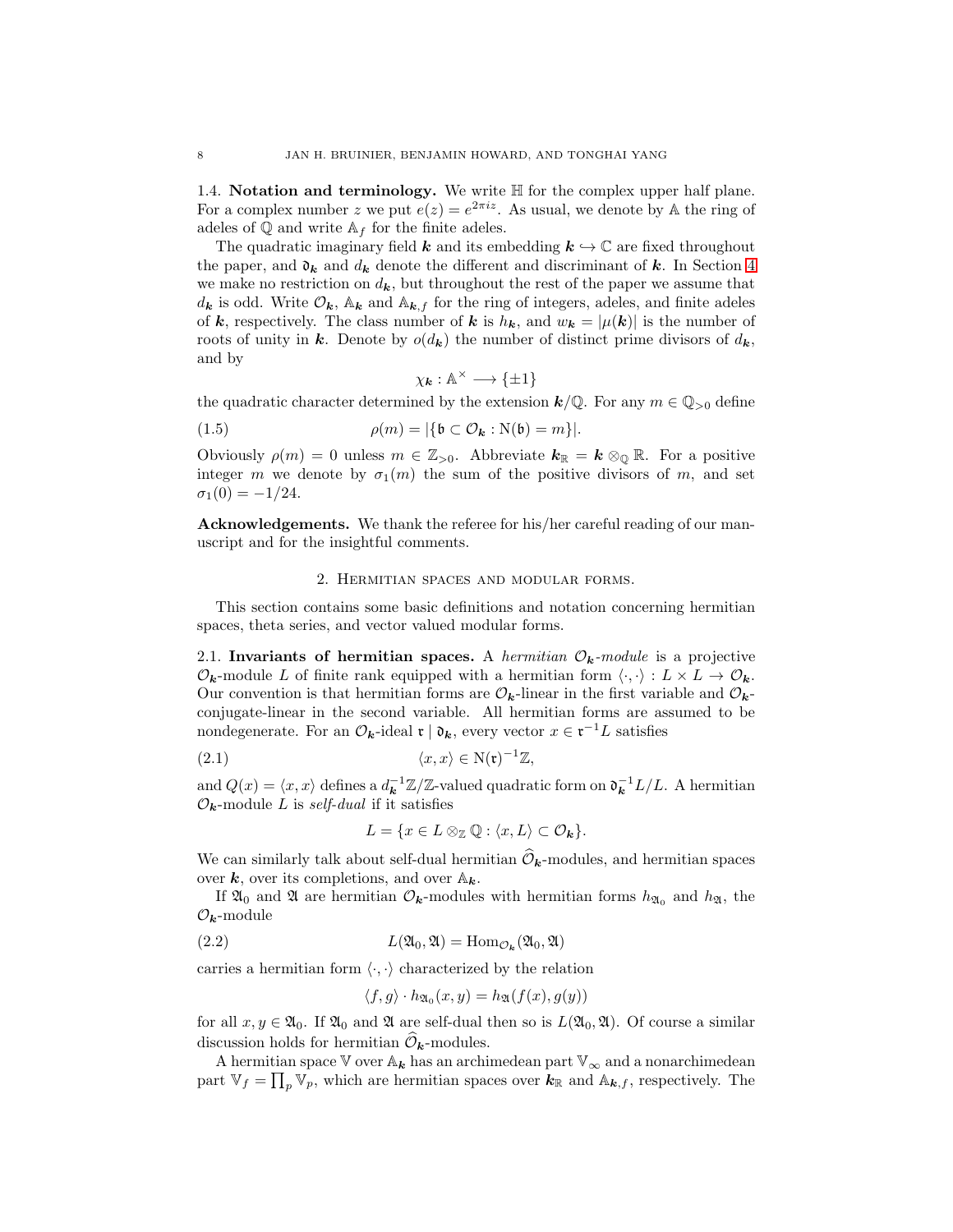archimedean part is uniquely determined by its signature, while each factor  $\mathbb{V}_p$  is uniquely determined by its dimension and the local invariant

$$
\mathrm{inv}_p(\mathbb{V}) = \chi_{\mathbf{k},p}(\det(\mathbb{V}_p)) \in \{\pm 1\}.
$$

Of course the invariant is also defined for  $p = \infty$ , but carries less information than the signature. The *invariant* of  $V$  is the product of local invariants:

$$
inv(\mathbb{V}) = \prod_{p \leq \infty} inv_p(\mathbb{V}).
$$

If inv(V) = 1 then there is a hermitian space V over k, unique up to isomorphism, satisfying  $\mathbb{V} \cong V \otimes_{\mathbb{Q}} \mathbb{A}$ . In this case we say that  $\mathbb{V}$  is *coherent*. If instead inv( $\mathbb{V}$ ) = -1 then no such  $V$  exists, and we say that  $V$  is *incoherent*.

We will need a notion of a hermitian space over  $A_k$  with an integral structure.

**Definition 2.1.** A hermitian  $(k_{\mathbb{R}}, \widehat{\mathcal{O}}_k)$ -module is a hermitian space V over  $\mathbb{A}_k$ together with a finitely generated  $\mathcal{O}_k$ -submodule  $\mathbb{L}_f \subset \mathbb{V}_f$  of maximal rank on which the hermitian form is  $\widehat{\mathcal{O}}_{\mathbf{k}}$ -valued.

Equivalently, we could define a hermitian  $(k_{\mathbb{R}}, \hat{\mathcal{O}}_k)$ -module as a pair  $\mathbb{L} = (\mathbb{L}_{\infty}, \mathbb{L}_f)$ in which  $\mathbb{L}_{\infty}$  is a hermitian space over  $k_{\mathbb{R}}$ , and  $\mathbb{L}_f = \prod_p \mathbb{L}_p$  is a hermitian space over  $\hat{\mathcal{O}}_k$  of the same rank as  $\mathbb{L}_{\infty}$ . One recovers the first definition from the second by setting  $\mathbb{V}_{\infty} = \mathbb{L}_{\infty}$  and  $\mathbb{V}_{f} = \mathbb{L}_{f} \otimes_{\widehat{\mathbb{Z}}} \mathbb{A}_{f}$ . We use the following terminology.

- (1) The *signature* of a hermitian  $(k_{\mathbb{R}}, \widehat{O}_k)$ -module L is the signature of  $\mathbb{L}_{\infty}$ ,
- (2) L is self-dual if  $\mathbb{L}_f$  is a self-dual hermitian  $\mathcal{O}_k$ -module,
- (3)  $\mathbb{L}$  is *coherent* (or *incoherent*) if  $\mathbb{V}$  is.

Obviously, every hermitian  $\mathcal{O}_{k}$ -module L gives rise to a coherent hermitian  $(k_{\mathbb{R}}, \hat{\mathcal{O}}_k)$ -module L determined by  $\mathbb{L}_{\infty} = L \otimes_{\mathbb{Z}} \mathbb{R}$  and  $\mathbb{L}_f = L \otimes_{\mathbb{Z}} \mathbb{Z}$ . Conversely, for each hermitian  $(k_{\mathbb{R}}, \widehat{\mathcal{O}}_k)$ -module L there is a (possibly empty) finite collection of hermitian  $\mathcal{O}_{k}$ -modules that give rise to it. This finite collection is the *genus of*  $\mathbb{L}$ , and is denoted

<span id="page-8-0"></span>(2.3) gen(
$$
\mathbb{L}
$$
) =  $\begin{cases} \text{ isomorphism classes of} \\ \text{hermitian } \mathcal{O}_{\mathbf{k}} \text{-modules } L \end{cases}$ :  $\mathbb{L}_{\infty} \cong L \otimes_{\mathbb{Z}} \mathbb{R} \\ \mathbb{L}_{f} \cong L \otimes_{\mathbb{Z}} \widehat{\mathbb{Z}} \end{cases}$ .

The genus is nonempty if and only if  $\mathbb L$  is coherent, and any two  $L, L' \in \text{gen}(\mathbb L)$ satisfy  $L \otimes_{\mathbb{Z}} \mathbb{Q} \cong L' \otimes_{\mathbb{Z}} \mathbb{Q}$  as hermitian spaces over  $k$ .

<span id="page-8-1"></span>Remark 2.2. Given a hermitian space  $\mathbb V$  over  $\mathbb A_k$  and a rational prime p nonsplit in k, there is a *nearby* hermitian space  $V(p)$  over  $A_k$  determined up to isomorphism by the conditions

- $(1) \ \mathbb{V}(p)_\ell \cong \mathbb{V}_\ell$  for every place  $\ell \neq p$ ,
- $(2) \ \mathbb{V}(p)_p \not\cong \mathbb{V}_p.$

In other words,  $V(p)$  is obtained from V by changing the local invariant at p, and **SC** 

$$
inv(\mathbb{V}(p)) = -inv(\mathbb{V}).
$$

If instead we take  $p = \infty$  then there is no single notion of  $\mathbb{V}(\infty)$ . However, in the applications  $\mathbb V$  will be positive definite, and  $\mathbb V(\infty)$  will be obtained from  $\mathbb V$  by switching the signature from  $(n, 0)$  to  $(n - 1, 1)$ .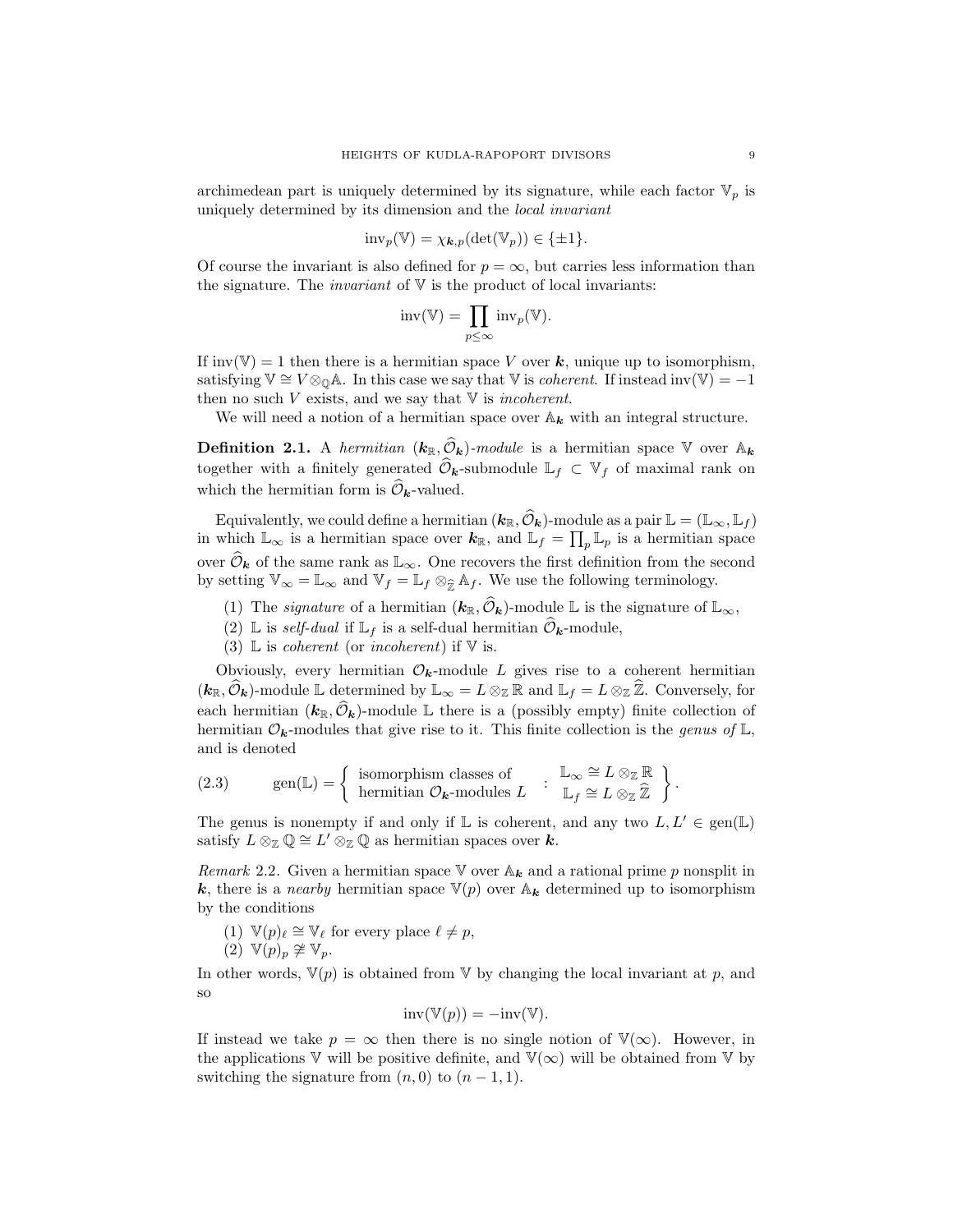2.2. Theta functions and vector valued modular forms. Let  $(M, Q)$  be an even integral lattice, that is, a free Z-module of finite rank equipped with a nondegenerate Z-valued quadratic form Q. For simplicity we assume here that the rank of M is even. We denote the signature of M by  $(b^+, b^-)$ . Let M' be the dual lattice of M. The quadratic form Q induces a  $\mathbb{Q}/\mathbb{Z}$ -valued quadratic form on the discriminant group  $M'/M$ .

Let  $\omega$  be the restriction to  $SL_2(\mathbb{Z})$  of the Weil representation of  $SL_2(\widehat{\mathbb{Q}})$  (associated with the standard additive character of  $A/Q$ ) on the Schwartz-Bruhat functions on  $M \otimes_{\mathbb{Z}} \hat{\mathbb{Q}}$ . The restriction of  $\omega$  to  $SL_2(\mathbb{Z})$  takes the subspace  $S_M$  of Schwartz-Bruhat functions which are supported on  $\widehat{M}'$  and invariant under translations by  $\widehat{M}$  to itself. We obtain a representation  $\omega_M$  :  $SL_2(\mathbb{Z}) \to Aut(S_M)$ . Throughout we identify  $S_M$  with the space of functions  $M'/M \to \mathbb{C}$ . Let  $S_M^{\vee}$  be the dual space of  $S_M$ , and denote by

$$
\{\cdot,\cdot\}:S_M\times S_M^\vee\longrightarrow\mathbb{C}
$$

the tautological C-bilinear pairing. The group  $SL_2(\mathbb{Z})$  acts on  $S_M^{\vee}$  through the dual representation  $\omega_M^{\vee}$ , given by  $\omega_M^{\vee}(\gamma)(f) = f \circ \omega_M(\gamma^{-1})$  for  $f \in S_M^{\vee}$ . On the space  $S_M$  we also have the conjugate representation  $\overline{\omega}_M$  given by

$$
\overline{\omega}_M(\gamma)(\varphi)=\overline{\omega_M(\gamma)(\overline{\varphi})}
$$

for  $\varphi \in S_M$ . Note that  $\overline{\omega}_M$  is the representation denoted  $\rho_M$  in [\[Bo1\]](#page-67-2), [\[Br1\]](#page-67-4), [\[BF\]](#page-67-3). The same construction can also be applied in slightly greater generality. For instance, in later applications we will use it when  $M$  is a quadratic module over  $\mathbb{Z}$ .

Let  $\mathrm{Gr}(M)$  be the Grassmannian of negative definite  $b^-$ -dimensional subspaces of  $M \otimes_{\mathbb{Z}} \mathbb{R}$ . For  $z \in Gr(M)$  and  $\lambda \in M \otimes_{\mathbb{Z}} \mathbb{R}$ , we denote by  $\lambda_z$  and  $\lambda_{z^{\perp}}$  the orthogonal projection of  $\lambda$  to z and  $z^{\perp}$ , respectively. If  $\varphi \in S_M$ , and  $\tau \in \mathbb{H}$  with  $v = \text{Im}(\tau)$ , we let

$$
\Theta_M(\tau, z, \varphi) = v^{b^-/2} \sum_{\lambda \in M'} \varphi(\lambda) e(Q(\lambda_{z^{\perp}}) \tau + Q(\lambda_z) \overline{\tau})
$$

be the associated Siegel theta function. For  $\gamma \in SL_2(\mathbb{Z})$  it satisfies the transformation law

$$
\Theta_M(\gamma \tau, z, \varphi) = (c\tau + d)^{\frac{b^+ - b^-}{2}} \Theta_M(\tau, z, \omega_M(\gamma)\varphi).
$$

Following [\[Ku3\]](#page-68-12), we view the Siegel theta function as a function

$$
\mathbb{H} \times \mathrm{Gr}(M) \longrightarrow S_M^{\vee}, \quad (\tau, z) \mapsto \Theta_M(\tau, z).
$$

The above transformation law implies that  $\Theta_M(\tau, z)$  transforms as a (non-holomorphic) modular form of weight  $(b^+ - b^-)/2$  for the group  $SL_2(\mathbb{Z})$  with values in  $S_M^{\vee}$ .

Let  $k \in \mathbb{Z}$ , and let  $\sigma$  be a finite dimensional representation of  $SL_2(\mathbb{Z})$  on a complex vector space  $V_{\sigma}$ , which factors through a finite quotient of  $SL_2(\mathbb{Z})$ . We denote by  $H_k(\sigma)$  the vector space of harmonic Maass forms<sup>[1](#page-9-0)</sup> of weight k for the group  $SL_2(\mathbb{Z})$ with representation  $\sigma$  as in [\[BY\]](#page-67-5). We write  $M_k^!(\sigma)$ ,  $M_k(\sigma)$ , and  $S_k(\sigma)$  for the subspaces of weakly holomorphic modular forms, holomorphic modular forms, and cusp forms, respectively. Taking  $V_{\sigma} = M$  and  $\sigma$  to be the Weil representation, the natural action of the orthogonal group of  $M$  on  $S_M$  commutes with the action of

<span id="page-9-0"></span><sup>&</sup>lt;sup>1</sup>More precisely, these are the *harmonic weak Maass forms* of [\[BY\]](#page-67-5). For simplicity we omit the adjective 'weak'.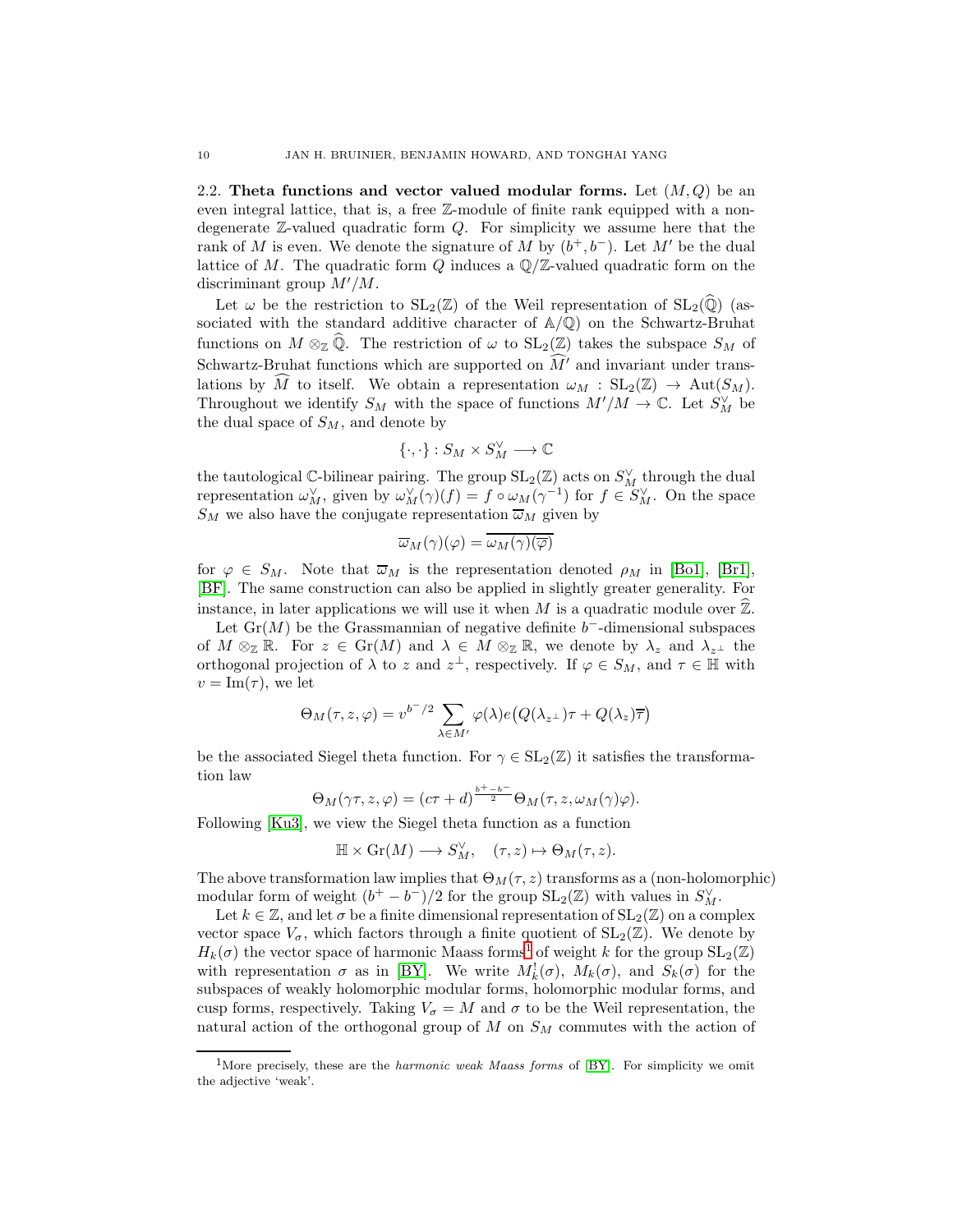$SL_2(\mathbb{Z})$ , and hence there is an induced action on the above spaces of  $S_M$ -valued modular forms.

A harmonic Maass form  $f \in H_k(\sigma)$  has a Fourier expansion of the form

<span id="page-10-1"></span>(2.4) 
$$
f(\tau) = \sum_{\substack{m \in \mathbb{Q} \\ m \gg -\infty}} c^+(m)q^m + \sum_{\substack{m \in \mathbb{Q} \\ m < 0}} c^-(m)\Gamma(1-k, 4\pi|m|v)q^m
$$

with Fourier coefficients  $c^{\pm}(m) \in V_{\sigma}$ . Here  $q = e^{2\pi i \tau}$ , and  $\Gamma(s, x) = \int_x^{\infty} e^{-t} t^{s-1} dt$ denotes the incomplete gamma function. The coefficients are supported on rational numbers with uniformly bounded denominators. The first summand on the right hand side of  $(2.4)$  is denoted by  $f^+$  and is called the *holomorphic part* of f, the second summand is denoted by  $f^-$  and is called the *non-holomorphic part*.

Recall from [\[BF\]](#page-67-3) the conjugate-linear differential operator  $\xi_k$  :  $H_k(\omega_M) \rightarrow$  $S_{2-k}(\overline{\omega}_M)$  defined by

<span id="page-10-3"></span>(2.5) 
$$
\xi_k(f)(\tau) = 2iv^k \frac{\overline{\partial f}}{\overline{\partial \tau}}.
$$

The kernel of  $\xi_k$  is equal to  $M_k^!(\omega_M)$ . According to [\[BF,](#page-67-3) Corollary 3.8] there is an exact sequence

$$
0 \longrightarrow M_k^!(\omega_M) \longrightarrow H_k(\omega_M) \xrightarrow{\xi_k} S_{2-k}(\overline{\omega}_M) \longrightarrow 0.
$$

<span id="page-10-0"></span>If  $f \in H_k(\omega_M)$  has Fourier coefficients  $c^{\pm}(m) \in S_M$  as in [\(2.4\)](#page-10-1), we abbreviate  $c^{\pm}(m,\mu) = c^{\pm}(m)(\mu) \in \mathbb{C}$  for all  $\mu \in M'/M$ .

### 3. Divisors on unitary Shimura varieties

In this section we introduce the arithmetic Shimura variety  $M$  on which we will be doing intersection theory, and introduce the Kudla-Rapoport divisors on M. Recall that  $d_k$  is odd. This hypothesis will be used in several places, but the primary reason for imposing it is that without this assumption the integral model M is not known (or necessarily expected) to be flat or regular.

<span id="page-10-2"></span>3.1. The stack M and the Kudla-Rapoport divisors. We first define  $\mathcal{O}_{k}$ stacks  $\mathcal{M}_{(m,0)}$  and  $\mathcal{M}_{(m,1)}$  as moduli spaces of abelian schemes with additional structure.

**Definition 3.1.** Let  $\mathcal{M}_{(m,0)}$  be the algebraic stack over  $\mathcal{O}_k$  whose functor of points assigns to an  $\mathcal{O}_k$ -scheme S the groupoid of triples  $(A, \psi, i)$ , in which

- A is an abelian scheme over S of relative dimension  $m$ ,
- $\psi: A \to A^{\vee}$  is a principal polarization,
- $i: \mathcal{O}_{\mathbf{k}} \to \text{End}(A)$  is an action of  $\mathcal{O}_{\mathbf{k}}$  on A.

We insist that the polarization  $\psi$  be  $\mathcal{O}_{k}$ -linear, in the sense that  $\psi \circ i(\overline{x}) = i(x)^{\vee} \circ \psi$ for every  $x \in \mathcal{O}_k$ . We further insist that the action of  $\mathcal{O}_k$  satisfy the *signature*  $(m, 0)$  condition: the induced action of  $\mathcal{O}_k$  on the  $\mathcal{O}_S$ -module Lie(A) is through the structure morphism  $\mathcal{O}_{\mathbf{k}} \to \mathcal{O}_{S}$ .

We usually just write  $A \in \mathcal{M}_{(m,0)}(S)$  for an S-valued point, and suppress  $\psi$  and i from the notation. It is proved in [\[Ho3\]](#page-68-7) that the stack  $\mathcal{M}_{(m,0)}$  is smooth and proper of relative dimension 0 over  $\mathcal{O}_{k}$ . The stack  $\mathcal{M}_{(0,m)}$  is defined in the same way, but the signature condition is replaced by the *signature*  $(0, m)$  *condition*: the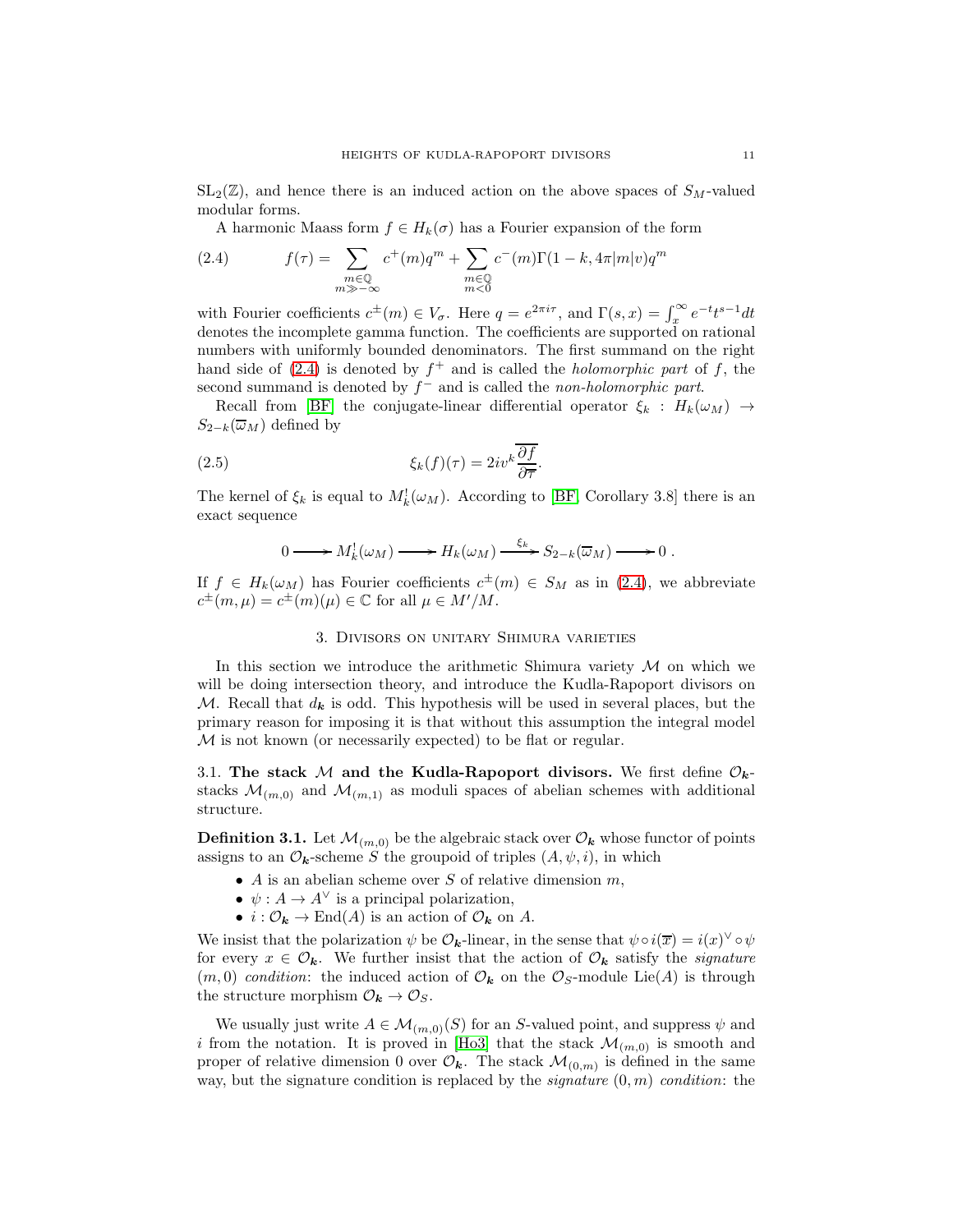induced action of  $\mathcal{O}_k$  on Lie(A) is through the complex conjugate of the structure morphism  $\mathcal{O}_{\mathbf{k}} \to \mathcal{O}_S$ .

**Definition 3.2.** Let  $\mathcal{M}_{(m,1)}$  be the algebraic stack over  $\mathcal{O}_k$  whose functor of points assigns to an  $\mathcal{O}_k$ -scheme S the groupoid of quadruples  $(A, \psi, i, \mathcal{F})$  in which

- A is an abelian scheme over S of relative dimension  $m + 1$ ,
- $\psi: A \to A^{\vee}$  is a principal polarization of A,
- $i: \mathcal{O}_k \to \text{End}(A)$  is an action of  $\mathcal{O}_k$  on A,
- $\mathcal{F} \subset \text{Lie}(A)$  is an  $\mathcal{O}_k$ -stable  $\mathcal{O}_S$ -submodule, which is locally an  $\mathcal{O}_S$ -module direct summand of rank  $m$ .

We again insist that  $\psi$  be  $\mathcal{O}_k$ -linear, and that the subsheaf  $\mathcal F$  satisfy Krämer's signature  $(m, 1)$  condition: the action of  $\mathcal{O}_k$  on F is through the structure morphism  $\mathcal{O}_{\mathbf{k}} \to \mathcal{O}_S$ , while the action of  $\mathcal{O}_{\mathbf{k}}$  on the line bundle Lie(A)/F is through the complex conjugate of the structure morphism.

When no confusion will arise, we denote S-valued points simply by  $A \in \mathcal{M}_{(m,1)}(S)$ . By work of Pappas [\[Pa\]](#page-68-13) and Krämer [\[Kr\]](#page-68-14), the stack  $\mathcal{M}_{(m,1)}$  is known to be regular and flat over  $\mathcal{O}_{\mathbf{k}}$  of relative dimension m, and to be smooth over  $\mathcal{O}_{\mathbf{k}}[1/d_{\mathbf{k}}]$ .

From now on we fix an integer  $n \geq 2$  and define a regular and flat  $\mathcal{O}_{\mathbf{k}}$ -stack

$$
\mathcal{M} = \mathcal{M}_{(1,0)} \times_{\mathcal{O}_{\mathbf{k}}} \mathcal{M}_{(n-1,1)}
$$

of dimension n. If S is a connected  $\mathcal{O}_k$ -scheme and  $(A_0, A) \in \mathcal{M}(S)$ , the  $\mathcal{O}_k$ -module

 $L(A_0, A) = \text{Hom}_{\mathcal{O}_{\mathbf{k}}}(A_0, A)$ 

carries a positive definite hermitian form  $\langle x, y \rangle = \psi_0^{-1} \circ y^{\vee} \circ \psi \circ x$ , where the composition on the right is viewed as an element of  $\mathcal{O}_{\mathbf{k}} \cong \text{End}_{\mathcal{O}_{\mathbf{k}}}(A_0)$ .

In the special case where  $S = \text{Spec}(\mathbb{F})$  for an algebraically closed field  $\mathbb{F}$ , and  $\ell \neq \text{char}(\mathbb{F})$  is a prime, the  $\mathcal{O}_{\mathbf{k},\ell}$ -module  $\text{Hom}_{\mathcal{O}_{\mathbf{k},\ell}}(T_{\ell}(A_0), T_{\ell}(A))$  carries a hermitian form defined in a similar way. Here  $T_{\ell}$  denotes  $\ell$ -adic Tate module.

The following proof is left for the reader; compare with Proposition 2.12(ii) of [\[KR2\]](#page-68-5).

<span id="page-11-0"></span>**Proposition 3.3.** For every algebraically closed field  $\mathbb{F}$  and every  $(A_0, A) \in \mathcal{M}(\mathbb{F})$ , there is a unique incoherent self-dual hermitian  $(k_{\mathbb{R}}, \widehat{O}_k)$ -module  $\mathbb{L}(A_0, A)$  of signature  $(n, 0)$  satisfying

<span id="page-11-1"></span>
$$
\mathbb{L}(A_0, A)_{\ell} \cong \text{Hom}_{\mathcal{O}_{\mathbf{k}, \ell}}(T_{\ell}(A_0), T_{\ell}(A))
$$

for every prime  $\ell \neq \text{char}(\mathbb{F})$ . Furthermore,  $\mathbb{L}(A_0, A)$  depends only on the connected component of M containing  $(A_0, A)$ , and not on  $(A_0, A)$  itself.

From Proposition [3.3](#page-11-0) we obtain a decomposition

$$
\mathcal{M} = \bigsqcup_{\mathbb{L}} \mathcal{M}_{\mathbb{L}}
$$

where L runs over all incoherent self-dual hermitian  $(k_{\mathbb{R}}, \widehat{O}_k)$ -modules of signature  $(n, 0)$ , and  $M_{\mathbb{L}}$  is the union of those connected components of M for which  $\mathbb{L}(A_0, A) \cong \mathbb{L}$  at every geometric point  $(A_0, A)$ .

<span id="page-11-2"></span>If  $(A_0, A) \in \mathcal{M}(\mathbb{C})$  then we may form the Betti homology groups

(3.2) 
$$
\mathfrak{A}_0 = H_1(A_0(\mathbb{C}), \mathbb{Z}), \qquad \mathfrak{A} = H_1(A(\mathbb{C}), \mathbb{Z}).
$$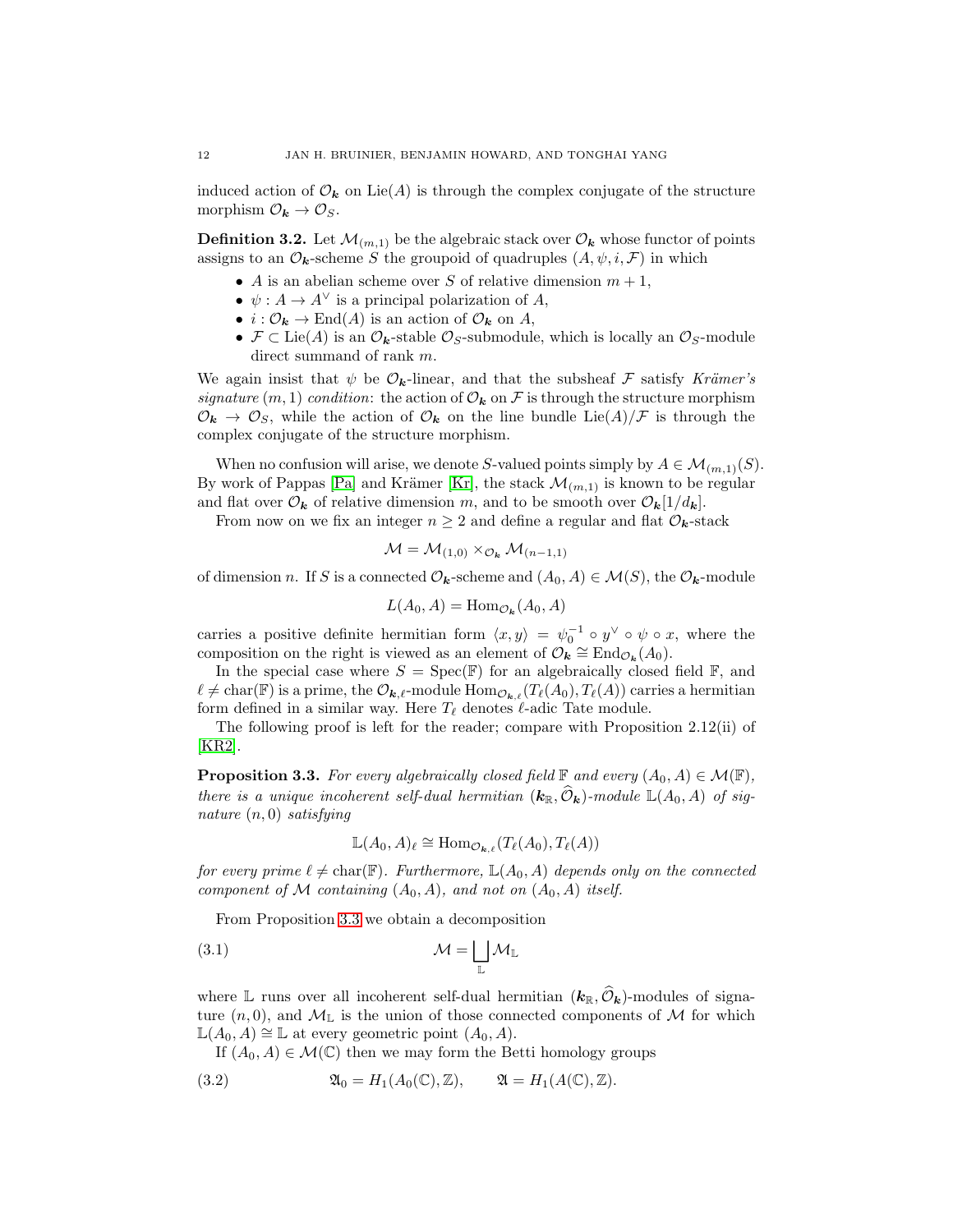Each is a self-dual hermitian  $\mathcal{O}_k$ -module. Indeed, the polarization on  $A_0$  induces a perfect Z-valued symplectic form  $\psi_0$  on  $\mathfrak{A}_0$ , and there is a unique hermitian form  $h_{\mathfrak{A}_0}$  on  $\mathfrak{A}_0$  satisfying

$$
\psi_0(x,y) = \text{Tr}_{\mathbf{k}/\mathbb{Q}} h_{\mathfrak{A}_0}(\delta_{\mathbf{k}}^{-1}x, y),
$$

where  $\delta_{\mathbf{k}} = \sqrt{d_{\mathbf{k}}}$  is the square root lying in the upper half complex plane<sup>[2](#page-12-0)</sup>. Similarly  $\mathfrak A$  is equipped with a perfect symplectic form  $\psi$ , and a hermitian form  $h_{\mathfrak A}$  satisfying

(3.3) 
$$
\psi(x,y) = \text{Tr}_{\mathbf{k}/\mathbb{Q}} h_{\mathfrak{A}}(\delta_{\mathbf{k}}^{-1}x,y).
$$

The hermitian  $\mathcal{O}_k$ -modules  $\mathfrak{A}_0$  and  $\mathfrak{A}$  have signatures  $(1,0)$  and  $(n-1,1)$ . As in  $(2.2)$ , the  $\mathcal{O}_k$ -module

<span id="page-12-3"></span><span id="page-12-2"></span>
$$
L(\mathfrak{A}_0, \mathfrak{A}) = \mathrm{Hom}_{\mathcal{O}_{\mathbf{k}}}(\mathfrak{A}_0, \mathfrak{A})
$$

carries a self-dual hermitian form of signature  $(n-1,1)$ , and the pair  $(A_0, A)$  lies on  $\mathcal{M}_{\mathbb{L}}(\mathbb{C})$  if and only if

(3.4) 
$$
\widehat{L}(\mathfrak{A}_0,\mathfrak{A})\cong \mathbb{L}_f.
$$

We now define divisors on  $\mathcal M$  following Kudla-Rapoport [\[KR2\]](#page-68-5).

<span id="page-12-4"></span>**Definition 3.4.** For each positive  $m \in \mathbb{Q}$  and each  $\mathfrak{r} \mid \mathfrak{d}_k$ , define the Kudla-Rapoport divisor  $\mathcal{Z}(m,\mathfrak{r})$  as the algebraic stack over  $\mathcal{O}_k$  whose functor of points assigns to every connected  $\mathcal{O}_k$ -scheme S the groupoid of triples  $(A_0, A, \lambda)$  in which

$$
\bullet \ \ (A_0, A) \in \mathcal{M}(S),
$$

<span id="page-12-1"></span>•  $\lambda \in \mathfrak{r}^{-1}L(A_0, A)$  satisfies  $\langle \lambda, \lambda \rangle = m$ .

We further require that the morphism  $\delta_{\mathbf{k}} \lambda : A_0 \to A$  induce the trivial map

(3.5) 
$$
\delta_{\mathbf{k}}\lambda : \mathrm{Lie}(A_0) \to \mathrm{Lie}(A)/\mathcal{F},
$$

where  $\delta_{\mathbf{k}}$  is any  $\mathcal{O}_{\mathbf{k}}$ -module generator of  $\mathfrak{d}_{\mathbf{k}}$ .

<span id="page-12-5"></span>Remark 3.5. Of course [\(2.1\)](#page-7-3) implies that  $\mathcal{Z}(m,\mathfrak{r}) = \emptyset$  unless  $m \in N(\mathfrak{r})^{-1}\mathbb{Z}$ .

<span id="page-12-6"></span>Remark 3.6. The vanishing of [\(3.5\)](#page-12-1) is automatic if  $N(\mathfrak{r}) \in \mathcal{O}_S^{\times}$ . Indeed, if  $N(\mathfrak{r}) \in \mathcal{O}_S^{\times}$ then any  $\lambda \in \mathfrak{r}^{-1}L(A_0, A)$  induces an  $\mathcal{O}_k$ -linear map  $\lambda : \text{Lie}(A_0) \to \text{Lie}(A)/\mathcal{F}$ . The action of  $\mathcal{O}_k$  on the image of this map is through both the structure map  $\mathcal{O}_k \to \mathcal{O}_S$ and through its conjugate, and so the image is annihilated by all  $\alpha - \overline{\alpha}$  with  $\alpha \in \mathcal{O}_k$ . These elements generate the ideal  $\mathfrak{d}_{\mathbf{k}} = \delta_{\mathbf{k}} \mathcal{O}_{\mathbf{k}}$ .

The forgetful map  $j : \mathcal{Z}(m, \mathfrak{r}) \to \mathcal{M}$  is finite, unramified, and representable, as in [\[KR2,](#page-68-5) Proposition 2.9]. By [\[Vi,](#page-68-15) Lemma 1.19], any geometric point of  $M$  admits an étale neighborhood  $U \to \mathcal{M}$  such that  $\mathcal{Z}(m,\mathfrak{r})/U \to U$  restricts to a closed immersion of schemes on each connected component of  $\mathcal{Z}(m,\mathfrak{r})_{/U}$ . Moreover, each of these components is locally defined by a single equation (when  $\mathfrak{r} = \mathcal{O}_{\mathbf{k}}$  this is proved in  $[H<sub>0</sub>3]$ ; the general case is similar), and so defines a divisor on U. Adding them up defines a divisor  $\mathcal{Z}(m,\mathfrak{r})_{/U}$  on U, which by étale descent defines a divisor on M. When no confusion is possible we use the same letter  $\mathcal{Z}(m,\mathfrak{r})$  to denote the stack, the associated divisor, and the associated line bundle. For any  $\mathbb L$  as in [\(3.1\)](#page-11-1), define  $\mathcal{Z}_{\mathbb{L}}(m,\mathfrak{r})=\mathcal{Z}(m,\mathfrak{r})\times_{\mathcal{M}}\mathcal{M}_{\mathbb{L}}$  so that

$$
\mathcal{Z}(m,\mathfrak{r})=\bigsqcup_{\mathbb{L}}\mathcal{Z}_{\mathbb{L}}(m,\mathfrak{r}).
$$

<span id="page-12-0"></span><sup>&</sup>lt;sup>2</sup>More precisely, there is a choice of  $i = \sqrt{-1}$  such that  $\psi_0(ix, x)$  and  $\psi(ix, x)$  are positive definite, and we choose  $\delta_{\mathbf{k}}$  to lie in the same connected component of  $\mathbb{C} \setminus \mathbb{R}$  as i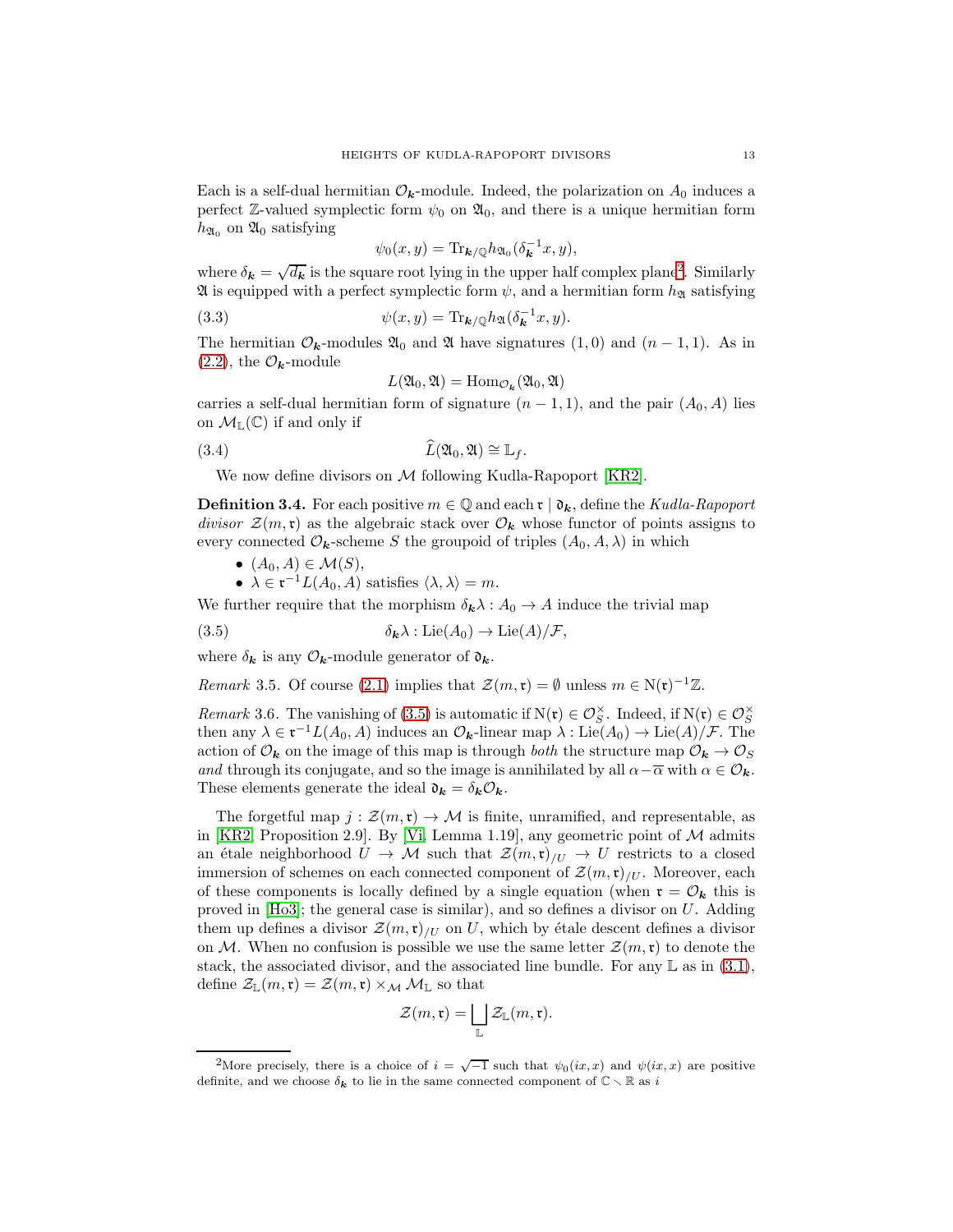<span id="page-13-0"></span>3.2. **Complex uniformization.** Fix one  $\mathbb{L}$  as in [\(3.1\)](#page-11-1). Here we recall the uniformization of the smooth complex orbifold  $\mathcal{M}_{\mathbb{L}}(\mathbb{C})$  and its Kudla-Rapoport divi-sors. The complex uniformization is explained in [\[KR2\]](#page-68-5) and [\[Ho2\]](#page-68-6), and so we only sketch the main ideas.

Recalling that  $\mathbb L$  has signature  $(n, 0)$ , let  $\mathbb L(\infty)$  be the coherent hermitian  $(k_{\mathbb R}, \mathcal{O}_k)$ module with archimedean component of signature  $(n-1, 1)$ , but with the same finite part as L. To each point  $(A_0, A) \in \mathcal{M}_{\mathbb{L}}(\mathbb{C})$  there is an associated pair  $(\mathfrak{A}_0, \mathfrak{A})$  of self-dual hermitian  $\mathcal{O}_k$ -modules as in [\(3.2\)](#page-11-2), and a self-dual hermitian  $\mathcal{O}_k$ -module  $L(\mathfrak{A}_0, \mathfrak{A})$  of signature  $(n-1, 1)$ . In the notation of [\(2.3\)](#page-8-0), the isomorphism [\(3.4\)](#page-12-2) is equivalent to

$$
L(\mathfrak{A}_0,\mathfrak{A})\in \text{gen}(\mathbb{L}(\infty)).
$$

The pair  $(\mathfrak{A}_0, \mathfrak{A})$  depends on the connected component of  $\mathcal{M}_\mathbb{L}(\mathbb{C})$  containing  $(A_0, A)$ , but not on  $(A_0, A)$  itself, and the formation of  $(\mathfrak{A}_0, \mathfrak{A})$  from  $(A_0, A)$  establishes a bijection from the set of connected components of  $\mathcal{M}_{\mathbb{L}}(\mathbb{C})$  to the set of isomorphism classes of pairs  $(\mathfrak{A}_0, \mathfrak{A})$  in which

- $\mathfrak{A}_0$  is a self-dual hermitian  $\mathcal{O}_{\mathbf{k}}$ -module of signature  $(1,0)$ ,
- $\mathfrak A$  is a self-dual hermitian  $\mathcal O_k$ -module of signature  $(n-1,1)$ ,
- $L(\mathfrak{A}_0, \mathfrak{A}) \in \text{gen}(\mathbb{L}(\infty)).$

We now give an explicit parametrization of the connected component of  $\mathcal{M}_{\mathbb{L}}(\mathbb{C})$ indexed by one pair  $(\mathfrak{A}_0, \mathfrak{A})$ . Let  $\mathcal{D}_{(\mathfrak{A}_0, \mathfrak{A})}$  be the space of negative  $k_{\mathbb{R}}$ -lines in  $L(\mathfrak{A}_0,\mathfrak{A})_{\mathbb{R}}$ . The group

$$
\Gamma_{(\mathfrak{A}_0, \mathfrak{A})} = \mathrm{Aut}(\mathfrak{A}_0) \times \mathrm{Aut}(\mathfrak{A})
$$

sits in a short exact sequence

$$
1 \to \mu(\mathbf{k}) \to \Gamma_{(\mathfrak{A}_0, \mathfrak{A})} \to \mathrm{Aut}(L(\mathfrak{A}_0, \mathfrak{A})) \to 1
$$

in which the arrow  $\mu(\mathbf{k}) \to \Gamma_{(\mathfrak{A}_0,\mathfrak{A})}$  is the diagonal inclusion, and  $\Gamma_{(\mathfrak{A}_0,\mathfrak{A})} \to$  $Aut(L(\mathfrak{A}_0, \mathfrak{A}))$  sends  $(\gamma_0, \gamma)$  to the automorphism  $\lambda \mapsto \gamma \circ \lambda \circ \gamma_0^{-1}$ .

There is a morphism of complex orbifolds

$$
\Gamma_{({\mathfrak{A}}_0,{\mathfrak{A}})}\backslash\mathcal{D}_{({\mathfrak{A}}_0,{\mathfrak{A}})}\to\mathcal{M}_{{\mathbb{L}}}({\mathbb{C}})
$$

defined by sending the negative line  $z \in \mathcal{D}_{(\mathfrak{A}_0, \mathfrak{A})}$  to the pair  $(A_0, A_z)$ , where  $A_0(\mathbb{C}) = \mathfrak{A}_{0\mathbb{R}}/\mathfrak{A}_0$  and  $A_z(\mathbb{C}) = \mathfrak{A}_{\mathbb{R}}/\mathfrak{A}$  as real Lie groups with  $\mathcal{O}_{k}$ -actions. The complex structure on  $A_0(\mathbb{C})$  is defined by the natural action of  $k_{\mathbb{R}} \cong \mathbb{C}$  on  $\mathfrak{A}_{0\mathbb{R}},$ but the complex structure on  $A_z(\mathbb{C})$  depends on z. A choice of nonzero vector  $a_0 \in \mathfrak{A}_0$  determines an isomorphism  $L(\mathfrak{A}_0, \mathfrak{A})_{\mathbb{R}} \to \mathfrak{A}_{\mathbb{R}}$  by  $\lambda \mapsto \lambda(a_0)$ . The image of z under this isomorphism is a negative line  $z \subset \mathfrak{A}_{\mathbb{R}}$ , which does not depend on the choice of  $a_0$ . Of course  $\mathfrak{A}_{\mathbb{R}}$  inherits a complex structure from its  $\mathcal{O}_{\mathbf{k}}$ -action and the isomorphism  $k_{\mathbb{R}} \cong \mathbb{C}$ , but this does not define the complex structure on  $A_z(\mathbb{C})$ . Instead, define an R-linear endomorphism  $I_z$  of  $\mathfrak{A}_\mathbb{R}$  by

$$
I_z(a) = \begin{cases} i \cdot a & \text{if } a \in z^\perp \\ -i \cdot a & \text{if } a \in z \end{cases}
$$

and use this new complex structure  $I_z$  to make  $A_z(\mathbb{C})$  into a complex Lie group. The symplectic form  $\psi$  on  $\mathfrak A$  defined by [\(3.3\)](#page-12-3) defines a polarization on  $A_z(\mathbb C)$ , and the subspace

$$
z^{\perp} \subset \mathfrak{A}_{\mathbb{R}} \cong \text{Lie}(A_z)
$$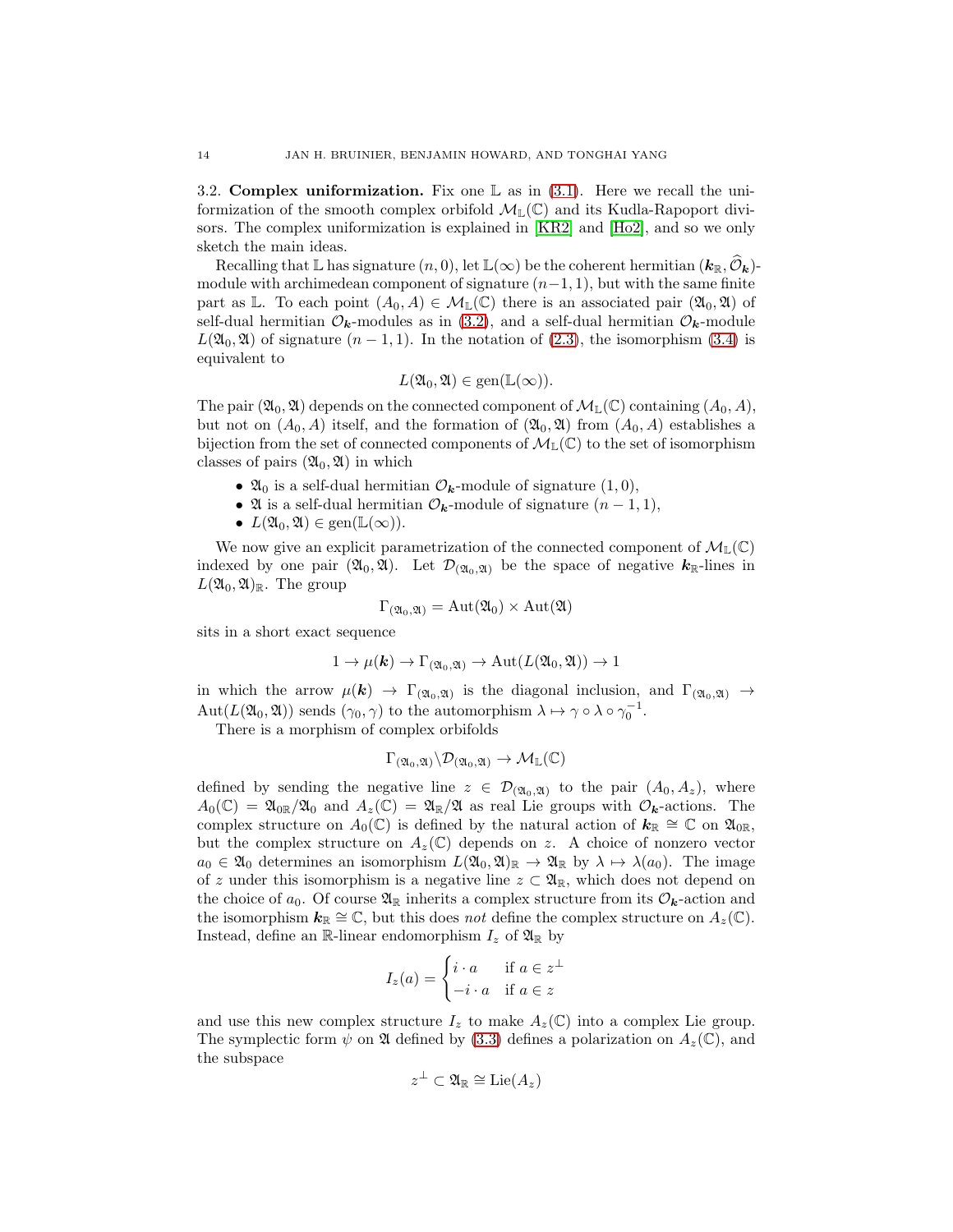satisfies Krämer's signature  $(n-1, 1)$  condition. From the discussion above we find the complex uniformization

(3.6) 
$$
\mathcal{M}_{\mathbb{L}}(\mathbb{C}) \cong \bigsqcup_{(\mathfrak{A}_0,\mathfrak{A})} \Gamma_{(\mathfrak{A}_0,\mathfrak{A})} \backslash \mathcal{D}_{(\mathfrak{A}_0,\mathfrak{A})}.
$$

<span id="page-14-2"></span>Remark 3.7. Assume that either  $n > 2$ , or that  $\mathbb{L}(\infty)$  contains, everywhere locally, a nonzero isotropic vector. The strong approximation theorem implies that

<span id="page-14-0"></span>
$$
|\text{gen}(\mathbb{L}(\infty))|=2^{1-o(d_{\mathbf{k}})}h_{\mathbf{k}}.
$$

For each  $L \in \text{gen}(\mathbb{L}(\infty))$  there are exactly  $h_k$  pairs  $(\mathfrak{A}_0, \mathfrak{A})$  satisfying  $L(\mathfrak{A}_0, \mathfrak{A}) \cong L$ , and hence  $\mathcal{M}_{\mathbb{L}}(\mathbb{C})$  has  $2^{1-o(d_{\mathbf{k}})}h_{\mathbf{k}}^2$  components.

Now we turn to the complex uniformization of the Kudla-Rapoport divisors. For any  $m \in \mathbb{Q}_{>0}$  and any  $\mathfrak{r} \mid \mathfrak{d}_{k}$ , the algebraic stack of Definition [3.4](#page-12-4) admits a complex uniformization

<span id="page-14-3"></span>(3.7) 
$$
\mathcal{Z}_{\mathbb{L}}(m,\mathfrak{r})(\mathbb{C}) \cong \bigsqcup_{(\mathfrak{A}_0,\mathfrak{A})} \left( \Gamma_{(\mathfrak{A}_0,\mathfrak{A})} \setminus \bigsqcup_{\substack{\lambda \in \mathfrak{r}^{-1}L(\mathfrak{A}_0,\mathfrak{A}) \\ \langle \lambda, \lambda \rangle = m}} \mathcal{D}_{(\mathfrak{A}_0,\mathfrak{A})}(\lambda) \right),
$$

in which  $\mathcal{D}_{(\mathfrak{A}_0,\mathfrak{A})}(\lambda) \subset \mathcal{D}_{(\mathfrak{A}_0,\mathfrak{A})}$  is the space of negative lines orthogonal to  $\lambda$ . The essential point is that  $\mathcal{D}_{(\mathfrak{A}_0,\mathfrak{A})}(\lambda)$  is precisely the locus of points  $z \in \mathcal{D}_{(\mathfrak{A}_0,\mathfrak{A})}$  for which the R-linear map  $\lambda : \mathfrak{A}_{0\mathbb{R}} \to \mathfrak{A}_{\mathbb{R}}$  is C-linear relative to the complex structure  $I_z$ .

<span id="page-14-1"></span>3.3. Divisors attached to harmonic Maass forms. Fix an  $\mathbb L$  as in [\(3.1\)](#page-11-1). The hermitian form  $\langle \cdot, \cdot \rangle$  on  $\mathbb{L}_f$  defines a  $\hat{\mathbb{Z}}$ -valued quadratic form  $Q(\lambda) = \langle \lambda, \lambda \rangle$ . The dual lattice is  $\mathfrak{d}_{\mathbf{k}}^{-1} \mathbb{L}_f$ , and there is an induced  $d_{\mathbf{k}}^{-1} \mathbb{Z}/\mathbb{Z}$ -valued quadratic form Q on the discriminant group  $\mathfrak{d}_{\mathbf{k}}^{-1} \mathbb{L}_f / \mathbb{L}_f$ . Let  $\Delta$  denote the automorphism group of  $\mathfrak{d}_{\mathbf{k}}^{-1} \mathbb{L}_f / \mathbb{L}_f$  with its quadratic form. The group  $\Delta$  acts on the space  $S_{\mathbb{L}}$  of complexvalued functions on  $\mathfrak{d}_{\mathbf{k}}^{-1} \mathbb{L}_f / \mathbb{L}_f$ , and commutes with the Weil representation

$$
\omega_{\mathbb{L}}:\mathrm{SL}_2(\mathbb{Z})\to \mathrm{Aut}(S_{\mathbb{L}}).
$$

To every  $\Delta$ -invariant harmonic Maass form  $f \in H_{2-n}(\omega_{\mathbb{L}})$  we will construct a divisor  $\mathcal{Z}_{\mathbb{L}}(f)$  on  $\mathcal{M}_{\mathbb{L}}$  as a linear combination of Kudla-Rapoport divisors.

**Definition 3.8.** We will say that  $\mathfrak{d}_{\mathbf{k}}^{-1} \mathbb{L}_f / \mathbb{L}_f$  is *isotropic* if  $\mathfrak{d}_{\mathbf{k}}^{-1} \mathbb{L}_p / \mathbb{L}_p$  represents 0 non-trivially for every prime p dividing  $d_k$ . This condition is equivalent to the existence of an isotropic element of order  $|d_{\mathbf{k}}|$  in  $\mathfrak{d}_{\mathbf{k}}^{-1} \mathbb{L}_f / \mathbb{L}_f$ .

Remark 3.9. If  $n > 2$  then  $\mathfrak{d}_{\mathbf{k}}^{-1} \mathbb{L}_f / \mathbb{L}_f$  is always isotropic. If  $n = 2$  then  $\mathfrak{d}_{\mathbf{k}}^{-1} \mathbb{L}_f / \mathbb{L}_f$ is isotropic if and only if  $\mathbb{L}_f$  represents 0 nontrivially everywhere locally; this is equivalent to all connected components of  $\mathcal{M}_{\mathbb{L}}$  being noncompact.

For every  $m \in \mathbb{Q}/\mathbb{Z}$  and every  $\mathfrak{r} \mid \mathfrak{d}_k$ , define a  $\Delta$ -invariant function  $\varphi_{m,\mathfrak{r}} \in S_{\mathbb{L}}$  as the characteristic function of the subset

$$
\{\lambda \in \mathfrak{r}^{-1} \mathbb{L}_f/\mathbb{L}_f: \ Q(\lambda) = m\} \subset \mathfrak{d}_{\mathbf{k}}^{-1} \mathbb{L}_f/\mathbb{L}_f.
$$

Using [\[Se73,](#page-68-16) Chapter IV.1.7], it is easy to check that  $\varphi_{m,\mathfrak{r}}\neq 0$  if and only if  $m \in N(\mathfrak{r})^{-1}\mathbb{Z}/\mathbb{Z}$ . By Witt's theorem the finitely many nonzero  $\varphi_{m,\mathfrak{r}}$ 's form a basis of  $S^{\Delta}_{\mathbb{L}}$ .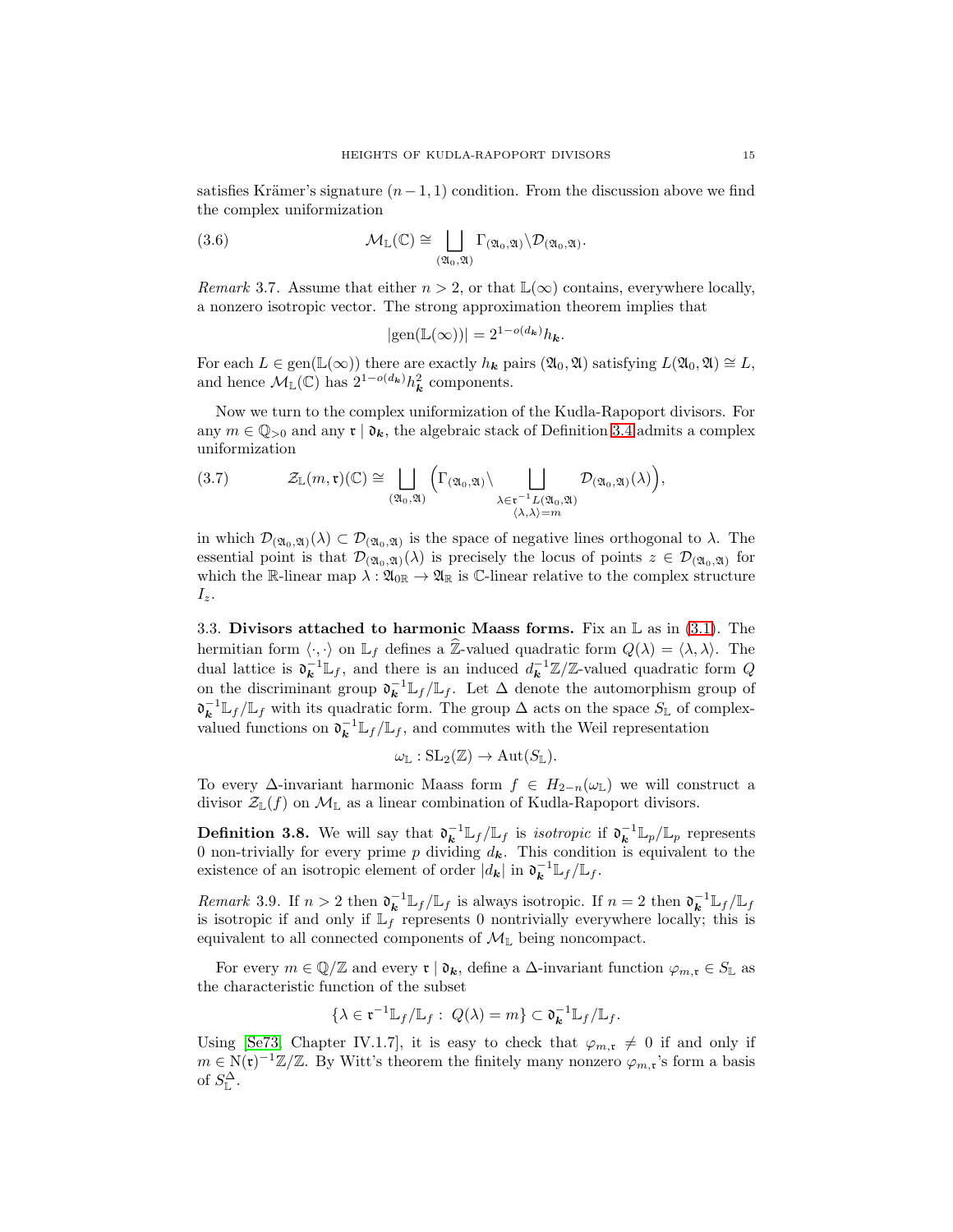<span id="page-15-0"></span>**Lemma 3.10.** For any  $m \in \mathbb{Q}_{>0}$  and any  $\mathfrak{r} \mid \mathfrak{d}_{k}$ , there is an  $f_{m,\mathfrak{r}} \in H_{2-n}(\omega_{\mathbb{L}})^{\Delta}$ with holomorphic part of the form

$$
f_{m,\mathfrak{r}}^+(\tau) = \varphi_{m,\mathfrak{r}} \cdot q^{-m} + \sum_{k \in \mathbb{Q}_{\geq 0}} c_{m,\mathfrak{r}}^+(k) \cdot q^k,
$$

for some  $c_{m,\mathfrak{r}}^+(k) \in S_{\mathbb{L}}$ . Furthermore

- (1) if  $n > 2$ , then  $f_{m,r}$  is unique;
- (2) if  $n=2$  and  $\mathfrak{d}_{\mathbf{k}}^{-1} \mathbb{L}_f / \mathbb{L}_f$  is not isotropic, then  $f_{m,\mathfrak{r}}$  is again unique;
- (3) if  $n = 2$  and  $\mathfrak{d}_{\mathbf{k}}^{-1} \mathbb{L}_f / \mathbb{L}_f$  is isotropic, then any two such  $f_{m,\mathfrak{r}}$  differ by a constant, and  $f_{m,\mathfrak{r}}$  is uniquely determined if we impose the further condition that  $c_{m,\mathfrak{r}}^+(0) \in S_{\mathbb{L}}$  vanishes at the trivial coset of  $\mathfrak{d}_{\mathbf{k}}^{-1} \mathbb{L}_f / \mathbb{L}_f$ . That is to say,  $c_{m,\mathfrak{r}}^+(0,0)=0.$

Remark 3.11. In order to make the notation  $f_{m,r}$  unambiguous, when  $n = 2$  and  $\mathfrak{d}_{\mathbf{k}}^{-1} \mathbb{L}_f / \mathbb{L}_f$  is isotropic we always choose  $f_{m,\mathfrak{r}}$  so that  $c_{m,\mathfrak{r}}^+(0,0) = 0$ .

Proof. The existence statement follows from [\[BF,](#page-67-3) Proposition 3.11]. To prove the uniqueness statement when  $n > 2$ , we note that a harmonic Maass form  $f \in H_k(\omega_{\mathbb{L}})$ with vanishing principal part is automatically holomorphic [\[BF,](#page-67-3) Proposition 3.5]. Since the weight is negative, it vanishes identically. Now suppose that  $n = 2$ . Using the same argument as for  $n > 2$ , we see that any two  $f_{m,r}$  differ by an element of  $M_0(\omega_{\mathbb{L}})^{\Delta}$ , that is, by an element of  $S_{\mathbb{L}}$  which is invariant under the action of the group  $SL_2(\mathbb{Z}) \times \Delta$ .

If  $\mathfrak{d}_{\mathbf{k}}^{-1} \mathbb{L}_f/\mathbb{L}_f$  is not isotropic then it is easily seen that  $M_0(\omega_{\mathbb{L}})^{\Delta} = 0$ . If  $\mathfrak{d}_{\mathbf{k}}^{-1} \mathbb{L}_f/\mathbb{L}_f$ is isotropic then it follows from [\[Sch,](#page-68-17) Theorem 5.4] that the space of invariants  $M_0(\omega_L)^{\Delta}$  has dimension 1, and that the map  $M_0(\omega_L)^{\Delta} \to \mathbb{C}$  given by evaluation of the constant term at the trivial coset of  $\mathfrak{d}_{\mathbf{k}}^{-1} \mathbb{L}_f / \mathbb{L}_f$  is an isomorphism.

Fix  $f \in H_{2-n}(\omega_{\mathbb{L}})^{\Delta}$ . An argument similar to the uniqueness part of Lemma [3.10](#page-15-0) shows that  $f$  may be decomposed as a  $\mathbb{C}$ -linear combination

<span id="page-15-1"></span>(3.8) 
$$
f(\tau) = \text{const} + \sum_{\substack{m \in \mathbb{Q}_{>0} \\ \mathfrak{r} \mid \mathfrak{d}_{\mathbf{k}}}} \alpha_{m,\mathfrak{r}} \cdot f_{m,\mathfrak{r}}(\tau)
$$

where "const" is a constant form in  $M_{2-n}(\omega_L)^{\Delta}$ . This constant form is necessarily 0, except when  $n = 2$  and  $\mathfrak{d}_{\mathbf{k}}^{-1} \mathbb{L}_f / \mathbb{L}_f$  is isotropic. Define a divisor on  $\mathcal{M}_{\mathbb{L}}$  with complex coefficients

<span id="page-15-2"></span>(3.9) 
$$
\mathcal{Z}_{\mathbb{L}}(f) = \sum_{\substack{m \in \mathbb{Q}_{>0} \\ \mathfrak{r} \mid \mathfrak{d}_{\mathbf{k}}}} \alpha_{m,\mathfrak{r}} \cdot \mathcal{Z}_{\mathbb{L}}(m,\mathfrak{r}).
$$

Obviously  $\mathcal{Z}_{\mathbb{L}}(f_{m,\mathfrak{r}})=\mathcal{Z}_{\mathbb{L}}(m,\mathfrak{r}).$ 

*Remark* 3.12. Although the decomposition of  $(3.8)$  is not unique, the divisor  $(3.9)$ does not depend on the choice of decomposition. This amounts to verifying that  $\mathcal{Z}_{\mathbb{L}}(m,\mathfrak{r}) = 0$  whenever  $f_{m,\mathfrak{r}} = 0$ , which is clear: if  $f_{m,\mathfrak{r}} = 0$  then  $\varphi_{m,\mathfrak{r}} = 0$ , which implies that  $m \notin N(\mathfrak{r})^{-1}\mathbb{Z}$ . Thus  $\mathcal{Z}_{\mathbb{L}}(m,\mathfrak{r})=0$  by Remark [3.5.](#page-12-5)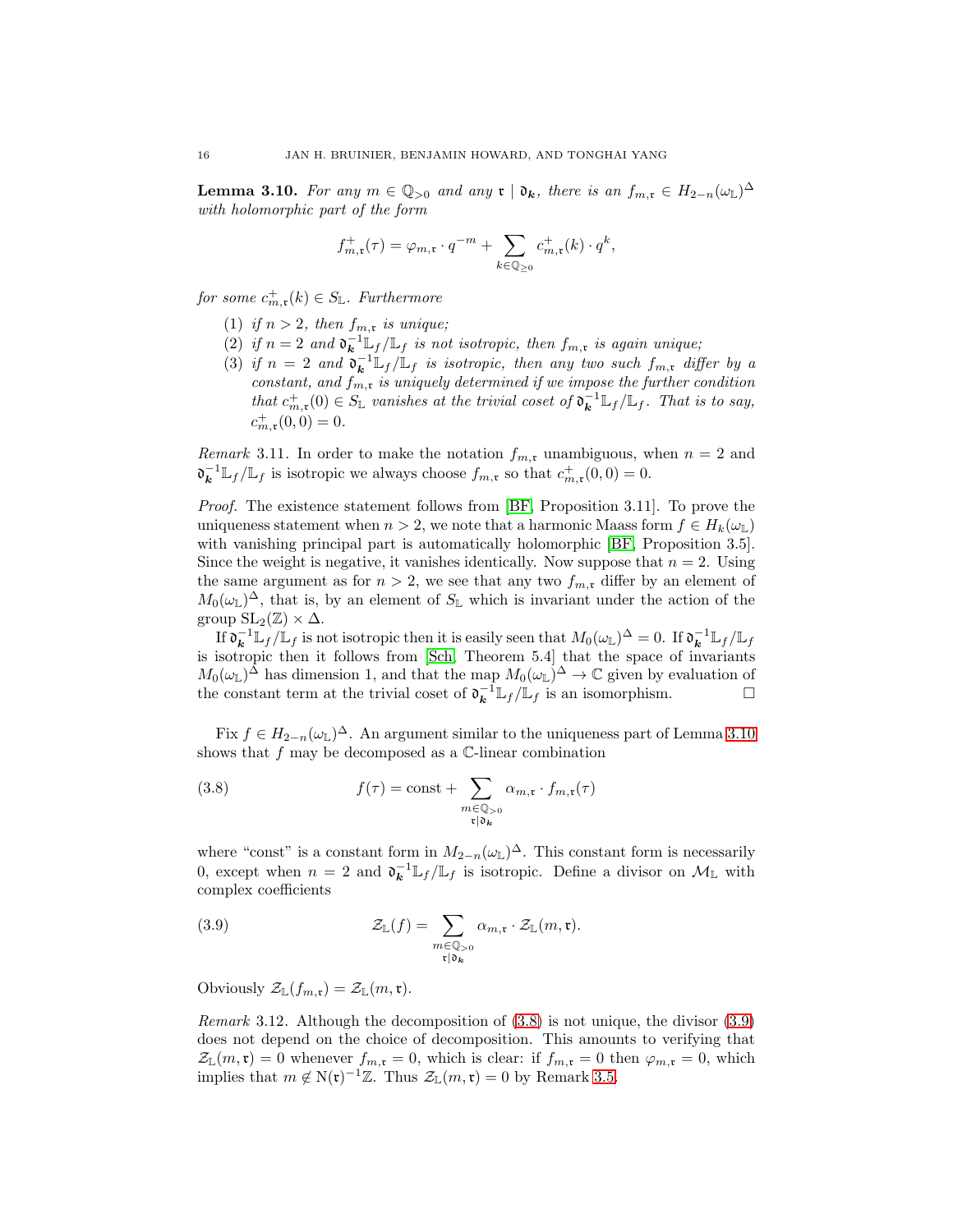<span id="page-16-0"></span>3.4. Compactification. The moduli space  $\mathcal{M}_{(n-1,1)}$  defined in Section [3.1](#page-10-2) admits a canonical toroidal compactification

$$
\mathcal{M}_{(n-1,1)} \hookrightarrow \mathcal{M}_{(n-1,1)}^*.
$$

Over  $\mathcal{O}_{\mathbf{k}}[1/d_{\mathbf{k}}]$  the construction is found in [\[Lan\]](#page-68-18); the extension to  $\mathcal{O}_{\mathbf{k}}$  is in [\[Ho3\]](#page-68-7). The  $\mathcal{O}_k$ -stack

$$
\mathcal{M}^* = \mathcal{M}_{(1,0)} \times \mathcal{M}_{(n-1,1)}^*
$$

is regular, proper and flat over  $\mathcal{O}_{k}$  of relative dimension  $n-1$ , and smooth over  $\mathcal{O}_{\mathbf{k}}[1/d_{\mathbf{k}}]$ . It contains M as a dense open substack, and the boundary  $\mathcal{M}^* \setminus \mathcal{M}$ , when endowed with its reduced substack structure, is proper and smooth over  $\mathcal{O}_k$  of relative dimension  $n-2$ . Exactly as in [\(3.1\)](#page-11-1), there is a decomposition  $\mathcal{M}^* = \bigsqcup_{\mathbb{L}} \mathcal{M}^*_{\mathbb{L}}$ in which  $\mathcal{M}^*_{\mathbb{L}}$  is, by definition, the Zariski closure of  $\mathcal{M}_{\mathbb{L}}$  in  $\mathcal{M}^*$ .

Fix a  $\Delta$ -invariant  $f \in H_{2-n}(\omega_{\mathbb{L}})$  with holomorphic part

$$
f^+(\tau) = \sum_{\substack{m \in \mathbb{Q} \\ m \gg -\infty}} c^+(m) q^m,
$$

so that  $c^+(m) \in S_{\mathbb{L}}$ . We will define a divisor  $\mathcal{B}_{\mathbb{L}}(f)$  on  $\mathcal{M}_{\mathbb{L}}^*$ , supported on the boundary  $\partial \mathcal{M}_{\mathbb{L}} = \mathcal{M}_{\mathbb{L}}^* \setminus \mathcal{M}_{\mathbb{L}}$ . Start with a component  $\mathcal{B}$  of the geometric fiber  $\partial \mathcal{M}_{\mathbb{L}/\mathbf{k}^{\text{alg}}}$ . This component lies on some connected component of  $\mathcal{M}_{\mathbb{L}/\mathbf{k}^{\text{alg}}}^*$ , which, as in Section [3.2,](#page-13-0) is indexed by a pair  $(\mathfrak{A}_0, \mathfrak{A})$ . As in [\[Ho3\]](#page-68-7), the component  $\beta$ corresponds to the  $\Gamma_{(20_0, 21)}$ -orbit of an isotropic  $\mathcal{O}_{\mathbf{k}}$ -direct summand  $\mathfrak{a} \subset L(20_0, 21)$ of rank one, and by [\[Ho3,](#page-68-7) Proposition 2.6.3] there is a decomposition

$$
L(\mathfrak{A}_0,\mathfrak{A})=E\oplus\mathfrak{a}\oplus\mathfrak{b}
$$

in which **b** is an isotropic  $\mathcal{O}_k$ -submodule of rank one, and  $\mathfrak{a}^{\perp} = \mathfrak{a} \oplus E$ . Under any such decomposition, E is a self-dual hermitian  $\mathcal{O}_{\mathbf{k}}$ -module of signature  $(n-2,0)$ .

The multiplicity of  $\mathcal B$  with respect to f is defined as follows. Regard  $c^+(m)$  as a function on

$$
\mathfrak{d}_{\mathbf{k}}^{-1} \mathbb{L}_f / \mathbb{L}_f \cong \mathfrak{d}_{\mathbf{k}}^{-1} E / E \oplus \mathfrak{d}_{\mathbf{k}}^{-1} \mathfrak{a} / \mathfrak{a} \oplus \mathfrak{d}_{\mathbf{k}}^{-1} \mathfrak{b} / \mathfrak{b}.
$$

If  $n > 2$  then

$$
\mathrm{mult}_{\mathcal{B}}(f)=\sum_{m\in \mathbb{Q}_{>0}}\frac{m}{n-2}\sum_{\substack{\lambda \in \mathfrak{d}_k^{-1}E \\ \langle \lambda, \lambda\rangle =m}} \sum_{\mu \in \mathfrak{d}_k^{-1}\mathfrak{a}/\mathfrak{a}} c^+(-m, \lambda+\mu).
$$

When  $f = f_{m,\mathfrak{r}}$  this simplifies to

$$
\text{mult}_{\mathcal{B}}(f_{m,\mathfrak{r}})=\frac{mN(\mathfrak{r})}{n-2}\cdot |\{\lambda \in \mathfrak{r}^{-1}E:\langle \lambda, \lambda \rangle=m\}|.
$$

If  $n = 2$  then  $E = 0$ , and we instead define

$$
\mathrm{mult}_{\mathcal{B}}(f) = -2 \sum_{m \in \mathbb{Z}_{\geq 0}} \sum_{\mu \in \mathfrak{d}_{\mathbf{k}}^{-1} \mathfrak{a}/\mathfrak{a}} c^+(-m, \mu) \sigma_1(m).
$$

In the next section (see Remark [4.11](#page-25-0) and Corollary [4.12\)](#page-26-0) we will show that the above multiplicities of the boundary components with respect to  $f$  are given by regularized theta lifts of f to positive definite hermitian spaces of signature  $(n-2,0)$ .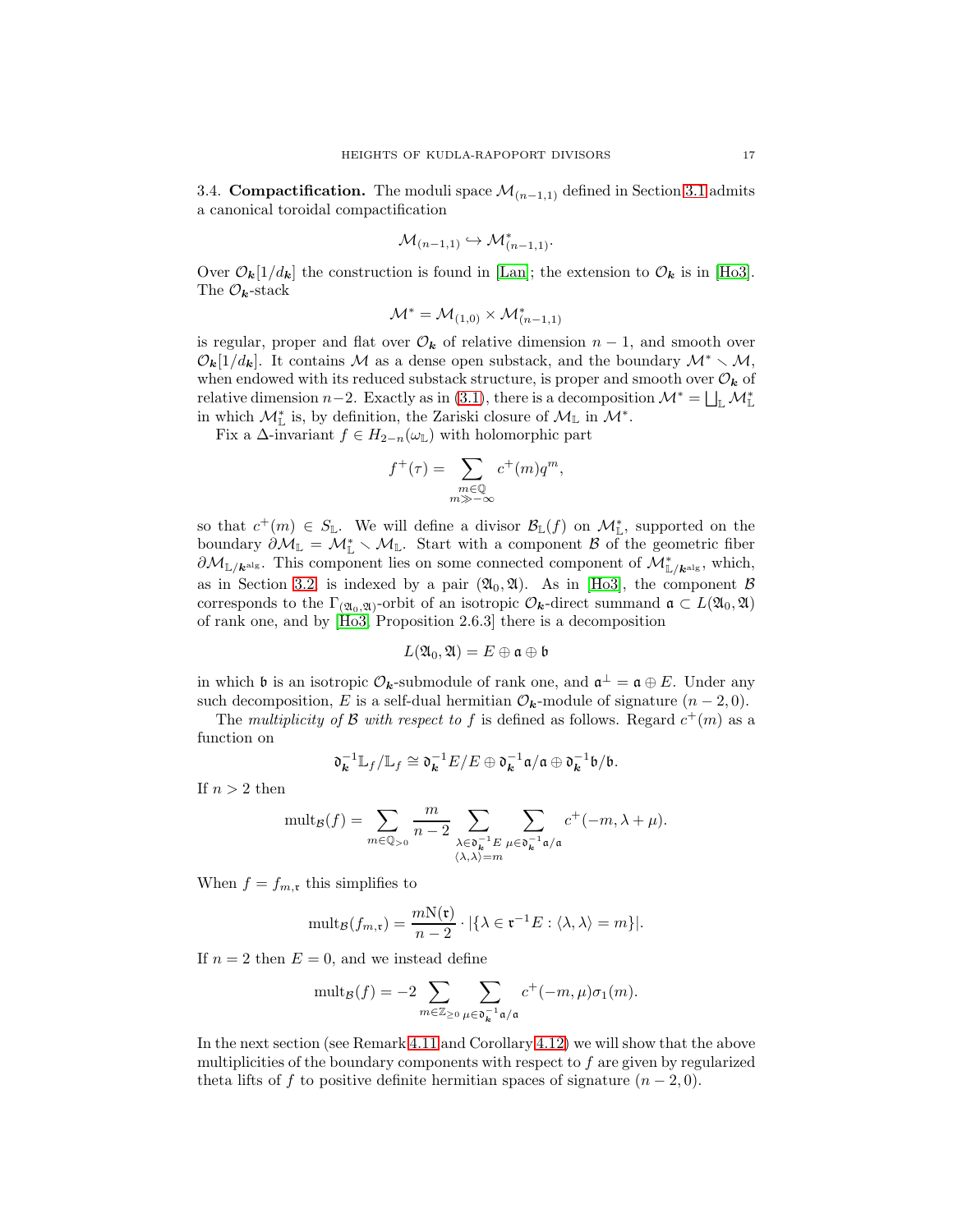Exactly as in [\[Ho3,](#page-68-7) Section 3.7], the isomorphism class of the hermitian module E is constant on the Gal( $\mathbf{k}^{\text{alg}}/\mathbf{k}$ )-orbit of B, and so summing over all geometric components  $\beta$  yields a divisor

$$
\mathcal{B}_{\mathbb{L}}(f) = \sum_{\mathcal{B}} \mathrm{mult}_{\mathcal{B}}(f) \cdot \mathcal{B}
$$

on  $\mathcal{M}_{\mathbb{L}/\mathbf{k}^{\text{alg}}}^*$  which descends to  $\mathcal{M}_{\mathbb{L}/\mathbf{k}}^*$ . Denote in the same way the divisor on  $\mathcal{M}_{\mathbb{L}}^*$ obtained by taking the Zariski closure.

<span id="page-17-1"></span>**Definition 3.13.** Let  $\mathcal{Z}_{\mathbb{L}}^*(f)$  be the Zariski closure in  $\mathcal{M}_{\mathbb{L}}^*$  of the Kudla-Rapoport divisor  $\mathcal{Z}_{\mathbb{L}}(f)$ , and define the *total Kudla-Rapoport divisor* on  $\mathcal{M}_{\mathbb{L}}^*$  by

$$
\mathcal{Z}^{\text{total}}_{\mathbb{L}}(f) = \mathcal{Z}^*_{\mathbb{L}}(f) + \mathcal{B}_{\mathbb{L}}(f).
$$

Let  $\widehat{\text{CH}}_{\mathbb{R}}^1(\mathcal{M}_{\mathbb{L}}^*)$  be the arithmetic Chow group with real coefficients and log-log growth along the boundary in the sense of Burgos-Kramer-Kühn [\[BKK,](#page-67-1) [BBK\]](#page-67-8) (see also [\[Ho3\]](#page-68-7) for a rapid review of the essentials), and set

$$
\widehat{\operatorname{CH}}^1_{\mathbb{C}}(\mathcal{M}^*_{\mathbb{L}})=\widehat{\operatorname{CH}}^1_{\mathbb{R}}(\mathcal{M}^*_{\mathbb{L}})\otimes_{\mathbb{R}}\mathbb{C}.
$$

In the next section (see especially Section [4.7\)](#page-33-1) we will construct a Green function  $\Phi_{\mathbb{L}}(f)$ , which will allow us to define an arithmetic cycle class

$$
\widehat{\mathcal{Z}}^{\text{total}}_{\mathbb{L}}(f) = \left( \mathcal{Z}^{\text{total}}_{\mathbb{L}}(f), \Phi_{\mathbb{L}}(f) \right) \in \widehat{\text{CH}}^1_{\mathbb{C}}(\mathcal{M}_{\mathbb{L}}^*).
$$

#### 4. Green functions for divisors

<span id="page-17-0"></span>Here we consider the analytic theory of Shimura varieties associated to hermitian spaces of signature  $(n - 1, 1)$  over imaginary quadratic fields. We also study their special divisors and define automorphic Green functions for special divisors as regularized theta lifts of harmonic Maass forms. In Section [4.5](#page-24-0) we study these Green functions on toroidal compactifications, and show that they are log-log Green functions in the sense of [\[BKK\]](#page-67-1) for linear combinations of special divisors and boundary divisors. We prove that the multiplicities of the boundary divisors are given by regularized theta lifts of harmonic Maass forms to hermitian spaces of signature  $(n-2,0)$ . To this end we compute Fourier-Jacobi expansions of Green functions and analyze the different terms at the boundary. We use these results to construct Green functions for Kudla-Rapoport divisors on the complex orbifold  $\mathcal{M}_{\mathbb{L}}^{\ast}(\mathbb{C})$  studied in Section [3.](#page-10-0)

Since it does not cause any extra work, and for future reference, we make no restriction on  $d_{\mathbf{k}}$  in the present section and allow it to be even. Moreover, we work with Shimura varieties of arbitrary level structure.

Let V be a hermitian space over k equipped with a hermitian form  $\langle \cdot, \cdot \rangle$ . Throughout we let  $V_{\mathbb{R}} = V \otimes_{\mathbb{Q}} \mathbb{R}$  and assume that the signature of V is  $(n-1,1)$ . We write  $\langle \cdot, \cdot \rangle_{\mathbb{Q}}$  for the symmetric bilinear form  $\langle x, y \rangle_{\mathbb{Q}} = \text{tr}_{k/\mathbb{Q}}\langle x, y \rangle$ . The associated quadratic form over  $\mathbb{Q}$  is  $Q(x) = \frac{1}{2} \langle x, x \rangle_{\mathbb{Q}} = \langle x, x \rangle$ . Note that the Weil representations of  $SL_2 \subset U(1,1)$  associated to the quadratic form over Q and the hermitian form are the same.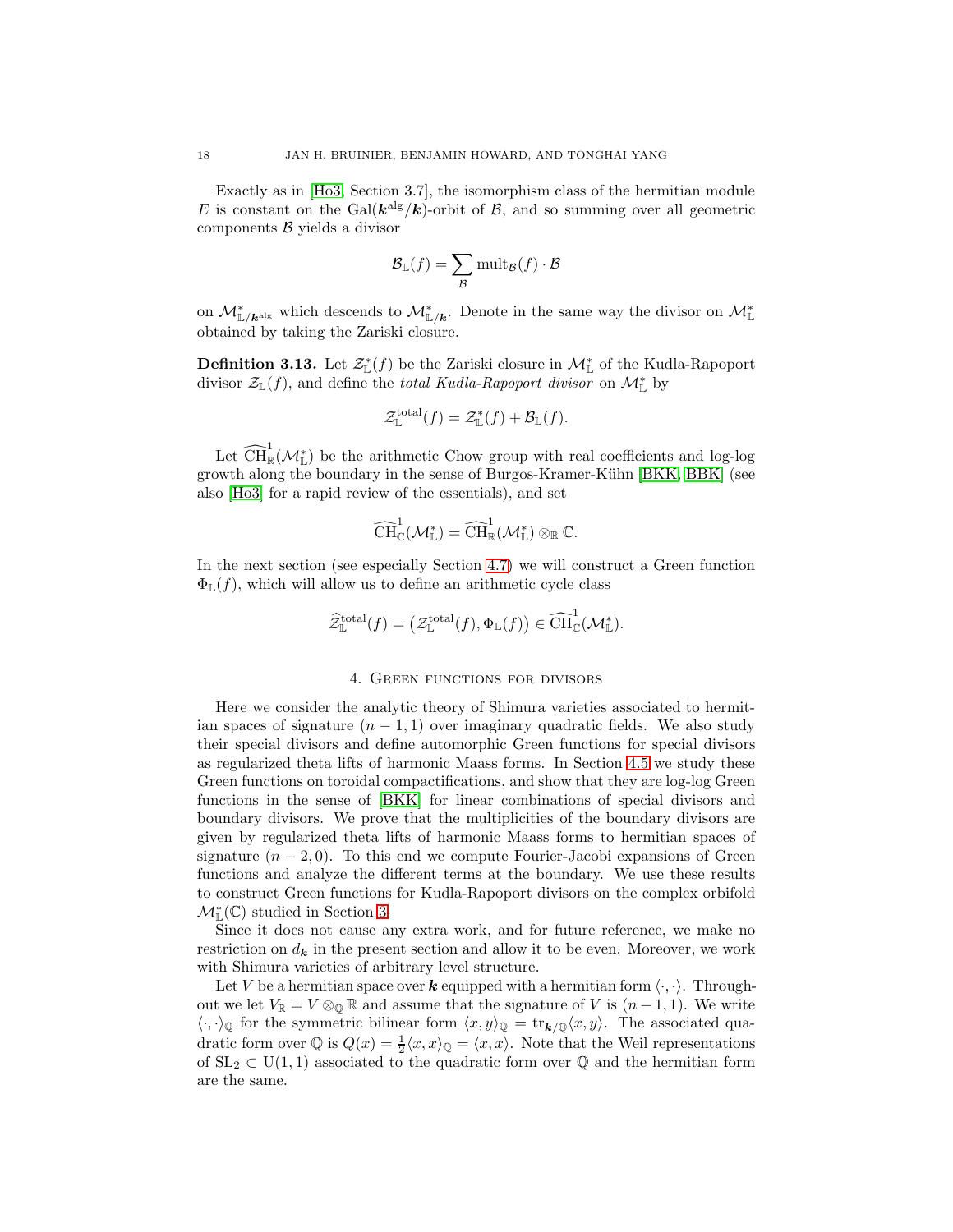4.1. Hermitian spaces and unitary Shimura varieties. We realize the hermitian symmetric space associated to the unitary group  $U(V)$  as the Grassmannian  $D$ of negative  $k_{\mathbb{R}}$ -lines in  $V_{\mathbb{R}}$ . It can be viewed as an open subset of the projective space  $\mathbb{P}(V_{\mathbb{R}})$  of the complex vector space  $V_{\mathbb{R}}$ . The domain  $\mathcal D$  is not a tube domain unless  $n = 2$ , in which case it is isomorphic to the complex upper half plane  $H$ . In general, D has a realization as a Siegel domain as follows.

Let  $\ell \in V$  be a nonzero isotropic vector and let  $\ell \in V$  be isotropic such that  $\langle \ell, \ell \rangle = 1$ . The orthogonal complement

$$
W = \ell^{\perp} \cap \widetilde{\ell}^{\perp}
$$

is a positive definite hermitian space over k of dimension  $n-2$ , and we have  $V = W \oplus k\ell \oplus k\ell$ . If  $z \in \mathcal{D}$ , then  $\langle z, \ell \rangle \neq 0$ . Hence z has a unique basis vector of the form

$$
\mathfrak{z} + \tau \sqrt{d_{\mathbf{k}}} \ell + \widetilde{\ell}
$$

with  $\mathfrak{z} \in W_{\mathbb{R}}$  and  $\tau \in \mathbb{C}$ . We denote this vector by the pair  $(\mathfrak{z}, \tau)$ . The condition that the restriction of the hermitian form to  $z$  is negative definite is equivalent to requiring that

$$
\mathrm{N}(\mathfrak{z},\tau)=-\langle(\mathfrak{z},\tau),(\mathfrak{z},\tau)\rangle=2\sqrt{|d_{\pmb{k}}|}\,\mathrm{Im}(\tau)-\langle\mathfrak{z},\mathfrak{z}\rangle
$$

is positive. Consequently,  $\mathcal D$  is isomorphic to

$$
\mathcal{H}_{\ell,\widetilde{\ell}}=\{(\mathfrak{z},\tau)\in W_\mathbb{R}\times \mathbb{H}: 2\sqrt{|d_{\pmb{k}}|}\,\mathrm{Im}(\tau)>\langle \mathfrak{z},\mathfrak{z}\rangle\}.
$$

For  $z \in \mathcal{D}$  and  $\lambda \in V_{\mathbb{R}}$  we let  $\lambda_{z^{\perp}}$  and  $\lambda_{z}$  be the orthogonal projections of  $\lambda$  to  $z^{\perp}$  and z, respectively. Then the majorant

$$
\langle \lambda, \mu \rangle_z = \langle \lambda_{z^{\perp}}, \mu_{z^{\perp}} \rangle - \langle \lambda_z, \mu_z \rangle
$$

associated to z defines a positive definite hermitian form on  $V_{\mathbb{R}}$ . If  $0 \neq z_0 \in z$ , we have

$$
\langle \lambda, \lambda \rangle_z = \langle \lambda, \lambda \rangle + 2 \frac{|\langle \lambda, z_0 \rangle|^2}{|\langle z_0, z_0 \rangle|}.
$$

The hermitian domain  $\mathcal D$  carries over it a *tautological bundle*, whose fiber at the point  $z \in \mathcal{D}$  is the negative line z. The hermitian form on  $V_{\mathbb{R}}$  induces a hermitian metric on the tautological bundle, whose first Chern form  $\Omega$  is  $U(V)(\mathbb{R})$ -invariant and positive. It corresponds to an invariant Kähler metric on  $D$  and gives rise to an invariant volume form  $d\mu(z) = \Omega^{n-1}$ . In the coordinates of  $\mathcal{H}_{\ell,\widetilde{\ell}}$  we have

$$
\Omega = -dd^c \log \mathcal{N}(\mathfrak{z}, \tau).
$$

Let  $L \subset V$  be an  $\mathcal{O}_{k}$ -lattice, that is, a finitely generated  $\mathcal{O}_{k}$ -submodule such that  $V = L \otimes_{\mathbb{Z}} \mathbb{Q}$  and such that the restriction of  $\langle \cdot, \cdot \rangle$  to L takes values in  $\mathfrak{d}_{\mathbf{k}}^{-1}$ . With the quadratic form  $Q(x) = \langle x, x \rangle$ , we may also view L as a lattice over Z. Throughout we assume that L is even as a lattice over Z, that is,  $\langle x, x \rangle \in \mathbb{Z}$  for all  $x \in L$ . This condition is automatically fulfilled if the hermitian form on L takes values in  $\mathcal{O}_k$ . Let

$$
L' = \{x \in V : \langle x, y \rangle_{\mathbb{Q}} \in \mathbb{Z} \text{ for all } y \in L\},
$$
  

$$
L'_{\mathcal{O}_k} = \{x \in V : \langle x, y \rangle \in \mathcal{O}_k \text{ for all } y \in L\}
$$

be the Z-dual and the  $\mathcal{O}_k$ -dual of L, respectively, so that  $L' = \mathfrak{d}_k^{-1} L'_{\mathcal{O}_k} \supset L$ .

Let  $\Gamma$  be a finite index subgroup of the unitary group  $U(L)$  of L. The quotient

$$
X_{\Gamma}=\Gamma\backslash\mathcal{D}.
$$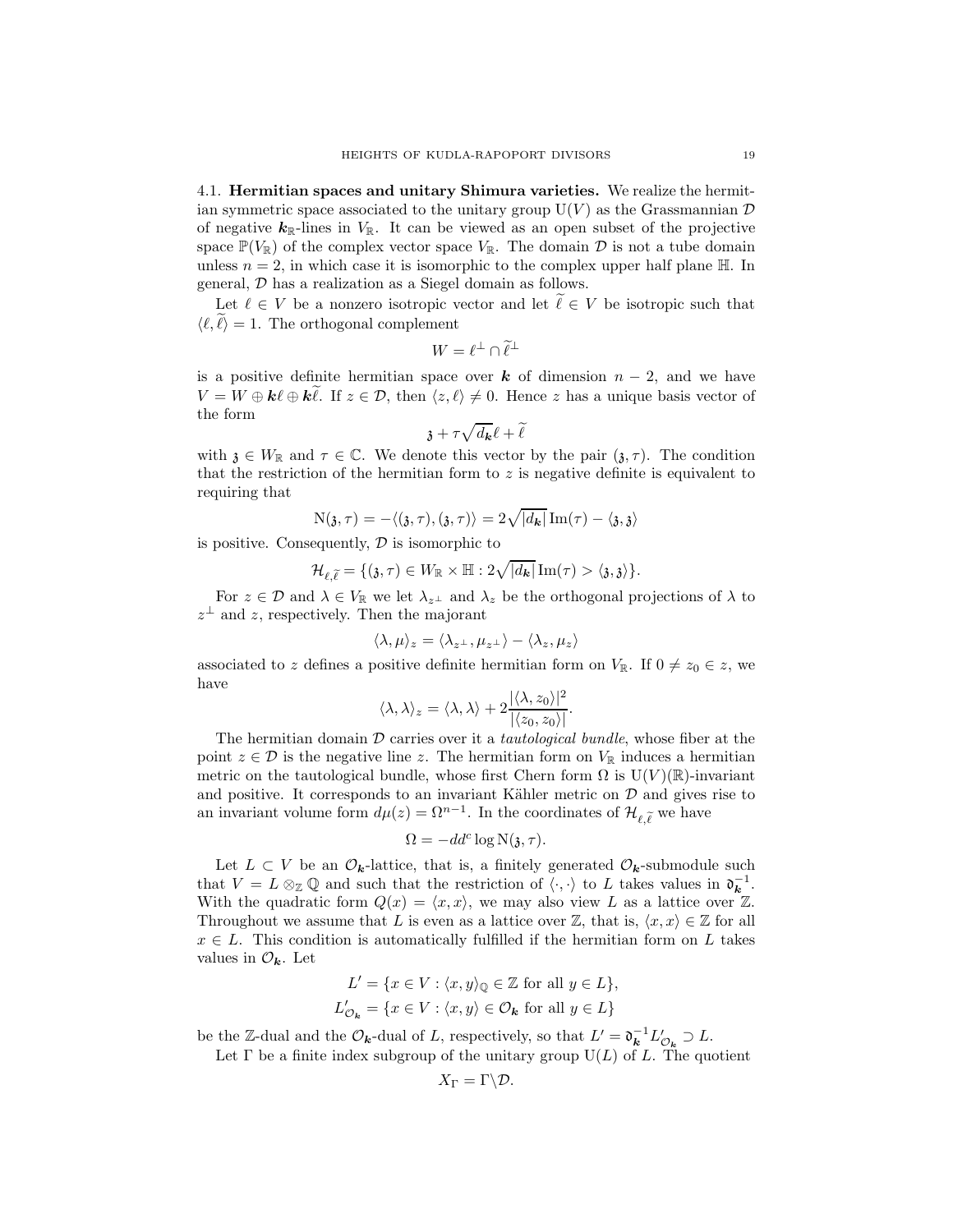is a complex orbifold of dimension  $n-1$ . It is compact if and only if V is anisotropic. In particular, if  $n > 2$ , then  $X_{\Gamma}$  is non-compact. We define the volume of  $X_{\Gamma}$  by  $\text{vol}(X_{\Gamma}) = \int_{X_{\Gamma}} \Omega^{n-1}$  and the degree of a divisor Z on  $X_{\Gamma}$  by

$$
\deg(Z) = \int_Z \Omega^{n-2}.
$$

4.1.1. Special divisors. For any vector  $\lambda \in V$  of positive norm we put

$$
\mathcal{D}(\lambda) = \{ z \in \mathcal{D} : \langle z, \lambda \rangle = 0 \}.
$$

Let  $S_L$  be the complex vector space of functions  $L'/L \to \mathbb{C}$ . In the spirit of [\[Ku2\]](#page-68-19), for  $\varphi \in S_L$  and  $m \in \mathbb{Q}_{>0}$  we define the special divisor

$$
Z(m,\varphi) = \sum_{\substack{\lambda \in L' \\ \langle \lambda, \lambda \rangle = m}} \varphi(\lambda) \mathcal{D}(\lambda).
$$

We write  $Z(m)$  for the element of

$$
\mathrm{Hom}_{\mathbb{C}}(S_L, \mathrm{Div}_{\mathbb{C}}(\mathcal{D})) \cong \mathrm{Div}_{\mathbb{C}}(\mathcal{D}) \otimes_{\mathbb{C}} S_L^{\vee}
$$

given by  $\varphi \mapsto Z(m, \varphi)$ . If  $\varphi$  is invariant under  $\Gamma$ , then  $Z(m, \varphi)$  is a Γ-invariant divisor and descends to a divisor on the quotient  $X_{\Gamma}$ , which we will also denote by  $Z(m, \varphi)$ .

4.2. Regularized theta lifts. In this subsection we define automorphic Green functions for special divisors as regularized theta lifts of harmonic Maass forms. These Green functions turn out to be harmonic if the degree of the corresponding divisor vanishes.

Let  $\tau = u + iv$  be the variable in the upper half plane  $\mathbb{H}$ . The  $\mathcal{O}_{k}$ -lattice L together with the symmetric bilinear form  $\langle \cdot, \cdot \rangle$  is an even Z-lattice of signature  $(2n-2, 2)$ . Let  $\omega_L$  be the corresponding Weil representation on  $S_L$  as in Section [2.](#page-7-0) For  $z \in \mathcal{D}$  fixed, the Siegel theta function  $\Theta_L(\tau, z)$  is a non-holomorphic modular form of weight  $n-2$  for  $SL_2(\mathbb{Z})$  with representation  $\omega_L^{\vee}$ .

Let  $f \in H_{2-n}(\omega_L)$ , and denote its Fourier coefficients by  $c^{\pm}(m) \in S_L$  as in [\(2.4\)](#page-10-1). Note that  $c^{\pm}(m,\mu) = c^{\pm}(m,-\mu)$  for  $\mu \in L'/L$ , by [\[BF,](#page-67-3) Section 3]. The pairing  ${f, \Theta_L(\tau, z)}$  is a function on H, which is invariant under  $SL_2(\mathbb{Z})$ . Following [\[Bo1\]](#page-67-2) and [\[BF\]](#page-67-3), we consider the regularized theta lift

<span id="page-19-0"></span>(4.1) 
$$
\Phi(z,f) = \int_{\mathrm{SL}_2(\mathbb{Z}) \backslash \mathbb{H}}^{\mathrm{reg}} \{f, \Theta_L(\tau, z)\} d\mu(\tau)
$$

of f, where  $d\mu(\tau) = \frac{du dv}{v^2}$  is the invariant measure. The integral is regularized by taking the constant term in the Laurent expansion at  $s = 0$  of the meromorphic continuation of

$$
\Phi(z, f, s) = \lim_{T \to \infty} \int_{\mathcal{F}_T} \{f, \Theta_L(\tau, z)\} v^{-s} d\mu(\tau).
$$

Here  $\mathcal{F}_T$  denotes the standard fundamental domain for  $SL_2(\mathbb{Z})$  truncated at height T. If  $\text{Re}(s) > 0$ , the limit exists and defines a smooth function in z on all of D, which is invariant under the action of Γ if f is invariant under Γ. It has a meromorphic continuation in s to  $\mathbb{C}$ ; see [\[Bo1\]](#page-67-2) or [\[BF\]](#page-67-3). The function  $\Phi(z, f)$  is defined on all  $(!)$  of  $D$ , but it is only smooth on the complement of the divisor

$$
Z(f) = \sum_{m>0} \{c^+(-m), Z(m)\}.
$$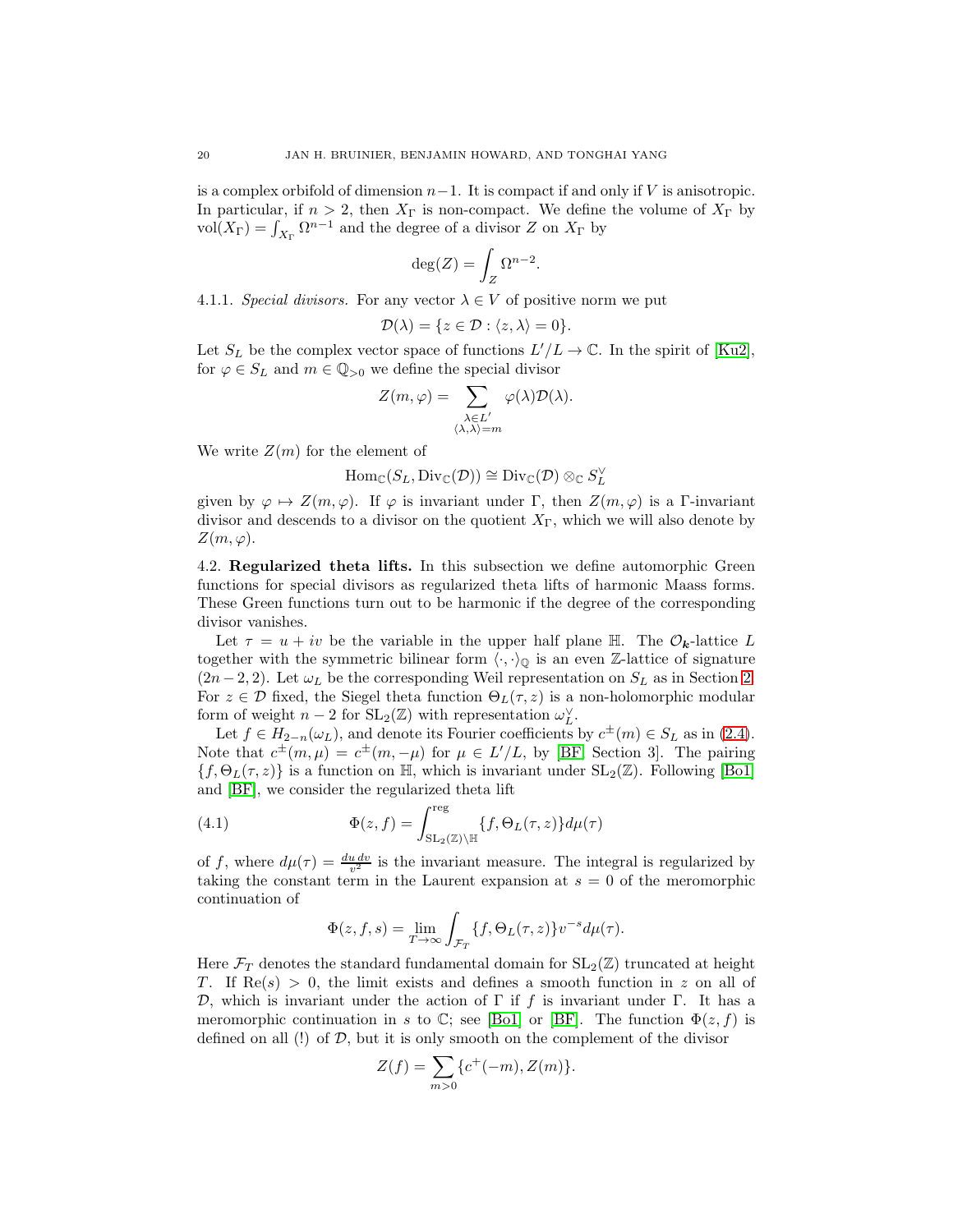To describe the behavior near this divisor, we extend the incomplete Gamma function  $\Gamma(0,t) = \int_t^{\infty} e^{-v} \frac{dv}{v}$  to a function on  $\mathbb{R}_{\geq 0}$  by defining it as the constant term in the Laurent expansion at  $s = 0$  of the meromorphic continuation of  $\int_1^\infty e^{-tv}v^{-s}\frac{dv}{v}$ . Hence we have

$$
\widetilde{\Gamma}(0,t) = \begin{cases} \Gamma(0,t), & \text{if } t > 0, \\ 0, & \text{if } t = 0. \end{cases}
$$

The following result is a slight strengthening of [\[Bo1,](#page-67-2) Theorem 6.2] in our setting.

<span id="page-20-1"></span>**Theorem 4.1.** For any  $z_0 \in \mathcal{D}$  there exists a neighborhood  $U \subset \mathcal{D}$  such that the function

$$
\Phi(z,f) - \sum_{\lambda \in L' \cap z_0^{\perp}} c^+(-\langle \lambda, \lambda \rangle, \lambda) \widetilde{\Gamma}(0, 4\pi \langle \lambda_z, \lambda_z \rangle |)
$$

is smooth on U. Here  $c^+(m,\lambda)$  stands for the value  $c^+(m)(\lambda)$  of  $c^+(m)$  at  $\lambda + L$ . *Proof.* We begin by noticing that  $L' \cap z_0^{\perp}$  is a positive definite  $\mathcal{O}_k$ -module of rank  $\leq n-1$ . Hence the sum on the right hand side is finite.

Arguing as in the proof of [\[Bo1,](#page-67-2) Theorem 6.2] (see also [\[Br1,](#page-67-4) Theorem 2.12]), we see that there exists a small neighborhood  $U \subset \mathcal{D}$  of  $z_0$  on which the function

$$
\Phi(z,f) - \sum_{\lambda \in L' \cap z_0^{\perp}} c^+(-\langle \lambda, \lambda \rangle, \lambda) \operatorname{CT}_{s=0} \left[ \int_{v=1}^{\infty} e^{4\pi \langle \lambda_z, \lambda_z \rangle v} v^{-s-1} dv \right]
$$

is smooth. Here  $CT_{s=0}[\cdot]$  denotes the constant term in the Laurent expansion in s at 0. Inserting the definition of  $\tilde{\Gamma}(0, t)$  we obtain the assertion. at 0. Inserting the definition of  $\Gamma(0, t)$  we obtain the assertion.

<span id="page-20-0"></span>Corollary 4.2. For any  $z_0 \in \mathcal{D}$  we have

$$
\Phi(z_0, f) = \lim_{\substack{z \to z_0 \\ z \notin Z(f)}} \left[ \Phi(z, f) + \sum_{\substack{\lambda \in L' \cap z_0^{\perp} \\ \lambda \neq 0}} c^+(-\langle \lambda, \lambda \rangle, \lambda) (\log(4\pi |\langle \lambda_z, \lambda_z \rangle|) - \Gamma'(1)) \right].
$$

*Proof.* Using the fact that  $\Gamma(0,t) = -\log(t) + \Gamma'(1) + o(t)$  as  $t \to 0$ , the corollary follows from Theorem [4.1.](#page-20-1)  $\Box$ 

By a *Green function* for a divisor  $D$  on a complex manifold  $X$  we mean a smooth function G on  $X \setminus D$  with the property that for every point  $z_0 \in X$  there is a neighborhood U and a local equation  $\phi = 0$  for D on U such that  $G + \log |\phi|^2$ extends to a smooth function on all of  $U$ . Using this definition, we may rephrase Theorem [4.1](#page-20-1) and the corollary by saying that  $\Phi(z, f)$  is a Green function for  $Z(f)$ . In fact, the difference of  $\log |\langle \lambda_z, \lambda_z \rangle|$  and  $\log |\phi_\lambda|^2$  for any local equation  $\phi_\lambda = 0$  of  $\mathcal{D}(\lambda)$  extends to a smooth function. In the next subsection we will study the growth of  $\Phi(z, f)$  at the boundary of a toroidal compactifaction of  $X_{\Gamma}$  and show that it can also be considered as a Green function for a suitably 'compactified' divisor there.

Remark 4.3. Corollary [4.2,](#page-20-0) together with Theorem [5.18,](#page-46-0) will be used in Section [7.4](#page-63-0) to compute the height pairing of a hermitian line bundle corresponding to an arithmetic Kudla-Rapoport divisor with a CM cycle.

**Proposition 4.4.** Let  $\Delta_{\mathcal{D}}$  be the U(V)(R)-invariant Laplacian on D. There exists a non-zero real constant c (which only depends on the normalization of  $\Delta_{\mathcal{D}}$  and which is independent of f), such that

$$
\Delta_{\mathcal{D}}\Phi(z,f) = c \cdot \deg Z(f)
$$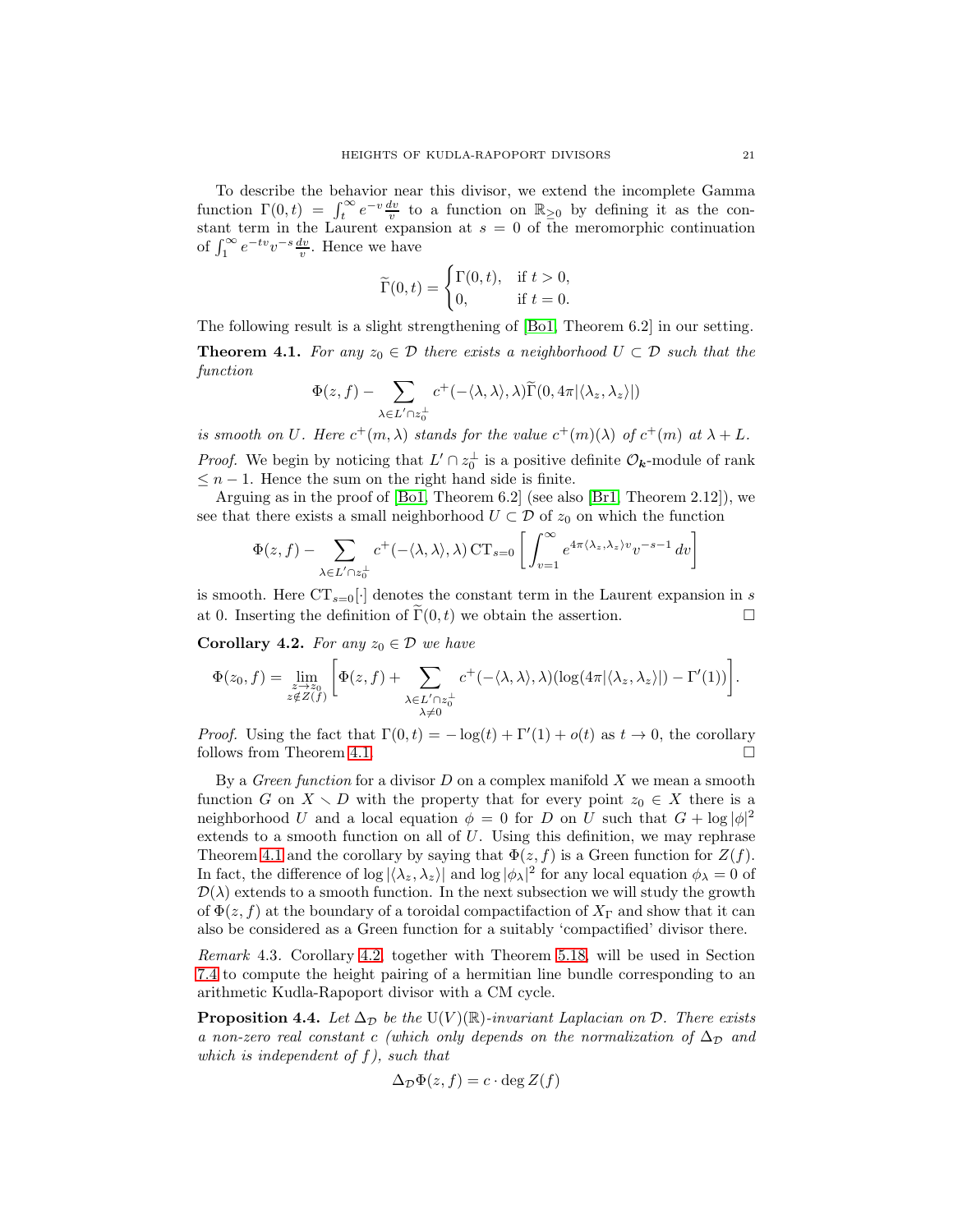on the complement of the divisor  $Z(f)$ .

*Proof.* This can be proved in the same way as [\[Br1,](#page-67-4) Theorem 4.7].

<span id="page-21-1"></span>**Proposition 4.5.** Let  $f \in H_{2-n}(\omega_L)$  be Γ-invariant.

- (1) If  $n > 2$ , then the Green function  $\Phi(z, f)$  belongs to  $L^p(X_{\Gamma}, \Omega^{n-1})$  for every  $p < 2$ .
- (2) If  $n > 3$ , then  $\Phi(z, f)$  belongs to  $L^2(X_{\Gamma}, \Omega^{n-1})$ .

We will prove this Proposition at the end of Section [4.5.](#page-24-0)

**Theorem 4.6.** Assume that  $n > 2$  and that  $f \in H_{2-n}(\omega_L)$  is  $\Gamma$ -invariant. Let G be a smooth real valued function on  $X_{\Gamma} \setminus Z(f)$  with the properties:

- (1) G is a Green function for  $Z(f)$ ,
- (2)  $\Delta_{\mathcal{D}}G = constant,$
- (3)  $G \in L^{1+\varepsilon}(X_{\Gamma}, \Omega^{n-1})$  for some  $\varepsilon > 0$ .

Then  $G(z)$  differs from  $\Phi(z, f)$  by a constant.

*Proof.* The difference  $G(z) - \Phi(z, f)$  is a smooth subharmonic function on the complete Riemann manifold  $X_{\Gamma}$  which is contained in  $L^{1+\epsilon}(X_{\Gamma}, \Omega^{n-1})$ . By a result of Yau, such a function must be constant (see e.g. [\[Br1,](#page-67-4) Corollary 4.22]).  $\Box$ 

For  $n = 2$  one can obtain a similar characterization by also requiring growth conditions at the cusps of  $X_{\Gamma}$  (if there are any).

<span id="page-21-2"></span>4.3. The toroidal compactification. The orbifold  $X_{\Gamma} = \Gamma \backslash \mathcal{D}$  can be compactified as follows. Let Iso(V) be the set of isotropic one-dimensional subspaces  $I \subset V$ . The group  $\Gamma$  acts on Iso(V) with finitely many orbits. The rational boundary point corresponding to  $I \in \text{Iso}(V)$  is the point  $I_{\mathbb{R}} = I \otimes_{\mathbb{Q}} \mathbb{R} \in \mathbb{P}(V_{\mathbb{R}})$ . It lies in the closure of D in  $\mathbb{P}(V_{\mathbb{R}})$ . The Baily-Borel compactification of  $X_{\Gamma}$  is obtained by equipping the quotient

$$
\Gamma \backslash \big( \mathcal{D} \cup \{ I_\mathbb{R} : I \in \text{Iso}(V) \} \big)
$$

with the Baily-Borel topology and complex structure. The boundary points of this compactification are usually singular. In contrast, here we work with a canonical toroidal compactification of  $X_{\Gamma}$ , which we now describe; see also [\[Hof,](#page-68-20) Chapter 1.1.5] and [\[Ho3,](#page-68-7) Section 3.3]. It can be viewed as a resolution of the singularities at the boundary points of the Baily-Borel compactification.

Let  $I \in \text{Iso}(V)$  be a one-dimensional isotropic subspace. Let  $\ell \in I$  be a generator, and let  $\tilde{\ell} \in V$  be isotropic such that  $\langle \ell, \tilde{\ell} \rangle = 1$ . For  $\varepsilon > 0$  we put

$$
U_{\varepsilon}(\ell) = \left\{ z \in \mathcal{D} : -\frac{\langle z, z \rangle}{|\langle z, \ell \rangle|^2} > \frac{1}{\varepsilon} \right\}.
$$

In the coordinates of  $\mathcal{H}_{\ell,\widetilde{\ell}}$  we have

$$
U_{\varepsilon}(\ell) \cong \{(\mathfrak{z}, \tau) \in \mathcal{H}_{\ell, \widetilde{\ell}} : \mathrm{N}(\mathfrak{z}, \tau) > 1/\varepsilon\}.
$$

The stabilizer  $U(V)_\ell$  of  $\ell$  acts on this subset. Let  $\Gamma_\ell = \Gamma \cap U(V)_\ell$ . If  $\varepsilon$  is sufficiently small, then

<span id="page-21-0"></span>
$$
(4.2) \t\Gamma_{\ell} \backslash U_{\varepsilon}(\ell) \longrightarrow X_{\Gamma}
$$

is an open immersion. The center of  $U(V)_\ell$  is given by the subgroup of translations  $T_a$  for  $a \in \mathbb{Q}$ , where

$$
T_a(\lambda) = \lambda + a \langle \lambda, \ell \rangle \sqrt{d_{\mathbf{k}}} \ell
$$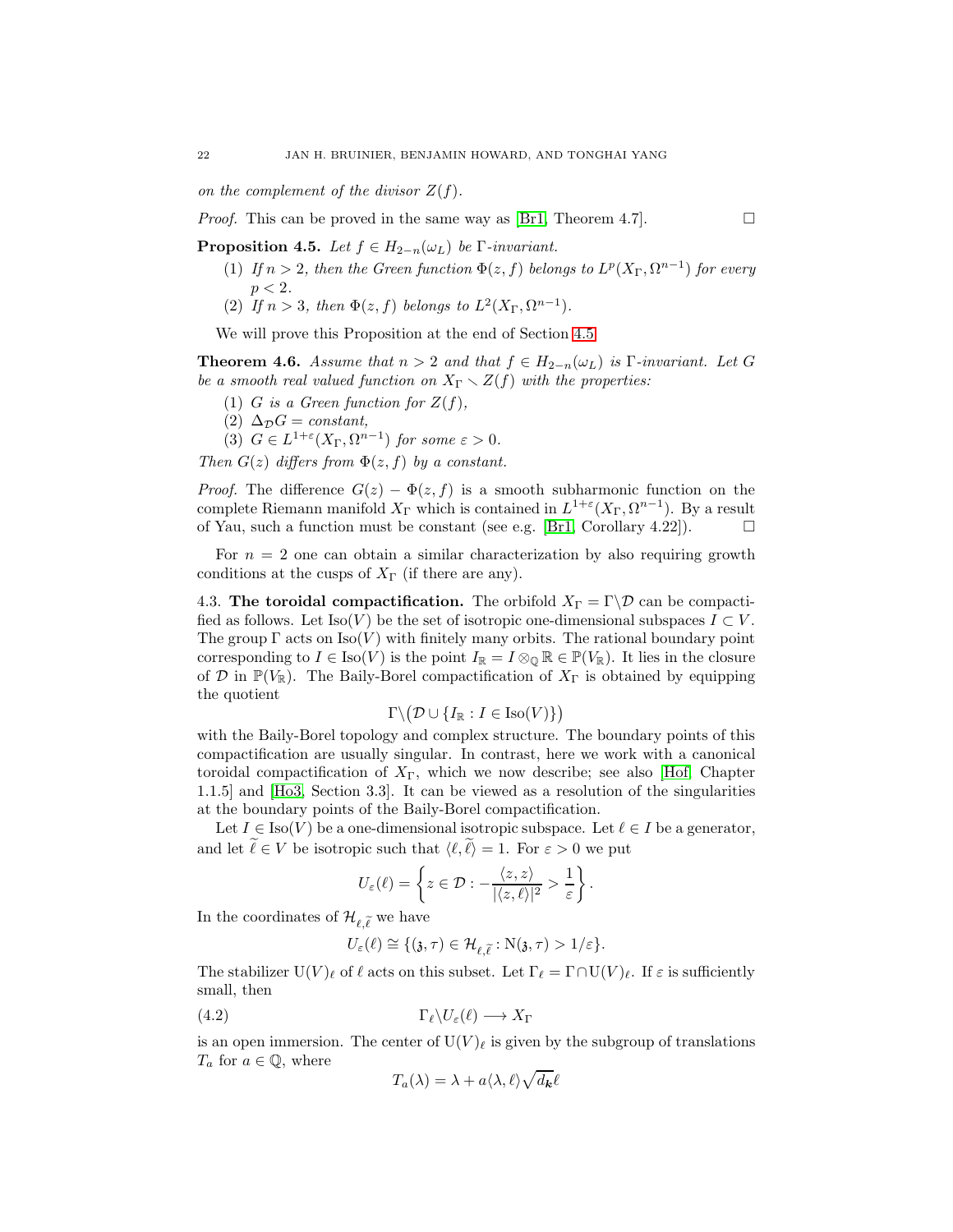for  $\lambda \in V$ . It is isomorphic to the additive group over Q. The action of the translations on  $\mathcal{H}_{\ell,\tilde{\ell}}$  is given by  $T_a(\mathfrak{z},\tau)=(\mathfrak{z},\tau+a)$ . The center of  $\Gamma_{\ell}$  is of the form

$$
\Gamma_{\ell,T} = \{T_a : a \in r\mathbb{Z}\}\
$$

for a unique  $r \in \mathbb{Q}_{>0}$ , which is sometimes called the *width* of the cusp  $I_{\mathbb{R}}$ . If we put  $q_r = e^{2\pi i \tau/r}$ , then  $(\mathfrak{z}, \tau) \mapsto (\mathfrak{z}, q_r)$  defines an isomorphism from  $\Gamma_{\ell,T} \backslash U_{\varepsilon}(\ell)$  to

$$
V_{\varepsilon}(\ell)=\left\{( \mathfrak{z}, q_r)\in \mathbb{C}^{n-2}\times \mathbb{C}: 0<|q_r|<\exp\left(-\frac{\pi}{r\sqrt{|d_{\mathbf{k}}|}}(\langle \mathfrak{z}, \mathfrak{z}\rangle+1/\varepsilon)\right)\right\}.
$$

Hence  $\Gamma_{\ell,T} \backslash U_{\varepsilon}(\ell)$  can be viewed as a punctured disc bundle over  $\mathbb{C}^{n-2}$ . Adding the origin to every disc gives the disc bundle

$$
\widetilde{V}_{\varepsilon}(\ell) = \left\{ (\mathfrak{z}, q_r) \in \mathbb{C}^{n-2} \times \mathbb{C} : |q_r| < \exp\left( -\frac{\pi}{r\sqrt{|d_k|}} (\langle \mathfrak{z}, \mathfrak{z} \rangle + 1/\varepsilon) \right) \right\}.
$$

The action of  $\Gamma_\ell$  on  $V_\varepsilon(\ell)$  extends to an action on  $\widetilde{V}_\varepsilon(\ell)$ , which leaves the boundary divisor  $q_r = 0$  invariant, and which is free if  $\Gamma$  is sufficiently small. We obtain an open immersion of orbifolds

 $\sim$ 

<span id="page-22-0"></span>(4.3) 
$$
\Gamma_{\ell} \backslash U_{\varepsilon}(\ell) \longrightarrow (\Gamma_{\ell}/\Gamma_{\ell,T}) \backslash V_{\varepsilon}(\ell).
$$

It can be used to glue the right hand side to  $X<sub>\Gamma</sub>$  to obtain a partial compactification, which is smooth if  $\Gamma$  is sufficiently small. For a point  $(\mathfrak{z}_0, 0) \in V_{\varepsilon}(\ell)$  and  $\delta > 0$ , we put

<span id="page-22-2"></span>(4.4) 
$$
B_{\delta}(\mathfrak{z}_0,0)=\left\{(\mathfrak{z},q_r)\in \widetilde{V}_{\varepsilon}(\ell):\langle \mathfrak{z}-\mathfrak{z}_0,\mathfrak{z}-\mathfrak{z}_0\rangle<\delta,\ |q_r|<\delta\right\}.
$$

The images of the  $B_\delta(\mathfrak{z}_0, 0)$  for  $\delta > 0$  under the natural map to  $(\Gamma_\ell/\Gamma_{\ell,T}) \setminus \widetilde{V}_\varepsilon(\ell)$ define a basis of open neighborhoods of the boundary point given by  $(\mathfrak{z}_0, 0)$ .

We let  $X_{\Gamma}^*$  be the compactification of  $X_{\Gamma}$  obtained by gluing the right hand side of [\(4.3\)](#page-22-0) to  $X_{\Gamma}$  for every Γ-class of Iso(V). We denote by  $B_I$  the boundary divisor of  $X_{\Gamma}^*$  corresponding to  $I \in \text{Iso}(V)$ .

The behavior of the special divisor  $Z(m, \varphi)$  near the boundary can be described as follows. Let  $I \in \text{Iso}(V)$  and let  $\ell \in I$  be a generator. Let  $0 < \varepsilon < \frac{1}{2m}$  be small enough so that [\(4.2\)](#page-21-0) defines an open immersion. Then Lemma [4.7](#page-22-1) below implies that the pullback of  $Z(m, \varphi)$  to  $U_{\varepsilon}(\ell)$  is given by the local special divisor

$$
Z_{\ell}(m,\varphi) = \sum_{\substack{\lambda \in L' \cap \ell^{\perp} \\ \langle \lambda, \lambda \rangle = m}} \varphi(\lambda) \mathcal{D}(\lambda).
$$

<span id="page-22-1"></span>**Lemma 4.7.** If  $z_0$  is a generator of  $z \in \mathcal{D}$  and  $\lambda \in V \otimes_{\mathbb{Q}} \mathbb{R}$ , we have

$$
\langle \lambda, \lambda \rangle_z \geq \frac{|\langle \lambda, \ell \rangle|^2 |\langle z_0, z_0 \rangle|}{2|\langle z_0, \ell \rangle|^2}.
$$

*Proof.* The right hand side is independent of the choice of the generator  $z_0$ , and so we may assume  $\langle z_0, \ell \rangle = 1$ . Moreover, both sides of the inequality remain unchanged if we act on  $\lambda$  and  $z_0$  by elements of the stabilizer of  $\ell$  in  $U(V)(\mathbb{R})$ . Using this observation, one may reduce to the case  $z_0 = \tau \sqrt{d_k} \ell + \tilde{\ell}$ . The remaining computation we leave to the reader.  $\Box$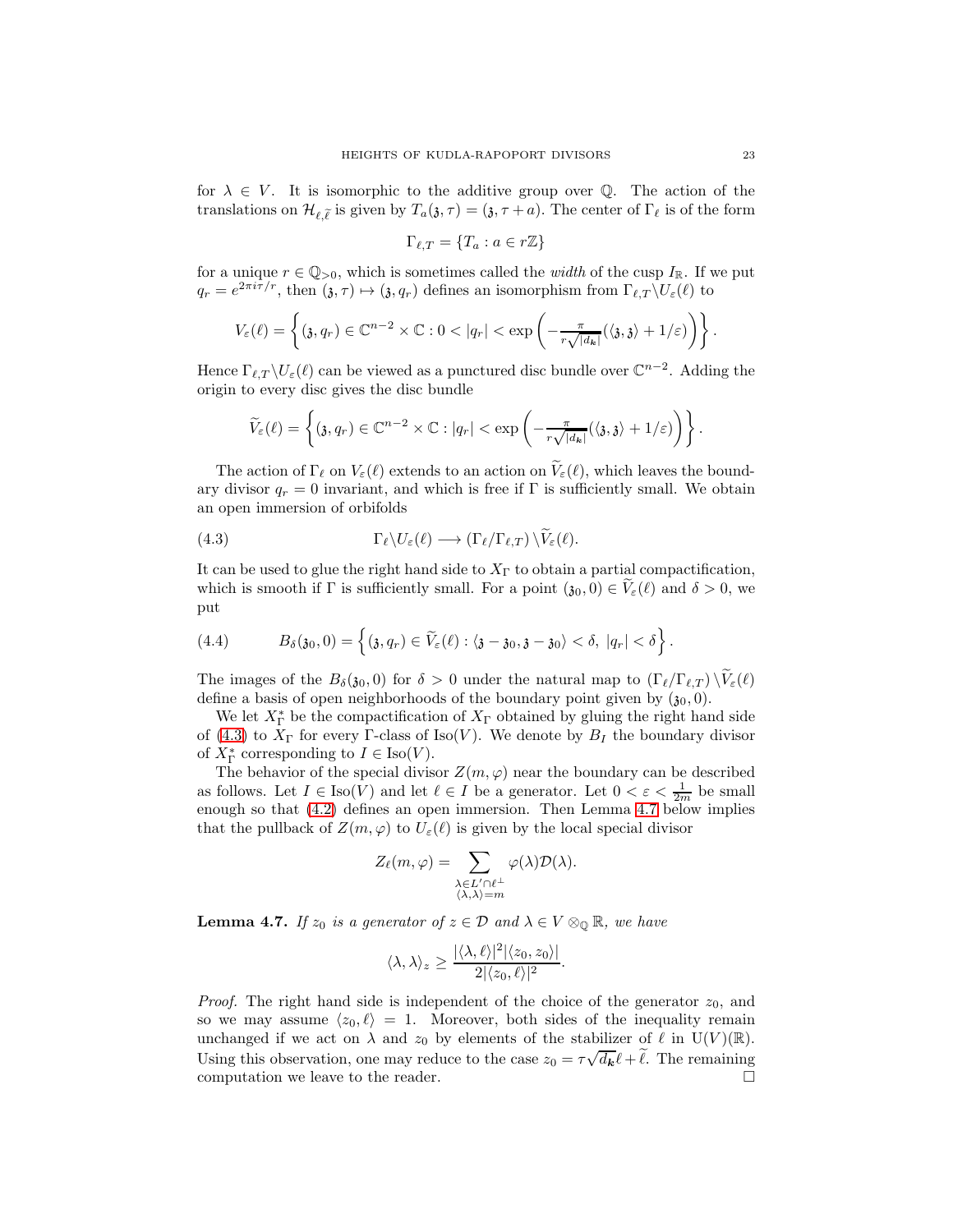4.4. Regularized integrals. Let  $k \in \mathbb{Z}_{\geq 0}$ , and let  $(M, Q)$  be an even integral lattice as in Section [2.](#page-7-0) Following [\[Bo1\]](#page-67-2), for  $f \in H_{-k}(\omega_M)$  and  $g \in M_k(\omega_M^{\vee})$  we define a regularized Petersson pairing by

<span id="page-23-2"></span>(4.5) 
$$
(f,g)^{\text{reg}} = \int_{\text{SL}_2(\mathbb{Z}) \backslash \mathbb{H}}^{\text{reg}} \{f(\tau), g(\tau)\} d\mu(\tau)
$$

$$
= \lim_{T \to \infty} \int_{\mathcal{F}_T} \{f(\tau), g(\tau)\} d\mu(\tau).
$$

In Section [4.5](#page-24-0) such integrals will occur as multiplicities of the boundary components, where  $g$  will be the theta function of a positive definite hermitian lattice given by a quotient of L.

In the special case when  $k = 0$  and g is constant, this integral is evaluated in [\[Bo1,](#page-67-2) Theorem 9.1]. Here we describe how the integral can be computed when  $k > 0$ . We denote the Fourier expansion of g by

$$
g(\tau) = \sum_{m \ge 0} b(m)q^m,
$$

with coefficients  $b(m) \in S_M^{\vee}$ . We let  $\vartheta = q \frac{d}{dq}$  be the Ramanujan theta operator on q-series. Recall that the image under  $\vartheta$  of a holomorphic modular form g of weight  $k$  is in general not a modular form. However, the function

$$
\widetilde{\vartheta}(g) = \vartheta(g) - \frac{k}{12}gE_2
$$

is a holomorphic modular form of weight  $k + 2$ . Here

$$
E_2(\tau) = -24 \sum_{m \ge 0} \sigma_1(m) q^m
$$

denotes the non-modular Eisenstein series of weight 2 for  $SL_2(\mathbb{Z})$ . If  $R_k = 2i \frac{\partial}{\partial \tau} + \frac{k}{v}$  denotes the Maass raising operator and  $E_2^*(\tau) = E_2(\tau) - \frac{3}{\pi v}$  the non-holomorphic (but modular) Eisenstein series of weight 2, we also have

<span id="page-23-0"></span>(4.6) 
$$
\widetilde{\vartheta}(g) = -\frac{1}{4\pi} R_k(g) - \frac{k}{12} g E_2^*.
$$

If  $h(q) \in \mathbb{C}((q))$  is a (formal) Laurent series in q, we denote by CT[h] its constant term.

<span id="page-23-3"></span>**Theorem 4.8.** Let  $f \in H_{-k}(\omega_M)$  and  $g \in M_k(\omega_M^{\vee})$  be as above.

(1) If  $k > 0$ , then

$$
(f,g)^{\text{reg}} = \frac{4\pi}{k} \text{CT}[\{f^+, \vartheta(g)\}] = \frac{4\pi}{k} \sum_{m>0} m \cdot \{c^+(-m), b(m)\}.
$$

(2) If  $k = 0$  (so that g is constant), then

$$
(f,g)^{\text{reg}} = \frac{\pi}{3} \text{CT}[\{f^+, gE_2\}]] = -8\pi \sum_{m \ge 0} \sigma_1(m) \cdot \{c^+(-m), g\}.
$$

*Proof.* (1) We use the identity  $\overline{\partial}(E_2^* d\tau) = -\frac{3}{\pi}d\mu(\tau)$  to obtain

<span id="page-23-1"></span>(4.7) 
$$
(f,g)^{\text{reg}} = -\frac{\pi}{3} \int_{\text{SL}_2(\mathbb{Z}) \backslash \mathbb{H}}^{\text{reg}} \{f(\tau), \overline{\partial}(gE_2^* d\tau)\}.
$$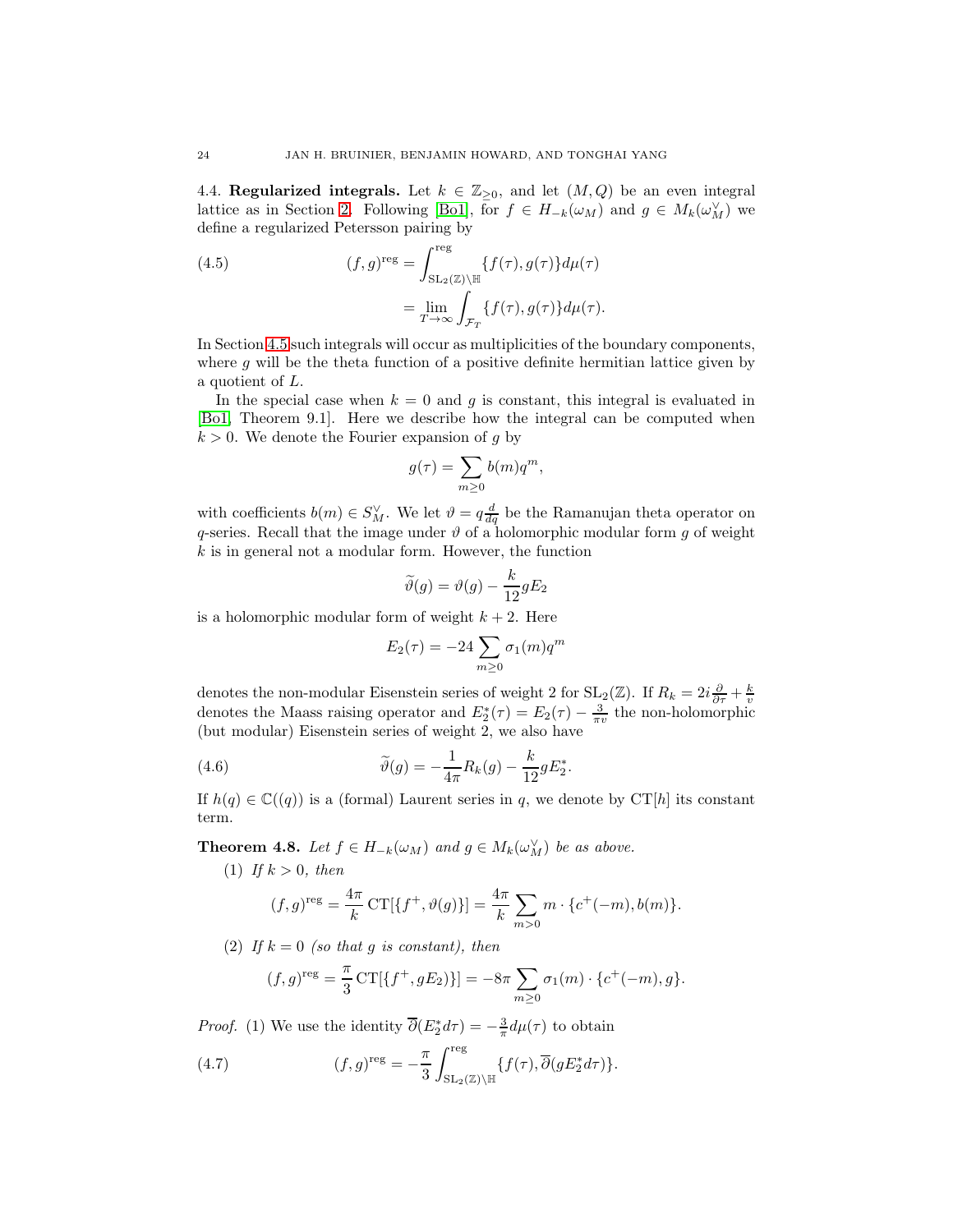In view of [\(4.6\)](#page-23-0), we have

$$
\overline{\partial}(gE_2^*d\tau) = -\frac{3}{k\pi}\overline{\partial}(R_k(g)d\tau).
$$

Putting this into [\(4.7\)](#page-23-1), we get

$$
(f,g)^{\text{reg}} = \frac{1}{k} \int_{\text{SL}_2(\mathbb{Z}) \backslash \mathbb{H}}^{\text{reg}} \{f(\tau), \overline{\partial}(R_k(g)d\tau)\}
$$
  
\n
$$
= \frac{1}{k} \lim_{T \to \infty} \int_{\mathcal{F}_T} d\{f(\tau), R_k(g)d\tau\} - \frac{1}{k} \int_{\text{SL}_2(\mathbb{Z}) \backslash \mathbb{H}} \{(\overline{\partial}f), R_k(g)d\tau\}
$$
  
\n
$$
= -\frac{1}{k} \lim_{T \to \infty} \int_0^1 \{f(u+Ti), R_k(g)(u+Ti)\} du
$$
  
\n
$$
+ \frac{1}{k} \int_{\text{SL}_2(\mathbb{Z}) \backslash \mathbb{H}} \{\overline{\xi_{-k}(f)}, R_k(g)\} v^{k+2} d\mu(\tau).
$$

The second summand on the right hand side is a Petersson scalar product which is easily seen to vanish. The first summand is equal to  $\frac{4\pi}{k} \mathrm{CT}[\{f^+, \vartheta(g)\}]$ . This concludes the proof of the  $k > 0$  case.

(2) If  $k = 0$ , and  $f \in M_0^1(\omega_L)$ , the assertion follows from [\[Bo1,](#page-67-2) Theorem 9.2]. If  $f \in H_0(\omega_L)$  it can be proved in the same way.

<span id="page-24-0"></span>4.5. Automorphic Green functions at the boundary. Let  $I \in Iso(V)$  be an isotropic k-line. Then  $\mathfrak{a} = I \cap L$  is a projective  $\mathcal{O}_{k}$ -module of rank 1. The  $\mathcal{O}_{k}$ module

$$
D=(L\cap\mathfrak{a}^\perp)/\mathfrak{a}
$$

is positive definite of rank  $n-2$ . Let  $\ell \in \mathfrak{a}$  be a primitive (that is,  $\mathbb{Q}\ell \cap \mathfrak{a} = \mathbb{Z}\ell$ ) isotropic vector. We write  $\mathfrak{a} = \mathfrak{a}_0 \ell$  with a fractional ideal  $\mathfrak{a}_0 \subset \mathbf{k}$ , and we let  $\widetilde{\ell} \in V$ be isotropic such that  $\langle \ell, \ell \rangle = 1$ .

The lattice D can be realized as a sublattice of L as follows. The lattice  $\mathfrak{a}^* =$  $L'_{\mathcal{O}_k} \cap I^{\perp}$  is a projective  $\mathcal{O}_k$ -module of rank  $n-1$ . The quotient  $L'_{\mathcal{O}_k}/\mathfrak{a}^*$  is an  $\mathcal{O}_k$ -module of rank 1, which is projective since it is torsion free. Hence there is  $\mathcal{O}_k$ -module of rank 1, which is projective since it is torsion free. Hence there is a projective  $\mathcal{O}_k$ -module  $\mathfrak{b} \subset L'_{\mathcal{O}_k}$  of rank 1 such that  $L'_{\mathcal{O}_k} = \mathfrak{a}^* \oplus \mathfrak{b}$ . We have  $\langle \mathfrak{a}, L'_{\mathcal{O}_k} \rangle = \langle \mathfrak{a}, \mathfrak{b} \rangle = \mathcal{O}_k$  and  $\langle \mathfrak{b}, L \rangle = \mathcal{O}_k$ . We put

$$
E=L\cap\mathfrak{a}^{\perp}\cap\mathfrak{b}^{\perp}.
$$

<span id="page-24-1"></span>**Lemma 4.9.** With  $\mathfrak{a}$  and  $\mathfrak{b}$  defined as above,

- $(1)$   $L \cap \mathfrak{a}^{\perp} = E \oplus \mathfrak{a}$  and  $D \cong E$ ;
- (2) if L is  $\mathcal{O}_k$ -self-dual then  $L = E \oplus \mathfrak{a} \oplus \mathfrak{b}$ ;
- (3) if L is  $\mathcal{O}_k$ -self-dual and  $d_k$  is odd then in (2) we may chose b to be isotropic.

Let  $f \in H_{2-n}(\omega_L)$ . By analogy with [\[Bo1,](#page-67-2) Theorem 5.3], the harmonic Maass form f induces an S<sub>D</sub>-valued harmonic Maass form  $f_D \in H_{2-n}(\omega_D)$ . It is characterized by its values on  $\nu \in D'/D$  as follows:

<span id="page-24-2"></span>(4.8) 
$$
f_D(\tau)(\nu) = \sum_{\substack{\mu \in L'/L \\ \mu | L \cap \mathfrak{a}^{\perp} = \nu}} f(\tau)(\mu).
$$

Here  $\mu \mid L \cap \mathfrak{a}^{\perp}$  denotes the restriction of  $\mu \in \text{Hom}(L, \mathbb{Z})$  to  $L \cap \mathfrak{a}^{\perp}$ , and we consider  $\nu \in D'$  as an element of  $\text{Hom}(L \cap \mathfrak{a}^{\perp}, \mathbb{Z})$  via the quotient map  $L \cap \mathfrak{a}^{\perp} \to D$ .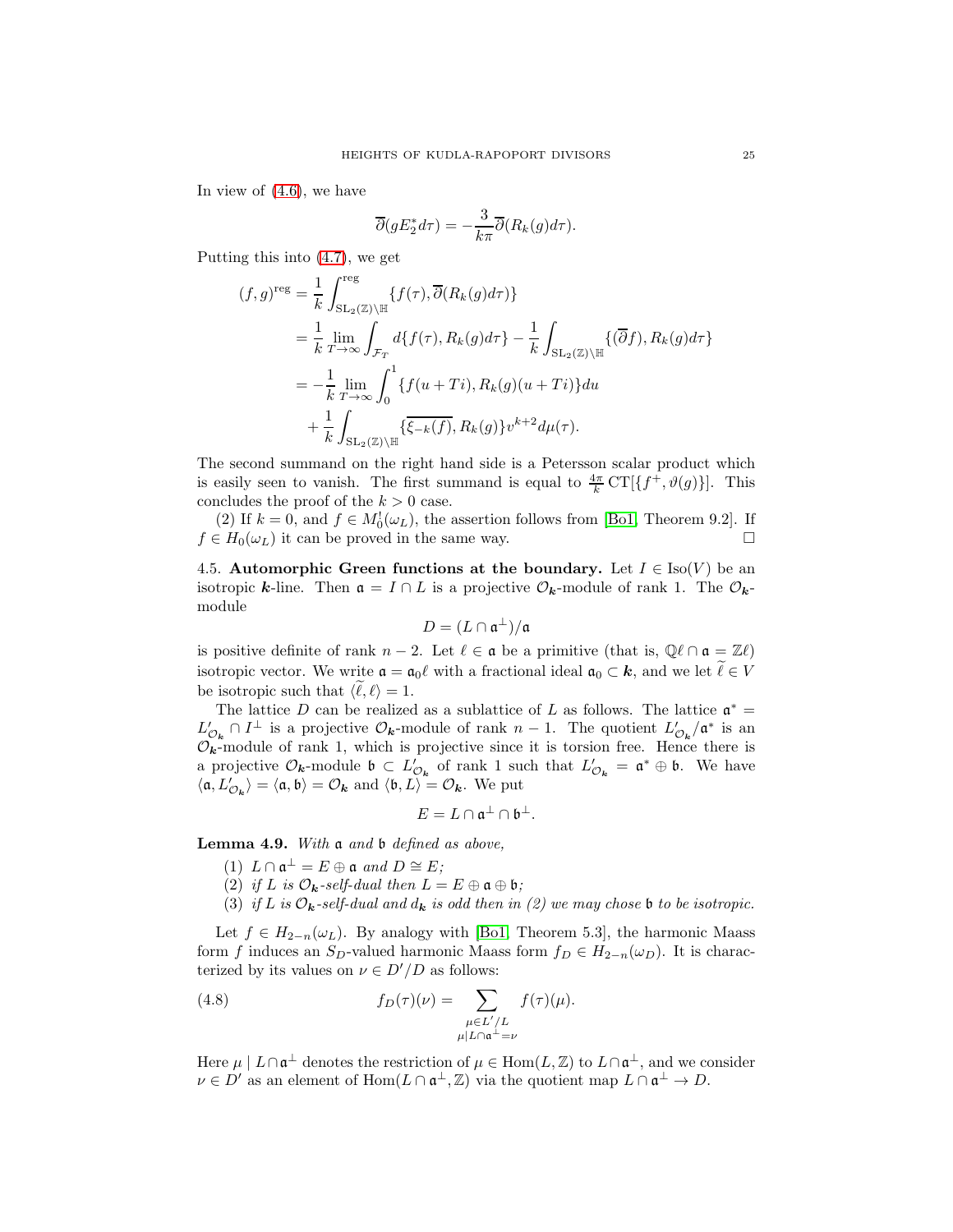Let  $\varepsilon > 0$  such that [\(4.2\)](#page-21-0) is an open immersion. For a boundary point  $(\mathfrak{z}_0, 0) \in$  $\widetilde{V}_{\varepsilon}(\ell)$  and  $\delta > 0$ , we consider the Green function  $\Phi(z, f)$  in the open neighborhood  $B_{\delta}(\mathfrak{z}_0, 0)$  defined in [\(4.4\)](#page-22-2). The pullback of the special divisor  $Z(f)$  to  $B_{\delta}(\mathfrak{z}_0, 0)$  is given by the linear combination of local special divisors

$$
Z_{\ell}(f) = \sum_{m>0} \left\{ c^{+}(-m), Z_{\ell}(m) \right\}
$$

.

Note that  $Z_{\ell}(m)$  is invariant under the subgroup of translations  $\Gamma_{\ell,T} \subset \Gamma_{\ell}$ . The support of  $Z_{\ell}(m)$  on  $V_{\epsilon}(\ell)$  is the union of the sets  $\{(3, q_r) : \langle 3 + \ell, \lambda \rangle = 0\}$  for  $\lambda \in (L' \cap \ell^{\perp})/\Gamma_{\ell,T}$  with  $\langle \lambda, \lambda \rangle = m$ .

<span id="page-25-1"></span>**Theorem 4.10.** Let  $f \in H_{2-n}(\omega_L)$  and denote its Fourier coefficients by  $c^{\pm}(m)$ . Let  $(s_0, 0) \in V_{\varepsilon}(\ell)$  be a boundary point. The set

$$
S_f = \{ \lambda \in L' \cap \ell^{\perp} : \langle \lambda, \lambda \rangle > 0, c^+(-\langle \lambda, \lambda \rangle, \lambda) \neq 0 \text{ and } \langle \mathfrak{z}_0 + \widetilde{\ell}, \lambda \rangle = 0 \}
$$

is finite. If  $\delta > 0$  is sufficiently small, then the function

 $-D(x)$ 

$$
\Phi(z,f) + \frac{r\Phi^D(f_D)}{2\pi N(\mathfrak{a}_0)} \log |q_r| + c^+(0,0) \log |\log |q_r|| + 2 \sum_{\lambda \in S_f} c^+(-\langle \lambda, \lambda \rangle, \lambda) \log |\langle \mathfrak{z} + \widetilde{\ell}, \lambda \rangle|
$$

has a continuation to a continuous function on  $B_\delta(\mathfrak{z}_0,0)$ . It is smooth on the complement of the boundary divisor  $q_r = 0$ , and its images under the differentials  $\partial$ ,  $\overline{\partial}$ ,  $\partial \overline{\partial}$  have log-log growth along the divisor  $q_r = 0$  in the sense of [\[BBK,](#page-67-8) Definition 1.2]. Here

$$
\Phi^D(f_D) = (f_D, \Theta_D)^{\text{reg}}
$$

is the regularized Petersson pairing of  $f_D$  and the theta function  $\Theta_D$  as defined in  $(4.5).$  $(4.5).$ 

We postpone the proof of the theorem to Section [4.6.](#page-26-1)

<span id="page-25-0"></span>Remark 4.11. Let  $c_D^{\pm}(m) \in S_D$  be the coefficients of  $f_D$ , and write  $\Theta_D(\tau) =$  $\sum_{m\geq 0} R_D(m)q^m$ , where the representation numbers  $R_D(m) \in S_D^{\vee}$  are given by

$$
R_D(m,\varphi) = \sum_{\substack{\lambda \in D'\\ Q(\lambda) = m}} \varphi(\lambda)
$$

for  $\varphi \in S_D$ . If  $n > 2$ , then according to Theorem [4.8](#page-23-3) we have

$$
\Phi^{D}(f_{D}) = \frac{4\pi}{n-2} \mathrm{CT}[\{f_{D}^{+}, \vartheta(\Theta_{D})\}] = \frac{4\pi}{n-2} \sum_{m>0} m \cdot \{c_{D}^{+}(-m), R_{D}(m)\}.
$$

If  $n = 2$ , then D is trivial, and we have

$$
\Phi^{D}(f_{D}) = \frac{\pi}{3} \operatorname{CT}[f_{D}^{+} \cdot E_{2}] = -8\pi \sum_{m \ge 0} c_{D}^{+}(-m)\sigma_{1}(m).
$$

We now associate a boundary divisor to the harmonic Maass form  $f \in H_{2-n}(\omega_L)$ . We define the multiplicity of the boundary divisor  $B_I$  with respect to f by

$$
\text{mult}_{B_I}(f) = \frac{r\Phi^D(f_D)}{4\pi \,\text{N}(\mathfrak{a}_0)}.
$$

If the principal part of f has rational coefficients, then according to Remark [4.11,](#page-25-0) this multiplicity is rational. In the special case that  $d_k$  is odd, L is  $\mathcal{O}_k$ -self-dual,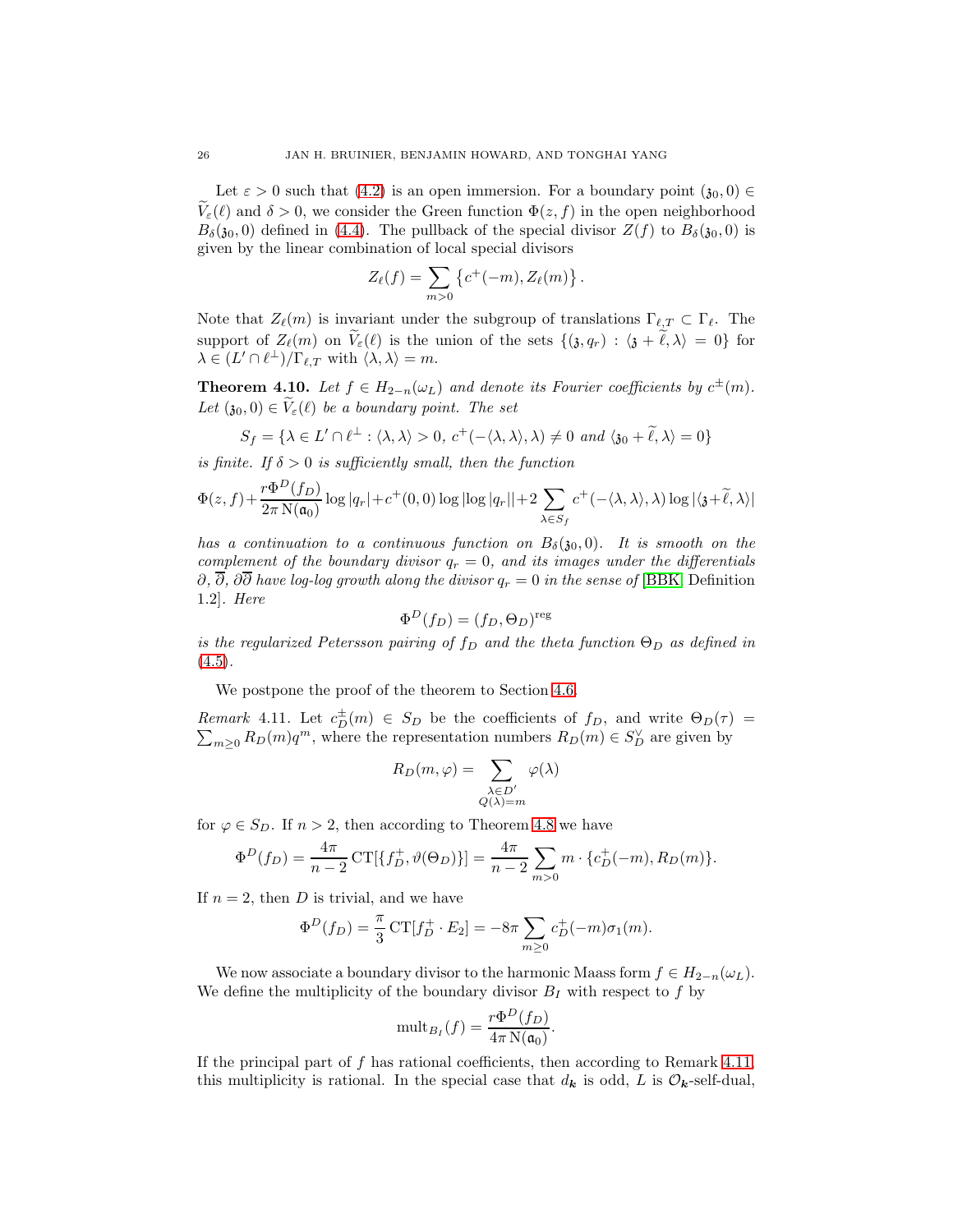and  $\Gamma = U(L)$ , we have in view of Lemma [4.9](#page-24-1) that  $r = N(\mathfrak{a}_0)$ , and therefore  $\text{mult}_{B_I}(f) = \frac{1}{4\pi} \Phi^D(f_D)$ . We define the boundary divisor associated with f by

$$
B(f) = \sum_{I \in \text{Iso}(V)/\Gamma} \text{mult}_{B_I}(f) \cdot B_I.
$$

Theorem [4.10](#page-25-1) implies the following corollary.

<span id="page-26-0"></span>**Corollary 4.12.** The function  $\Phi(z, f)$  is a logarithmic Green function on  $X_{\Gamma}^*$  for the divisor  $Z(f) + B(f)$  with possible additional log-log growth along the boundary  $divisors B_I$ .

<span id="page-26-1"></span>4.6. The Fourier-Jacobi expansion. Here we compute the Fourier-Jacobi expansion of the automorphic Green function  $\Phi(z, f)$  using [\[Hof\]](#page-68-20), [\[Bo1\]](#page-67-2) and [\[Br1\]](#page-67-4), and we provide the proofs of Theorem [4.10](#page-25-1) and Proposition [4.5.](#page-21-1)

The natural embedding of  $D$  into the Grassmannian of negative definite 2dimensional oriented real subspaces of  $V_{\mathbb{R}}$  is compatible with the actions of the unitary group  $U(V,\langle\cdot,\cdot\rangle)$  and the orthogonal group  $O(V,\langle\cdot,\cdot\rangle)$ . We may calculate the theta lift of  $f \in H_{2-n}(\omega_L)$  to  $X_{\Gamma}$  by lifting to the orthogonal group  $O(V,\langle \cdot, \cdot \rangle_{\mathbb{Q}})$ and then pulling back to the unitary group.

We continue to use the setup of Section [4.5.](#page-24-0) In addition we introduce the following notation. We fix  $\ell' \in L'$  such that  $\langle \ell', \ell \rangle_{\mathbb{Q}} = 1$ . We denote by N the positive integer which generates the ideal  $\langle L, \ell \rangle_{\mathbb{Q}} \subset \mathbb{Z}$ . We write  $\ell^{\perp, \mathbb{Q}}$  for the orthogonal complement of  $\ell$  with respect to the bilinear form  $\langle \cdot, \cdot \rangle_{\mathbb{Q}}$ , and put  $K = (L \cap \ell^{\perp, \mathbb{Q}})/\mathbb{Z} \ell$ . Then K is an even lattice over Z of signature  $(2n-3,1)$ .

For  $x \in V_{\mathbb{R}}$  we put  $x^2 = \langle x, x \rangle_{\mathbb{Q}}$  and  $|x| = \sqrt{|x^2|}$ . Let  $(\mathfrak{z}, \tau) \in \mathcal{H}_{\ell, \widetilde{\ell}}$  and let z be the corresponding point in  $\mathcal{D}$ . We have

$$
\ell_z^2 = -\frac{2}{\mathrm{N}(\mathfrak{z},\tau)},
$$

where the quantity  $N(\mathfrak{z}, \tau) = -\langle (\mathfrak{z}, \tau), (\mathfrak{z}, \tau) \rangle$  is positive. We also view z as a twodimensional (oriented) real subspace of  $V_{\mathbb{R}}$ . The vector  $\ell_z$  spans a one-dimensional real subspace of z, whose orthogonal complement in z with respect to  $\langle \cdot, \cdot \rangle_0$  we denote by w, so that  $z = w \oplus \mathbb{R}l_z$ . The real line w is generated by the vector  $w_0(z) = -i(j, \tau) = -i(j + \tau \sqrt{d_k} \ell + \tilde{\ell}),$  which we use to define an orientation on w. Hence we obtain a map

<span id="page-26-2"></span>D −→ Gr<sup>+</sup> (4.9) (K)

to the Grassmannian  $\text{Gr}^+(K)$  of oriented negative lines in  $K \otimes_{\mathbb{Z}} \mathbb{R}$ . If  $\lambda \in K \otimes_{\mathbb{Z}} \mathbb{R}$ , we have  $\langle -i(\mathfrak{z}, \tau), \lambda \rangle_{\mathbb{Q}} = 2 \operatorname{Im} \langle (\mathfrak{z}, \tau), \lambda \rangle$ . The orthogonal projection of  $\lambda$  to w is given by

$$
\frac{|\lambda_w|}{|\ell_z|}=|\operatorname{Im}\langle(\mathfrak{z},\tau),\lambda\rangle|.
$$

We also define the vector

$$
\mu = -\ell' + \frac{\ell_z}{2\ell_z^2} + \frac{\ell_{z^\perp}}{2\ell_{z^\perp}^2}
$$

in  $L \cap \ell^{\perp,\mathbb{Q}}$ . It is easily checked that

$$
\langle \mu, \lambda \rangle_{\mathbb{Q}} = \text{Re}\langle (\mathfrak{z}, \tau), \lambda \rangle.
$$

For  $w \in \mathrm{Gr}^+(K)$  and  $\lambda \in K \otimes_{\mathbb{Z}} \mathbb{R}$ , we write  $\langle w, \lambda \rangle_{\mathbb{Q}} > 0$  if  $\langle w_0, \lambda \rangle_{\mathbb{Q}} > 0$  for a vector  $w_0 \in w$  defining the orientation.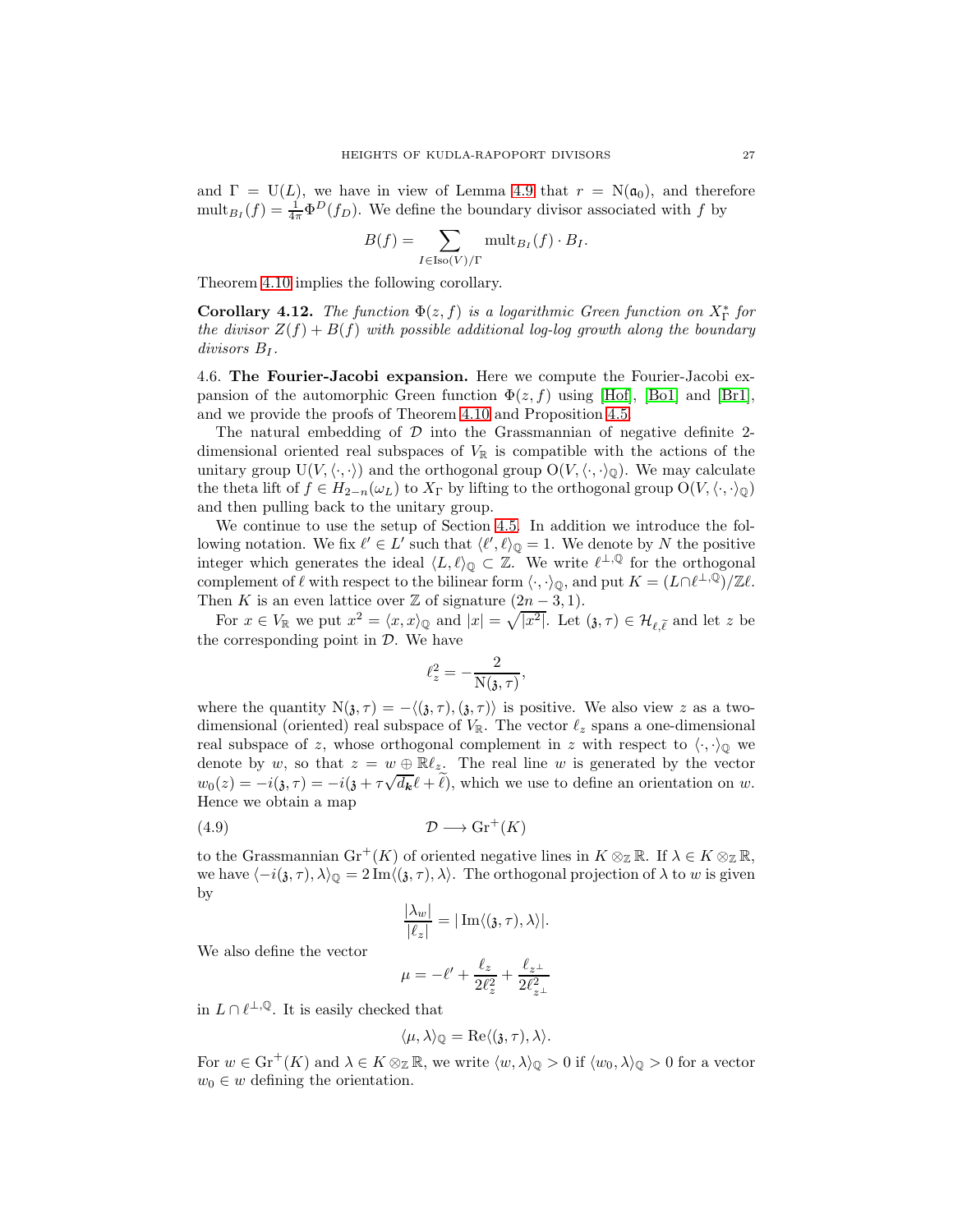Let  $f \in H_{2-n}(\omega_L)$ . Similarly as in [\(4.8\)](#page-24-2), according to [\[Bo1,](#page-67-2) Theorem 5.3], the harmonic Maass form f induces an S<sub>K</sub>-valued harmonic Maass form  $f_K \in$  $H_{2-n}(\omega_K)$ . It is characterized by its values on  $\nu \in K'/K$  as follows:

$$
f_K(\tau)(\nu) = \sum_{\substack{\mu \in L'/L \\ \mu | L \cap \ell^{\perp, \mathbb{Q}} = \nu}} f(\tau)(\mu).
$$

Here  $\mu \mid L \cap \ell^{\perp,\mathbb{Q}}$  denotes the restriction of  $\mu \in \text{Hom}(L,\mathbb{Z})$  to  $L \cap \ell^{\perp,\mathbb{Q}}$ , and we consider  $\nu \in K'$  as an element of  $\text{Hom}(L \cap \ell^{\perp,\mathbb{Q}}, \mathbb{Z})$  via the quotient map  $L \cap \ell^{\perp,\mathbb{Q}} \to$ K.

Finally, following [\[Br1,](#page-67-4) (3.25)], we define a special function for  $A, B \in \mathbb{R}$  by

$$
\mathcal{V}_n(A, B) = \int\limits_0^\infty \Gamma(n-1, A^2y) e^{-B^2y - 1/y} y^{-3/2} dy.
$$

According to [\[Br1,](#page-67-4) p. 74] we have

$$
\mathcal{V}_n(A, B) = 2(n-2)! \sum_{r=0}^{n-2} \frac{A^{2r}}{r!} (A^2 + B^2)^{1/4-r/2} K_{r-1/2} (2\sqrt{A^2 + B^2}).
$$

The following result is now an immediate consequence of [\[Br1,](#page-67-4) Theorem 3.9].

<span id="page-27-0"></span>**Theorem 4.13.** Let  $f \in H_{2-n}(\omega_L)$  and denote its Fourier coefficients by  $c^{\pm}(m) \in$  $S_L$ . Let  $z \in \mathcal{D} \setminus Z(f)$  with  $|\ell_z^2| < \frac{1}{2m_0}$ , where  $m_0 = \max\{m \in \mathbb{Q}: c^+(-m) \neq 0\}$ . Then the Green function  $\Phi(z, f)$  is equal to

$$
\frac{1}{\sqrt{2}|\ell_{z}|} \Phi^{K}(w, f_{K}) + C_{f} + c^{+}(0, 0) \log |\ell_{z}^{2}|
$$
\n
$$
-2 \sum_{\lambda \in K' \setminus \{0\}} \sum_{\substack{\nu \in L'/L \\ \nu | L \cap \ell^{\perp}, \mathbb{Q} = \lambda}} c^{+}(-\langle \lambda, \lambda \rangle, \nu)
$$
\n
$$
\times \log (1 - e(\langle \nu, \ell' \rangle_{\mathbb{Q}} + \langle \lambda, \mu \rangle_{\mathbb{Q}} + i |\lambda_{w}| / |\ell_{z}|))
$$
\n
$$
+ \frac{2}{\sqrt{\pi}} \sum_{\substack{\lambda \in K' \\ \langle \lambda, \lambda \rangle > 0}} \sum_{\substack{\nu \in L'/L \\ \nu | L \cap \ell^{\perp}, \mathbb{Q} = \lambda}} c^{-}(-\langle \lambda, \lambda \rangle, \nu)
$$
\n
$$
\times \sum_{j \geq 1} \frac{1}{j} e(j \langle \nu, \ell' \rangle_{\mathbb{Q}} + j \langle \lambda, \mu \rangle_{\mathbb{Q}}) \mathcal{V}_{n} \left( \frac{\pi j |\lambda|}{|\ell_{z}|}, \frac{\pi j |\lambda_{w}|}{|\ell_{z}|} \right),
$$

where

$$
C_f = -c^+(0,0) \left( \log(2\pi) + \Gamma'(1) \right) - 2 \sum_{\substack{a \in \mathbb{Z}/N\mathbb{Z} \\ a \neq 0}} c^+(0, a\ell/N) \log|1 - e(a/N)|.
$$

Here  $\Phi^K(w, f_K)$  denotes the function on  $\text{Gr}^+(K)$  given by the regularized theta lift of  $f_K$  for the orthogonal group of K as in [\[Br1,](#page-67-4) Chapter 3.1]. We view it as a function on  $\mathcal D$  via the map [\(4.9\)](#page-26-2). Finally,  $\log(z)$  stands for the principle branch of the complex logarithm. the complex logarithm.

Remark 4.14. If  $f \in M_{2-n}^{!}(\omega_L)$  is weakly holomorphic and has integral principal part, then according to [\[Hof,](#page-68-20) Theorem 4.2.1] there exists a meromorphic modular form  $\Psi(z, f)$  of weight  $c^+(0, 0)/2$  for the group  $\Gamma$  (with a multiplier system of finite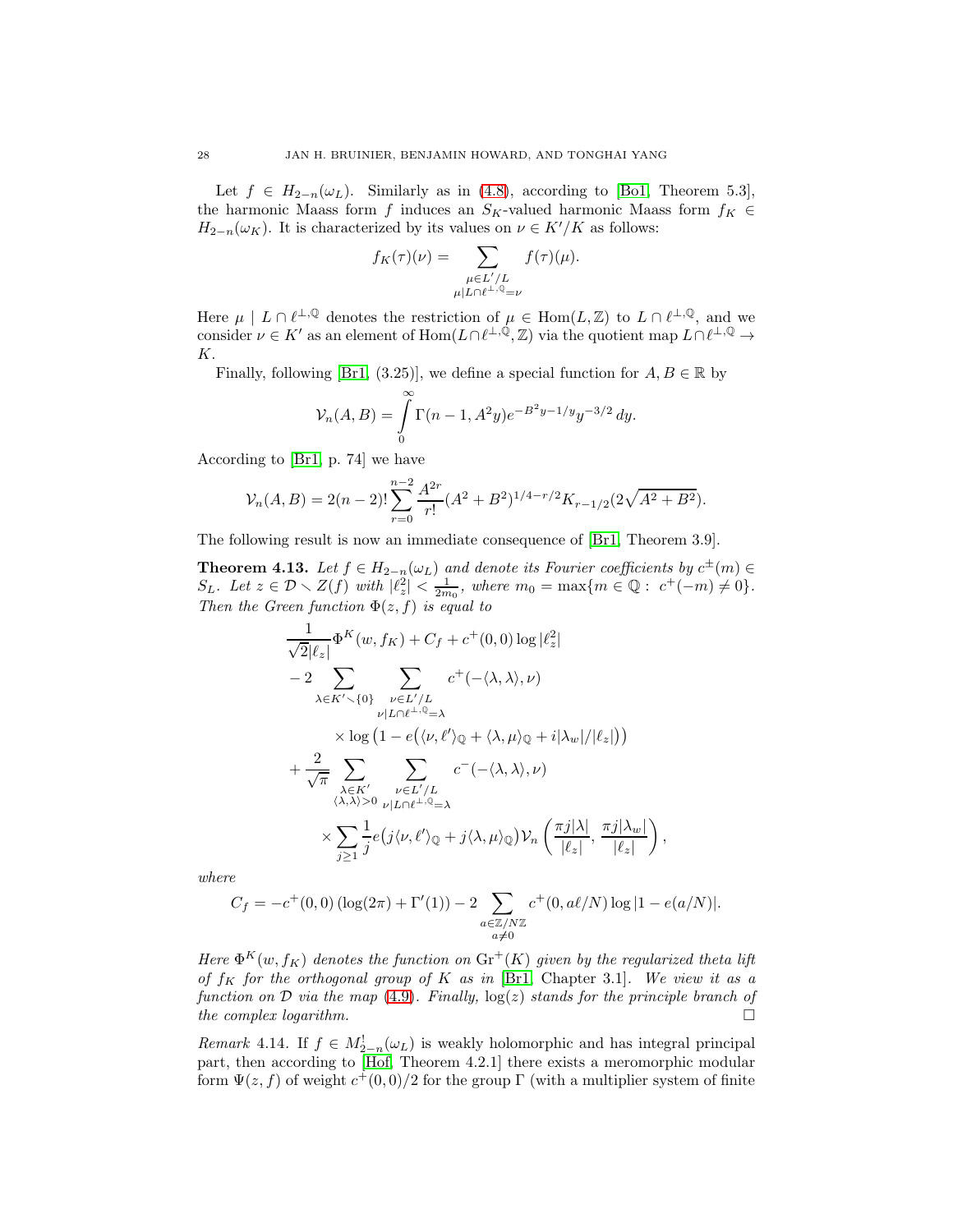order) such that  $-2\log \|\Psi(z, f)\|^2 = \Phi(z, f)$  and  $\text{div}(\Psi(z, f)) = \frac{1}{2}Z(f)$ . Here  $\|\cdot\|$ denotes the suitably normalized Petersson metric. The above Fourier expansion of  $\Phi(z, f)$  leads to the Borcherds product expansion

$$
\Psi(z,f) = e(\langle \langle \mathfrak{z}, \tau \rangle, \varrho_{W} \rangle) \times \prod_{\substack{\lambda \in K' \\ \langle W, \lambda \rangle_{\mathbb{Q}} > 0}} \prod_{\substack{\nu \in L'/L \\ \nu |L \cap \ell^{\perp}, \mathbb{Q} = \lambda}} \left(1 - e(\langle \nu, \ell' \rangle_{\mathbb{Q}} + \langle \mathfrak{z}, \tau \rangle, \lambda \rangle)\right)^{c^+(-\langle \lambda, \lambda \rangle, \nu)},
$$

which converges for  $N(\mathfrak{z}, \tau) > 4m_0$ . Here  $W \subset \text{Gr}^+(K)$  denotes a Weyl chamber corresponding to  $f$  (that is, a connected component of the complement of the singular locus of  $\Phi^K(w, f)$ , and  $\varrho_W \subset K \otimes_{\mathbb{Z}} \mathbb{Q}$  denotes the corresponding Weyl vector. Moreover  $\langle W, \lambda \rangle_{\mathbb{Q}} > 0$  means that  $\langle w, \lambda \rangle_{\mathbb{Q}} > 0$  for  $w \in W$ , see [\[Hof,](#page-68-20) Section 4.1.2].

We now turn to the proof of Theorem [4.10.](#page-25-1) We begin with two technical lemmas. The first one gives an estimate for the majorant of the lattice K. For  $0 < C < 1$ we define

$$
\mathcal{S}_C = \{(\mathfrak{z}, \tau) \in \mathcal{H}_{\ell, \widetilde{\ell}} : C \cdot 2\sqrt{|d_{\boldsymbol{k}}|} \operatorname{Im}(\tau) > \langle \mathfrak{z}, \mathfrak{z} \rangle\}.
$$

For  $\lambda \in K \otimes_{\mathbb{Z}} \mathbb{R}$  and  $(\mathfrak{z}, \tau) \in \mathcal{H}_{\ell \widetilde{\ell}}$  we define

$$
h((\mathfrak{z},\tau),\lambda)=\mathrm{N}(\mathfrak{z},\tau)\langle\lambda,\lambda\rangle+2(\mathrm{Im}\langle(\mathfrak{z},\tau),\lambda\rangle)^2.
$$

<span id="page-28-0"></span>**Lemma 4.15.** Let  $0 < C < 1$ . There exists an  $\varepsilon > 0$  such that for any  $(\mathfrak{z}, \tau) \in \mathcal{S}_C$ and any  $\lambda = \lambda_D - a\sqrt{d_{\mathbf{k}}} \ell - \frac{b}{\sqrt{a}}$  $\frac{b}{d_k} \ell \in K \otimes_{\mathbb{Z}} \mathbb{R}$  (where  $\lambda_D \in D \otimes_{\mathbb{Z}} \mathbb{R}$  and  $a, b \in \mathbb{R}$ ), we have

$$
h((\mathfrak{z},\tau),\lambda) \geq \varepsilon \left( a^2 |d_{\mathbf{k}}| + b^2 \operatorname{Im}(\tau)^2 + \mathrm{N}(\mathfrak{z},\tau) \langle \lambda_D, \lambda_D \rangle \right).
$$

*Proof.* This result can be viewed as a lower bound for the majorant  $\langle \lambda_{w^{\perp}}, \lambda_{w^{\perp}} \rangle_{\mathbb{Q}}$  –  $\langle \lambda_w, \lambda_w \rangle_{\mathbb{Q}}$  associated to the negative line  $w = \mathbb{R}w_0(z) \in \text{Gr}^+(K)$ . It directly follows from [\[Br1,](#page-67-4) Lemma 4.13]. Note that in the proof of this lemma, of the equalities defining  $\mathcal{R}_t$  we only need that  $|q(Y_D)| < By_1y_2$  with  $B = \frac{t^4}{t^4 + 1}$  $\frac{t^4}{t^4+1}$  and  $t > 0$ .

<span id="page-28-1"></span>Corollary 4.16. Let  $0 < C < 1$ . There exists an  $\varepsilon > 0$  such that for any  $(\mathfrak{z}, \tau) \in \mathcal{S}_C$ and any  $\lambda = \lambda_D - a\sqrt{d_{\mathbf{k}}} \ell - \frac{b}{\sqrt{c}}$  $\frac{b}{d_k} \ell \in K \otimes_{\mathbb{Z}} \mathbb{R}$  (where  $\lambda_D \in D \otimes_{\mathbb{Z}} \mathbb{R}$  and  $a, b \in \mathbb{R}$ ) with  $\langle \lambda, \lambda \rangle \leq 0$ , we have

$$
(\text{Im}\langle (\mathfrak{z},\tau),\lambda\rangle)^2 \geq \varepsilon \left( a^2 |d_{\mathbf{k}}| + b^2 \text{Im}(\tau)^2 + \text{N}(\mathfrak{z},\tau) \langle \lambda_D, \lambda_D \rangle \right).
$$

The following lemma is a useful variant of the corollary.

<span id="page-28-2"></span>**Lemma 4.17.** Let  $A \ge 0$  and  $0 \le B < 1$ . Assume that  $\text{Im}(\tau) > \frac{(|\mathfrak{z}| + 2A)^2}{4|d_{\mathbf{k}}|(1-B)}$  $rac{(3+2A)}{4|d_{\mathbf{k}}|(1-B)^2}$ . Then we have

$$
\operatorname{Im}\langle (\mathfrak{z},\tau),\lambda\rangle - A|\lambda| \geq B\left(a|d_{\mathbf{k}}| + b\operatorname{Im}(\tau)\right)
$$

for all  $\lambda = \lambda_D - a\sqrt{d_{\mathbf{k}}} \ell - \frac{b}{\sqrt{a}}$  $\frac{b}{d_{\mathbf{k}}} \ell \in K \otimes_{\mathbb{Z}} \mathbb{R}$  with  $b \geq 0$  and  $\langle \lambda, \lambda \rangle \leq 0$ .

Proof. We have

$$
\begin{aligned} \mathrm{Im}\langle (\mathfrak{z},\tau),\lambda\rangle&=\mathrm{Im}\langle \mathfrak{z},\lambda_D\rangle+a\sqrt{\left|d_{\pmb{k}}\right|}+b\,\mathrm{Im}(\tau)\\ &\geq{}-\frac{1}{2}|\lambda_D|\cdot|\mathfrak{z}|+a\sqrt{\left|d_{\pmb{k}}\right|}+b\,\mathrm{Im}(\tau). \end{aligned}
$$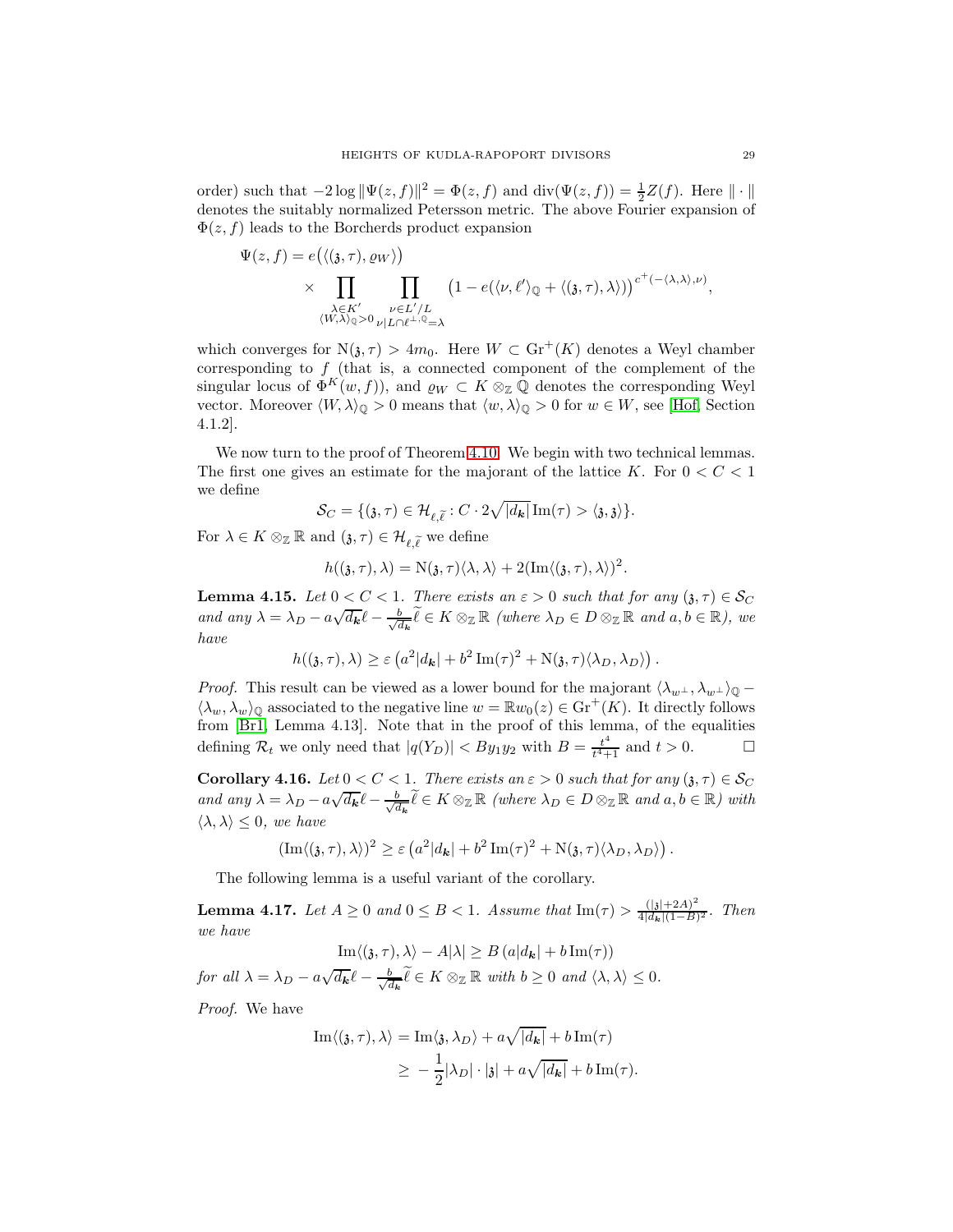Since  $0 \ge \langle \lambda, \lambda \rangle = \langle \lambda_D, \lambda_D \rangle - 2ab$ , we also have  $|\lambda|^2 \le 4ab$  and  $|\lambda_D|^2 \le 4ab$ . Consequently,

$$
\begin{aligned} \text{Im}\langle(\mathfrak{z},\tau),\lambda\rangle - A|\lambda| &\geq a\sqrt{|d_{\mathbf{k}}|} + b\,\text{Im}(\tau) - \sqrt{ab}\cdot(|\mathfrak{z}| + 2A) \\ &\geq B\left(a|d_{\mathbf{k}}| + b\,\text{Im}(\tau)\right) \\ &+ (1 - B)\left(a|d_{\mathbf{k}}| + b\,\text{Im}(\tau)\right) - \sqrt{ab}\cdot(|\mathfrak{z}| + 2A). \end{aligned}
$$

The quantity in the latter line can be interpreted as a binary quadratic form in  $\sqrt{a}$  and  $\sqrt{b}$ , which is positive definite if Im( $\tau$ ) >  $\frac{(|\mathbf{j}|+2A)^2}{4|d_1|(1-B)}$  $\frac{(|\mathfrak{z}|+2A)}{4|d_{\mathbf{k}}|(1-B)^2}$ . This implies the assertion.  $\square$ 

*Proof of Theorem [4.10.](#page-25-1)* It is easily seen that  $S_f$  is finite. To obtain the claimed analytic properties of  $\Phi(z, f)$  on  $B_{\delta}(30, 0)$ , we consider the different terms of the Fourier expansion given in Theorem [4.13.](#page-27-0)

Step 1. We begin with the term

$$
\sum_{\substack{\lambda \in K' \\ \langle \lambda, \lambda \rangle > 0}} \sum_{\substack{\nu \in L'/L \\ \nu | L \cap \ell^{\perp}, \mathbb{Q} = \lambda}} c^{-}(-\langle \lambda, \lambda \rangle, \nu) \times \sum_{j \geq 1} \frac{1}{j} e(j \langle \nu, \ell' \rangle_{\mathbb{Q}} + j \langle \lambda, \mu \rangle_{\mathbb{Q}}) \mathcal{V}_n \left( \frac{\pi j |\lambda|}{|\ell_z|}, \frac{\pi j |\lambda_w|}{|\ell_z|} \right).
$$

According to [\[Br1,](#page-67-4) equality (3.26)], the function  $\mathcal{V}_n(A, B)$  is bounded by a constant multiple of  $e^{-\sqrt{A^2+B^2}}$ . Moreover, for  $\lambda \in K'$  with  $\langle \lambda, \lambda \rangle > 0$  we have

$$
2\frac{\lambda^2}{|\ell_z^2|} + 2\frac{|\lambda_w^2|}{|\ell_z^2|} > \frac{\lambda^2}{|\ell_z^2|} + 2\frac{|\lambda_w^2|}{|\ell_z^2|} = h((\mathfrak{z}, \tau), \lambda).
$$

If we write  $\lambda = \lambda_D - a\sqrt{d_{\mathbf{k}}}\ell - \frac{b}{\sqrt{d_{\mathbf{k}}}}$  $\frac{b}{d_k}$  (where  $\lambda_D \in D \otimes_{\mathbb{Z}} \mathbb{Q}$  and  $a, b \in \mathbb{Q}$ ), then in view of Lemma [4.15](#page-28-0) there exists an  $\varepsilon' > 0$  such that

$$
\mathcal{V}_n\left(\frac{\pi j|\lambda|}{|\ell_z|},\,\frac{\pi j|\lambda_w|}{|\ell_z|}\right) \ll \exp\left(-\varepsilon' j\sqrt{a^2|d_{\mathbf{k}}|+b^2\operatorname{Im}(\tau)^2+\operatorname{N}(\mathfrak{z},\tau)\langle\lambda_D,\lambda_D\rangle}\right).
$$

Since the coefficients  $c^-(m,\mu)$  have only polynomial growth as  $m \to -\infty$ , we find that the above sum over  $\lambda \in K'$  converges uniformly on  $B_{\delta}(\mathfrak{z}_0,0)$  to a function which is bounded by  $O(\exp(-\varepsilon''\sqrt{-\log|q_r|}))$  as  $q_r \to 0$  for some  $\varepsilon'' > 0$ . Hence this sum converges to a continuous function on  $B_{\delta}(\mathfrak{z}_0, 0)$  which vanishes along the divisor  $q_r = 0$ . Analogous estimates hold for all iterated partial derivatives with respect to  $(\mathfrak{z}, \tau)$ . Using the fact that  $d\tau = \frac{r}{2\pi i} \frac{dq_r}{q_r}$ , we obtain that the differentials  $\partial$ ,  $\overline{\partial}$ ,  $\partial \overline{\partial}$  of this function have log-log growth along  $q_r = 0$ .

Step 2. For the term  $c^+(0,0)$  log  $|\ell_z^2|$ , we notice that

$$
\log |\ell_z^2| = -\log(N(\mathfrak{z}, \tau)/2)
$$
  
=  $-\log \left( \sqrt{|d_{\mathbf{k}}|} \operatorname{Im}(\tau) - \langle \mathfrak{z}, \mathfrak{z} \rangle / 2 \right)$   
=  $-\log \left( -\log |q_r| \right) - \log \left( \frac{r \sqrt{|d_{\mathbf{k}}|}}{2\pi} + \frac{\langle \mathfrak{z}, \mathfrak{z} \rangle}{2 \log |q_r|} \right).$ 

The second summand on the right hand side extends to a continuous function on  $B_{\delta}(\mathfrak{z}_0, 0)$  whose differentials have log-log growth along the boundary divisor  $q_r = 0$ .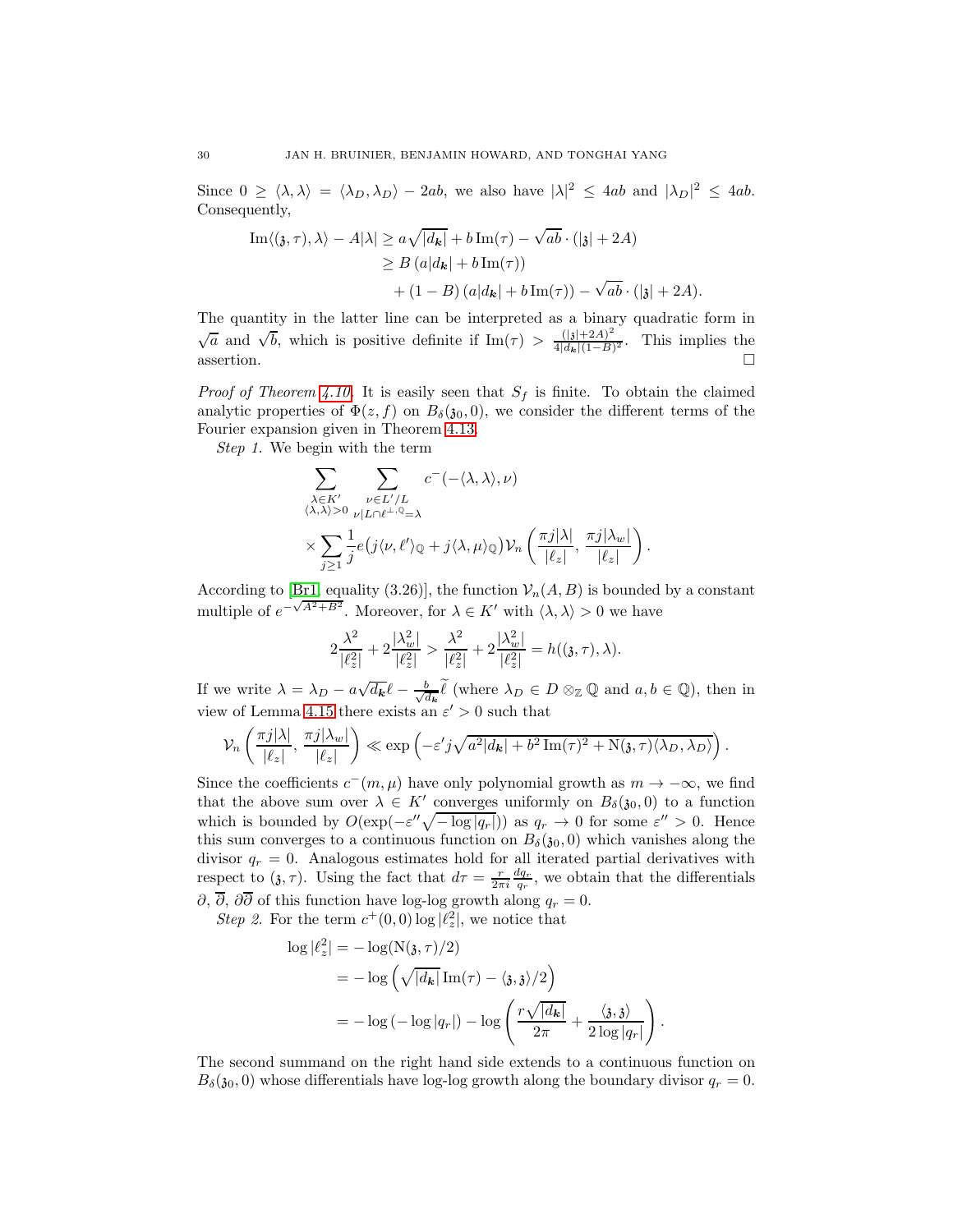Step 3. Next, we consider the term

$$
\sum_{\lambda \in K' \smallsetminus \{0\}} \sum_{\substack{\nu \in L'/L \\ \nu | L \cap \ell^{\perp}, \mathbb{Q} = \lambda}} c^+(-\langle \lambda, \lambda \rangle, \nu) \times \log (1 - e(\langle \nu, \ell' \rangle_{\mathbb{Q}} + \langle \lambda, \mu \rangle_{\mathbb{Q}} + i|\lambda_w|/|\ell_z|)) \n= \sum_{\lambda \in K' \smallsetminus \{0\}} \sum_{\substack{\nu \in L'/L \\ \nu | L \cap \ell^{\perp}, \mathbb{Q} = \lambda}} c^+(-\langle \lambda, \lambda \rangle, \nu) \times \log (1 - e(\langle \nu, \ell' \rangle_{\mathbb{Q}} + \text{Re}\langle (\mathfrak{z}, \tau), \lambda \rangle + i|\text{Im}\langle (\mathfrak{z}, \tau), \lambda \rangle|)).
$$

There exists a constant  $C > 0$  such that  $c^+(m, \nu) = O(e^{C\sqrt{m}})$  for  $m \to \infty$ . Hence it follows from Corollary [4.16](#page-28-1) and Lemma [4.17,](#page-28-2) that the sum over  $\lambda \in K'$  with  $\langle \lambda, \lambda \rangle$  < 0 converges uniformly on  $B_{\delta}(\mathfrak{z}_0, 0)$  to a function which is bounded by  $O(\exp(-\varepsilon''\sqrt{-\log|q_r|}))$  as  $q_r \to 0$  for some  $\varepsilon'' > 0$ . Observe that  $\langle \lambda, \lambda \rangle < 0$ implies that  $\langle \lambda, \ell \rangle \neq 0$ .

Moreover, Lemma [4.15](#page-28-0) implies that, if  $\delta$  is sufficiently small, the sum over  $\lambda \in K'$ with  $\langle \lambda, \lambda \rangle \ge 0$  and  $\langle \lambda, \ell \rangle \ne 0$  converges uniformly on  $B_{\delta}(\mathfrak{z}_0, 0)$  to a function which is bounded by  $O(\exp(-\varepsilon''\sqrt{-\log|q_r|}))$  as  $q_r \to 0$  for some  $\varepsilon'' > 0$ . Analogous estimates hold for all iterated partial derivatives with respect to  $(\mathfrak{z}, \tau)$ . Hence, up to a continuous function with log-log growth differentials, the above sum is equal to

<span id="page-30-0"></span>(4.10) 
$$
\sum_{\substack{\lambda \in K' \setminus \{0\} \\ (\lambda, \ell) = 0}} \sum_{\substack{\nu \in L'/L \\ \nu | L \cap \ell^{\perp}, \mathbb{Q} = \lambda}} c^+(-\langle \lambda, \lambda \rangle, \nu) \times \log (1 - e(\langle \nu, \ell' \rangle_{\mathbb{Q}} + \langle \lambda, \mu \rangle_{\mathbb{Q}} + i|\lambda_w|/|\ell_z|)) \n= \sum_{\substack{\lambda \in L' \cap \ell^{\perp}/\mathbb{Z} \ell \\ \lambda \neq 0}} c^+(-\langle \lambda, \lambda \rangle, \lambda) \log \left(1 - e\left(\text{Re}\langle \mathfrak{z} + \tilde{\ell}, \lambda \rangle + i|\text{Im}\langle \mathfrak{z} + \tilde{\ell}, \lambda \rangle|\right)\right).
$$

Notice that the this sum does not depend on  $\tau$ . We let  $T_f$  be the finite set

$$
T_f = \{\lambda \in L' \cap \ell^{\perp}/\mathbb{Z}\ell : \langle \lambda, \lambda \rangle > 0, c^+(-\langle \lambda, \lambda \rangle, \lambda) \neq 0 \text{ and } \text{Im}\langle \mathfrak{z}_0 + \tilde{\ell}, \lambda \rangle = 0\}.
$$

It is an analogue for the integral lattice K of the set  $S_f$  defined in Theorem [4.10.](#page-25-1) Let  $T_f$  be a fixed system of representatives for  $T_f / \{\pm 1\}$ . If  $\delta$  is sufficiently small, then on the the right hand side of  $(4.10)$ , the sum over those  $\lambda$  which do not belong to  $T_f$  defines a smooth function on  $B_\delta(\mathfrak{z}_0, 0)$ . Hence, up to a smooth function,  $(4.10)$  is equal to

$$
\sum_{\lambda \in T_f} c^+(-\langle \lambda, \lambda \rangle, \lambda) \log \left(1 - e\left(\text{Re}\langle \mathfrak{z} + \widetilde{\ell}, \lambda \rangle + i | \text{Im}\langle \mathfrak{z} + \widetilde{\ell}, \lambda \rangle|\right)\right)
$$
\n
$$
= \sum_{\lambda \in \widetilde{T}_f} c^+(-\langle \lambda, \lambda \rangle, \lambda) \log \left|1 - e\left(\langle \mathfrak{z} + \widetilde{\ell}, \lambda \rangle\right)\right|^2 + 4\pi \sum_{\substack{\lambda \in \widetilde{T}_f \\ \text{Im}\langle \mathfrak{z} + \widetilde{\ell}, \lambda \rangle < 0}} c^+(-\langle \lambda, \lambda \rangle, \lambda) \text{Im}\langle \mathfrak{z} + \widetilde{\ell}, \lambda \rangle.
$$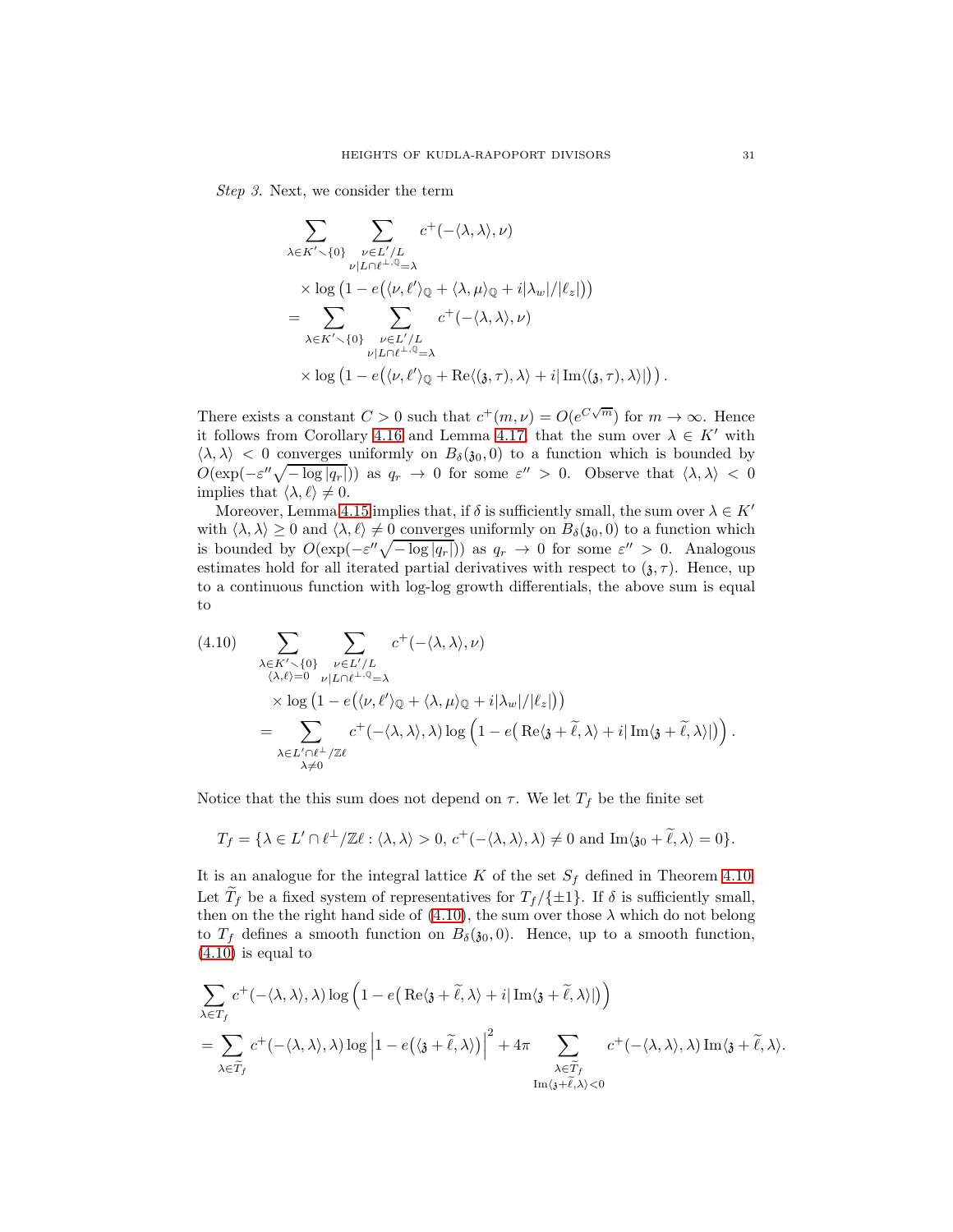We find that [\(4.10\)](#page-30-0) is the sum of a smooth function on  $B_{\delta}(\mathfrak{z}_0, 0)$  and

<span id="page-31-0"></span>
$$
(4.11)
$$
  

$$
\sum_{\lambda \in S_f} c^+(-\langle \lambda, \lambda \rangle, \lambda) \log |\langle \mathfrak{z} + \widetilde{\ell}, \lambda \rangle| + 4\pi \sum_{\substack{\lambda \in \widetilde{T}_f \\ \text{Im}\langle \mathfrak{z} + \widetilde{\ell}, \lambda \rangle < 0}} c^+(-\langle \lambda, \lambda \rangle, \lambda) \operatorname{Im}\langle \mathfrak{z} + \widetilde{\ell}, \lambda \rangle.
$$

Step 4. It remains to consider the quantity  $\frac{1}{\sqrt{2}}$  $\frac{1}{2|\ell_z|} \Phi^K(w, f_K)$ . Let  $\ell_K \in (\mathbf{k}\ell)$  $L)/\mathbb{Z}\ell = \mathfrak{a}/\mathbb{Z}\ell$  be a primitive vector. Then  $\mathfrak{a} = \mathbb{Z}\ell_K + \mathbb{Z}\ell$ . If we write  $\ell_K = a\ell$  with  $a \in \mathbf{k}$ , we have  $\mathfrak{a} = \mathfrak{a}_0 \ell$  with  $\mathfrak{a}_0 = \mathbb{Z} a + \mathbb{Z} \subset \mathbf{k}$  and

<span id="page-31-1"></span>(4.12) 
$$
\frac{2 \operatorname{Im}(a)}{\sqrt{|d_{\mathbf{k}}|}} = N(\mathfrak{a}_0).
$$

The positive definite lattice  $(K \cap \ell_K^{\perp, \mathbb{Q}})/\mathbb{Z}\ell_K$  is isomorphic to the  $\mathcal{O}_{\mathbf{k}}$ -lattice  $D =$  $L \cap \mathfrak{a}^{\perp}/\mathfrak{a}$ . We use the Fourier expansion given in [\[Br1,](#page-67-4) Chapter 3.1] with respect to the primitive isotropic vector  $\ell_K$ , to describe the behavior on  $B_\delta(\mathfrak{z}_0, 0)$ . The vector

$$
w_1 = -i \frac{(\mathfrak{z}, \tau)}{\sqrt{2 \operatorname{N}(\mathfrak{z}, \tau)}}
$$

is the unique positively oriented vector in the real line w of length  $-1$ . For  $\lambda \in$  $D\otimes_{\mathbb{Z}}\mathbb{R}$  we have

$$
\langle w_1, \lambda \rangle_{\mathbb{Q}} = \frac{\sqrt{2} \operatorname{Im} \langle \mathbf{j}, \lambda \rangle}{\sqrt{\mathrm{N}(\mathbf{j}, \tau)}},
$$

$$
\langle w_1, \ell_K \rangle_{\mathbb{Q}} = \frac{\sqrt{2} \operatorname{Im}(a)}{\sqrt{\mathrm{N}(\mathbf{j}, \tau)}}.
$$

Let  $\ell'_K \in K'$  such that  $\langle \ell'_K, \ell_K \rangle_{\mathbb{Q}} = 1$ . According to [\[Br1,](#page-67-4) p. 68], we have in our present notation that

$$
\Phi^{K}(w_{1}, f_{K}) = \frac{1}{\sqrt{2}\langle w_{1}, \ell_{K}\rangle_{\mathbb{Q}}}\Phi^{D}(f_{D})
$$
  
+  $4\sqrt{2}\pi\langle w_{1}, \ell_{K}\rangle_{\mathbb{Q}}\sum_{\lambda \in D'}\sum_{\substack{\nu \in L'/L \\ \nu | L \cap \ell - = \lambda}} c^{+}(-\langle \lambda, \lambda \rangle, \nu)\mathbb{B}_{2}\left(\frac{\langle w_{1}, \lambda \rangle_{\mathbb{Q}}}{\langle w_{1}, \ell_{K}\rangle_{\mathbb{Q}}} + \langle \nu, \ell'_{K}\rangle_{\mathbb{Q}}\right)$   
+  $4\sqrt{2}\left(\frac{\pi}{\langle w_{1}, \ell_{K}\rangle_{\mathbb{Q}}}\right)^{n-2}\sum_{\lambda \in D' \setminus \{0\}}\sum_{\substack{\nu \in L'/L \\ \nu | L \cap \ell - = \lambda}} c^{-}(-\langle \lambda, \lambda \rangle, \nu)|\lambda|^{n-1}$   
 $\times \sum_{j\geq 1} j^{n-3}e\left(j\frac{\langle w_{1}, \lambda \rangle_{\mathbb{Q}}}{\langle w_{1}, \ell_{K}\rangle_{\mathbb{Q}}} + j\langle \nu, \ell'_{K}\rangle_{\mathbb{Q}}\right)K_{n-1}\left(\frac{2\pi j|\lambda|}{\langle w_{1}, \ell_{K}\rangle_{\mathbb{Q}}}\right).$ 

Here  $\mathbb{B}_2(x)$  denotes the 1-periodic function on R which agrees on  $0 \leq x < 1$  with the second Bernoulli polynomial  $B_2(x) = x^2 - x + 1/6$ , and  $K_{\nu}(x)$  denotes the  $K$ -Bessel function. Because of the exponential decay of the  $K$ -Bessel function, we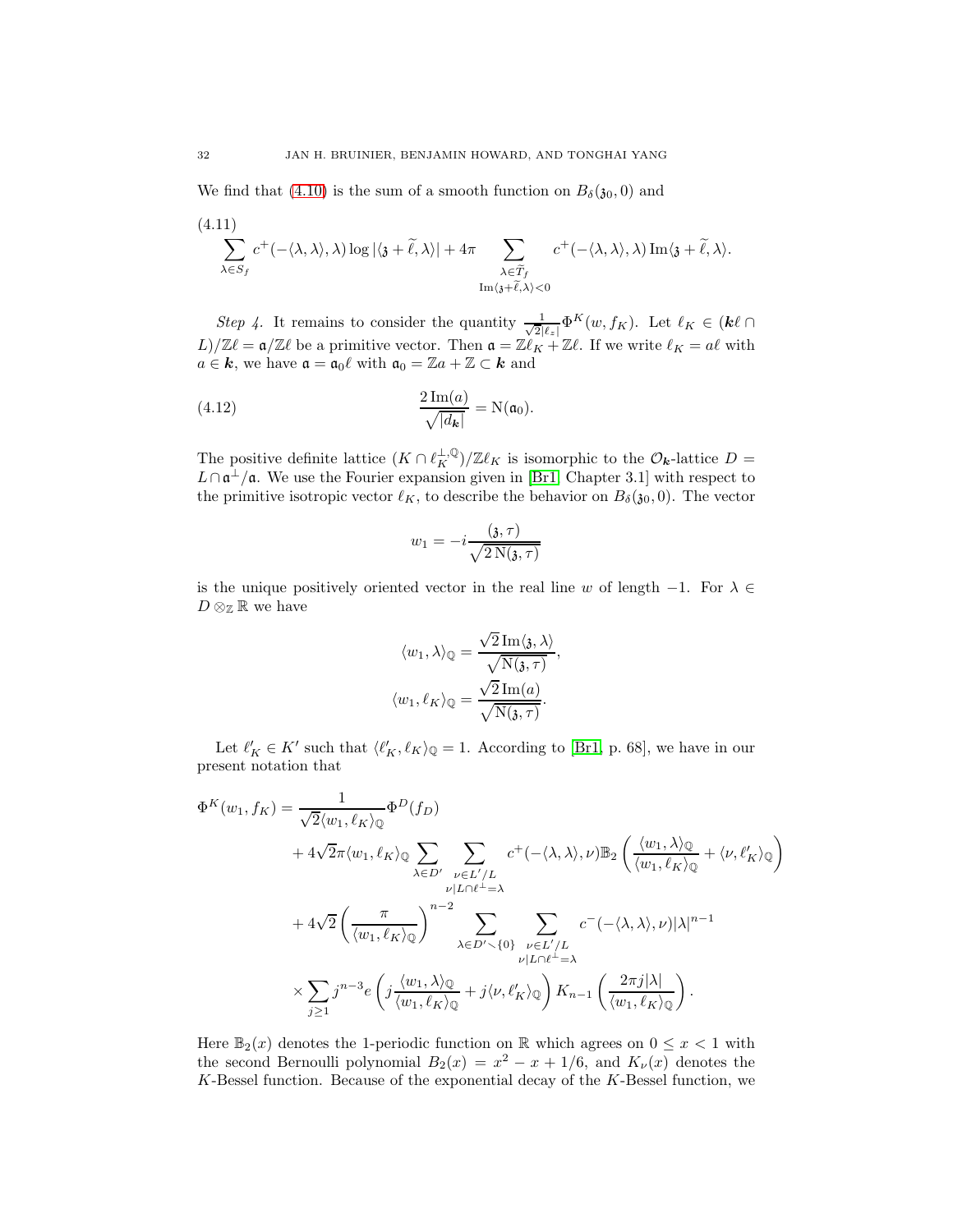find that

$$
\frac{1}{\sqrt{2}|\ell_z|} \Phi^K(w, f_K) = \frac{\sqrt{N(\mathfrak{z}, \tau)}}{2} \Phi^K(w, f_K)
$$
  
= 
$$
\frac{N(\mathfrak{z}, \tau)}{4 \operatorname{Im}(a)} \Phi^D(f_D)
$$
  
+ 
$$
4\pi \operatorname{Im}(a) \sum_{\lambda \in L' \cap \mathfrak{a}^{\perp}/\mathfrak{a}} c^+(-\langle \lambda, \lambda \rangle, \lambda) \mathbb{B}_2 \left( \frac{\operatorname{Im}\langle \mathfrak{z} + \tilde{\ell}, \lambda \rangle}{\operatorname{Im}(a)} \right) + s(\mathfrak{z}, \tau),
$$

where  $s(\mathfrak{z}, \tau)$  is a continuous function on  $B_{\delta}(\mathfrak{z}_0, 0)$  with log-log growth differentials. If  $\delta$  is sufficiently small, then the second summand on the right hand side is the sum of a smooth function on  $B_{\delta}(\mathfrak{z}_0,0)$  and

$$
8\pi \sum_{\substack{\lambda \in \widetilde{T}_f \\ \text{Im}\langle \mathfrak{z} + \widetilde{\ell}, \lambda \rangle < 0}} c^+(-\langle \lambda, \lambda \rangle, \lambda) \text{Im}\langle \mathfrak{z} + \widetilde{\ell}, \lambda \rangle.
$$

Note that this term is the negative of the contribution coming from the second quantity in [\(4.11\)](#page-31-0). We obtain that up to a continuous function on  $B_{\delta}(\mathfrak{z}_0,0)$  with log-log growth differentials, the term  $\frac{1}{\sqrt{2}}$  $\frac{1}{2|\ell_z|} \Phi^K(w, f_K)$  is equal to

$$
-\frac{r\Phi^D(f_D)}{2\pi N(\mathfrak{a}_0)}\log|q_r| + 8\pi \sum_{\substack{\lambda \in \widetilde{T}_f \\ \text{Im}\langle \mathfrak{z} + \widetilde{\ell}, \lambda \rangle < 0}} c^+(-\langle \lambda, \lambda \rangle, \lambda) \operatorname{Im}\langle \mathfrak{z} + \widetilde{\ell}, \lambda \rangle.
$$

Here we have also used [\(4.12\)](#page-31-1).

Step 5. Adding together all the contributions, we find that if  $\delta$  is sufficiently small, then

$$
\Phi(z,f) + \frac{r\Phi^D(f_D)}{2\pi N(\mathfrak{a}_0)} \log |q_r| + c^+(0,0) \log |\log |q_r|| + 2 \sum_{\lambda \in S_f} c^+(-\langle \lambda, \lambda \rangle, \lambda) \log |\langle \mathfrak{z} + \widetilde{\ell}, \lambda \rangle|
$$

has a continuation to a continuous function on  $B_{\delta}(\mathfrak{z}_0, 0)$ . It is smooth on the complement of the boundary divisor  $q_r = 0$ , and its images under the differentials  $\partial$ ,  $\overline{\partial}$ ,  $\partial \overline{\partial}$  have log-log growth along the divisor  $q_r = 0$ .

*Proof of Proposition [4.5.](#page-21-1)* We only prove that for  $n > 3$  the Green function  $\Phi(z, f)$ belongs to  $L^2(X_{\Gamma}^*, \Omega^{n-1}) = L^2(X_{\Gamma}, \Omega^{n-1})$ . The other assertion can be proved analogously. Since  $X_{\Gamma}^*$  is compact, it suffices to show this locally for a small neighborhood of any point of  $X_{\Gamma}^*$ . Since  $\Phi(z, f)$  has only logarithmic singularities outside the boundary, and since  $\Omega^{n-1}$  is smooth outside the boundary, this is clear outside the boundary points.

Therefore it suffices to show that for any primitive isotropic vector  $\ell \in L$  and any boundary point  $(30, 0) \in V_{\varepsilon}(\ell)$  the function  $\Phi(z, f)$  is square integrable with respect to the measure  $\Omega^{n-1}$  in a small neighborhood  $B_{\delta}(\mathfrak{z}_0,0)$ .

It is easily seen that there exists a non-zero constant  $c$  such that

$$
\Omega^{n-1} = c \cdot N(\mathfrak{z}, \tau)^{-n} d\mathfrak{z} d\overline{\mathfrak{z}} d\tau d\overline{\tau}
$$
  
=  $-\frac{r^2 c}{4\pi^2} \cdot \left(\frac{\sqrt{|d_{\mathbf{k}}|} r}{\pi} \log |q_r| - \langle \mathfrak{z}, \mathfrak{z} \rangle\right)^{-n} d\mathfrak{z} d\overline{\mathfrak{z}} \frac{dq_r d\overline{q}_r}{|q_r|^2}.$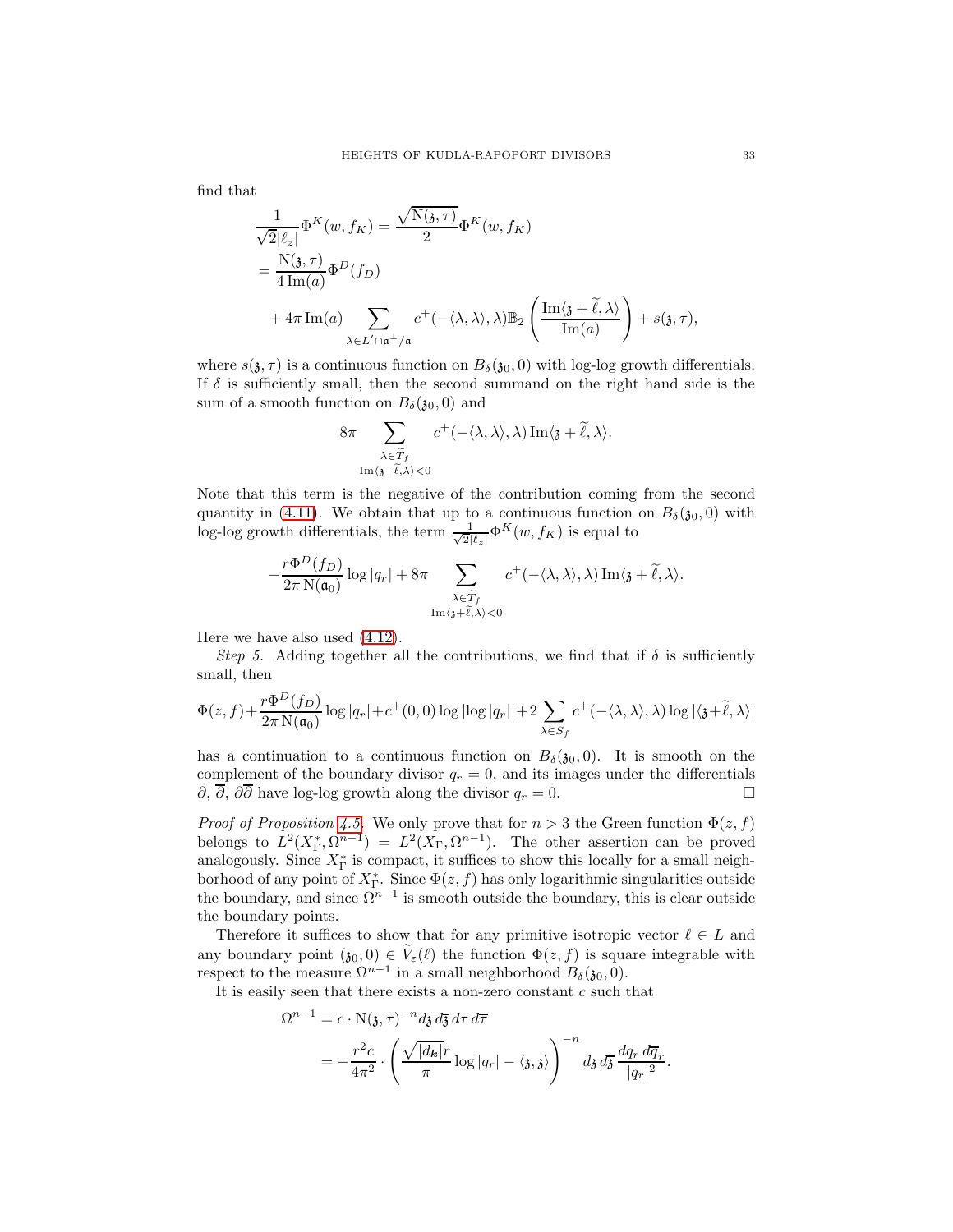Here we have put  $d_3 = d_{31} \cdots d_{3n-2}$ . Hence, according to Theorem [4.10,](#page-25-1) it suffices to show that  $\log |q_r|$  is square integrable on  $B_\delta(\mathfrak{z}_0, 0)$  with respect to the measure  $\Omega^{n-1}$ . Since  $n > 3$ , this is now easily seen.  $\Omega^{n-1}$ . Since  $n > 3$ , this is now easily seen.

<span id="page-33-1"></span>4.7. Automorphic Green functions for Kudla-Rapoport divisors. Fix L and  $f \in H_{2-n}(\omega_{\mathbb{L}})^{\Delta}$  as in Section [3.4.](#page-16-0) We will construct a Green function for the total Kudla-Rapoport divisor of Definition [3.13.](#page-17-1)

Using the uniformization [\(3.6\)](#page-14-0), fix a connected component  $\Gamma_{(\mathfrak{A}_0,\mathfrak{A})}\setminus\mathcal{D}_{(\mathfrak{A}_0,\mathfrak{A})}$  of  $\mathcal{M}_{\mathbb{L}}(\mathbb{C})$ . In particular,

<span id="page-33-3"></span><span id="page-33-2"></span>
$$
L(\mathfrak{A}_0,\mathfrak{A})\cong \mathbb{L}_f
$$

as hermitian  $\widehat{\mathcal{O}}_{\mathbf{k}}$ -modules. Exactly as with  $\mathbb{L}_f$ , the Z-module  $\mathfrak{d}_{\mathbf{k}}^{-1}L(\mathfrak{A}_0,\mathfrak{A})/L(\mathfrak{A}_0,\mathfrak{A})$ is equipped with a  $d_k^{-1}\mathbb{Z}/\mathbb{Z}$ -valued quadratic form whose automorphism group we again denote by  $\Delta$ , and there is an isomorphism of quadratic spaces

(4.13) 
$$
\mathfrak{d}_{\mathbf{k}}^{-1}L(\mathfrak{A}_0,\mathfrak{A})/L(\mathfrak{A}_0,\mathfrak{A})\cong \mathfrak{d}_{\mathbf{k}}^{-1}\mathbb{L}_f/\mathbb{L}_f.
$$

Such an isomorphism identifies  $S_{\mathbb{L}}$  with the space  $S_{L(20,20)}$  of complex valued functions on the left hand side of [\(4.13\)](#page-33-2). This identification depends on the choice of [\(4.13\)](#page-33-2), but the restriction

$$
(4.14) \t\t S_{L(20,21)}^{\Delta} \cong S_{\mathbb{L}}^{\Delta}
$$

to ∆-invariants is independent of the choice. This allows us to view the function f as a  $\Delta$ -invariant  $S_{L(\mathfrak{A}_0,\mathfrak{A})}$ -valued harmonic Maass form. The construction [\(4.1\)](#page-19-0) defines a function  $\Phi_{L(20,30)}(f)$  on  $\Gamma_{(20,30)}\setminus\mathcal{D}_{(20,30)}$  with logarithmic singularities along the divisor  $\mathcal{Z}_{\mathbb{L}}(f)(\mathbb{C})$ .

By repeating the above construction on every connected component of  $\mathcal{M}_{\mathbb{L}}(\mathbb{C})$ we obtain a Green function  $\Phi_{\mathbb{L}}(f)$  for the divisor  $\mathcal{Z}_{\mathbb{L}}(f)$  on  $\mathcal{M}_{\mathbb{L}}$ . By Corollary [4.12,](#page-26-0) the pair

(4.15) 
$$
\widehat{\mathcal{Z}}^{\text{total}}_{\mathbb{L}}(f) = \left( \mathcal{Z}^{\text{total}}_{\mathbb{L}}(f), \Phi_{\mathbb{L}}(f) \right)
$$

<span id="page-33-0"></span>defines a class in  $\widehat{\text{CH}}_{\mathbb{C}}^1(\mathcal{M}_{\mathbb{L}}^*).$ 

### <span id="page-33-4"></span>5. Complex multiplication cycles

In this section we study a 1-dimensional cycle  $\mathcal{Y} \to \mathcal{M}$  of complex multiplication points, and begin the calculation of its intersection with the Kudla-Rapoport divisors.

## 5.1. Definition of the CM cycle. For an  $\mathcal{O}_k$ -scheme S, an S-valued point

$$
(A_1, B) \in (\mathcal{M}_{(0,1)} \times_{\mathcal{O}_{\mathbf{k}}} \mathcal{M}_{(n-1,0)})(S)
$$

determines an S-valued point  $A_1 \times B \in \mathcal{M}_{(n-1,1)}(S)$ , where  $A_1 \times B$  is implicitly endowed with the product polarization, the product action of  $\mathcal{O}_{k}$ , and the  $\mathcal{O}_{k}$ stable  $\mathcal{O}_S$ -submodule Lie(B) ⊂ Lie( $A_1 \times B$ ) satisfying Krämer's signature  $(n-1, 1)$ condition. In other words, the construction  $(A_1, B) \rightarrow A_1 \times B$  defines a morphism

$$
\mathcal{M}_{(0,1)} \times_{\mathcal{O}_{\mathbf{k}}} \mathcal{M}_{(n-1,0)} \to \mathcal{M}_{(n-1,1)}.
$$

The algebraic stack

$$
\mathcal{Y} = \mathcal{M}_{(1,0)} \times_{\mathcal{O}_{\mathbf{k}}} \mathcal{M}_{(0,1)} \times_{\mathcal{O}_{\mathbf{k}}} \mathcal{M}_{(n-1,0)}
$$

is smooth and proper of relative dimension 0 over  $\mathcal{O}_k$ , and admits a finite and unramified morphism  $\mathcal{Y} \to \mathcal{M}$  defined by  $(A_0, A_1, B) \mapsto (A_0, A_1 \times B)$ . The algebraic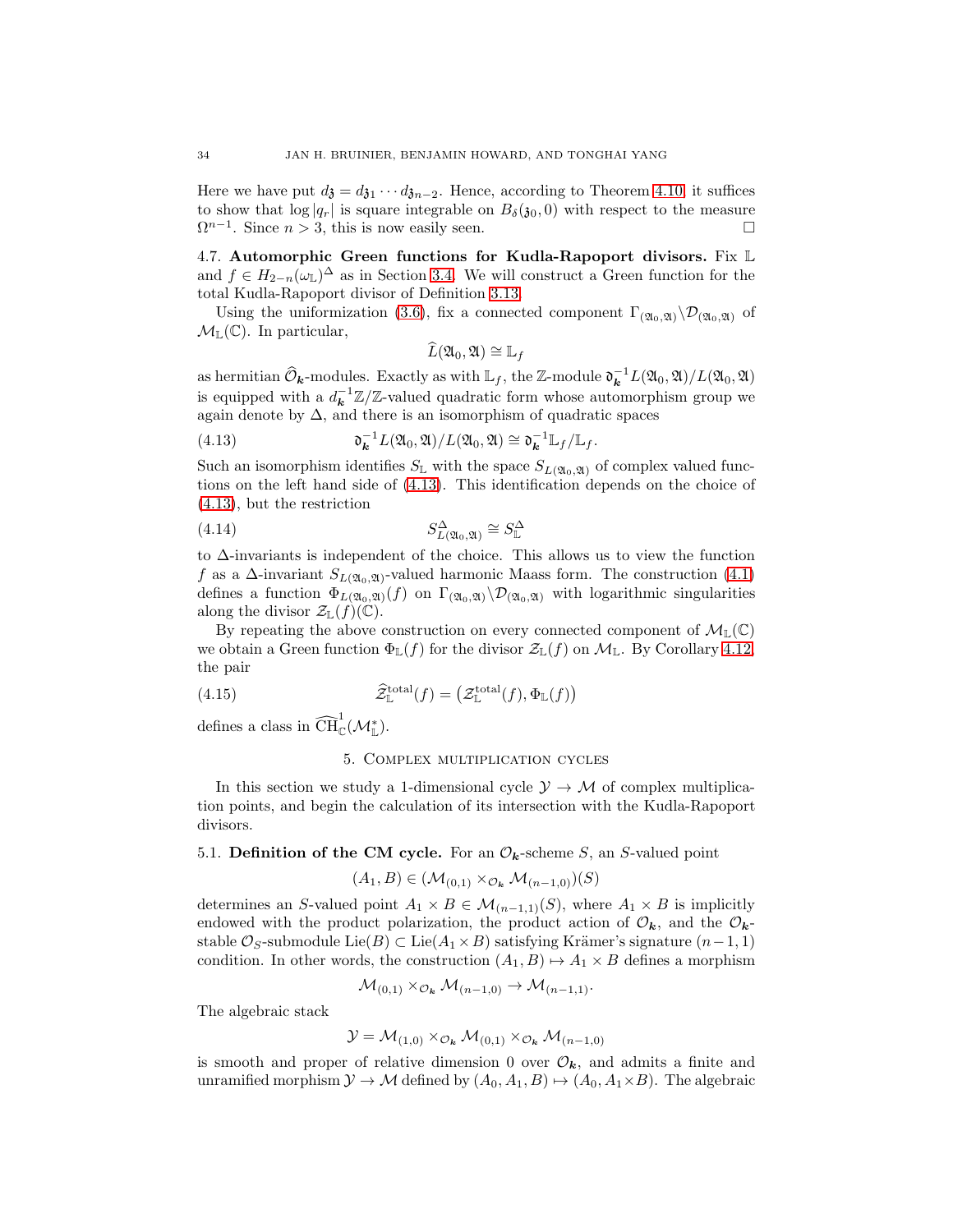stack Y is a CM cycle, in the sense that for any triple  $(A_0, A_1, B) \in \mathcal{Y}(S)$  the entries  $A_0$  and  $A_1$  are elliptic curves with complex multiplication, while B is isogenous to a product of elliptic curves with complex multiplication.

For any S-valued point  $(A_0, A_1, B) \in \mathcal{Y}(S)$  there is an orthogonal decomposition

(5.1) 
$$
L(A_0, A_1 \times B) \cong L(A_0, A_1) \oplus L(A_0, B),
$$

where  $L(A_0, A_1) = \text{Hom}_{\mathcal{O}_{\mathbf{k}}}(A_0, A_1)$  and  $L(A_0, B) = \text{Hom}_{\mathcal{O}_{\mathbf{k}}}(A_0, B)$ .

<span id="page-34-3"></span>**Theorem 5.1** (Canonical lifting theorem). Let  $\widetilde{S}$  be an  $\mathcal{O}_k$ -scheme, and let  $S \hookrightarrow \widetilde{S}$ be a closed subscheme defined by a nilpotent ideal sheaf. Suppose  $k$  and  $\ell$  are positive integers. Every pair

<span id="page-34-2"></span>
$$
(B_1, B_2) \in (\mathcal{M}_{(k,0)} \times_{\mathcal{O}_{\mathbf{k}}} \mathcal{M}_{(\ell,0)})\,(S)
$$

admits a unique deformation to an  $\widetilde{S}$ -valued point

$$
(\widetilde{B}_1, \widetilde{B}_2) \in (\mathcal{M}_{(k,0)} \times_{\mathcal{O}_{\mathbf{k}}} \mathcal{M}_{(\ell,0)}) (\widetilde{S}),
$$

and the restriction map  $\text{Hom}_{\mathcal{O}_k}(B_1, B_2) \to \text{Hom}_{\mathcal{O}_k}(B_1, B_2)$  is an isomorphism.

*Proof.* The analogous statement for  $p$ -divisible groups, proved using Grothendieck-Messing theory and assuming that  $p$  is locally nilpotent on  $S$ , is [\[Ho2,](#page-68-6) Proposition] 2.4.1. To prove the lemma, combine the argument of  $[loc. cit.]$  with the proof of [\[Ho3,](#page-68-7) Proposition 2.1.2], which is based instead on algebraic de Rham cohomology, and so is valid for abelian schemes over an arbitrary base.

Proposition [3.3](#page-11-0) has the following analogue, whose proof we again leave to the reader.

<span id="page-34-0"></span>**Proposition 5.2.** Let  $S = \text{Spec}(\mathbb{F})$  be the spectrum of an algebraically closed field, and suppose  $(A_0, A_1, B) \in \mathcal{Y}(\mathbb{F})$ .

(1) There is a unique incoherent self-dual hermitian  $(k_{\mathbb{R}}, \hat{O}_k)$ -module  $\mathbb{L}_0(A_0, A_1)$ of signature  $(1,0)$  satisfying

<span id="page-34-1"></span>
$$
\mathbb{L}_0(A_0, A_1)_{\ell} \cong \text{Hom}_{\mathcal{O}_{\mathbf{k},\ell}}(T_{\ell}(A_0), T_{\ell}(A_1))
$$

for every prime  $\ell \neq \text{char}(\mathbb{F})$ .

(2) The hermitian  $\mathcal{O}_k$ -module  $L(A_0, B)$  is self-dual of signature  $(n-1, 0)$ .

Moreover, the modules  $\mathbb{L}_0(A_0, A_1)$  and  $L(A_0, B)$  depend only the connected component of Y containing  $(A_0, A_1, B)$ , and not on the point  $(A_0, A_1, B)$  itself.

From Proposition [5.2](#page-34-0) we have a decomposition

(5.2) 
$$
\mathcal{Y} = \bigsqcup_{(\mathbb{L}_0,\Lambda)} \mathcal{Y}_{(\mathbb{L}_0,\Lambda)},
$$

where the disjoint union is over the isomorphism classes of pairs ( $\mathbb{L}_0$ ,  $\Lambda$ ) consisting of

- an incoherent self-dual hermitian  $(k_{\mathbb{R}}, \mathcal{O}_k)$ -module  $\mathbb{L}_0$  of signature  $(1, 0)$ ,
- a self-dual hermitian  $\mathcal{O}_k$ -module  $\Lambda$  of signature  $(n-1,0)$ .

The stack  $\mathcal{Y}_{(\mathbb{L}_0,\Lambda)}$  is the union of those connected components of  $\mathcal Y$  along which  $\mathbb{L}_0(A_0, A_1) \cong \mathbb{L}_0$  and  $L(A_0, B) \cong \Lambda$ .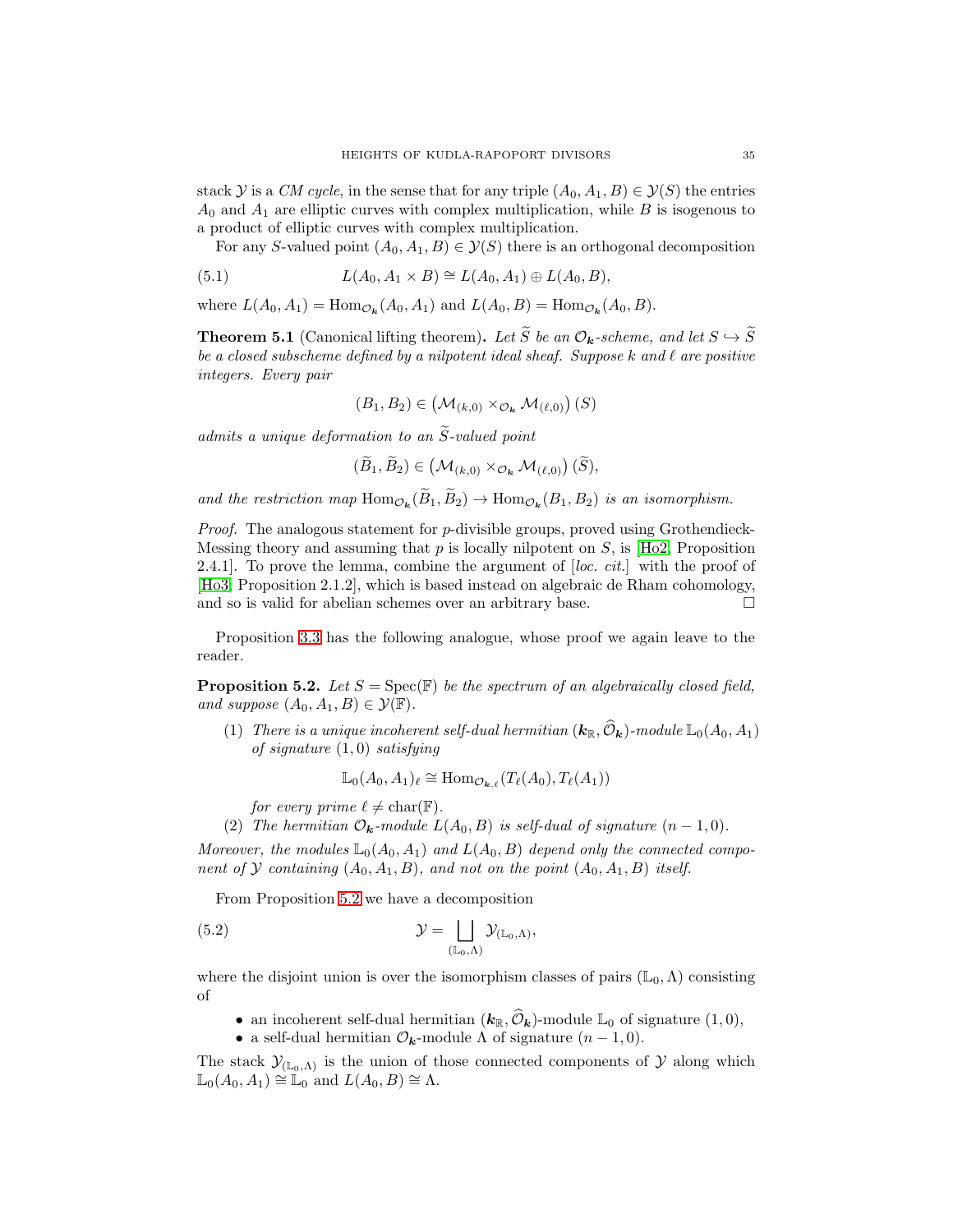<span id="page-35-0"></span>Remark 5.3. Each pair  $(\mathbb{L}_0, \Lambda)$  as above determines an incoherent self-dual  $(\mathbf{k}_\mathbb{R}, \mathcal{O}_k)$ module  $\mathbb{L}_0 \oplus \Lambda$  of signature  $(n, 0)$ , whose archimedean and finite parts are, by definition,

$$
(\mathbb{L}_0 \oplus \Lambda)_{\infty} = \mathbb{L}_{0,\infty} \oplus (\Lambda \otimes_{\mathbb{Z}} \mathbb{R})
$$
  

$$
(\mathbb{L}_0 \oplus \Lambda)_f = \mathbb{L}_{0,f} \oplus (\Lambda \otimes_{\mathbb{Z}} \widehat{\mathbb{Z}}).
$$

For the rest of Section [5,](#page-33-0) fix one pair  $(\mathbb{L}_0, \Lambda)$  as in  $(5.2)$ , and set  $\mathbb{L} = \mathbb{L}_0 \oplus \Lambda$ . The morphism  $\mathcal{Y} \to \mathcal{M}$  restricts to a morphism  $\mathcal{Y}_{(\mathbb{L}_0,\Lambda)} \to \mathcal{M}_{\mathbb{L}}$ .

<span id="page-35-3"></span>5.2. Decomposition of the intersection. There is a cartesian diagram (this is the definition of the upper left corner)



and our goal is to decompose the intersection  $\mathcal{Z}_{\mathbb{L}}(m,\mathfrak{r}) \cap \mathcal{Y}_{(\mathbb{L}_0,\Lambda)}$  into smaller, more manageable substacks.

Given  $m_1, m_2 \in \mathbb{Q}_{\geq 0}$  and  $\mathfrak{r} \mid \mathfrak{d}_{k}$ , denote by  $\mathcal{X}_{(\mathbb{L}_0,\Lambda)}(m_1, m_2, \mathfrak{r})$  the algebraic stack over  $\mathcal{O}_k$  whose functor of points assigns to a connected  $\mathcal{O}_k$ -scheme S the groupoid of tuples  $(A_0, A_1, B, \lambda_1, \lambda_2)$  in which

- $(A_0, A_1, B) \in \mathcal{Y}_{(\mathbb{L}_0,\Lambda)}(S)$ ,
- $\lambda_1 \in \mathfrak{r}^{-1} L(A_0, A_1)$  satisfies  $\langle \lambda_1, \lambda_1 \rangle = m_1$ ,
- <span id="page-35-1"></span>•  $\lambda_2 \in \mathfrak{r}^{-1} L(A_0, B)$  satisfies  $\langle \lambda_2, \lambda_2 \rangle = m_2$ ,

and the map  $\delta_{\mathbf{k}}\lambda_1 : A_0 \to A_1$  induces the trivial map

(5.3) 
$$
\delta_{\mathbf{k}}\lambda_1 : \mathrm{Lie}(A_0) \to \mathrm{Lie}(A_1)
$$

for any generator  $\delta_k \in \mathfrak{d}_k$ . As in Remark [3.6,](#page-12-6) vanishing of [\(5.3\)](#page-35-1) is automatic if  $N(\mathfrak{r}) \in \mathcal{O}_S^{\times}$ .

**Proposition 5.4.** For every  $m \in \mathbb{Q}_{>0}$  and every  $\mathfrak{r} \mid \mathfrak{d}_{k}$ , there is an isomorphism of  $\mathcal{O}_k$ -stacks

(5.4) 
$$
\mathcal{Z}_{\mathbb{L}}(m,\mathfrak{r}) \cap \mathcal{Y}_{(\mathbb{L}_0,\Lambda)} \cong \bigsqcup_{\substack{m_1,m_2 \in \mathbb{Q}_{\geq 0} \\ m_1 + m_2 = m}} \mathcal{X}_{(\mathbb{L}_0,\Lambda)}(m_1, m_2, \mathfrak{r}).
$$

*Proof.* Suppose S is a connected  $\mathcal{O}_k$ -scheme. An S-valued point on the left hand side of [\(5.4\)](#page-35-2) consists of a pair of triples

<span id="page-35-2"></span>
$$
(A_0, A, \lambda) \in \mathcal{Z}_{\mathbb{L}}(m, \mathfrak{r})(S) \qquad (A_0, A_1, B) \in \mathcal{Y}_{(\mathbb{L}_0, \Lambda)}(S)
$$

together with an isomorphism  $A \cong A_1 \times B$  identifying Lie(B) with the subsheaf  $\mathcal{F} \subset$ Lie(A). Under the orthogonal decomposition [\(5.1\)](#page-34-2),  $\lambda \in \mathfrak{r}^{-1}L(A_0, A)$  decomposes as

$$
\lambda = \lambda_1 + \lambda_2 \in \mathfrak{r}^{-1}L(A_0, A_1) \oplus \mathfrak{r}^{-1}L(A_0, B)
$$

in such a way that  $\langle \lambda, \lambda \rangle = \langle \lambda_1, \lambda_1 \rangle + \langle \lambda_2, \lambda_2 \rangle$ . If we set  $m_1 = \langle \lambda_1, \lambda_1 \rangle$  and  $m_2 = \langle \lambda_2, \lambda_2 \rangle$  then the quintuple  $(A_0, A_1, B, \lambda_1, \lambda_2)$  defines an S-valued point of  $\mathcal{X}_{(\mathbb{F}_{\geq 0}, \lambda)}(m_1, m_2, \mathfrak{r})$ . This defines the desired isomorphism.  $\mathcal{X}_{(\mathbb{L}_0,\Lambda)}(m_1,m_2,\mathfrak{r})$ . This defines the desired isomorphism.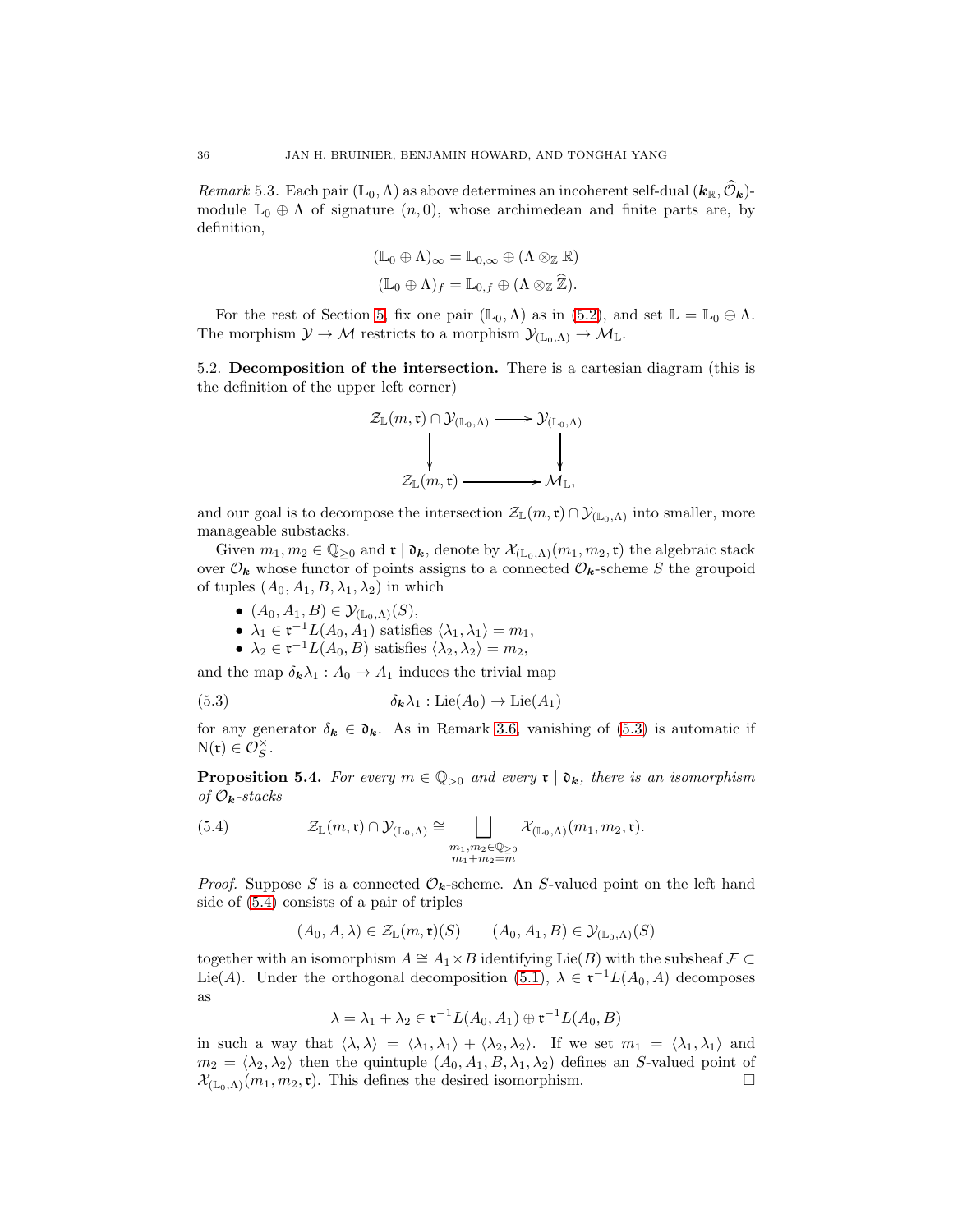Now we completely determine the structure of the stacks appearing in the right hand side of  $(5.4)$ . We will see momentarily that each has dimension 0 or 1, depending on whether  $m_1 > 0$  or  $m_1 = 0$ . For any  $m \in \mathbb{Q}_{\geq 0}$  and any  $\mathfrak{r} \mid \mathfrak{d}_k$ , define the representation number

(5.5) 
$$
R_{\Lambda}(m, \mathfrak{r}) = |\{\lambda \in \mathfrak{r}^{-1}\Lambda : \langle \lambda, \lambda \rangle = m\}|.
$$

For  $m \in \mathbb{Q}_{>0}$  define a finite set of odd cardinality

<span id="page-36-3"></span>(5.6) 
$$
\text{Diff}_{\mathbb{L}_0}(m) = \{ \text{primes } p \text{ of } \mathbb{Q} : m \text{ is not represented by } \mathbb{L}_{0,p} \otimes_{\mathbb{Z}_p} \mathbb{Q}_p \}.
$$

Note that every  $p \in \text{Diff}_{\mathbb{L}_0}(m)$  is nonsplit in  $k$ .

<span id="page-36-0"></span>**Theorem 5.5.** Fix  $m_1, m_2 \in \mathbb{Q}_{\geq 0}$  with  $m_1 > 0$ , and  $\mathfrak{r} \mid \mathfrak{d}_k$ . Abbreviate

<span id="page-36-2"></span>
$$
\mathcal{X}=\mathcal{X}_{(\mathbb{L}_0,\Lambda)}(m_1,m_2,\mathfrak{r}).
$$

- (1) If  $|\text{Diff}_{\mathbb{L}_0}(m_1)| > 1$ , then  $\mathcal{X} = \emptyset$ .
- (2) If  $\text{Diff}_{\mathbb{L}_0}(m_1) = \{p\}$ , then X has dimension 0 and is supported in characteristic p. Furthermore, the étale local ring of every geometric point of  $X$ has length

$$
\nu_p(m_1) = \text{ord}_p(pm_1) \cdot \begin{cases} 1/2 & \text{if } p \text{ is inert in } \mathbf{k}, \\ 1 & \text{if } p \text{ is ramified in } \mathbf{k}, \end{cases}
$$

<span id="page-36-1"></span>and the number of geometric points of  $\mathcal X$  (counted with multiplicities) is

(5.7) 
$$
\sum_{z \in \mathcal{X}(\mathbb{F}_{\mathfrak{p}}^{\mathrm{alg}})} \frac{1}{|\operatorname{Aut}(z)|} = \frac{h_{\mathbf{k}}}{w_{\mathbf{k}}} \cdot \frac{R_{\Lambda}(m_2, \mathfrak{r})}{|\operatorname{Aut}(\Lambda)|} \cdot \rho \left(\frac{m_1 \operatorname{N}(\mathfrak{s})}{p^{\epsilon}}\right)
$$

<span id="page-36-4"></span>where **p** is the unique prime of **k** above p,  $\mathbb{F}_p^{\text{alg}}$  is an algebraic closure of its residue field,  $\rho$  is defined by [\(1.5\)](#page-7-4),  $\mathfrak{s} = \mathfrak{r}/(\mathfrak{r} + \mathfrak{p})$  is the prime-to-p part of  $\mathfrak{r}$ , and

(5.8) 
$$
\epsilon = \begin{cases} 1 & \text{if } p \text{ is inert in } \mathbf{k}, \\ 0 & \text{if } p \text{ is ramified in } \mathbf{k}. \end{cases}
$$

*Proof.* If  $X \neq \emptyset$  then there is some point  $(A_0, A_1, B, \lambda_1, \lambda_2) \in \mathcal{X}(\mathbb{F})$ , where  $\mathbb F$  is either  $\mathbb C$  or  $\mathbb F_p^{\text{alg}}$  for some prime p. Let  $\overline{A}_1$  be the elliptic curve  $A_1$ , but with the action of  $\mathcal{O}_k$  replaced by its complex conjugate. Thus  $\lambda_1 : A_0 \to \overline{A}_1$  is an  $\mathcal{O}_k$ -conjugate-linear degree  $m_1$  quasi-isogeny between elliptic curves with complex multiplication, and  $\mathcal{O}_{\mathbf{k}}$  acts on the Lie algebras of  $A_0$  and  $\overline{A}_1$  through the same homomorphism  $\mathcal{O}_k \to \mathbb{F}$ . The only way such a conjugate linear quasi-isogeny can exist is if F has nonzero characteristic, p is nonsplit in  $k$ , and  $A_0$  and  $A_1$  are supersingular elliptic curves. In particular

$$
\operatorname{Hom}_{\mathbb{Z}_{\ell}}(T_{\ell}(A_0),T_{\ell}(A_1))\cong \operatorname{Hom}(A_0,A_1)\otimes_{\mathbb{Z}}\mathbb{Z}_{\ell}
$$

for every prime  $\ell \neq p$ , and hence also

$$
\mathbb{L}_{0,\ell} \cong \mathbb{L}_0(A_0,A_1)_{\ell} \cong \text{Hom}_{\mathcal{O}_{\mathbf{k},\ell}}(T_{\ell}(A_0),T_{\ell}(A_1)) \cong L(A_0,A_1) \otimes_{\mathbb{Z}} \mathbb{Z}_{\ell}
$$

as hermitian  $\mathcal{O}_{\mathbf{k},\ell}$ -modules. As  $\langle \lambda_1, \lambda_1 \rangle = m_1$  by definition of the moduli space X, we have now shown that  $\mathbb{L}_{0,\ell}$  represents  $m_1$  for all finite primes  $\ell \neq p$ . Therefore  $\text{Diff}_{\mathbb{L}_0}(m_1)$  contains at most one prime, p. We have already remarked that this set has odd cardinality, and therefore  $\text{Diff}_{\mathbb{L}_0}(m_1) = \{p\}.$ 

Next we compute the lengths of the local rings.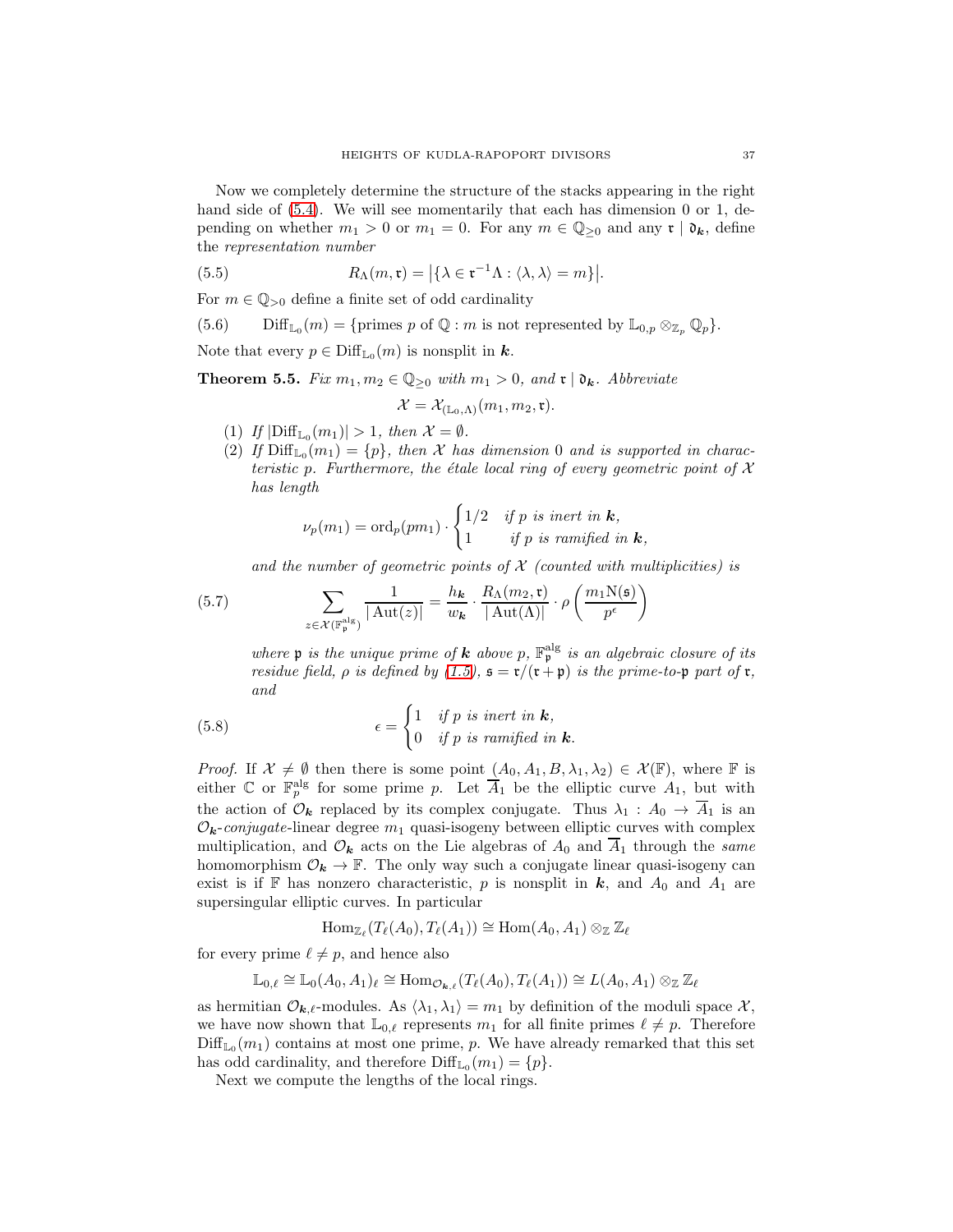<span id="page-37-3"></span>**Lemma 5.6.** The étale local ring of  $\mathcal{X}$  at every point

$$
(A_0, A_1, B, \lambda_1, \lambda_2) \in \mathcal{X}(\mathbb{F}_p^{\text{alg}})
$$

is Artinian of length  $\nu_p(m_1)$ .

*Proof.* We reduce the proof to calculations of Gross [\[Gr\]](#page-68-21). The tuple  $(A_0, A_1, B, \lambda_1, \lambda_2)$ corresponds to a morphism  $z:Spec(\mathbb{F}_{p}^{alg}) \to \mathcal{X}$ , and by composing with the structure morphism we obtain a geometric point  $Spec(\mathbb{F}_p^\text{alg}) \to Spec(\mathcal{O}_k)$ . Let W be the completion of the étale local ring of  $Spec(\mathcal{O}_k)$  at this point. Let R be the completed étale local ring of X at  $(A_0, A_1, B, \lambda_1, \lambda_2)$ . This ring pro-represents the deformation functor of the tuple  $(A_0, A_1, B, \lambda_1, \lambda_2)$  to Artinian local W-algebras with residue field  $\mathbb{F}_{p}^{\text{alg}}$ . Theorem [5.1](#page-34-3) implies that  $(A_0, B, \lambda_2)$  admits a unique lift to any such W-algebra. Thus the data of B and  $\lambda_2$  can be ignored in the deformation problem, and R pro-represents the deformation functor of  $(A_0, A_1, \lambda_1)$ . Equivalently, R pro-represents the deformation functor of  $(A_0, \overline{A}_1, \lambda_1)$ .

By the Serre-Tate theorem we may replace  $A_0$  and  $\overline{A}_1$  in the above deformation problem by their *p*-divisible groups, which are  $\mathcal{O}_{k,p}$ -linearly isomorphic. Call the common  $p$ -divisible group  $G$ , so that

$$
\lambda_1 \in \mathfrak{r}^{-1} \operatorname{End}(G)
$$

is  $\mathcal{O}_{k,p}$ -conjugate-linear,  $\delta_k \lambda_1 : G \to G$  induces the trivial map on Lie algebras, and

<span id="page-37-0"></span>
$$
\mathrm{ord}_p(\mathrm{Nrd}(\lambda_1)) = \mathrm{ord}_p(m_1)
$$

where Nrd is the reduced norm on the quaternion order  $\text{End}(G)$ . The ring R prorepresents the functor of deformations  $(G, \lambda_1)$  of  $(G, \lambda_1)$  with  $\lambda_1 \in \mathfrak{r}^{-1}$  End $(G)$ and

(5.9) 
$$
\delta_{\mathbf{k}} \widetilde{\lambda}_1 : \mathrm{Lie}(\widetilde{G}) \to \mathrm{Lie}(\widetilde{G})
$$

equal to zero.

Suppose first that  $N(\mathfrak{r}) \in \mathbb{Z}_p^{\times}$ . Then  $\lambda_1 \in \text{End}(G)$ , and Remark [3.6](#page-12-6) implies that the vanishing of [\(5.9\)](#page-37-0) is automatically satisfied for any deformation. In this case, Gross's results immediately imply that R is Artinian of length  $\nu_p(m_1)$ .

Now suppose  $N(\mathfrak{r}) \notin \mathbb{Z}_p^{\times}$ , so that  $\mathfrak{r} \mathcal{O}_{\mathbf{k},\mathfrak{p}} = \mathfrak{d}_{\mathbf{k}} \mathcal{O}_{\mathbf{k},\mathfrak{p}}$ . If we set  $y = \delta_{\mathbf{k}} \lambda_1 \in \text{End}(G)$ , then the ring R pro-represents the functor of defomations  $(G, \tilde{y})$  of  $(G, y)$  with  $\tilde{y} \in$  $\text{End}(\widetilde{G})$  and  $\widetilde{y}: \text{Lie}(\widetilde{G}) \to \text{Lie}(\widetilde{G})$  equal to zero. Let R' be the ring pro-representing the same deformation problem, but without the condition that  $\tilde{y}: \text{Lie}(\tilde{G}) \to \text{Lie}(\tilde{G})$ vanish. By Gross's results  $R' \cong W/\mathfrak{p}^{k+1}$ , where

<span id="page-37-2"></span><span id="page-37-1"></span>
$$
k = \text{ord}_p(\text{Nrd}(y)) = \nu_p(m_1).
$$

Let  $(G_{k+1}, y_{k+1})$  be the universal deformation of  $(G, y)$  to  $W/\mathfrak{p}^{k+1}$ , and let  $(G_k, y_k)$ be its reduction to  $W/\mathfrak{p}^k$ . To show that  $R \cong W/\mathfrak{p}^k$  it suffices to prove that

(5.10) 
$$
y_{k+1} : \text{Lie}(G_{k+1}) \to \text{Lie}(G_{k+1})
$$

is nonzero, but that

(5.11) 
$$
y_k: \text{Lie}(G_k) \to \text{Lie}(G_k)
$$

vanishes.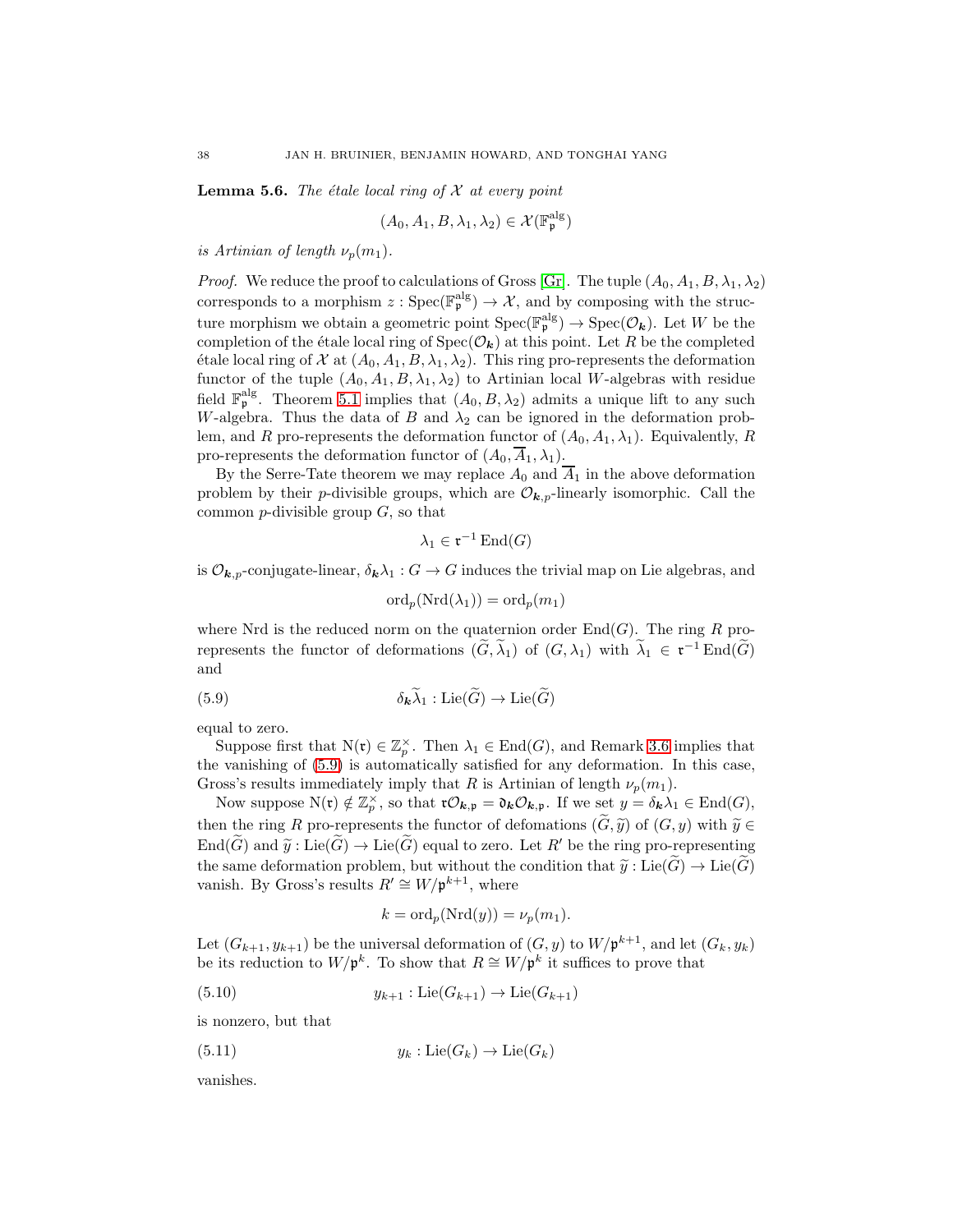For any  $\ell$ , let  $G_{\ell}$  denote the canonical lift<sup>[3](#page-38-0)</sup> of G to  $R_{\ell} = W/\mathfrak{p}^{\ell}$ , and let  $D(G_{\ell})$ be the Grothendieck-Messing crystal of  $G_{\ell}$  evaluated at  $R_{\ell}$ . Thus  $D(G_{\ell})$  is a free  $\mathcal{O}_{\mathbf{k}} \otimes_{\mathbb{Z}} R_{\ell}$ -module of rank one, and sits in an exact sequence free  $R_{\ell}$ -modules

$$
0 \to \mathrm{Fil}(D(G_{\ell})) \to D(G_{\ell}) \to \mathrm{Lie}(G_{\ell}) \to 0.
$$

Fix any  $\Pi \in \mathcal{O}_k$  such that  $\mathcal{O}_k = \mathbb{Z}[\Pi]$ . The proof of [\[Ho2,](#page-68-6) Proposition 2.1.2] shows that

$$
\mathrm{Fil}(D(G_{\ell}))=JD(G_{\ell}),
$$

where

$$
J=\Pi\otimes 1-1\otimes \Pi\in \mathcal O_{\pmb k}\otimes_{\mathbb Z} R_\ell
$$

generates (as an  $R_{\ell}$ -module), the kernel of the natural map  $\mathcal{O}_{\mathbf{k}} \otimes_{\mathbb{Z}} R_{\ell} \to R_{\ell}$ . Note that the image of

$$
\overline{J} = \overline{\Pi} \otimes 1 - 1 \otimes \Pi \in \mathcal{O}_{\bm{k}} \otimes_{\mathbb{Z}} R_{\ell}
$$

in  $R_{\ell}$  is  $\overline{\Pi} - \Pi$ , which generates the maximal ideal  $pR_{\ell}$ .

Suppose we are given an  $\mathcal{O}_{k}$ -conjugate-linear endomorphism  $y_{\ell-1} \in \text{End}(G_{\ell-1})$ . By Grothendieck-Messing theory, such an endomorphism induces an endomorphism  $\widetilde{y}_{\ell-1}$  of  $D(G_{\ell})$ , and  $y_{\ell-1}$  lifts to  $\text{End}(G_{\ell})$  if and only if the composition

$$
\text{Fil}(D(G_{\ell})) \to D(G_{\ell}) \xrightarrow{\widetilde{y}_{\ell-1}} D(G_{\ell}) \to \text{Lie}(G_{\ell})
$$

is trivial. It is now easy to see that each of the following statements is equivalent to the next one:

- (1)  $y_{\ell-1}$  lifts to End( $G_{\ell}$ ),
- (2) the image of  $\widetilde{y}_{\ell-1}(JD(G_{\ell})) = \overline{J}y_{\ell}(D(G_{\ell}))$  in Lie $(G_{\ell})$  is trivial,
- (3) the image of  $\widetilde{y}_{\ell-1}(D(G_{\ell}))$  in Lie $(G_{\ell})$  lies in  $\mathfrak{p}^{\ell-1}$ Lie $(G_{\ell}),$
- (4) the composition

$$
D(G_{\ell}) \xrightarrow{\widetilde{y}_{\ell-1}} D(G_{\ell}) \to \mathrm{Lie}(G_{\ell}) \to \mathrm{Lie}(G_{\ell-1})
$$

vanishes,

(5) the composition

$$
D(G_{\ell-1}) \xrightarrow{y_{\ell-1}} D(G_{\ell-1}) \to \text{Lie}(G_{\ell-1})
$$

vanishes,

(6)  $y_{\ell-1}: \text{Lie}(G_{\ell-1}) \to \text{Lie}(G_{\ell-1})$  is trivial.

Thus  $y_{\ell-1}$  lifts to End( $G_{\ell}$ ) if and only if it induces the zero endomorphism of Lie( $G_{\ell-1}$ ), and the nonvanishing of [\(5.10\)](#page-37-1) and vanishing of [\(5.11\)](#page-37-2) follow immediately. □ ately.  $\square$ 

To complete the proof of Theorem [5.5,](#page-36-0) it only remains to prove [\(5.7\)](#page-36-1). We do this through a sequence of lemmas.

**Lemma 5.7.** Abbreviating  $\mathcal{Y} = \mathcal{Y}_{(\mathbb{L}_0,\Lambda)}$ , we have

<span id="page-38-1"></span>
$$
(5.12) \qquad \sum_{z \in \mathcal{X}(\mathbb{F}_{p}^{\mathrm{alg}})} \frac{1}{|\operatorname{Aut}(z)|} = \sum_{L_{0}} \sum_{\substack{(A_{0}, A_{1}, B) \in \mathcal{Y}(\mathbb{F}_{p}^{\mathrm{alg}}) \\ L(A_{0}, A_{1}) \cong L_{0}}} \frac{R_{L_{0}}(m_{1}, \mathfrak{s}) R_{\Lambda}(m_{2}, \mathfrak{r})}{|\operatorname{Aut}(A_{0}, A_{1}, B)|},
$$

where the outer sum on the right is over all hermitian  $\mathcal{O}_k$ -modules  $L_0$  of rank one, and the representation number  $R_{L_0}(m_1, \mathfrak{s})$  is defined in the same way as [\(5.5\)](#page-36-2).

<span id="page-38-0"></span><sup>&</sup>lt;sup>3</sup>in the sense of [\[Gr\]](#page-68-21), so  $G_{\ell}$  is the unique defomation of G, with its action of  $\mathcal{O}_{\mathbf{k},\mathbf{p}}$ , to  $R_{\ell}$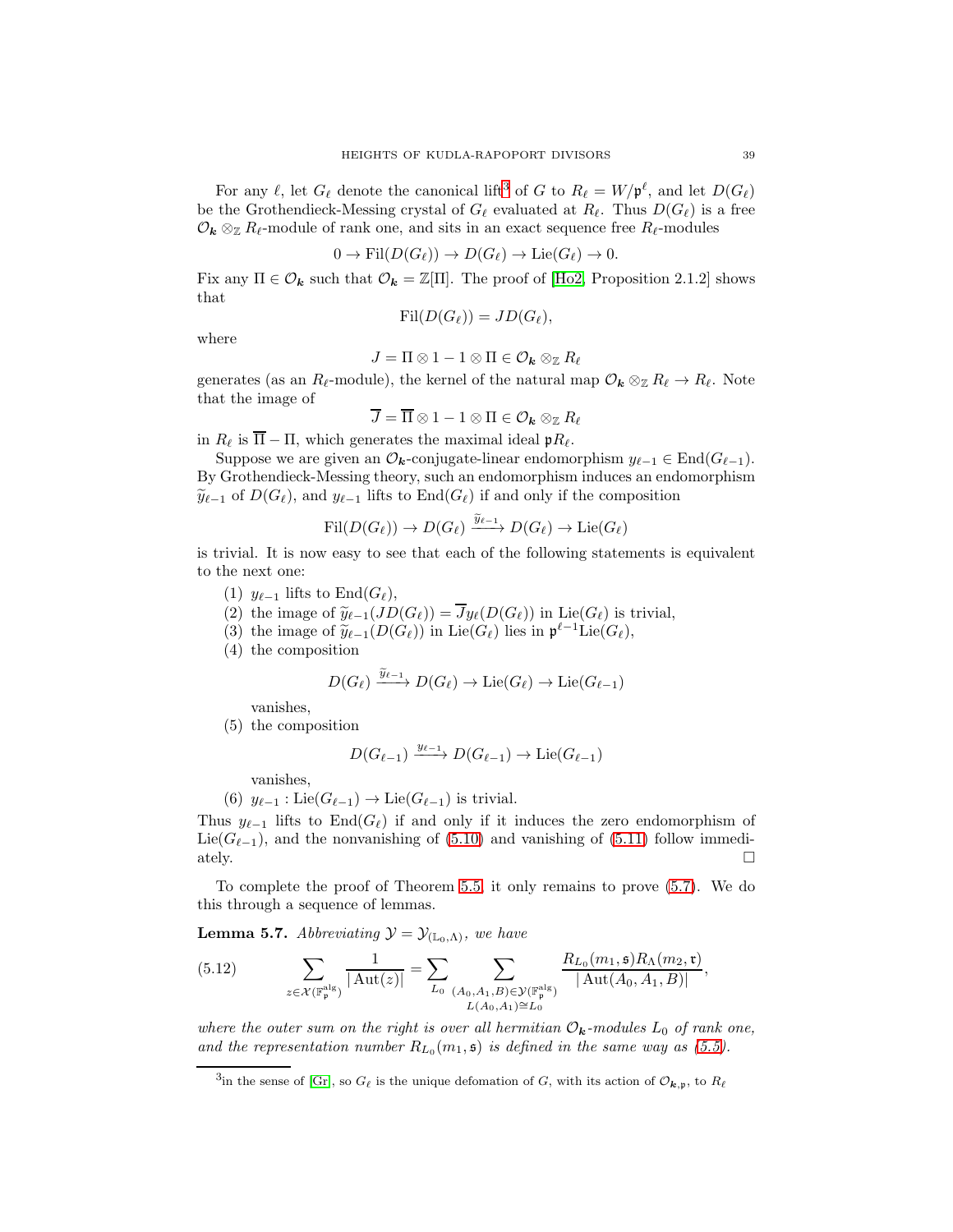Proof. Directly from the definitions, we have

$$
\sum_{z \in \mathcal{X}(\mathbb{F}_{\mathfrak{p}}^{\mathrm{alg}})} \frac{1}{|\operatorname{Aut}(z)|} \n= \sum_{(A_0, A_1, B) \in \mathcal{Y}(\mathbb{F}_{\mathfrak{p}}^{\mathrm{alg}})} \sum_{\substack{\lambda_1 \in \mathfrak{r}^{-1}L(A_0, A_1) \\ \langle \lambda_1, \lambda_1 \rangle = m_1 \\ \operatorname{Lie}(\delta_{\mathbf{k}} \lambda_1) = 0}} \sum_{\substack{\lambda_2 \in \mathfrak{r}^{-1}L(A_0, B) \\ \langle \lambda_2, \lambda_2 \rangle = m_2}} \frac{1}{|\operatorname{Aut}(A_0, A_1, B)|},
$$

where the condition Lie( $\delta_{\mathbf{k}}\lambda_1$ ) = 0 refers to the vanishing of [\(5.3\)](#page-35-1).

We claim that

 $\{\lambda \in \mathfrak{r}^{-1} L(A_0, A_1) : \text{Lie}(\delta_{\mathbf{k}}\lambda) = 0\} = \mathfrak{s}^{-1} L(A_0, A_1)$ 

for all  $A_0 \in \mathcal{M}_{(1,0)}(\mathbb{F}_p^{\text{alg}})$  and  $A_1 \in \mathcal{M}_{(0,1)}(\mathbb{F}_p^{\text{alg}})$ . If  $\lambda \in \mathfrak{s}^{-1}L(A_0, A_1)$  then, as  $\mathfrak s$  is prime to  $\mathfrak p$ ,  $\lambda$  induces a morphism of Lie algebras  $\lambda$  : Lie $(A_0) \to \text{Lie}(A_1)$ . By the argument of Remark [3.6,](#page-12-6) the image of this map is annihilated by  $\delta_{\mathbf{k}}$ , and so Lie( $\delta_{\mathbf{k}}\lambda$ ) = 0. Conversely, suppose we start with  $\lambda \in \mathfrak{r}^{-1}L(A_0,A_1)$  satisfying Lie( $\delta_{\bf k}$  $\lambda$ ) = 0. Let G be the connected p-divisible group over  $\mathbb{F}_{p}^{\text{alg}}$  of height 2 and dimension 1, and set  $\mathcal{O}_B = \text{End}(G)$ . Thus  $\mathcal{O}_B$  is the maximal order in a quaternion division algebra over  $\mathbb{Q}_p$ . We may fix an embedding  $\mathcal{O}_{\mathbf{k},p} \to \text{End}(G)$ and isomorphisms  $A_0[p^{\infty}] \cong G \cong A_1[p^{\infty}]$  in such a way that the first is  $\mathcal{O}_{k,p}$ -linear, and the second is  $\mathcal{O}_{k,p}$ -conjugate-linear. The hypothesis  $\lambda \in \mathfrak{r}^{-1}L(A_0, A_1)$  implies that  $\delta_{\mathbf{k}}\lambda \in \mathcal{O}_B$ , but we cannot have  $\delta_{\mathbf{k}}\lambda \in \mathcal{O}_B^{\times}$  (for then  $\delta_{\mathbf{k}}\lambda$ , and also Lie $(\delta_{\mathbf{k}}\lambda)$ , would be an isomorphism). Therefore  $\delta_{\mathbf{k}}\lambda$  lies in the unique maximal ideal of  $\mathcal{O}_B$ , and hence

$$
\lambda \in \mathcal{O}_B \cong \text{Hom}(A_0[p^{\infty}], A_1[p^{\infty}]).
$$

This implies that

$$
\lambda \in \mathfrak{r}^{-1}L(A_0, A_1) \cap \text{Hom}(A_0[p^{\infty}], A_1[p^{\infty}]) = \mathfrak{s}^{-1}L(A_0, A_1)
$$

as desired.

We have now shown that

$$
\sum_{z \in \mathcal{X}(\mathbb{F}_p^\mathrm{alg})} \frac{1}{|\operatorname{Aut}(z)|} \newline = \sum_{(A_0, A_1, B) \in \mathcal{Y}(\mathbb{F}_p^\mathrm{alg})} \sum_{\substack{\lambda_1 \in \mathfrak{s}^{-1}L(A_0, A_1) \\ \langle \lambda_1, \lambda_1 \rangle = m_1}} \sum_{\substack{\lambda_2 \in \mathfrak{r}^{-1}L(A_0, B) \\ \langle \lambda_2, \lambda_2 \rangle = m_2}} \frac{1}{|\operatorname{Aut}(A_0, A_1, B)|}.
$$

On the right hand side, each  $L(A_0, A_1)$  is a hermitian  $\mathcal{O}_{\mathbf{k}}$ -module of rank one, while  $L(A_0, B) \cong \Lambda$ . The lemma follows immediately.

Let  $\mathbb{V}_0$  be the incoherent hermitian space over  $\mathbb{A}_k$  determined by  $\mathbb{L}_0$ , and recall from Remark [2.2](#page-8-1) that for every prime  $p$  nonsplit in  $k$  there is a unique coherent hermitian space  $\mathbb{V}_0(p)$  that is isomorphic to  $\mathbb{V}_0$  everywhere locally away from p. We now repeat this construction on the level of  $(k_{\mathbb{R}}, \hat{\mathcal{O}}_k)$ -modules. Define a new hermitian  $(k_{\mathbb{R}}, \widehat{\mathcal{O}}_k)$ -module  $\mathbb{L}_0(p)$  by setting  $\mathbb{L}_0(p)_{\ell} = \mathbb{L}_{0,\ell}$  for every place  $\ell \neq p$ . For the p-component  $\mathbb{L}_0(p)_p$ , take the same underlying  $\mathcal{O}_{\mathbf{k},p}$ -module as  $\mathbb{L}_{0,p}$ , but replace the hermitian form  $\langle \cdot, \cdot \rangle_{\mathbb{L}_{0,p}}$  on  $\mathbb{L}_{0,p}$  with the hermitian form

$$
\langle \cdot, \cdot \rangle_{\mathbb{L}_0(p)_p} = c_p \langle \cdot, \cdot \rangle_{\mathbb{L}_{0,p}},
$$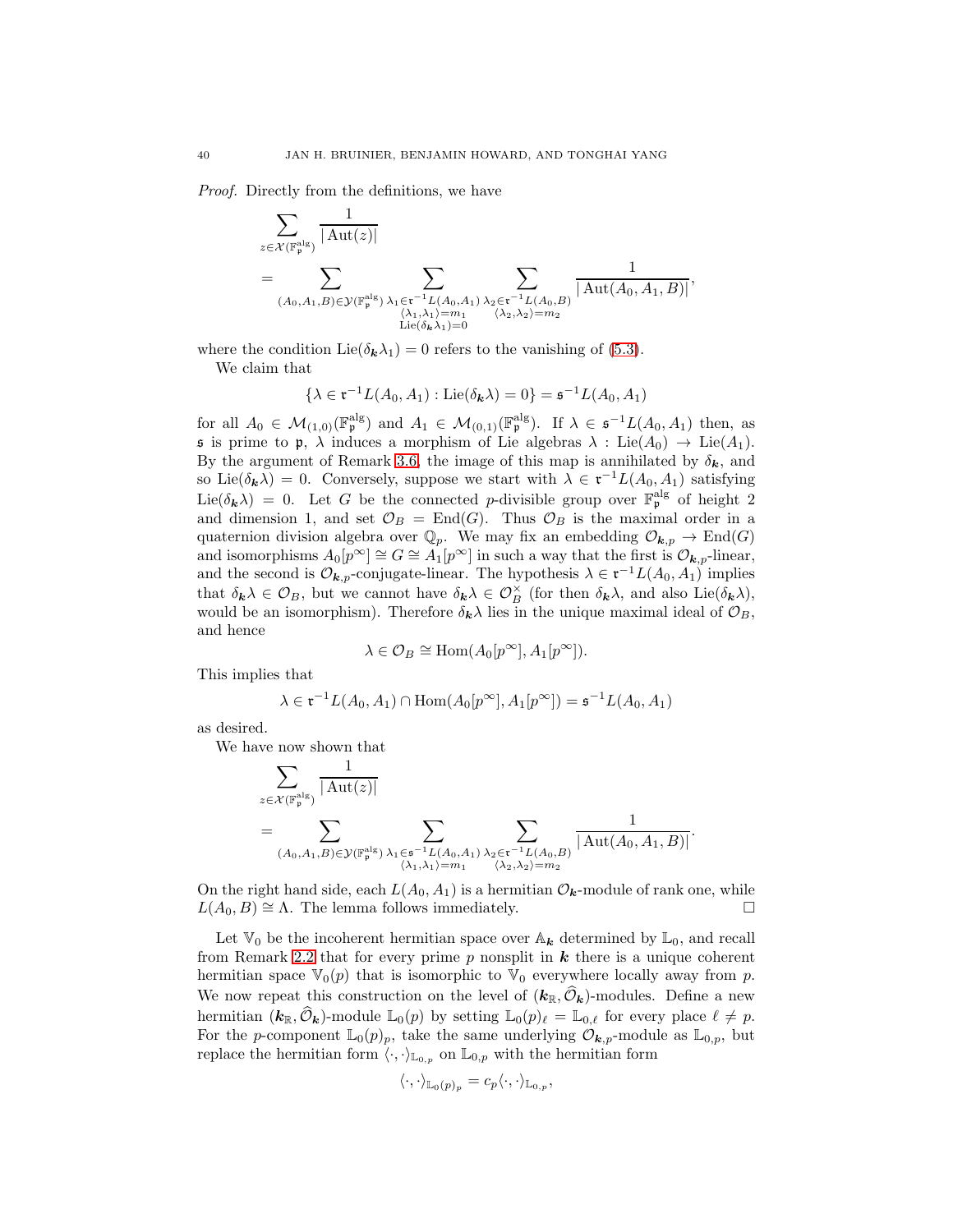where

$$
c_p = \begin{cases} \text{any uniformizing parameter of } \mathbb{Z}_p, & \text{if } p \text{ is inert in } \mathbf{k}, \\ \text{any element of } \mathbb{Z}_p^{\times} \text{ that is not a norm from } \mathcal{O}_{\mathbf{k},p}^{\times}, & \text{if } p \text{ is ramified in } \mathbf{k}. \end{cases}
$$

The resulting coherent  $(k_{\mathbb{R}}, \hat{\mathcal{O}}_{\mathbf{k}})$ -module  $\mathbb{L}_0(p)$  has  $\mathbb{V}_0(p)$  as its associated hermitian  $A_k$ -module. Note that if p is inert in k then  $\mathbb{L}_0(p)$  is not self-dual.

**Lemma 5.8.** Any triple  $(A_0, A_1, B)$  appearing in the final sum of [\(5.12\)](#page-38-1) satisfies

$$
L(A_0, A_1) \in \text{gen}(\mathbb{L}_0(p)).
$$

Proof. It is easy to see that

$$
\mathbb{L}_0(p)_{\ell} \cong \mathbb{L}_{0,\ell} \cong \mathbb{L}_0(A_0,A_1)_{\ell} \cong \text{Hom}_{\mathcal{O}_{\mathbf{k},\ell}}(T_{\ell}(A_0),T_{\ell}(A_1)) \cong L(A_0,A_1) \otimes_{\mathbb{Z}} \mathbb{Z}_{\ell}
$$

for all primes  $\ell \neq p$ , and that

<span id="page-40-1"></span><span id="page-40-0"></span>
$$
\mathbb{L}_0(p)_{\infty} \cong L(A_0, A_1) \otimes_{\mathbb{Z}} \mathbb{R},
$$

as both sides are positive definite. In particular the coherent  $\mathbb{A}_k$ -hermitian spaces  $\mathbb{V}_0(p)$  and  $L(A_0, A_1) \otimes_{\mathbb{Z}} A$  are isomorphic at all places away from p, and by comparing invariants we see that

(5.13) 
$$
\mathbb{V}_0(p)_p \cong L(A_0, A_1) \otimes_{\mathbb{Z}} \mathbb{Q}_p
$$

as  $k_p$ -hermitian spaces. In order to strengthen [\(5.13\)](#page-40-0) to an isomorphism

(5.14) 
$$
\mathbb{L}_0(p)_p \cong L(A_0, A_1) \otimes_{\mathbb{Z}} \mathbb{Z}_p,
$$

fix  $\mathcal{O}_{k,p}$ -module generators x and y of the left hand side and right hand side, respectively, of [\(5.14\)](#page-40-1), and define p-adic integers  $\alpha = \langle x, x \rangle$  and  $\beta = \langle y, y \rangle$ .

Let  $G$  be the unique connected  $p$ -divisible group of height 2 and dimension 1 over  $\mathbb{F}_p^{\text{alg}}$ , and fix an action of  $\mathcal{O}_{k,p}$  on G in such a way that the induced action on Lie(G) is through the structure map  $\mathcal{O}_{\mathbf{k},\mathfrak{p}} \to \mathbb{F}_{\mathfrak{p}}^{\text{alg}}$ . There is an  $\mathcal{O}_{\mathbf{k},\mathfrak{p}}$ -linear isomorphism  $G \cong A_0[p^{\infty}]$ , and an  $\mathcal{O}_{\mathbf{k},\mathbf{p}}$ -conjugate-linear isomorphism  $G \cong A_1[p^{\infty}]$ . These choices identify  $L(A_0, A_1) \otimes_{\mathbb{Z}} \mathbb{Z}_p$  with the submodule of  $\mathcal{O}_{\mathbf{k},p}$ -conjugate-linear endomorphisms

$$
\text{End}_{\overline{\mathcal{O}}_{\mathbf{k},\mathfrak{p}}}(G) \subset \text{End}(G),
$$

and identify the quadratic form  $\langle \cdot, \cdot \rangle$  on  $L(A_0, A_1) \otimes_{\mathbb{Z}} \mathbb{Z}_p$  with a  $\mathbb{Z}_p^{\times}$ -multiple of the restriction to  $\text{End}_{\overline{\mathcal{O}}_{k,p}}(G)$  of the reduced norm on the quaternionic order  $\text{End}(G)$ . A routine calculation with quaternion algebras, as in [\[KRY1,](#page-68-22) pp. 376–378], now implies that

$$
\operatorname{ord}_p(\beta) = \begin{cases} 1 & \text{if } p \text{ is inert in } \mathbf{k}, \\ 0 & \text{if } p \text{ is ramified in } \mathbf{k}. \end{cases}
$$

Comparing with the definition of  $\mathbb{L}_0(p)$  then shows that  $\text{ord}_p(\alpha) = \text{ord}_p(\beta)$ . The isomorphism [\(5.13\)](#page-40-0) implies that  $\chi_{\mathbf{k},p}(\alpha) = \chi_{\mathbf{k},p}(\beta)$ , and this information is enough to guarantee that  $\alpha/\beta$  is a norm from  $\mathcal{O}_{\mathbf{k},\mathbf{p}}^{\times}$ . This proves [\(5.14\)](#page-40-1), and completes the proof of the lemma.  $\Box$ 

**Lemma 5.9.** For each  $L_0 \in \text{gen}(\mathbb{L}_0(p))$  there are  $h_k$  isomorphism classes of triples  $(A_0, A_1, B) \in \mathcal{Y}(\mathbb{F}_p^\text{alg})$  such that  $L(A_0, A_1) \cong L_0$ . Any such triple satisfies

$$
|\operatorname{Aut}(A_0,A_1,B)|=w_{\boldsymbol{k}}^2\cdot|\operatorname{Aut}(\Lambda)|.
$$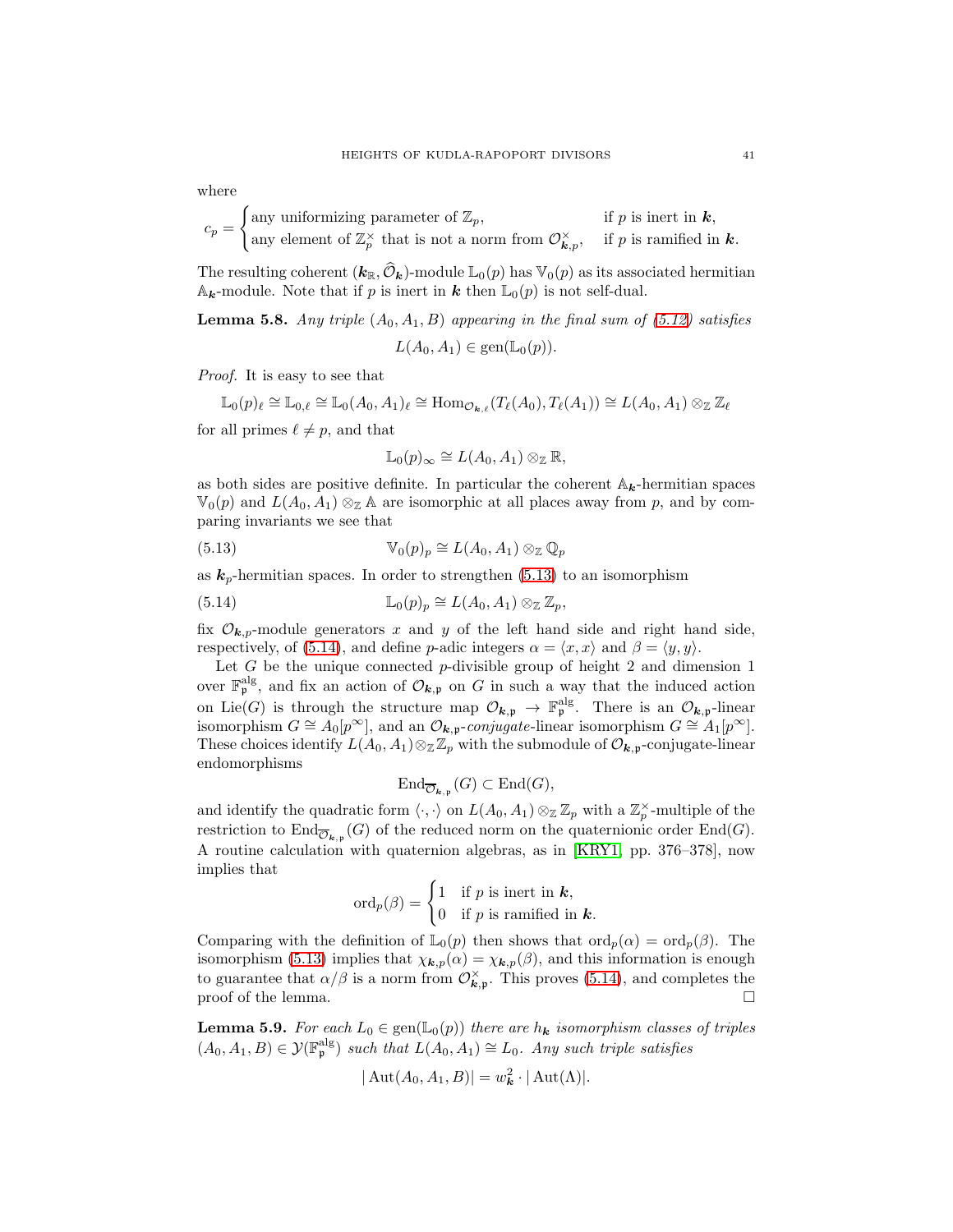*Proof.* Let R be any complete local Noetherian ring with residue  $\mathbb{F}_p^{\text{alg}}$ . Using Theorem [5.1](#page-34-3) and Grothendieck's formal existence theorem [\[FGA,](#page-68-23) Section 8.4.4], the triple  $(A_0, A_1, B)$  lifts uniquely to R, as do all of its automorphisms. Using this, we are easily reduced to the corresponding counting problem in characteristic 0, which is easily solved using the linear algebraic description of  $\mathcal{Y}(\mathbb{C})$  found in Section [5.3](#page-42-0) below. below.  $\Box$ 

**Lemma 5.10.** Still assuming that  $\text{Diff}_{\mathbb{L}_0}(m_1) = \{p\}$ , we have

$$
\frac{1}{w_{\mathbf{k}}}\sum_{L_0\in \text{gen}(\mathbb{L}_0(p))}R_{L_0}(m_1, \mathfrak{s})=\rho\left(\frac{m_1\mathrm{N}(\mathfrak{s})}{p^\epsilon}\right).
$$

*Proof.* As  $\mathbb{V}_0(p)$  is coherent, we may fix a hermitian space  $V_0$  over **k** such that

$$
V_0 \otimes_{\mathbb{Q}} \mathbb{A} \cong \mathbb{V}_0(p).
$$

Note that  $\text{Diff}_{\mathbb{L}_0}(m_1) = \{p\}$  implies that  $V_0$  represents  $m_1$ . Pick one vector  $\lambda_0 \in V_0$ such that  $\langle \lambda_0, \lambda_0 \rangle = m_1$ , and an  $\mathcal{O}_{\mathbf{k}}$ -lattice  $L_0 \subset V_0$  such that  $L_0 \in \text{gen}(\mathbb{L}_0(p)).$ 

Let  $\hat{k}^1$  denote the group of norm one elements in  $\hat{k}^{\times}$ , and define  $\widehat{\mathcal{O}}_{\hat{k}}^1$  in the same way. As h varies over  $\hat{k}^1/\hat{\mathcal{O}}^1_{\hat{k}}$ , the lattices  $h \cdot L_0 \subset V_0$ , with the hermitian forms restricted from  $V_0$ , vary over  $gen(\mathbb{L}_0(p))$ . Thus

$$
\frac{1}{w_{\mathbf{k}}}\sum_{L_0\in \text{gen}(\mathbb{L}_0(p))}R_{L_0}(m_1,\mathfrak{s})=\sum_{h\in \widehat{\mathbf{k}}^1/\widehat{\mathcal{O}}^1_{\mathbf{k}}}\mathbf{1}_{h\mathfrak{s}^{-1}L_0}(\lambda_0),
$$

where 1 denotes characteristic function. If we fix any  $\mathcal{O}_k$ -linear isomorphism  $\mathcal{O}_k \cong$  $\widehat{L}_0$ , the hermitian form on  $L_0$  is identified with  $\langle x, y \rangle = x \overline{y} p^{\epsilon} u$  for some  $u \in \widehat{\mathcal{O}}_{\mathbf{k}}^{\times}$ , and now

$$
\frac{1}{w_{\mathbf{k}}}\sum_{L_0 \in \text{gen}(\mathbb{L}_0(p))} R_{L_0}(m_1, \mathfrak{s}) = \sum_{h \in \widehat{\mathbf{k}}^1/\widehat{\mathcal{O}}_{\mathbf{k}}^1} \mathbf{1}_{\widehat{\mathcal{O}}_{\mathbf{k}}}(h^{-1} s \lambda_0)
$$

where  $\lambda_0 \in \hat{k}^{\times}$  satisfies  $uN(\lambda_0) = m_1/p^{\epsilon}$ , and  $s \in \hat{k}^{\times}$  satisfies  $s\widehat{\mathcal{O}}_{\bm{k}} = \widehat{s}$ . The equality

$$
\sum_{\epsilon \widehat{\mathbf{k}}^1/\widehat{\mathcal{O}}_{\mathbf{k}}^1} \mathbf{1}_{\widehat{\mathcal{O}}_{\mathbf{k}}}(h^{-1} s \lambda_0) = \rho \left( \frac{m_1 \mathbf{N}(\mathfrak{s})}{p^{\epsilon}} \right)
$$

is easily checked, as both sides admit a factorization over the prime numbers, and the prime-by-prime comparison is elementary.

Combining [\(5.12\)](#page-38-1) and the four lemmas shows that

 $h$ 

$$
\sum_{z \in \mathcal{X}(\mathbb{F}_{\mathfrak{p}}^{\mathrm{alg}})} \frac{1}{|\operatorname{Aut}(z)|} = \sum_{L_0 \in \operatorname{gen}(\mathbb{L}_0(p))} \sum_{\substack{(A_0, A_1, B) \in \mathcal{Y}(\mathbb{F}_{\mathfrak{p}}^{\mathrm{alg}}) \\ L(A_0, A_1) \cong L_0}} \frac{R_{L_0}(m_1, \mathfrak{s}) R_{\Lambda}(m_2, \mathfrak{r})}{|\operatorname{Aut}(A_0, A_1, B)|}
$$
\n
$$
= \frac{h_{\mathbf{k}}}{w_{\mathbf{k}}^2} \sum_{L_0 \in \operatorname{gen}(\mathbb{L}_0(p))} \frac{R_{L_0}(m_1, \mathfrak{s}) R_{\Lambda}(m_2, \mathfrak{r})}{|\operatorname{Aut}(\Lambda)|}
$$
\n
$$
= \frac{h_{\mathbf{k}}}{w_{\mathbf{k}}} \cdot \frac{R_{\Lambda}(m_2, \mathfrak{r})}{|\operatorname{Aut}(\Lambda)|} \cdot \rho \left(\frac{m_1 \mathrm{N}(\mathfrak{s})}{p^{\epsilon}}\right),
$$

and completes the proof of Theorem [5.5.](#page-36-0)

Theorem [5.5](#page-36-0) implies that  $\mathcal{X}_{(\mathbb{L}_0,\Lambda)}(m_1,m_2,\mathfrak{r})$  has dimension 0 whenever  $m_1 > 0$ . Now we turn to the case of  $m_1 = 0$ .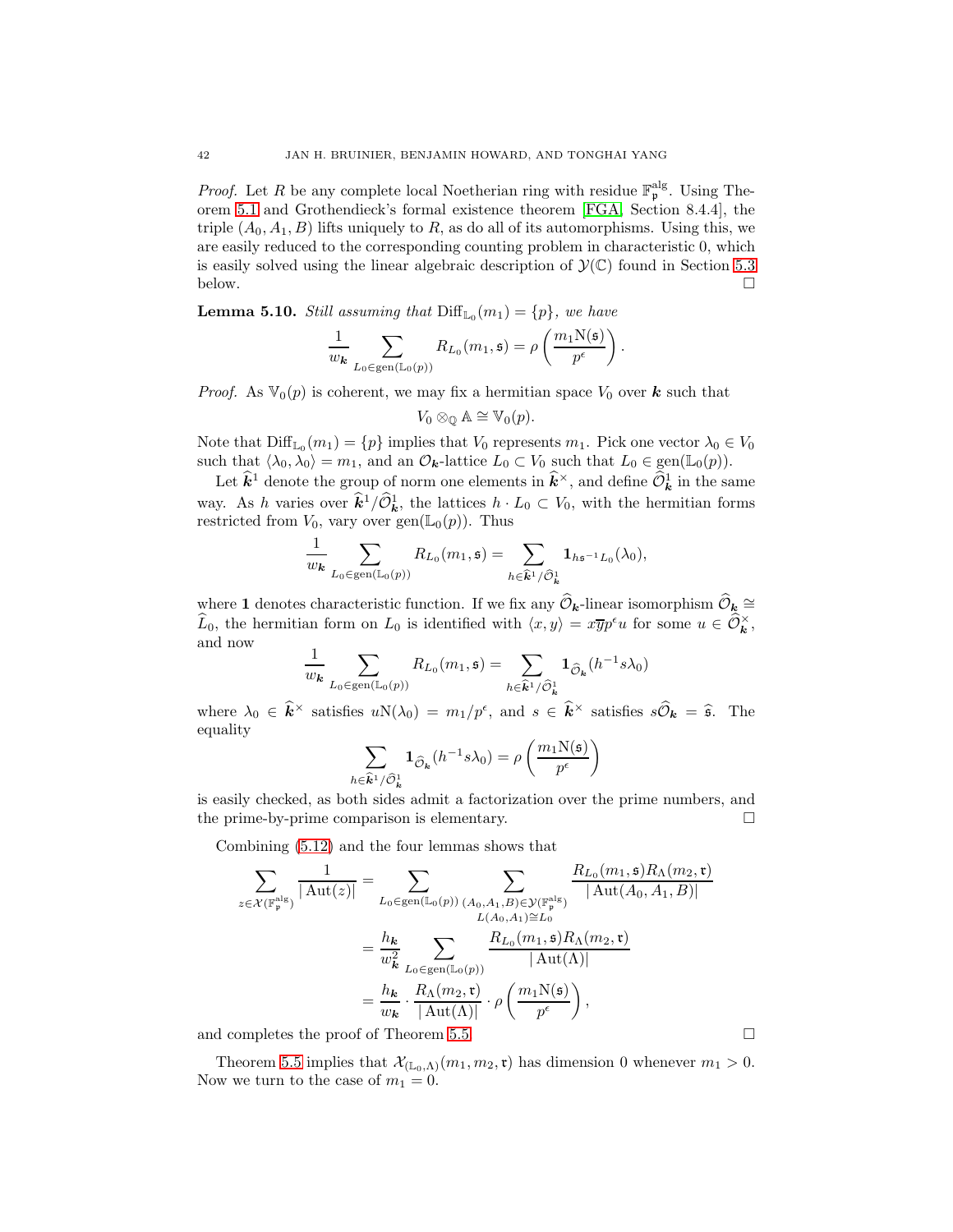<span id="page-42-3"></span>**Proposition 5.11.** Fix a positive  $m \in \mathbb{Q}$  and  $\mathfrak{r} \mid \mathfrak{d}_k$ .

- (1) If  $R_{\Lambda}(m,\mathfrak{r})=0$  then  $\mathcal{X}_{(\mathbb{L}_{0},\Lambda)}(0,m,\mathfrak{r})=\emptyset$ .
- (2) If  $R_{\Lambda}(m,\mathfrak{r})\neq 0$  then  $\mathcal{X}_{(\mathbb{L}_0,\Lambda)}(0,m,\mathfrak{r})$  is nonempty, and is smooth of relative dimension 0 over  $\mathcal{O}_k$ . In particular, it is a regular stack of dimension 1.

*Proof.* The morphism  $\mathcal{Y}_{(\mathbb{L}_0,\Lambda)} \to \text{Spec}(\mathcal{O}_{\mathbf{k}})$  is smooth of relative dimension 0, and Theorem [5.1](#page-34-3) implies that the map  $\mathcal{X}_{(\mathbb{L}_0,\Lambda)}(0,m,\mathfrak{r}) \to \mathcal{Y}_{(\mathbb{L}_0,\Lambda)}$  defined by

$$
(A_0, A_1, B, 0, \lambda_2) \mapsto (A_0, A_1, B)
$$

is formally étale. Hence the composition  $\mathcal{X}_{(\mathbb{L}_0,\Lambda)}(0,m,\mathfrak{r}) \to \operatorname{Spec}(\mathcal{O}_{\mathbf{k}})$  is smooth of relative dimension 0.

It only remains to show that  $\mathcal{X}_{(\mathbb{L}_0,\Lambda)}(0,m,\mathfrak{r})$  is nonempty if and only if  $R_\Lambda(m,\mathfrak{r})\neq 0$ 0. If  $\mathcal{X}_{(\mathbb{L}_0,\Lambda)}(0,m,\mathfrak{r})$  is nonempty then we may pick any geometric point

$$
(A_0, A_1, B, \lambda_1, \lambda_2) \in \mathcal{X}_{(\mathbb{L}_0,\Lambda)}(0,m,\mathfrak{r})(\mathbb{F}).
$$

Using  $L(A_0, B) \cong \Lambda$ , the homomorphism  $\lambda_2$  defines an element of  $\Lambda$  satisfying  $\langle \lambda_2, \lambda_2 \rangle = m$ , and in particular  $R_\Lambda(m, \mathfrak{r}) \neq 0$ . Conversely, if  $R_\Lambda(m, \mathfrak{r}) \neq 0$  then pick some  $\lambda_2 \in \Lambda$  satisfying  $\langle \lambda_2, \lambda_2 \rangle = m$ . It follows from the uniformization [\(5.16\)](#page-43-1) below that  $\mathcal{Y}_{(\mathbb{L}_0,\Lambda)}(\mathbb{C})\neq \emptyset$ , and for any choice of  $(A_0, A_1, B)\in \mathcal{Y}_{(\mathbb{L}_0,\Lambda)}(\mathbb{C})$  the vector  $\lambda_2$  defines an element of  $\Lambda \cong L(A_0, B)$ . Setting  $\lambda_1 = 0$ , the tuple  $(A_0, A_1, B, \lambda_1, \lambda_2)$ defines a complex point of  $\mathcal{X}_{(\mathbb{L}_0,\Lambda)}(0,m,\mathfrak{r}).$ 

<span id="page-42-2"></span>Remark 5.12. It follows from [\(5.4\)](#page-35-2) and Theorem [5.5](#page-36-0) that if  $R_{\Lambda}(m,\mathfrak{r}) = 0$ , the intersection  $\mathcal{Z}(m,\mathfrak{r}) \cap \mathcal{Y}_{(\mathbb{L}_0,\Lambda)}$  is isomorphic to the zero dimensional stack

<span id="page-42-1"></span>(5.15) 
$$
\bigsqcup_{\substack{m_1 \in \mathbb{Q}_{>0} \\ m_2 \in \mathbb{Q}_{\geq 0} \\ m_1 + m_2 = m}} \mathcal{X}_{(\mathbb{L}_0,\Lambda)}(m_1, m_2, \mathfrak{r}).
$$

On the other hand, if  $R_{\Lambda}(m,\mathfrak{r})\neq 0$  then  $\mathcal{Z}(m,\mathfrak{r})\cap \mathcal{Y}_{(\mathbb{L}_0,\Lambda)}$  is the disjoint union of the zero dimensional stack [\(5.15\)](#page-42-1) with the one dimensional stack  $\mathcal{X}_{(\mathbb{L}_0,\Lambda)}(0,m,\mathfrak{r})$ .

<span id="page-42-0"></span>5.3. The CM value formula. Let  $\mathbb{L}(\infty)$  be obtained from  $\mathbb{L}$  by changing the signature at the archimedean place from  $(n, 0)$  to  $(n-1, 1)$ . Similarly, let  $\mathbb{L}_0(\infty)$  be obtained from  $\mathbb{L}_0$  by switching the signature at the archimedean place from  $(1, 0)$ to  $(0, 1)$ .

As in Section [3.3,](#page-14-1) the finite Z-module  $\mathfrak{d}_{\mathbf{k}}^{-1} \mathbb{L}_{f} / \mathbb{L}_{f}$  is equipped with a  $d_{\mathbf{k}}^{-1} \mathbb{Z}/\mathbb{Z}$ valued quadratic form, and we denote by  $\Delta$  its automorphism group as a finite quadratic space. The space  $S_{\mathbb{L}}$  of complex valued functions on  $\mathfrak{d}_{\mathbf{k}}^{-1} \mathbb{L}_f / \mathbb{L}_f$  is equipped with an action of  $\Delta$  and a commuting action  $\omega_{\mathbb{L}}$  of  $SL_2(\mathbb{Z})$  defined by the Weil representation. In exactly the same way, the finite Z-modules  $\mathfrak{d}_{\mathbf{k}}^{-1} \mathbb{L}_{0,f}/\mathbb{L}_{0,f}$  and  $\mathfrak{d}_{\mathbf{k}}^{-1}\Lambda/\Lambda$  are equipped with quadratic forms (still denoted Q), and the spaces  $S_{\mathbb{L}_0}$ and  $S_\Lambda$  are equipped with actions  $\omega_{\mathbb{L}_0}$  and  $\omega_\Lambda$  of  $SL_2(\mathbb{Z})$ . Moreover, the obvious isomorphism

$$
S_{\mathbb{L}} \cong S_{\mathbb{L}_0} \otimes_{\mathbb{C}} S_{\Lambda}
$$

is SL<sub>2</sub>( $\mathbb{Z}$ )-equivariant. Fix a  $\Delta$ -invariant harmonic form  $f \in H_{2-n}(\omega_{\mathbb{L}})$ . In this subsection we compute the value of the Green function  $\Phi_{\mathbb{L}}(f)$  at the points of  $\mathcal{Y}_{(\mathbb{L}_0,\Lambda)}(\mathbb{C}).$ 

First we must describe the complex uniformization of the CM cycle  $\mathcal{Y}_{(\mathbb{L}_0,\Lambda)}$ . Fix a triple  $(\mathfrak{A}_0, \mathfrak{A}_1, \mathfrak{B})$  in which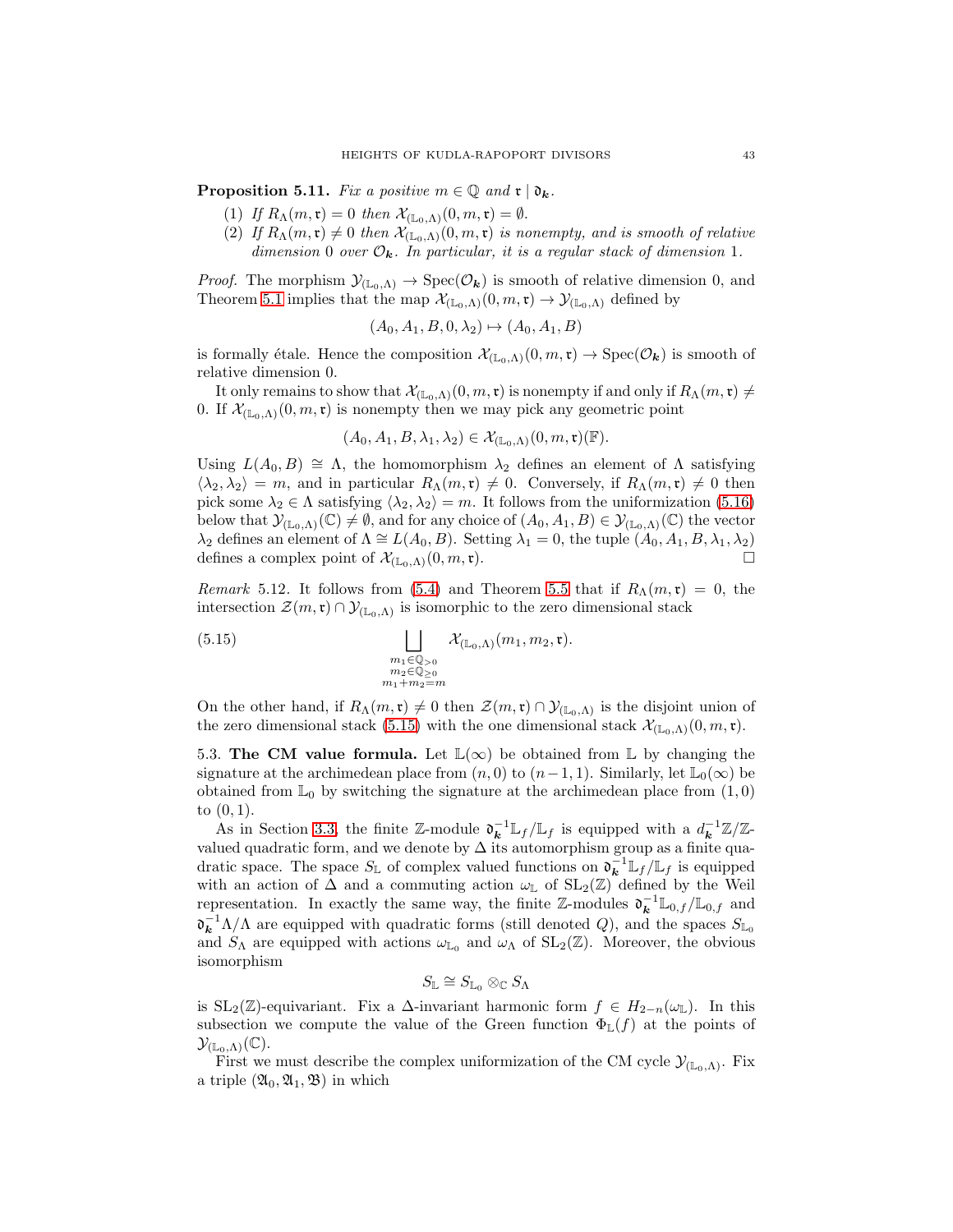- $\mathfrak{A}_0$  and  $\mathfrak{A}_1$  are self-dual hermitian  $\mathcal{O}_k$ -modules of signatures  $(1,0)$  and  $(0,1)$ , respectively, satisfying  $L(\mathfrak{A}_0, \mathfrak{A}_1) \in \text{gen}(\mathbb{L}_0(\infty)),$
- B is a self-dual hermitian  $\mathcal{O}_k$ -module of signature  $(n-1,0)$  satisfying  $L(\mathfrak{A}_0, \mathfrak{B}) \cong \Lambda.$

We attach to this triple the point  $(A_0, A_1, B) \in \mathcal{Y}_{(\mathbb{L}_0,\Lambda)}(\mathbb{C})$ , where

$$
A_0(\mathbb{C}) = \mathfrak{A}_{0\mathbb{R}}/\mathfrak{A}_0
$$
  

$$
A_1(\mathbb{C}) = \mathfrak{A}_{1\mathbb{R}}/\mathfrak{A}_1
$$
  

$$
B(\mathbb{C}) = \mathfrak{B}_{\mathbb{R}}/\mathfrak{B}
$$

as real Lie groups with  $\mathcal{O}_{k}$ -actions. The complex structure on  $A_0(\mathbb{C})$  is given by the natural action of  $k_{\mathbb{R}} \cong \mathbb{C}$  on  $\mathfrak{A}_{0\mathbb{R}}$ , and similarly for the complex structure on  $B(\mathbb{C})$ . The complex structure on  $A_1(\mathbb{C})$  is given by the complex *conjugate* of the natural action of  $k_{\mathbb{R}} \cong \mathbb{C}$  on  $\mathfrak{A}_{1\mathbb{R}}$ . The elliptic curves  $A_0$  and  $A_1$  are endowed with their unique principal polarizations, while  $B$  is endowed with the polarization determined by the symplectic form  $\psi_B$  on  $\mathfrak{B} \cong H_1(B(\mathbb{C}), \mathbb{Z})$  defined as in [\(3.3\)](#page-12-3).

The construction  $(\mathfrak{A}_0, \mathfrak{A}_1, \mathfrak{B}) \mapsto (A_0, A_1, B)$  establishes a bijection from the set of isomorphism classes of all such triples to the set of isomorphism classes of the category  $\mathcal{Y}_{(\mathbb{L}_0,\Lambda)}(\mathbb{C})$ , and defines an isomorphism of 0-dimensional complex orbifolds

(5.16) 
$$
\mathcal{Y}_{(\mathbb{L}_0,\Lambda)}(\mathbb{C}) \cong \bigsqcup_{(\mathfrak{A}_0,\mathfrak{A}_1,\mathfrak{B})} \Gamma_{(\mathfrak{A}_0,\mathfrak{A}_1,\mathfrak{B})} \setminus \{y_{(\mathfrak{A}_0,\mathfrak{A}_1,\mathfrak{B})}\},
$$

where  $y_{(\mathfrak{A}_0, \mathfrak{A}_1, \mathfrak{B})}$  is a single point on which

<span id="page-43-1"></span>
$$
\Gamma_{({\mathfrak{A}}_0,{\mathfrak{A}}_1,{\mathfrak{B}})}=\mathrm{Aut}({\mathfrak{A}}_0,{\mathfrak{A}}_1,{\mathfrak{B}})
$$

acts trivially. The morphism  $\mathcal{Y}_{(\mathbb{L}_0,\Lambda)}(\mathbb{C}) \to \mathcal{M}_{\mathbb{L}}(\mathbb{C})$  is easy to describe in terms of [\(5.16\)](#page-43-1) and [\(3.6\)](#page-14-0). For each triple  $(\mathfrak{A}_0, \mathfrak{A}_1, \mathfrak{B})$  we set  $\mathfrak{A} = \mathfrak{A}_1 \oplus \mathfrak{B}$ , and send the point  $y_{(\mathfrak{A}_0,\mathfrak{A}_1,\mathfrak{B})}$  to the point of  $\mathcal{D}_{(\mathfrak{A}_0,\mathfrak{A})}$  defined by the negative  $k_{\mathbb{R}}$ -line  $L(\mathfrak{A}_0,\mathfrak{A}_1)_{\mathbb{R}} \subset$  $L(\mathfrak{A}_0,\mathfrak{A})_{\mathbb{R}}$ .

<span id="page-43-0"></span>Remark 5.13. The uniformization [\(5.16\)](#page-43-1) implies that  $\mathcal{Y}_{(\mathbb{L}_0,\Lambda)}(\mathbb{C})$  has  $2^{1-o(d_{\mathbf{k}})}h_{\mathbf{k}}^2$ points, each with  $w_k^2 \cdot |\text{Aut}(\Lambda)|$  automorphisms. Thus the rational number

$$
\deg_{\mathbb{C}} \mathcal{Y}_{(\mathbb{L}_0,\Lambda)} = \sum_{y \in \mathcal{Y}_{(\mathbb{L}_0,\Lambda)}(\mathbb{C})} \frac{1}{|\operatorname{Aut}(y)|}
$$

is given by the explicit formula

$$
\deg_{\mathbb{C}} \mathcal{Y}_{(\mathbb{L}_0,\Lambda)} = \frac{h_{\mathbf{k}}^2}{w_{\mathbf{k}}^2} \cdot \frac{2^{1-o(d_{\mathbf{k}})}}{|\mathrm{Aut}(\Lambda)|}.
$$

Moreover, we have the following proposition.

**Proposition 5.14.** Assume that either  $n > 2$ , or  $n = 2$  and  $\mathbb{L}(\infty)$  contains, everywhere locally, a nonzero isotropic vector.

(1) The rule  $L_0 \mapsto L_0 \oplus \Lambda$  establishes a bijection

$$
\text{gen}(\mathbb{L}_0(\infty)) \to \text{gen}(\mathbb{L}(\infty)).
$$

(2) The set  $\mathcal{Y}_{(\mathbb{L}_0,\Lambda)}(\mathbb{C})$  has exactly one point on every connected component of  $\mathcal{M}_{\mathbb{L}}(\mathbb{C}).$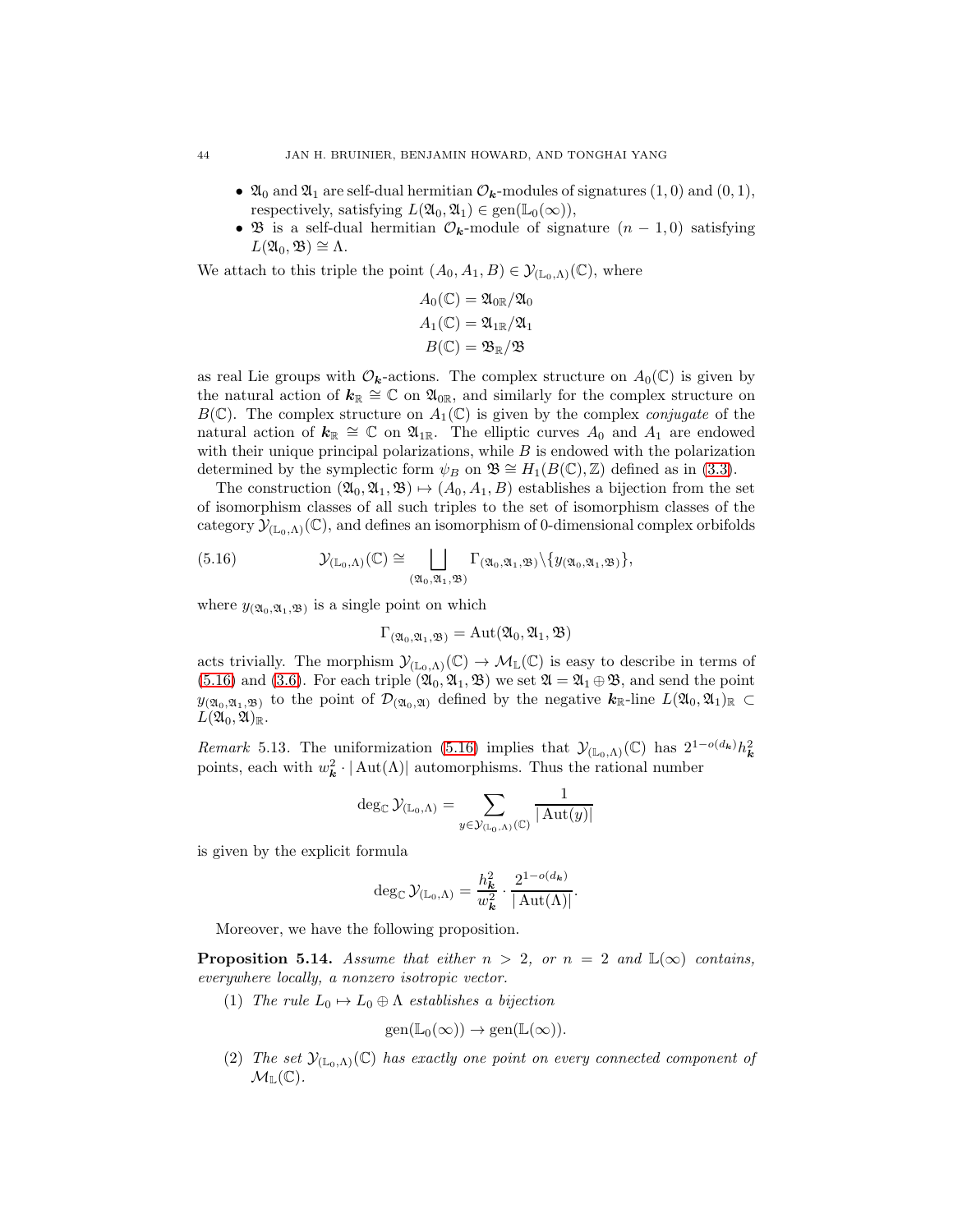*Proof.* (1) Since both sets have  $2^{1-o(d_k)}h_k$  elements (see Remark [3.7\)](#page-14-2), it suffices to show that the map is injective. For any hermitian  $\mathcal{O}_{\mathbf{k}}$ -modules  $L_0, L'_0 \in \text{gen}(\mathbb{L}_0(\infty))$ there are fractional ideals **b** and **b'** such that  $\mathfrak{b} \cong L_0$  and  $\mathfrak{b}' \cong L'_0$ , where the hermitian forms on b and b' are defined by  $-x\overline{y}$ . If  $L_0 \oplus \Lambda \cong L'_0 \oplus \Lambda$ , then taking top exterior powers (in the category of  $\mathcal{O}_k$ -modules) shows that  $L_0 \cong L'_0$  as  $\mathcal{O}_k$ modules. But this implies that **b** and **b'** lie in the same ideal class, and hence are isomorphic as hermitian  $\mathcal{O}_{\mathbf{k}}$ -modules. Therefore  $L_0 \cong L'_0$  as hermitian  $\mathcal{O}_{\mathbf{k}}$ -modules. Claim (2) is an easy consequence of (1).  $\Box$ 

Let  $P \subset SL_2(\mathbb{Z})$  be the subgroup of upper triangular matrices. For each  $\varphi \in S_{\mathbb{L}_0}$ , define an incoherent Eisenstein series of weight 1

<span id="page-44-0"></span>(5.17) 
$$
E_{\mathbb{L}_0}(\tau,s,\varphi) = \sum_{\gamma \in P \backslash \operatorname{SL}_2(\mathbb{Z})} \omega_{\mathbb{L}_0}(\gamma) \varphi(0) \cdot (c\tau + d)^{-1} \cdot \operatorname{Im}(\gamma \tau)^{\frac{s}{2}}.
$$

Here  $\gamma = \begin{pmatrix} a & b \\ c & d \end{pmatrix}$ ,  $\tau = u + iv \in \mathbb{H}$ , and s is a complex variable with  $\text{Re}(s) \gg 0$ . The Eisenstein series has meromorphic continuation to all s, and is holomorphic at s = 0. As [\(5.17\)](#page-44-0) is linear in  $\varphi$ , it may be viewed as a function  $E_{\mathbb{L}_0}(\tau, s)$  taking values in the dual space  $S^{\vee}_{\mathbb{L}_0}$ . This particular Eisenstein series was studied in [\[Scho\]](#page-68-24) and [\[BY,](#page-67-5) Section 2]. Indeed, if we pick any  $L_0 \in \text{gen}(\mathbb{L}_0(\infty))$  then [\(5.17\)](#page-44-0) is precisely the Eisenstein series denoted  $E_{L_0}(\tau, s, 1)$  in [\[BY\]](#page-67-5), and depends only on the genus of  $L_0$ , not on  $L_0$  itself.

By [\[BY,](#page-67-5) Proposition 2.5], the completed Eisenstein series

$$
E^*_{\mathbb{L}_0}(\tau,s,\varphi) = \Lambda(\chi_{\boldsymbol{k}},s+1) \cdot E_{\mathbb{L}_0}(\tau,s,\varphi)
$$

satisfies the functional equation  $E_{\mathbb{L}_0}^*(\tau, -s, \varphi) = -E_{\mathbb{L}_0}^*(\tau, s, \varphi)$ , where

<span id="page-44-1"></span>
$$
\Lambda(\chi_{\mathbf{k}},s) = |d_{\mathbf{k}}|^{\frac{s}{2}} \pi^{-\frac{s+1}{2}} \Gamma\left(\frac{s+1}{2}\right) L(\chi_{\mathbf{k}},s).
$$

In particular  $E_{\mathbb{L}_0}(\tau,0) = 0$ . The central derivative  $E'_{\mathbb{L}_0}(\tau,0)$  at  $s = 0$  is a harmonic Maass form of weight 1 with representation  $\omega_{\mathbb{L}_0}^{\vee}$ , whose holomorphic part we denote  $(as in [BY, (2.26)]) by$  $(as in [BY, (2.26)]) by$  $(as in [BY, (2.26)]) by$ 

(5.18) 
$$
\mathcal{E}_{\mathbb{L}_0}(\tau) = \sum_{m \gg -\infty} a^+_{\mathbb{L}_0}(m) \cdot q^m.
$$

Up to a change of notation, the following proposition is due to Schofer [\[Scho\]](#page-68-24); see also [\[BY,](#page-67-5) Theorem 2.6]. Be warned that both references contain minor misstatements. The formula of part (4) is misstated in [\[Scho\]](#page-68-24), but the error is corrected in [\[BY\]](#page-67-5). The formula of (2) is correct in [\[Scho\]](#page-68-24), but is misstated in [\[BY\]](#page-67-5).

<span id="page-44-2"></span>**Proposition 5.15.** Recall the finite set  $\text{Diff}_{\mathbb{L}_0}(m)$  of odd cardinality from [\(5.6\)](#page-36-3), and the function  $\rho$  of [\(1.5\)](#page-7-4). The coefficients  $a_{\mathbb{L}_0}^+(m) \in S_{\mathbb{L}_0}^\vee$  are given by the following formulas.

- (1) If  $m < 0$  then  $a_{\mathbb{L}_0}^+(m) = 0$ .
- (2) The constant term is

$$
a_{\mathbb{L}_0}^+(0,\varphi) = \varphi(0) \cdot \left(\gamma + \log \left| \frac{4\pi}{d_{\pmb{k}}} \right| - 2 \frac{L'(\chi_{\pmb{k}},0)}{L(\chi_{\pmb{k}},0)} \right)
$$

for every  $\varphi \in S_{\mathbb{L}_0}$ . Here  $\gamma = -\Gamma'(1)$  is Euler's constant. (3) If  $m > 0$  and  $|\text{Diff}_{\mathbb{L}_0}(m)| > 1$ , then  $a_{\mathbb{L}_0}^+(m) = 0$ .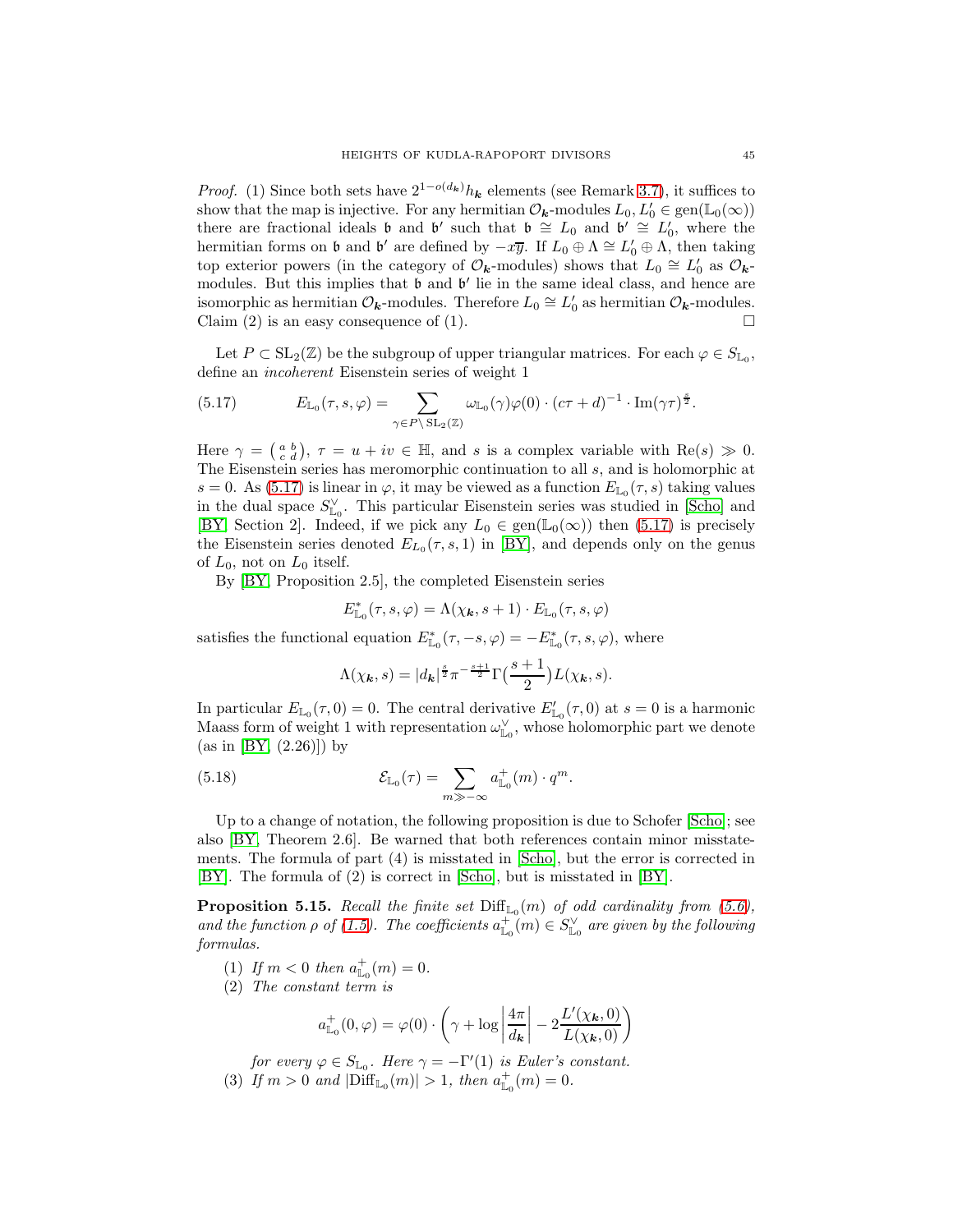(4) If 
$$
m > 0
$$
 and  $\text{Diff}_{\mathbb{L}_0}(m) = \{p\}$  for a single prime p, then

$$
a_{\mathbb{L}_0}^+(m,\varphi) = -\frac{w_{\boldsymbol{k}}}{2h_{\boldsymbol{k}}} \cdot \rho\left(\frac{m|d_{\boldsymbol{k}}|}{p^{\epsilon}}\right) \cdot \mathrm{ord}_p(pm) \cdot \log(p) \sum_{\substack{\mu \in \mathfrak{d}_{\boldsymbol{k}}^{-1} \mathbb{L}_{0,f}/\mathbb{L}_{0,f} \\ Q(\mu)=m}} 2^{s(\mu)} \varphi(\mu).
$$

On the right hand side,  $s(\mu)$  is the number of primes  $q | d_{\mathbf{k}}$  such that  $\mu_q = 0$ ,  $\epsilon$  is defined by [\(5.8\)](#page-36-4), and  $Q(\mu) = m$  is understood as an equality in  $\mathbb{Q}/\mathbb{Z}$ .

<span id="page-45-0"></span>Define a *coherent* Eisenstein series of weight  $-1$  associated to  $\mathbb{L}_0(\infty)$  by

(5.19) 
$$
E_{\mathbb{L}_0(\infty)}(\tau, s, \varphi) = \sum_{\gamma \in P \backslash \operatorname{SL}_2(\mathbb{Z})} \omega_{\mathbb{L}_0}(\gamma) \varphi(0) \cdot (c\tau + d) \cdot \operatorname{Im}(\gamma \tau)^{\frac{s}{2}+1}.
$$

This is the Eisenstein series denoted  $E_{L_0}(\tau, s, -1)$  in [\[BY,](#page-67-5) Section 2], for any choice of  $L_0 \in \text{gen}(\mathbb{L}_0(\infty))$ . The following relationship between the coherent and incoherent Eisenstein series was first observed by Kudla [\[Ku3,](#page-68-12) (2.17)], and is a special case of [\[BY,](#page-67-5) Lemma 2.3].

<span id="page-45-2"></span>**Proposition 5.16.** For any  $\varphi \in S_{\mathbb{L}_0}$  the Eisenstein series [\(5.17\)](#page-44-0) and (5.17) are related by the equality

$$
-2\cdot\overline{\partial}(E'_{\mathbb{L}_0}(\tau,0,\varphi)d\tau)=E_{\mathbb{L}_0(\infty)}(\tau,0,\varphi)\cdot v^{-2}du\wedge dv
$$

of smooth 2-forms on H.

Suppose  $L_0 \in \text{gen}(\mathbb{L}_0(\infty))$ . Exactly as in [\(4.14\)](#page-33-3), there is an  $SL_2(\mathbb{Z})$ -equivariant isomorphism  $S_{L_0}^{\Delta_0} \cong S_{\mathbb{L}_0}^{\Delta_0}$ , which allows us to define a non-holomorphic theta series  $\theta_{L_0}: \mathbb{H} \to (S_{\mathbb{L}_0}^{\vee})^{\Delta_0}$  by

$$
\theta_{L_0}(\tau,\varphi) = v \sum_{\lambda \in \mathfrak{d}_{\mathbf{k}}^{-1} L_0} \varphi(\lambda) e^{2\pi i \langle \lambda, \lambda \rangle \overline{\tau}}.
$$

for any  $\varphi \in S_{\mathbb{L}_0}^{\Delta_0}$ . The following proposition follows from [\[BY,](#page-67-5) Proposition 2.2].

<span id="page-45-1"></span>Proposition 5.17 (Siegel-Weil formula). The coherent Eisenstein series [\(5.19\)](#page-45-0) is related to the above theta series by

$$
\frac{2^{o(d_{\mathbf{k}})}}{h_{\mathbf{k}}} \sum_{L_0 \in \text{gen}(\mathbb{L}_0(\infty))} \theta_{L_0}(\tau) = E_{\mathbb{L}_0(\infty)}(\tau, 0).
$$

For each  $\varphi \in S_\Lambda$  define

$$
R_{\Lambda}(m,\varphi) = \sum_{\substack{\lambda \in \mathfrak{d}_{\mathbf{k}}^{-1}\Lambda \\ \langle \lambda,\lambda \rangle = m}} \varphi(\lambda).
$$

These representation numbers are the Fourier coefficients of a holomorphic  $S_{\Lambda}^{\vee}$ valued modular form

$$
\theta_{\Lambda}(\tau,\varphi) = \sum_{m \in \mathbb{Q}} R_{\Lambda}(m,\varphi) \cdot q^m \in M_{n-1}(\omega_{\Lambda}^{\vee}).
$$

Given any  $F \in S_n(\overline{\omega}_\mathbb{L})$  with Fourier expansion

$$
F(\tau) = \sum_{m \in \mathbb{Q}_{\geq 0}} b(m) \cdot q^m,
$$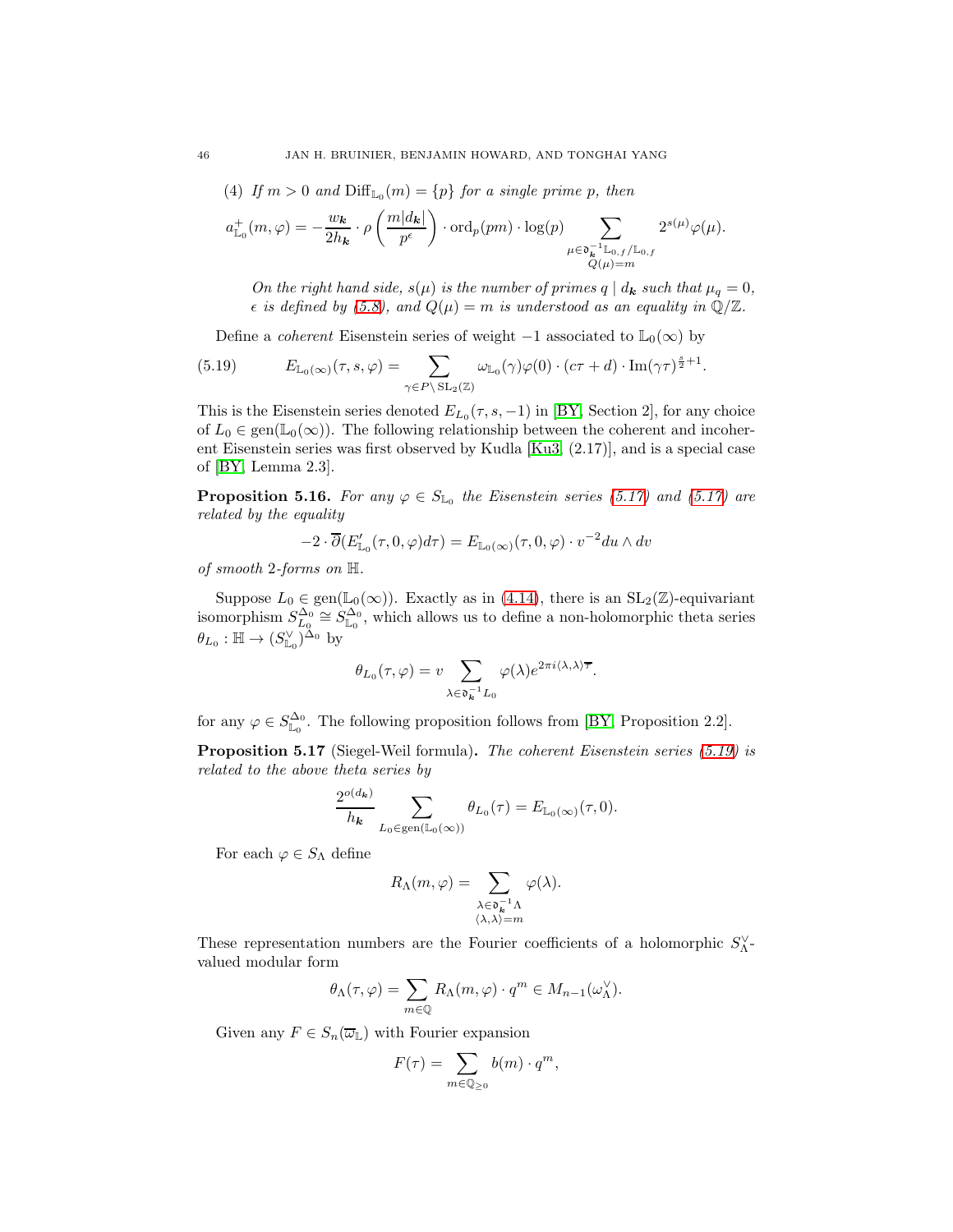define the Rankin-Selberg convolution L-function

<span id="page-46-1"></span>(5.20) 
$$
L(F, \theta_{\Lambda}, s) = \Gamma\left(\frac{s}{2} + n - 1\right) \sum_{m \in \mathbb{Q}_{>0}} \frac{\left\{\overline{b(m)}, R_{\Lambda}(m)\right\}}{(4\pi m)^{\frac{s}{2} + n - 1}}.
$$

On the right hand side the pairing is the tautological pairing between  $S_{\mathbb{L}}$  and its dual. The inclusion  $\mathfrak{d}_{\mathbf{k}}^{-1} \Lambda / \Lambda \to \mathfrak{d}_{\mathbf{k}}^{-1} \mathbb{L}_f / \mathbb{L}_f$  determines a canonical surjection  $S_{\mathbb{L}} \to S_{\Lambda}$ , and hence an injection on dual spaces. In particular, this allows us to view  $R_{\Lambda}(m)$  as an element of  $S_{\mathbb{L}}^{\vee}$ . The usual unfolding method shows that

$$
L(F, \theta_{\Lambda}, s) = \int_{\mathrm{SL}_2(\mathbb{Z}) \backslash \mathbb{H}} \left\{ \overline{F(\tau)}, E_{\mathbb{L}_0}(\tau, s) \otimes \theta_{\Lambda}(\tau) \right\} v^{n-2} du dv,
$$

where  $\tau = u + iv$  and  $E_{\mathbb{L}_0}(\tau, s)$  is the incoherent Eisenstein series of [\(5.17\)](#page-44-0). On the right hand side we are using the canonical isomorphism  $S_{\mathbb{L}}^{\vee} \cong S_{\mathbb{L}_0}^{\vee} \otimes S_{\Lambda}^{\vee}$  to view  $E_{\mathbb{L}_0}(\tau, s) \otimes \theta_\Lambda(\tau)$  as an  $S_{\mathbb{L}}^{\vee}$ -valued function. Of course  $L(F, \theta_\Lambda, 0) = 0$ , as the Eisenstein series vanishes at  $s = 0$ .

<span id="page-46-0"></span>**Theorem 5.18.** For every  $f \in H_{2-n}(\omega_{\mathbb{L}})^{\Delta}$  the CM value

$$
\Phi_{\mathbb{L}}(\mathcal{Y}_{(\mathbb{L}_0,\Lambda)},f)=\sum_{y\in\mathcal{Y}_{(\mathbb{L}_0,\Lambda)}(\mathbb{C})}\frac{\Phi_{\mathbb{L}}(y,f)}{|\operatorname{Aut}(y)|}
$$

satisfies

$$
\frac{1}{\deg_{\mathbb{C}}\mathcal{Y}_{(\mathbb{L}_0,\Lambda)}}\cdot\Phi_{\mathbb{L}}(\mathcal{Y}_{(\mathbb{L}_0,\Lambda)},f)=-L'(\xi(f),\theta_\Lambda,0)+\mathrm{CT}\left[\{f^+,\mathcal{E}_{\mathbb{L}_0}\otimes\theta_\Lambda\}\right].
$$

Here the differential operator

$$
\xi: H_{2-n}(\omega_{\mathbb{L}}) \to S_n(\overline{\omega}_{\mathbb{L}})
$$

is defined by [\(2.5\)](#page-10-3), and  $CT[\{f^+, \mathcal{E}_{\mathbb{L}_0} \otimes \theta_\Lambda\}]$  is the constant term of the q-expansion of  $\{f^+,\mathcal{E}_{\mathbb{L}_0}\otimes\theta_\Lambda\}.$ 

Proof. This is really a special case of [\[BY,](#page-67-5) Theorem 4.7], but beware that the statement of [loc. cit.] contains a sign error. We sketch the main ideas for the convenience of the reader. Recall from Section [3.2](#page-13-0) that the complex points of  $\mathcal{Y}_{(\mathbb{L}_0,\Lambda)}$ are indexed by triples  $(\mathfrak{A}_0, \mathfrak{A}_1, \mathfrak{B})$ . If we fix such a point  $y_{(\mathfrak{A}_0, \mathfrak{A}_1, \mathfrak{B})} \in \mathcal{Y}_{(\mathbb{L}_0, \Lambda)}(\mathbb{C})$ and abbreviate  $L_0 = L(\mathfrak{A}_0, \mathfrak{A}_1)$  and  $L = \Lambda \oplus L_0$ , then the theta function  $\Theta_L(\tau, z)$ appearing in [\(4.1\)](#page-19-0) admits a factorization

$$
\Theta_L(\tau, y_{(\mathfrak{A}_0, \mathfrak{A}_1, \mathfrak{B})}) = \theta_\Lambda(\tau) \otimes \theta_{L_0}(\tau)
$$

at  $z = y_{(\mathfrak{A}_0, \mathfrak{A}_1, \mathfrak{B})}$ . Hence

$$
\Phi_{\mathbb{L}}(y_{(\mathfrak{A}_0,\mathfrak{A}_1,\mathfrak{B})},f)=\int_{\mathrm{SL}_2(\mathbb{Z})\backslash \mathbb{H}}^{\mathrm{reg}}\{f,\theta_\Lambda \otimes \theta_{L_0}\}\,d\mu(\tau).
$$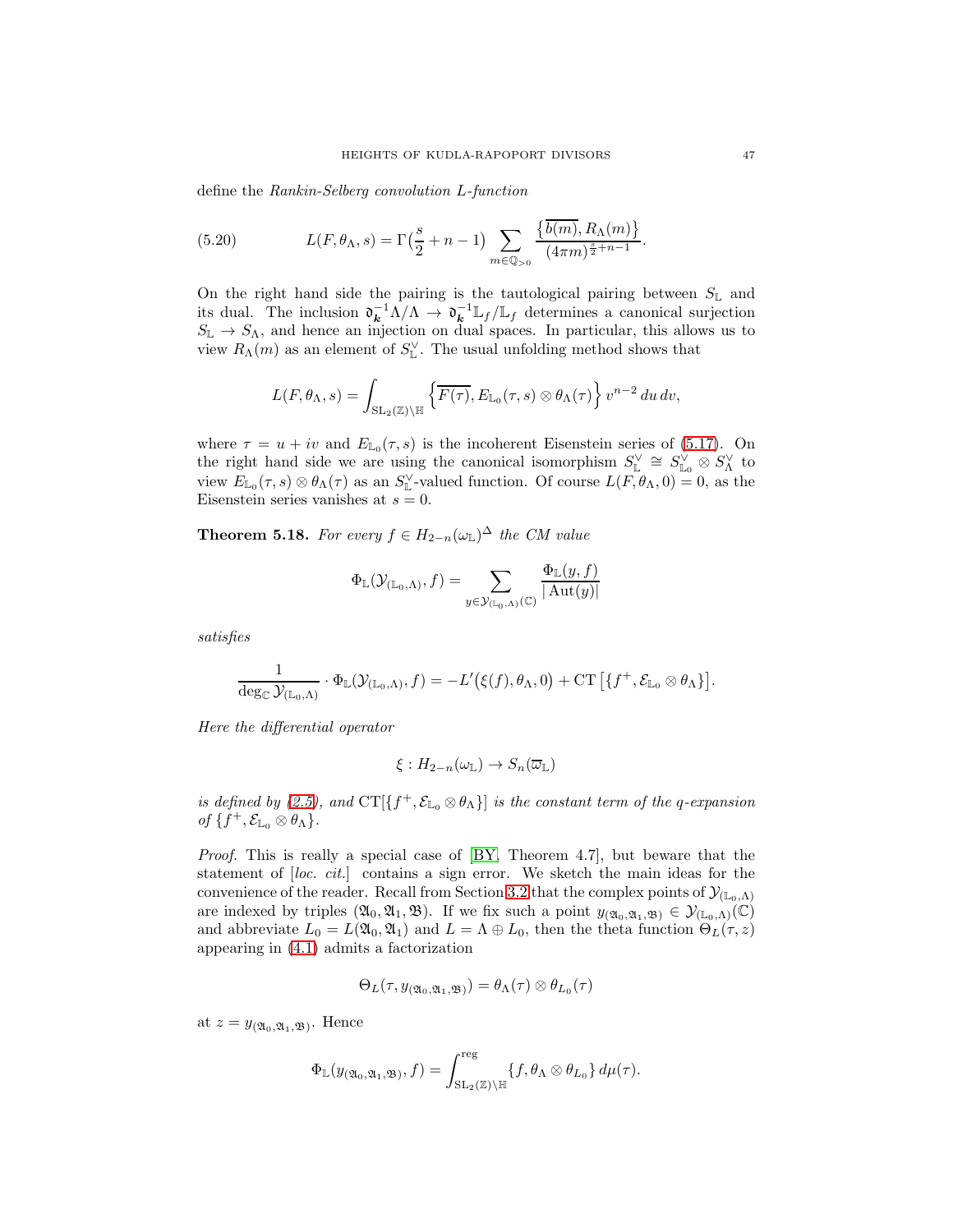Summing over all complex points of  $\mathcal{Y}_{(\mathbb{L}_0,\Lambda)}$  yields

$$
\Phi_{\mathbb{L}}(\mathcal{Y}_{(\mathbb{L}_{0},\Lambda)},f) = \sum_{\substack{(\mathfrak{A}_{0},\mathfrak{A}_{1},\mathfrak{B}) \ (\mathfrak{A}_{0},\mathfrak{A}_{1},\mathfrak{B})}} \frac{1}{|\operatorname{Aut}(\mathfrak{A}_{0},\mathfrak{A}_{1},\mathfrak{B})|} \int_{\operatorname{SL}_{2}(\mathbb{Z})\backslash \mathbb{H}}^{\operatorname{reg}} \{f,\theta_{\Lambda}\otimes\theta_{L(\mathfrak{A}_{0},\mathfrak{A}_{1})}\} d\mu(\tau)
$$
\n
$$
= \frac{h_{\mathbf{k}}}{w_{\mathbf{k}}^{2}|\operatorname{Aut}(\Lambda)|} \sum_{L_{0}\in \operatorname{gen}(\mathbb{L}_{0}(\infty))} \int_{\operatorname{SL}_{2}(\mathbb{Z})\backslash \mathbb{H}}^{\operatorname{reg}} \{f,\theta_{\Lambda}\otimes\theta_{L_{0}}\} d\mu(\tau)
$$
\n
$$
= \frac{\deg_{\mathbb{C}}\mathcal{Y}_{(\mathbb{L}_{0},\Lambda)}}{2} \int_{\operatorname{SL}_{2}(\mathbb{Z})\backslash \mathbb{H}}^{\operatorname{reg}} \{f(\tau),\theta_{\Lambda}(\tau)\otimes E_{\mathbb{L}_{0}(\infty)}(\tau,0)\} d\mu(\tau)
$$

by the Siegel-Weil formula (Proposition [5.17\)](#page-45-1) and Remark [5.13.](#page-43-0) Applying Proposition [5.16](#page-45-2) and Stokes' theorem, a simple calculation, as in the proof of [\[BY,](#page-67-5) Theorem 4.7], shows that

$$
\frac{1}{\deg_{\mathbb{C}} \mathcal{Y}_{(\mathbb{L}_{0}, \Lambda)}} \cdot \Phi_{\mathbb{L}}(\mathcal{Y}_{(\mathbb{L}_{0}, \Lambda)}, f)
$$
\n
$$
= - \int_{\mathrm{SL}_{2}(\mathbb{Z}) \backslash \mathbb{H}}^{\mathrm{reg}} \{ f, \theta_{\Lambda} \otimes \overline{\partial} E'_{\mathbb{L}_{0}}(\tau, 0) d\tau \}
$$
\n
$$
= - \int_{\mathrm{SL}_{2}(\mathbb{Z}) \backslash \mathbb{H}}^{\mathrm{reg}} d\{ f, \theta_{\Lambda} \otimes E'_{\mathbb{L}_{0}}(\tau, 0) d\tau \} - \int_{\mathrm{SL}_{2}(\mathbb{Z}) \backslash \mathbb{H}} \{ \overline{\xi(f)}, \theta_{\Lambda} \otimes E'_{\mathbb{L}_{0}}(\tau, 0) \} v^{n} d\mu(\tau)
$$
\n
$$
= C T[\{ f^{+}(\tau), \theta_{\Lambda}(\tau) \mathcal{E}_{\mathbb{L}_{0}}(\tau) \}] - L'(\xi(f), \theta_{\Lambda}, 0),
$$
\nas claimed.

<span id="page-47-1"></span>Remark 5.19. Let  $\varphi_{\mathfrak{r}} \in S_{\mathbb{L}}$  be the characteristic function of

$$
\mathfrak{r}^{-1} \mathbb{L}_f / \mathbb{L}_f \subset \mathfrak{d}_{\mathbf{k}}^{-1} \mathbb{L}_f / \mathbb{L}_f.
$$

By abuse of notation we denote again by  $\varphi_{\mathfrak{r}}$  the similarly defined elements of  $S_{\mathbb{L}_0}$ and  $S_\Lambda$ . If A is an element of  $S_\mathbb{L}^\vee$ ,  $S_\mathbb{L}^\vee$ , or  $S_\Lambda^\vee$  abbreviate  $A(\mathfrak{r}) = A(\varphi_\mathfrak{r})$ . For example

$$
R_{\Lambda}(m, \mathfrak{r}) = R_{\Lambda}(m, \varphi_{\mathfrak{r}}) = \sum_{\substack{\lambda \in \mathfrak{r}^{-1} \Lambda \\ \langle \lambda, \lambda \rangle = m}} 1.
$$

The following is a restatement of Theorem [5.18](#page-46-0) in the case  $f = f_{m,\mathfrak{r}}$ .

<span id="page-47-2"></span>**Corollary 5.20.** The harmonic form  $f_{m,r}$  of Lemma [3.10](#page-15-0) satisfies

$$
\frac{1}{\deg_{\mathbb{C}}\mathcal{Y}_{(\mathbb{L}_0,\Lambda)}}\cdot\Phi_{\mathbb{L}}(\mathcal{Y}_{(\mathbb{L}_0,\Lambda)},f_{m,\mathfrak{r}})=-L'(\xi(f_{m,\mathfrak{r}}),\theta_\Lambda,0)+c_{m,\mathfrak{r}}^+(0,0)\cdot a_{\mathbb{L}_0}^+(0,\mathfrak{r})\cdot R_{\Lambda}(0,\mathfrak{r})+\sum_{\substack{m_1,m_2\in\mathbb{Q}_{\geq 0}\\m_1+m_2=m}}a_{\mathbb{L}_0}^+(m_1,\mathfrak{r})\cdot R_{\Lambda}(m_2,\mathfrak{r}).
$$

## 6. The metrized cotautological bundle

<span id="page-47-0"></span>In this section we recall some generalities on metrized line bundles, and introduce the metrized cotautological bundle. Fix a pair  $(\mathbb{L}_0, \Lambda)$  as in  $(5.2)$ , and let  $\mathbb{L} = \mathbb{L}_0 \oplus \Lambda$ as in Remark [5.3.](#page-35-0)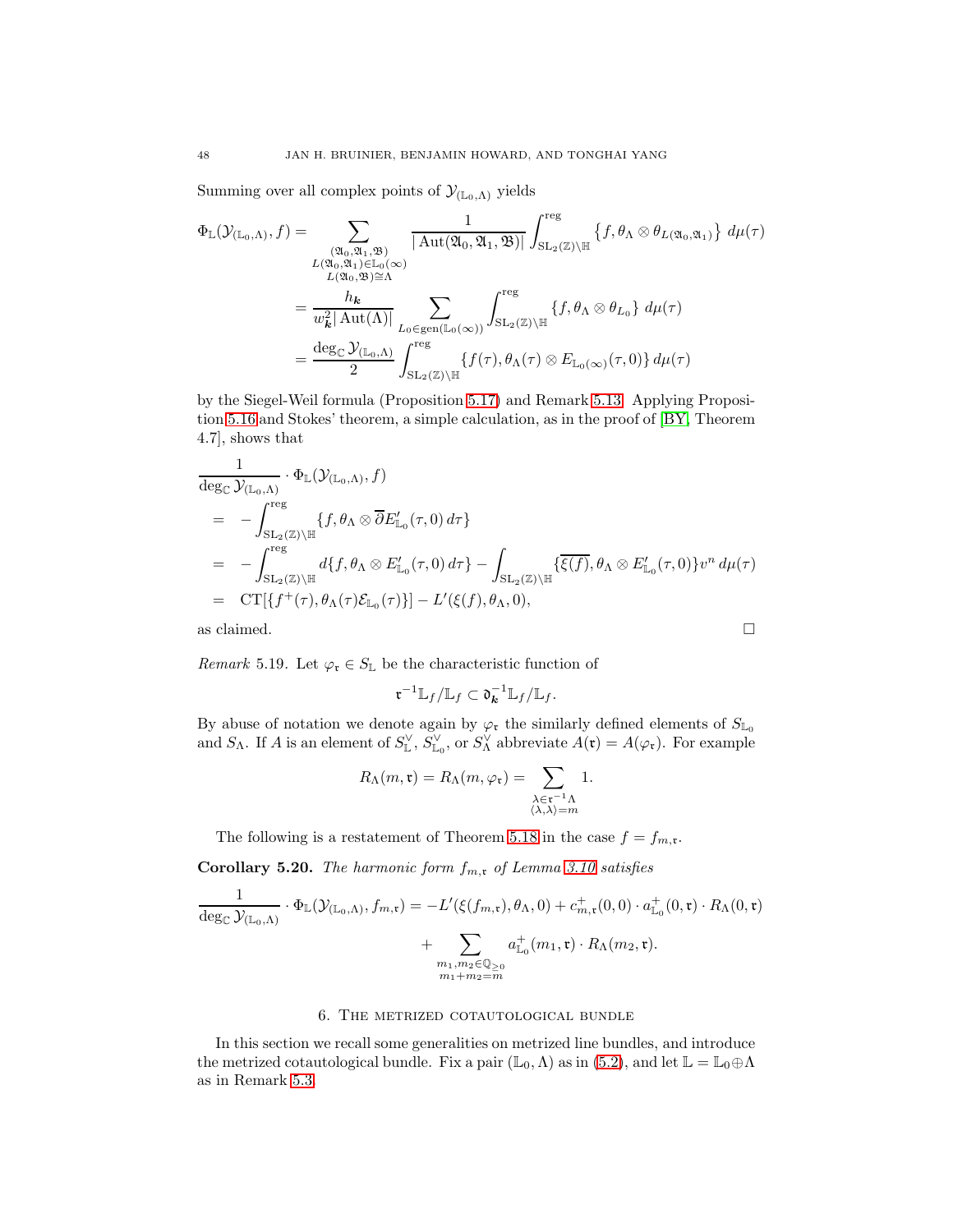<span id="page-48-3"></span>6.1. **Metrized line bundles.** As in [\[Ho3\]](#page-68-7), the canonical map  $\mathcal{Y}_{(\mathbb{L}_0,\Lambda)} \to \mathcal{M}_{\mathbb{L}}$  induces a linear functional

<span id="page-48-1"></span>(6.1) 
$$
\widehat{\text{CH}}_{\mathbb{C}}^1(\mathcal{M}_{\mathbb{L}}^*) \to \mathbb{C}
$$

called the *arithmetic degree along*  $\mathcal{Y}_{(\mathbb{L}_0,\Lambda)}$ , and denoted  $\mathcal{Z} \mapsto [\mathcal{Z} : \mathcal{Y}_{(\mathbb{L}_0,\Lambda)}]$ . Because  $\mathcal{Y}_{(\mathbb{L}_0,\Lambda)}$  is proper over  $\mathcal{O}_k$ , it does not meet the boundary of  $\mathcal{M}^*_{\mathbb{L}}$ . Thus the arithmetic degree along  $\mathcal{Y}_{(L_0,\Lambda)}$  can be defined and computed entirely on the open Shimura variety  $\mathcal{M}_{\mathbb{L}}$ . This is most easily done using the language of metrized line bundles, which provides a rudimentary intersection theory on  $\mathcal{M}_{\mathbb{L}}$ .

A metrized line bundle  $\hat{\mathcal{L}} = (\mathcal{L}, || \cdot ||)$  on  $\mathcal{M}_{\mathbb{L}}$  consists of a line bundle  $\mathcal{L}$  and a hermitian metric  $|| \cdot ||$  on the complex points  $\mathcal{L}(\mathbb{C})$ . The isomorphism classes of metrized line bundles form a group  $\text{Pic}(\mathcal{M}_{\mathbb{L}})$  under tensor product. An *arithmetic* divisor  $\hat{Z} = (Z, \Phi)$  is a pair consisting of a divisor (with integral coefficients) Z on  $\mathcal{M}_{\mathbb{L}}$  and a Green function on  $\mathcal{M}_{\mathbb{L}}(\mathbb{C})$  for the complex fiber  $\mathcal{Z}(\mathbb{C})$ . The arithmetic divisors form a group  $\widehat{\mathrm{Div}}(\mathcal{M}_L)$  under addition. If we start with an arithmetic divisor  $\hat{z}$ , the constant function 1 on  $\mathcal{M}_{\mathbb{L}}$  defines a rational section s of the line bundle  $\mathcal{L} = \mathcal{O}(\mathcal{Z})$  associated to  $\mathcal{Z}$ , and there is a unique metric  $||\cdot||$  on  $\mathcal{L}$  satisfying  $-\log ||s||_z^2 = \Phi(z)$ . This establishes a surjection

$$
\widehat{\operatorname{Div}}(\mathcal{M}_\mathbb{L}) \to \widehat{\operatorname{Pic}}(\mathcal{M}_\mathbb{L}).
$$

A similar discussion holds with  $M_{\mathbb{L}}$  replaced by  $\mathcal{Y}_{(\mathbb{L}_0,\Lambda)}$ , and the morphism  $\mathcal{Y}_{(\mathbb{L}_0,\Lambda)} \to$  $\mathcal{M}_{\mathbb{L}}$  induces a pullback homomorphism

$$
\mathrm{Pic}(\mathcal{M}_\mathbb{L}) \to \mathrm{Pic}(\mathcal{Y}_{(\mathbb{L}_0,\Lambda)}).
$$

As in [\[KRY2,](#page-68-8) Chapter 2.1] there is a linear functional, called the arithmetic degree,

<span id="page-48-0"></span>
$$
\widehat{\deg} : \widehat{\rm Pic}(\mathcal{Y}_{(\mathbb{L}_0,\Lambda)}) \to \mathbb{R}.
$$

The composition

(6.2) 
$$
\widehat{\mathrm{Pic}}(\mathcal{M}_{\mathbb{L}}) \to \widehat{\mathrm{Pic}}(\mathcal{Y}_{(\mathbb{L}_0,\Lambda)}) \stackrel{\widehat{\deg}}{\longrightarrow} \mathbb{R},
$$

is again denoted  $[\cdot : \mathcal{Y}_{(\mathbb{L}_0,\Lambda)}].$  Taking  $f = f_{m,\mathfrak{r}}$  in [\(4.15\)](#page-33-4) and restricting to the open Shimura variety  $\mathcal{M}_{\mathbb{L}}$  defines an arithmetic divisor

$$
\widehat{\mathcal{Z}}_{\mathbb{L}}(f_{m,\mathfrak{r}})=\big(\mathcal{Z}_{\mathbb{L}}(f_{m,\mathfrak{r}}),\Phi_{\mathbb{L}}(f_{m,\mathfrak{r}})\big)\in\widehat{\operatorname{Div}}(\mathcal{M}_{\mathbb{L}})
$$

satisfying

$$
[\widehat{\mathcal{Z}}_{\mathbb{L}}(f_{m,\mathfrak{r}}):\mathcal{Y}_{(\mathbb{L}_0,\Lambda)}]=[\widehat{\mathcal{Z}}_{\mathbb{L}}^{\text{total}}(f_{m,\mathfrak{r}}):\mathcal{Y}_{(\mathbb{L}_0,\Lambda)}].
$$

The pairing on the left is  $(6.2)$ , while the pairing on the right is  $(6.1)$ . If the intersection  $\mathcal{X} = \mathcal{Z}_{\mathbb{L}}(m,\mathfrak{r}) \cap \mathcal{Y}_{(\mathbb{L}_0,\Lambda)}$  has dimension 0, we have the explicit formula

$$
[\widetilde{\mathcal{Z}}_{\mathbb{L}}(f_{m,\mathfrak{r}}):\mathcal{Y}_{(\mathbb{L}_0,\Lambda)}]=I(\mathcal{Z}_{\mathbb{L}}(m,\mathfrak{r}):\mathcal{Y}_{(\mathbb{L}_0,\Lambda)})+\Phi_{\mathbb{L}}(\mathcal{Y}_{(\mathbb{L}_0,\Lambda)},f_{m,\mathfrak{r}})
$$

where the first term is the  $\emph{finite intersection multiplicity}^4$  $\emph{finite intersection multiplicity}^4$ 

$$
I(\mathcal{Z}_{\mathbb{L}}(m,\mathfrak{r}): \mathcal{Y}_{(\mathbb{L}_0,\Lambda)})=\sum_{\mathfrak{p}\subset \mathcal{O}_{\bm{k}}}\log(N(\mathfrak{p}))\sum_{y\in\mathcal{X}(\mathbb{F}_\mathfrak{p}^{\rm alg})}\frac{\text{length}_{\mathcal{O}_{\mathcal{X},y}}(\mathcal{O}_{\mathcal{X},y})}{|\operatorname{Aut}(y)|},
$$

<span id="page-48-2"></span><sup>&</sup>lt;sup>4</sup>As both  $\mathcal Z$  and  $\mathcal Y$  are Cohen-Macaulay, the finite intersection multiplicity agrees with the more natural *Serre intersection multiplicity* defined as in [\[SABK,](#page-68-3) p. 11] or [\[Ho3,](#page-68-7) Section 3.1]. This follows from [\[Se00,](#page-68-25) p. 111].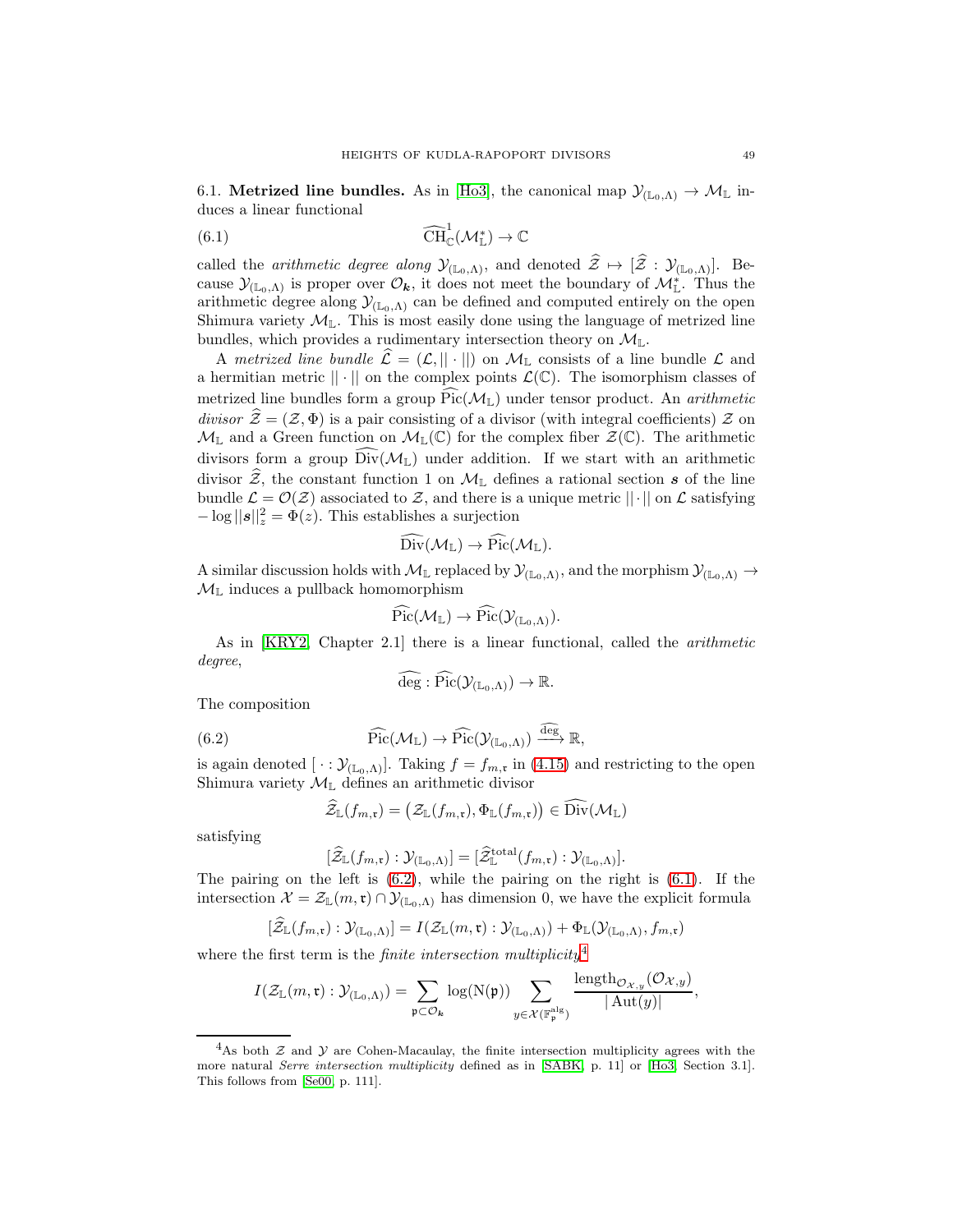<span id="page-49-0"></span>and the second term is defined as in Theorem [5.18.](#page-46-0)

6.2. The cotautological bundle. Let S be a scheme and  $\pi : A \rightarrow S$  an abelian scheme. As in [\[Lan,](#page-68-18) Section 2.1.6], define a coherent  $\mathcal{O}_S$ -module, the *algebraic de* Rham cohomology of A, as the hypercohomology  $H^i_{dR}(A) = \mathbb{R}^i \pi_*(\Omega_{A/S}^{\bullet})$  of the de Rham complex

$$
0 \to \mathcal{O}_A \to \Omega^1_{A/S} \to \Omega^2_{A/S} \to \cdots.
$$

The algebraic de Rham homology  $H_1^{dR}(A) = \text{Hom}_{\mathcal{O}_S}(H^1_{dR}(A), \mathcal{O}_S)$  sits in an exact sequence

$$
0 \to \text{Fil}(A) \to H_1^{dR}(A) \to \text{Lie}(A) \to 0,
$$

and Fil(A) is canonically isomorphic to the  $\mathcal{O}_S$ -dual of Lie(A<sup> $\vee$ </sup>). Let  $(A_0^{\text{univ}}, A_{\text{univ}})$ denote the universal object over  $M$ , and recall that  $A^{\text{univ}}$  is endowed with an  $\mathcal{O}_{k}$ stable  $\mathcal{O}_M$ -submodule  $\mathcal{F}^{\text{univ}} \subset \text{Lie}(A^{\text{univ}})$  such that the quotient  $\text{Lie}(A^{\text{univ}})/\mathcal{F}^{\text{univ}}$ is locally free of rank one.

**Definition 6.1.** The *cotautological bundle* on  $M$  is the line bundle

$$
\mathcal{T} = \text{Hom}_{\mathcal{O}_\mathcal{M}}(\text{Fil}(A_0^{\text{univ}}), \text{Lie}(A^{\text{univ}})/\mathcal{F}^{\text{univ}}).
$$

Denote by  $\mathcal{T}_{\mathbb{L}}$  the restriction of  $\mathcal{T}$  to  $\mathcal{M}_{\mathbb{L}}$ .

The universal abelian scheme  $A^{\text{univ}} \rightarrow \mathcal{M}_{(n-1,1)}$  extends to a semi-abelian scheme  $A^* \to \mathcal{M}_{(n-1,1)}^*$ , and the universal subsheaf  $\mathcal{F}^{\text{univ}} \subset \text{Lie}(A^{\text{univ}})$  extends canonically to a subsheaf  $\mathcal{F}^* \subset \text{Lie}(A^*)$  by [\[Ho3,](#page-68-7) Theorem 2.5.2]. The cotautological bundle  $\mathcal T$  therefore extends to a line bundle

$$
\mathcal{T}^* = \operatorname{Hom}_{\mathcal{O}_\mathcal{M}^*}(\operatorname{Fil}(A_0^{\text{univ}}), \operatorname{Lie}(A^*) / \mathcal{F}^*)
$$

on  $\mathcal{M}^*$ , and the restriction of  $\mathcal{T}^*$  to  $\mathcal{M}^*_{\mathbb{L}}$  is denoted  $\mathcal{T}^*_{\mathbb{L}}$ .

Recall from Section [3.2](#page-13-0) that each connected component of  $\mathcal{M}_{\mathbb{L}}(\mathbb{C})$  admits a uniformization  $\mathcal{D}_{(\mathfrak{A}_0,\mathfrak{A})}\to \mathcal{M}_{\mathbb{L}}(\mathbb{C})$ , where  $\mathcal{D}_{(\mathfrak{A}_0,\mathfrak{A})}$  is the space of negative  $k_{\mathbb{R}}$ -lines in  $L(\mathfrak{A}_0, \mathfrak{A})$ . The hermitian symmetric domain  $\mathcal{D}_{(\mathfrak{A}_0, \mathfrak{A})}$  carries a tautological bundle whose fiber at a point  $z$  is the line  $z$ , made into a complex vector space using the fixed isomorphism  $k_{\mathbb{R}} \cong \mathbb{C}$ . The following proposition explains the connection between this bundle and the cotautological bundle.

<span id="page-49-1"></span>**Proposition 6.2.** At any point  $z \in \mathcal{D}_{(\mathfrak{A}_0, \mathfrak{A})}$  there is a canonical complex-linear isomorphism

$$
\beta_z^{\vee} : \mathcal{T}_{\mathbb{L},z} \cong \text{Hom}_{\mathbb{C}}(z,\mathbb{C}).
$$

*Proof.* Identify  $k \otimes_{\mathbb{Q}} \mathbb{C} \cong \mathbb{C} \times \mathbb{C}$  in such a way that  $x \otimes 1 \mapsto (x, \overline{x})$ , and define idempotents  $e = (1, 0)$  and  $\overline{e} = (0, 1)$ . If X is any complex vector space with a commuting action of k, then k acts on eX through the fixed embedding  $k \to \mathbb{C}$ , and acts on  $\overline{e}X$  through the conjugate embedding.

Let  $(A_0, A_z) \in \mathcal{M}_{\mathbb{L}}(\mathbb{C})$  be the image of z under  $\mathcal{D}_{(\mathfrak{A}_0, \mathfrak{A})} \to \mathcal{M}_{\mathbb{L}}(\mathbb{C})$ . The map

$$
\mathfrak{A}_{0\mathbb{C}} \cong H_1^{dR}(A_0) \xrightarrow{\overline{e}} \overline{e}H_1^{dR}(A_0) \cong \mathrm{Fil}(A_0)
$$

restricts to a  $\mathbf{k}_{\mathbb{R}}$ -linear isomorphism  $\mathfrak{A}_{\mathbb{OR}} \cong \mathrm{Fil}(A_0)$ , while the quotient map

$$
\mathfrak{A}_{\mathbb{C}} \cong H_1^{dR}(A_z) \to \text{Lie}(A_z)
$$

restricts to a  $\mathbf{k}_{\mathbb{R}}$ -linear isomorphism  $\mathfrak{A}_{\mathbb{R}} \cong \text{Lie}(A_z)$ . Thus we obtain isomorphisms

 $L(\mathfrak{A}_0, \mathfrak{A})_{\mathbb{R}} \cong \mathrm{Hom}_{\mathbf{k}_{\mathbb{R}}}(\mathfrak{A}_{0\mathbb{R}}, \mathfrak{A}_{\mathbb{R}}) \cong \mathrm{Hom}_{\mathbf{k}_{\mathbb{R}}}(\mathrm{Fil}(A_0), \mathrm{Lie}(A)_z),$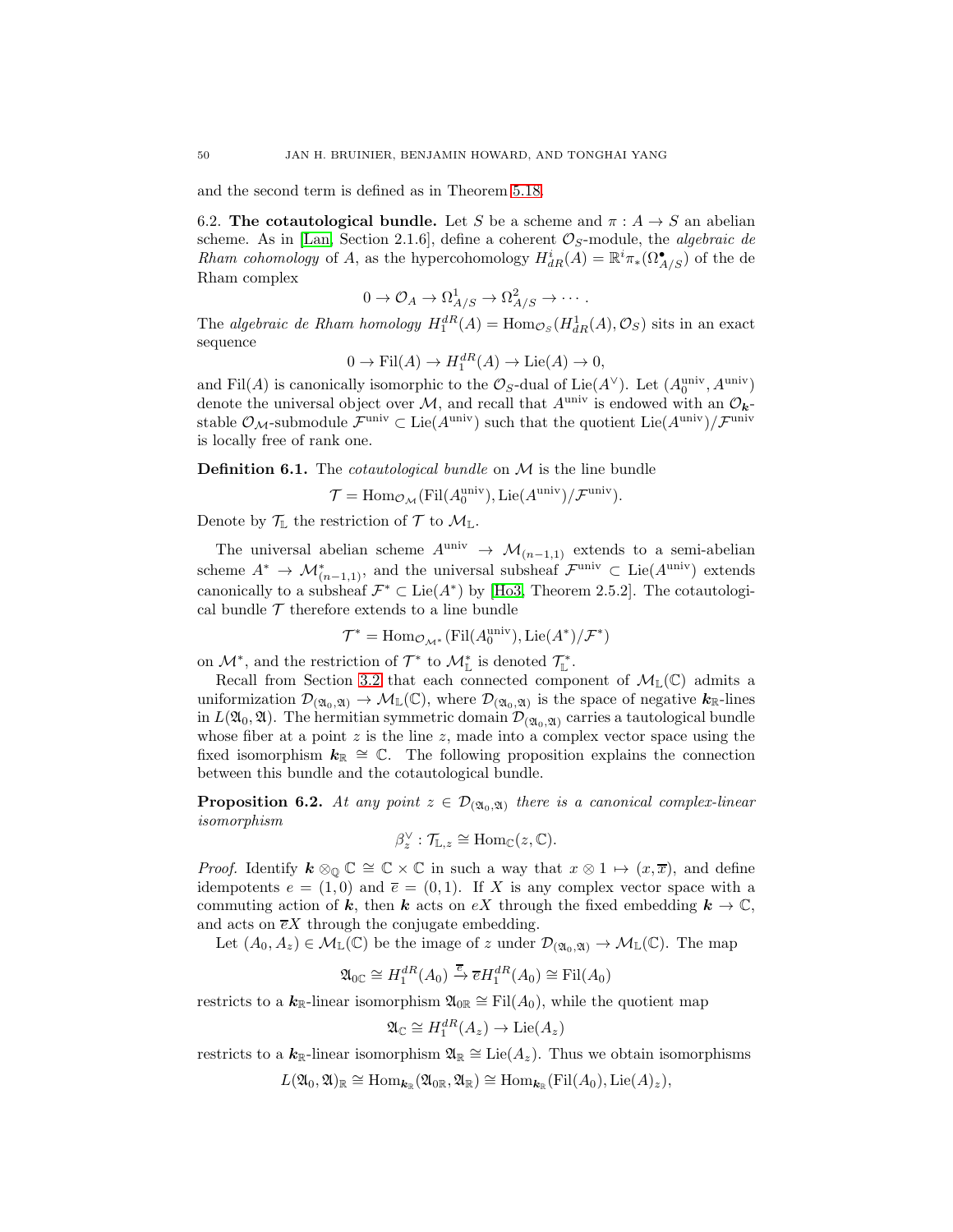and tracing through the constructions of Section [3.2](#page-13-0) shows that their composition identifies  $z^{\perp}$  with  $\text{Hom}_{\mathbf{k}_{\mathbb{R}}}(\text{Fil}(A_0), \mathcal{F}_z)$ . The surjection

$$
L(\mathfrak{A}_0,\mathfrak{A})_{\mathbb{R}} \to \text{Hom}_{\bm{k}_{\mathbb{R}}}(\text{Fil}(A_0),\text{Lie}(A_z)/\mathcal{F}_z)
$$

therefore has kernel  $z^{\perp}$ , and identifies  $z \cong \text{Hom}_{\mathbf{k}_{\mathbb{R}}}(\text{Fil}(A_0), \text{Lie}(A_z)/\mathcal{F}_z)$ . The inverse of this map is a  $k_{\mathbb{R}}$ -linear isomorphism

$$
\beta_z : \mathcal{T}_{\mathbb{L},z} \to z
$$

which is not  $\mathbb{C}$ -linear. The point is that the signature conditions imposed on Lie( $A_0^{\text{univ}}$ ) and Lie( $A^{\text{univ}}$ )/ $\mathcal{F}^{\text{univ}}$  imply that the action of  $k_{\mathbb{R}}$  on the fiber  $\mathcal{T}_{\mathbb{L},z}$  is through the complex conjugate of the fixed isomorphism  $k_{\mathbb{R}} \cong \mathbb{C}$ . Thus  $\beta_z$  complexconjugate-linear. The map

<span id="page-50-0"></span>
$$
\beta_z^{\vee} : \mathcal{T}_{\mathbb{L},z} \cong \text{Hom}_{\mathbb{C}}(z,\mathbb{C})
$$

defined by  $\beta_z^{\vee}(s) = \langle \cdot, \beta_z(s) \rangle$  defines the desired complex-linear isomorphism.  $\square$ 

We use [\(6.3\)](#page-50-0) to metrize the cotautological bundle  $\mathcal{T}_{L}$ : the norm of a section  $s$  is

(6.4) 
$$
||\boldsymbol{s}||_z^2 = -4\pi e^\gamma \cdot \langle \beta_z(\boldsymbol{s}), \beta_z(\boldsymbol{s}) \rangle,
$$

where  $\gamma = -\Gamma'(1)$  is Euler's constant. The cotautological bundle endowed with the above metric is denoted

<span id="page-50-2"></span>
$$
\widehat{\mathcal{T}}_{\mathbb{L}} \in \mathrm{Pic}(\mathcal{M}_{\mathbb{L}}).
$$

**Proposition 6.3.** For any nonzero rational section  $s$  of  $\mathcal{T}_{L}^{*}$ , the arithmetic divisor

<span id="page-50-1"></span>
$$
\widehat{\mathrm{div}}(\boldsymbol{s}) = (\mathrm{div}(\boldsymbol{s}), -\log ||\boldsymbol{s}||^2)
$$

defines a class

(6.5) 
$$
\widehat{\mathcal{T}}_{\mathbb{L}}^* \in \widehat{\text{CH}}_{\mathbb{R}}^1(\mathcal{M}_{\mathbb{L}}^*),
$$

which does not depend on the choice of  $s$ .

*Proof.* The only thing to check is that the Green function  $-\log ||s||^2$  has at worst the log-log error terms at the boundary allowed in the Burgos-Kramer-Kühn theory [\[BKK,](#page-67-1) [BBK\]](#page-67-8).

Using the complex coordinates of Section [4.3,](#page-21-2) it suffices to show that for any primitive isotropic vector  $\ell \in L(\mathfrak{A}_0, \mathfrak{A})$  and any boundary point  $(\mathfrak{z}_0, 0) \in V_{\varepsilon}(\ell)$  the function

$$
\log |\ell_z^2| = -\log(N(\mathfrak{z}, \tau)/2)
$$

determining the metric and its differentials have log-log growth along  $q_r = 0$  on the neighborhood  $B_{\delta}(\mathfrak{z}_0, 0)$  for some  $\delta > 0$ . This is done in Step 2 of the proof of Theorem [4.10.](#page-25-1)  $\Box$ 

6.3. The Chowla-Selberg formula. This section is devoted to studying the image of  $\widehat{\mathcal{T}}_{\mathbb{L}}$  under the arithmetic intersection

$$
[ \cdot : \mathcal{Y}_{(\mathbb{L}_0,\Lambda)}] : \mathrm{Pic}(\mathcal{M}_\mathbb{L}) \to \mathbb{R}
$$

of Section [6.1.](#page-48-3) The main result is the following theorem, whose proof ultimately rests on the Chowla-Selberg formula.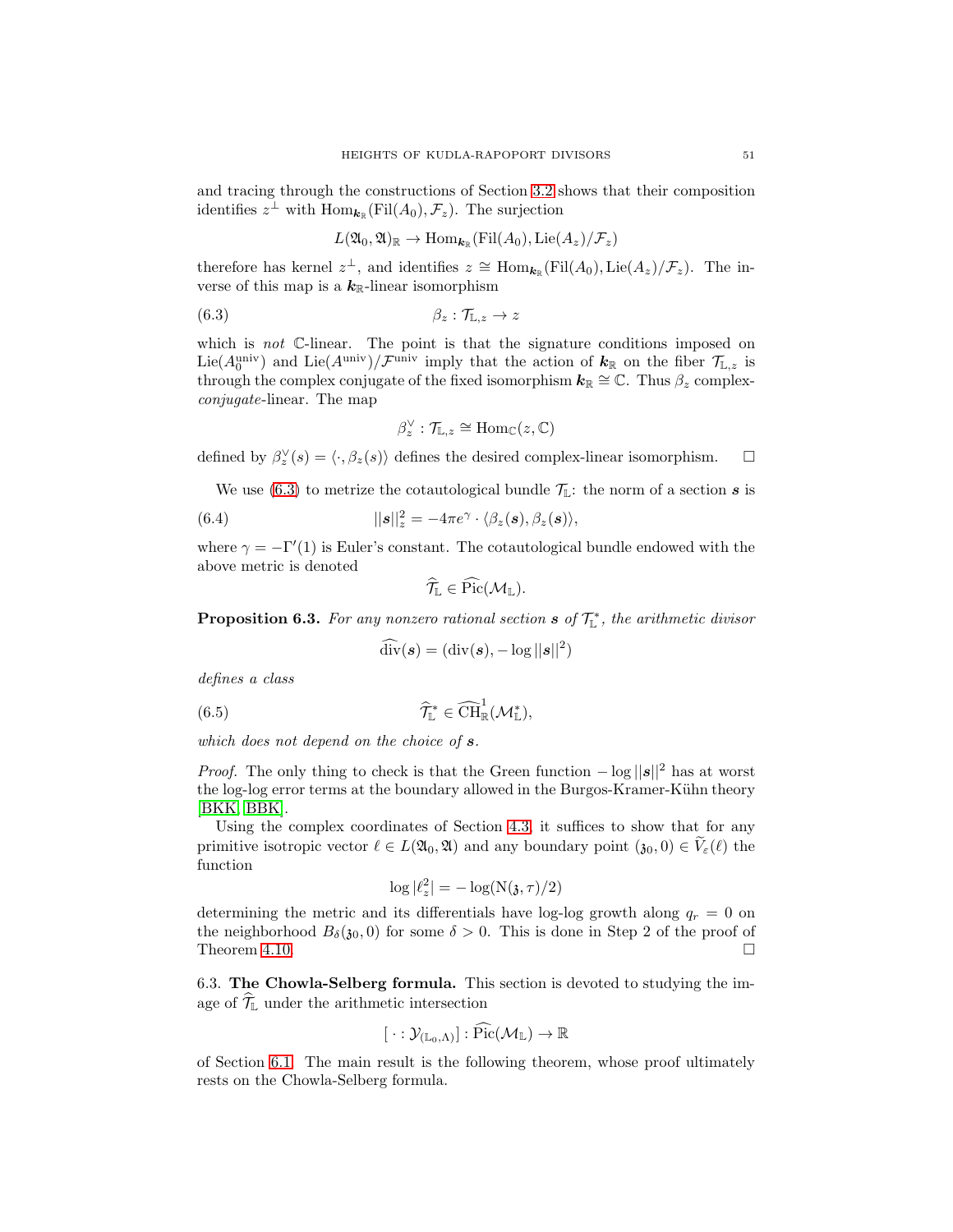<span id="page-51-4"></span>**Theorem 6.4.** For any  $\varphi \in S_{\mathbb{L}_0}$ , the metrized cotautological bundle satisfies

$$
\varphi(0) \cdot [\widehat{\mathcal{T}}_{\mathbb{L}} : \mathcal{Y}_{(\mathbb{L}_0,\Lambda)}] = - \deg_{\mathbb{C}} \mathcal{Y}_{(\mathbb{L}_0,\Lambda)} \cdot a^+_{\mathbb{L}_0}(0,\varphi),
$$

where  $a^+_{\mathbb{L}_0}(0) \in S^{\vee}_{\mathbb{L}_0}$  is defined by [\(5.18\)](#page-44-1), and  $\deg_{\mathbb{C}} \mathcal{Y}_{(\mathbb{L}_0,\Lambda)}$  is defined in Remark [5.13.](#page-43-0)

If we take  $\varphi$  to be the characteristic function of  $\mathfrak{r}^{-1} \mathbb{L}_{0,f} / \mathbb{L}_{0,f}$ , as in Remark [5.19,](#page-47-1) this formula reduces to

$$
[\widehat{\mathcal{T}}^{\otimes R_{\Lambda}(m,\mathfrak{r})}_{\mathbb{L}}:\mathcal{Y}_{(\mathbb{L}_0,\Lambda)}] = -\deg_{\mathbb{C}}\mathcal{Y}_{(\mathbb{L}_0,\Lambda)}\cdot a^+_{\mathbb{L}_0}(0,\mathfrak{r})\cdot R_{\Lambda}(m,\mathfrak{r})
$$

for all  $m \in \mathbb{Q}_{\geq 0}$  and  $\mathfrak{r} \mid \mathfrak{d}_{\mathbf{k}}$ .

The proof requires some preparation. First we state the Chowla-Selberg formula in a form suited to our purposes. Suppose  $E$  is an elliptic curve over  $\mathbb C$  with complex multiplication by  $\mathcal{O}_k$ . Fix a model of E over a finite extension  $K/\mathbb{Q}$  contained in  $\mathbb{C}$ and large enough that E has everywhere good reduction, and let  $\pi : \mathcal{E} \to \text{Spec}(\mathcal{O}_K)$ be the Néron model of E over  $\mathcal{O}_K$ . Let  $\omega$  be a nonzero rational section of the line bundle  $\pi_* \Omega^1_{\mathcal{E}/\mathcal{O}_K}$  on  $\text{Spec}(\mathcal{O}_K)$  with divisor

$$
\mathrm{div}(\omega)=\sum_{\mathfrak{q}} m(\mathfrak{q})\cdot \mathfrak{q},
$$

where the sum is over the closed points  $\mathfrak{q} \in \text{Spec}(\mathcal{O}_K)$ . The *Faltings height* of E is defined as

$$
h_{\mathrm{Falt}}(E) = \frac{1}{[K:\mathbb{Q}]} \left( \sum_{\mathfrak{q}} \log(\mathrm{N}(\mathfrak{q})) \cdot m(\mathfrak{q}) - \frac{1}{2} \sum_{\tau: K \to \mathbb{C}} \log \left| \int_{\mathcal{E}^{\tau}(\mathbb{C})} \omega^{\tau} \wedge \overline{\omega^{\tau}} \, \right| \right).
$$

It is independent of the choice of K, the model of E over K, and the section  $\omega$ . The Chowla-Selberg formula implies [\[Co\]](#page-67-7) that

(6.6) 
$$
-2h_{\text{Falt}}(E) = \log(2\pi) + \frac{1}{2}\log|d_{\mathbf{k}}| + \frac{L'(\chi_{\mathbf{k}},0)}{L(\chi_{\mathbf{k}},0)}.
$$

Recall that  $\mathcal{Y}_{(\mathbb{L}_0,\Lambda)}$  carries over it a universal triple of abelian schemes  $(A_0^{\text{univ}},A_1^{\text{univ}},B^{\text{univ}})$ . Define a line bundle

<span id="page-51-3"></span>
$$
\mathrm{coLie}(A_0^\mathrm{univ})=\pi_*\Omega^1_{A_0^\mathrm{univ}/\mathcal{Y}_{(\mathbb{L}_0,\Lambda)}}
$$

on  $\mathcal{Y}_{(\mathbb{L}_0,\Lambda)}$ , where  $\pi: A_0^{\text{univ}} \to \mathcal{Y}_{(\mathbb{L}_0,\Lambda)}$  is the structure morphism. A vector  $\omega \in$ coLie( $A_{0,y}^{\text{univ}}$ ) in the fiber at a complex point  $y \in \mathcal{Y}_{(\mathbb{L}_0,\Lambda)}(\mathbb{C})$  is a global holomorphic 1-form on  $A_{0,y}^{\text{univ}}(\mathbb{C})$ , and we denote by

<span id="page-51-0"></span>
$$
\widehat{\mathrm{coLie}}(A_0^{\mathrm{univ}}) \in \widehat{\mathrm{Pic}}(\mathcal{Y}_{(\mathbb{L}_0,\Lambda)})
$$

the line bundle  $\mathrm{coLie}(A_0^{\mathrm{univ}})$  endowed with the metric

(6.7) 
$$
||\omega||_y^2 = \left| \int_{A_{0,y}^{\text{univ}}(\mathbb{C})} \omega \wedge \overline{\omega} \right|.
$$

With this definition,

(6.8) 
$$
\widehat{\text{deg }\text{coLie}}(A_0^{\text{univ}}) = \sum_{(A_0, A_1, B) \in \mathcal{Y}_{(\mathbb{L}_0, \Lambda)}(\mathbb{C})} \frac{2h_{\text{Falt}}(A_0)}{|\text{Aut}(A_0, A_1, B)|}.
$$

<span id="page-51-2"></span><span id="page-51-1"></span>Of course Lie( $A_0^{\text{univ}}$ ) is isomorphic to the dual of coLie( $A_0^{\text{univ}}$ ). Denote by

(6.9) 
$$
\widehat{\mathrm{Lie}}(A_0^{\mathrm{univ}}) \in \widehat{\mathrm{Pic}}(\mathcal{Y}_{(\mathbb{L}_0,\Lambda)})
$$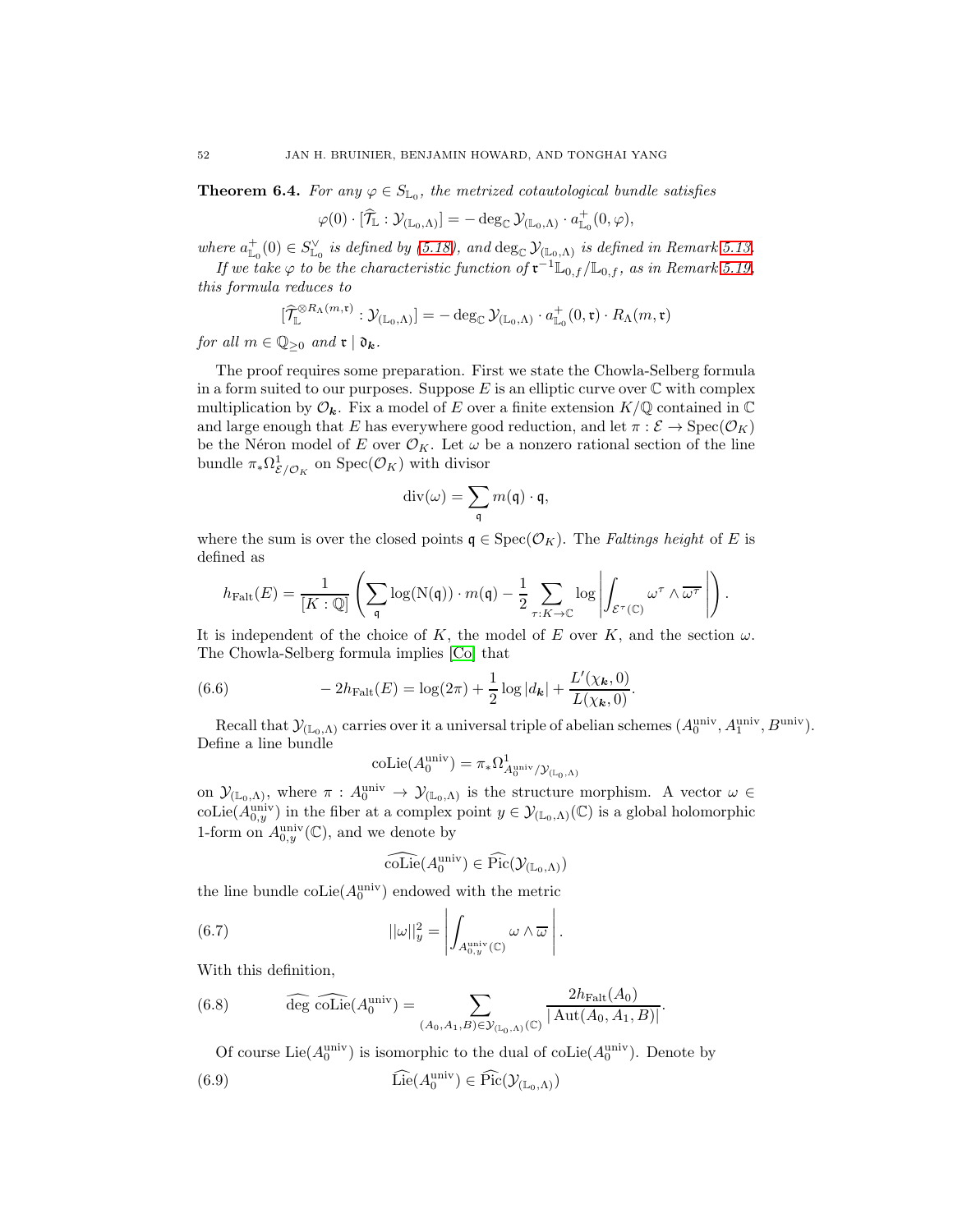the line bundle  $Lie(A_0^{\text{univ}})$  with the metric dual to [\(6.7\)](#page-51-0). More explicitly, if we endow  $\mathfrak{A}_0 = H_1(A_{0,y}^{\text{univ}}(\mathbb{C}), \mathbb{Z})$  with its hermitian form  $h_{\mathfrak{A}_0}$  as in Section [3.1,](#page-10-2) then Lie( $A_{0,y}^{\text{univ}}$ )  $\cong$   $\mathfrak{A}_{0\mathbb{R}}$  as real vector spaces, and  $||v||_y^2 = |d_{\mathbf{k}}|^{-\frac{1}{2}} h_{\mathfrak{A}_0}(v, v)$  for any  $v \in$  $\mathrm{Lie}(A_{0,y}^{\text{univ}}).$ 

<span id="page-52-2"></span>**Lemma 6.5.** The metrized line bundle  $\text{Lie}(A_0^{\text{univ}})$  satisfies

$$
\frac{1}{\deg_{\mathbb{C}} \mathcal{Y}_{(\mathbb{L}_0,\Lambda)}} \cdot \widehat{\deg} \ \widehat{\mathrm{Lie}}(A_0^{\mathrm{univ}}) = \log(2\pi) + \frac{1}{2} \log |d_{\mathbf{k}}| + \frac{L'(\chi_{\mathbf{k}},0)}{L(\chi_{\mathbf{k}},0)}.
$$

Of course we may define  $Lie(A_1^{\text{univ}})$  in the same manner as  $(6.9)$ , and the stated equality holds with  $A_0^{\text{univ}}$  replaced by  $A_1^{\text{univ}}$ .

*Proof.* Combine [\(6.8\)](#page-51-2) and the Chowla-Selberg formula [\(6.6\)](#page-51-3).  $\Box$ 

For any positive  $c \in \mathbb{R}$ , define the *twisted trivial bundle* 

$$
\mathbf{1}(c) \in \mathrm{Pic}(\mathcal{Y}_{(\mathbb{L}_0,\Lambda)})
$$

as the structure sheaf  $\mathcal{O}_{\mathcal{Y}_{(L_0,\Lambda)}}$  endowed with the metric  $||f||_y^2 = c \cdot |f(y)|^2$ . It is clear from the definitions that

(6.10) 
$$
\widehat{\deg} \,\widehat{\mathbf{1}}(c) = -\log(c) \cdot \deg_{\mathbb{C}} \mathcal{Y}_{(\mathbb{L}_0,\Lambda)}.
$$

<span id="page-52-3"></span>Lemma 6.6. There is an isomorphism

<span id="page-52-4"></span>
$$
\widehat{\mathcal{T}}_{\mathbb{L}}|_{\mathcal{Y}_{(\mathbb{L}_0,\Lambda)}} \cong \widehat{\mathrm{Lie}}(A_0^{\mathrm{univ}}) \otimes \widehat{\mathrm{Lie}}(A_1^{\mathrm{univ}}) \otimes \widehat{\mathbf{1}}\left(16\pi^3 e^{\gamma}\right)
$$

of metrized line bundles on  $\mathcal{Y}_{(\mathbb{L}_0,\Lambda)}$ .

*Proof.* Recall that  $\mathcal{M}_{\mathbb{L}}$  carries a universal pair of abelian schemes  $(A_0^{\text{univ}}, A^{\text{univ}})$ , and that  $A^{\text{univ}}$  comes with a universal  $\mathcal{O}_{\mathcal{M}_L}$ -submodule  $\mathcal{F}^{\text{univ}} \subset \text{Lie}(A^{\text{univ}})$ . By definition of the morphism  $\mathcal{Y}_{(\mathbb{L}_0,\Lambda)} \to \mathcal{M}_{\mathbb{L}}$ , the universal objects over  $\mathcal{M}_{\mathbb{L}}$  and  $\mathcal{Y}_{(\mathbb{L}_0,\Lambda)}$  are related<sup>[5](#page-52-0)</sup> by

$$
(A_0^{\text{univ}}, A^{\text{univ}})_{/\mathcal{Y}_{(\mathbb{L}_0,\Lambda)}} \cong (A_0^{\text{univ}}, A_1^{\text{univ}} \times B^{\text{univ}}),
$$

and the isomorphism

$$
\mathrm{Lie}(A^{\mathrm{univ}})|_{\mathcal{Y}_{(\mathbb{L}_0,\Lambda)}}\cong \mathrm{Lie}(A_1^{\mathrm{univ}}\times B^{\mathrm{univ}})
$$

identifies  $\mathcal{F}^{\text{univ}}|_{\mathcal{Y}_{(L_0,\Lambda)}} \cong \text{Lie}(B^{\text{univ}})$ . In particular there is a canonical isomorphism

$$
\mathcal{T}_{\mathbb{L}}|_{\mathcal{Y}_{(\mathbb{L}_0,\Lambda)}} \cong \mathrm{Hom}(\mathrm{Fil}(A_0^{\text{univ}}), \mathrm{Lie}(A_1^{\text{univ}})).
$$

For any elliptic curve  $A_0 \to \text{Spec}(R)$  over a ring, the short exact sequence

$$
0 \to \mathrm{Fil}(A_0) \to H_1^{dR}(A_0) \to \mathrm{Lie}(A_0) \to 0
$$

of R-modules is dual to

<span id="page-52-1"></span>
$$
0 \to H^0(A_0, \Omega^1_{A_0/R}) \to H^1_{dR}(A_0) \to H^1(A_0, \mathcal{O}_{A_0}) \to 0,
$$

and there is a canonical identification  $H^1(A_0, \mathcal{O}_{A_0}) \cong \text{Lie}(A_0^{\vee})$ . In particular there is canonical perfect pairing  $\text{Lie}(A_0^{\vee}) \otimes_R \text{Fil}(A_0) \to \mathcal{O}_S$ , and identifying  $\text{Lie}(A_0) \cong$ Lie( $A_0^{\vee}$ ) via the unique principal polarization, we obtain a perfect pairing

(6.11) 
$$
\operatorname{Lie}(A_0) \otimes_R \operatorname{Fil}(A_0) \to R.
$$

<span id="page-52-0"></span><sup>&</sup>lt;sup>5</sup>There is a mild abuse of notation: we are using  $A_0^{\text{univ}}$  to denote both the universal elliptic curve over  $\mathcal{M}_{\mathbb{L}}$ , and the universal elliptic curve over  $\mathcal{Y}_{(\mathbb{L}_0,\Lambda)}$ .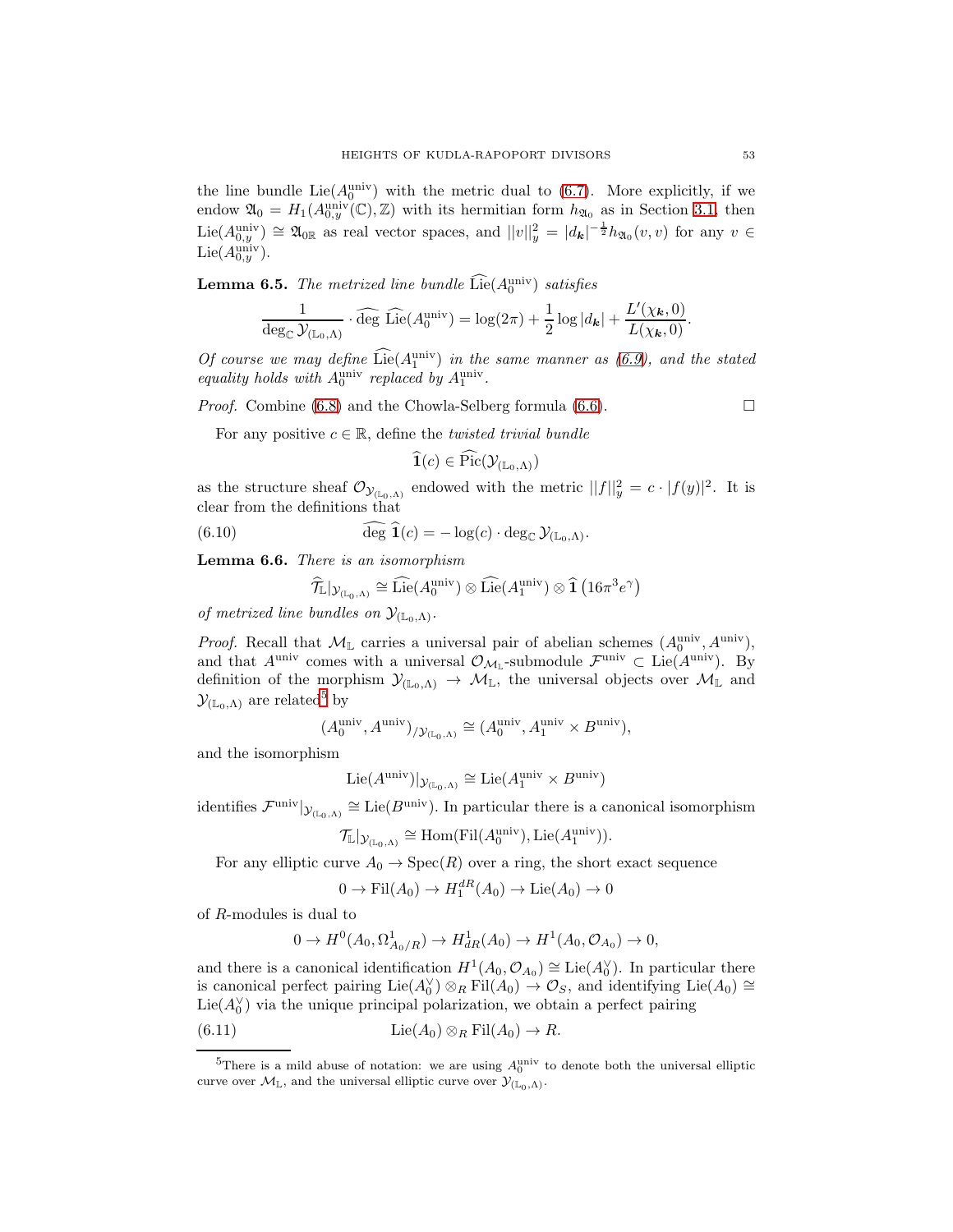Applying this with  $A_0 = A_0^{\text{univ}}$  yields the second isomorphism in

$$
\mathcal{T}_{\mathbb{L}}|_{\mathcal{Y}_{(\mathbb{L}_0,\Lambda)}} \cong \mathrm{Hom}(\mathrm{Fil}(A_0^{\mathrm{univ}}), \mathrm{Lie}(A_1^{\mathrm{univ}})) \cong \mathrm{Lie}(A_0^{\mathrm{univ}}) \otimes \mathrm{Lie}(A_1^{\mathrm{univ}}).
$$

All that remains is to keep track of the metrics under this isomorphism. This is routine, once one knows an explicit formula for the pairing [\(6.11\)](#page-52-1) when  $A_0 \in$  $\mathcal{M}_{(1,0)}(\mathbb{C})$  is the complex elliptic curve with homology  $\mathfrak{A}_0 = H_1(A_0(\mathbb{C}), \mathbb{Z})$ , as in the discussion surrounding [\(3.2\)](#page-11-2). Taking e and  $\bar{e}$  as in the proof of Proposition [6.2,](#page-49-1) the compositions

$$
\mathfrak{A}_{0\mathbb{R}} \to \mathfrak{A}_{0\mathbb{C}} \cong H_1^{dR}(A_0) \xrightarrow{e} eH_1^{dR}(A_0) \cong \mathrm{Lie}(A_0)
$$

and

$$
\mathfrak{A}_{0\mathbb{R}} \to \mathfrak{A}_{0\mathbb{C}} \cong H_1^{dR}(A_0) \xrightarrow{\overline{e}} \overline{e}H_1^{dR}(A_0) \cong \mathrm{Fil}(A_0)
$$

are  $k_{\mathbb{R}}$ -linear isomorphisms. Thus the pairing [\(6.11\)](#page-52-1) corresponds to a pairing

$$
\mathfrak{A}_{0\mathbb{R}}\times\mathfrak{A}_{0\mathbb{R}}\to\mathbb{C},
$$

which is hermitian with respect to the action of  $k_{\mathbb{R}} \cong \mathbb{C}$ . Using the proof of [\[Ho1,](#page-68-9) Proposition 4.4, one can show that this pairing is  $2\pi |d_{\mathbf{k}}|^{-1/2} \cdot h_{\mathfrak{A}_0}$ . The rest of the proof is elementary linear algebra, and is left to the reader.  $\Box$ 

Proof of Theorem [6.4.](#page-51-4) Combining Lemmas [6.5](#page-52-2) and [6.6](#page-52-3) with [\(6.10\)](#page-52-4) shows that

$$
[\widehat{\mathcal{T}}_{\mathbb{L}} : \mathcal{Y}_{(\mathbb{L}_0,\Lambda)}] = \widehat{\text{deg}} \widehat{\text{Lie}}(A_0^{\text{univ}}) + \widehat{\text{deg}} \widehat{\text{Lie}}(A_1^{\text{univ}}) + \widehat{\text{deg}} \widehat{\mathbf{1}} (16\pi^3 e^{\gamma})
$$

$$
= \deg_{\mathbb{C}} \mathcal{Y}_{(\mathbb{L}_0,\Lambda)} \left( 2 \frac{L'(\chi_{\mathbf{k}},0)}{L(\chi_{\mathbf{k}},0)} + \log \left| \frac{d_{\mathbf{k}}}{4\pi} \right| - \gamma \right),
$$

<span id="page-53-0"></span>and comparing with Proposition [5.15](#page-44-2) completes the proof.

## 7. The intersection formula

Again, fix a pair  $(\mathbb{L}_0, \Lambda)$  as in  $(5.2)$ , and set  $\mathbb{L} = \mathbb{L}_0 \oplus \Lambda$  as in Remark [5.3.](#page-35-0) Recall from Section [3.3](#page-14-1) the finite dimensional  $\mathbb{C}\text{-vector space } S_{\mathbb{L}}$  endowed with the Weil representation  $\omega_{\mathbb{L}} : SL_2(\mathbb{Z}) \to Aut(S_{\mathbb{L}})$ , and a commuting action of a finite group ∆.

7.1. The main result. Let  $f \in H_{2-n}(\omega_{\mathbb{L}})$  be a  $\Delta$ -invariant harmonic Maass form with holomorphic part

$$
f^+(\tau) = \sum_{\substack{m \in \mathbb{Q} \\ m \gg -\infty}} c^+(m) \cdot q^m.
$$

Let  $c^+(0,0)$  denote the value of  $c^+(0) \in S_{\mathbb{L}}$  at the trivial coset in  $\mathfrak{d}_{\mathbf{k}}^{-1} \mathbb{L}_f / \mathbb{L}_f$ . Attached to this f we have, from Sections [3.4](#page-16-0) and [4.7,](#page-33-1) an arithmetic divisor

$$
\widehat{\mathcal{Z}}^{\text{total}}_{\mathbb{L}}(f) \in \widehat{\text{CH}}_{\mathbb{C}}^1(\mathcal{M}_{\mathbb{L}}^*).
$$

**Definition 7.1.** The *arithmetic theta lift of f* is the class

$$
\widehat{\Theta}_{\mathbb{L}}(f) = \widehat{Z}_{\mathbb{L}}^{\text{total}}(f) + c^{+}(0,0) \cdot \widehat{\mathcal{T}}_{\mathbb{L}}^{*} \in \widehat{\text{CH}}_{\mathbb{C}}^{1}(\mathcal{M}_{\mathbb{L}}^{*}),
$$

where  $\mathcal{T}_{\mathbb{L}}^*$  is the metrized cotautological bundle [\(6.5\)](#page-50-1).

The main result of this paper is the following formula, which relates an arithmetic intersection multiplicity to the derivative of an L-function. The proof will occupy the remainder of Section [7.](#page-53-0)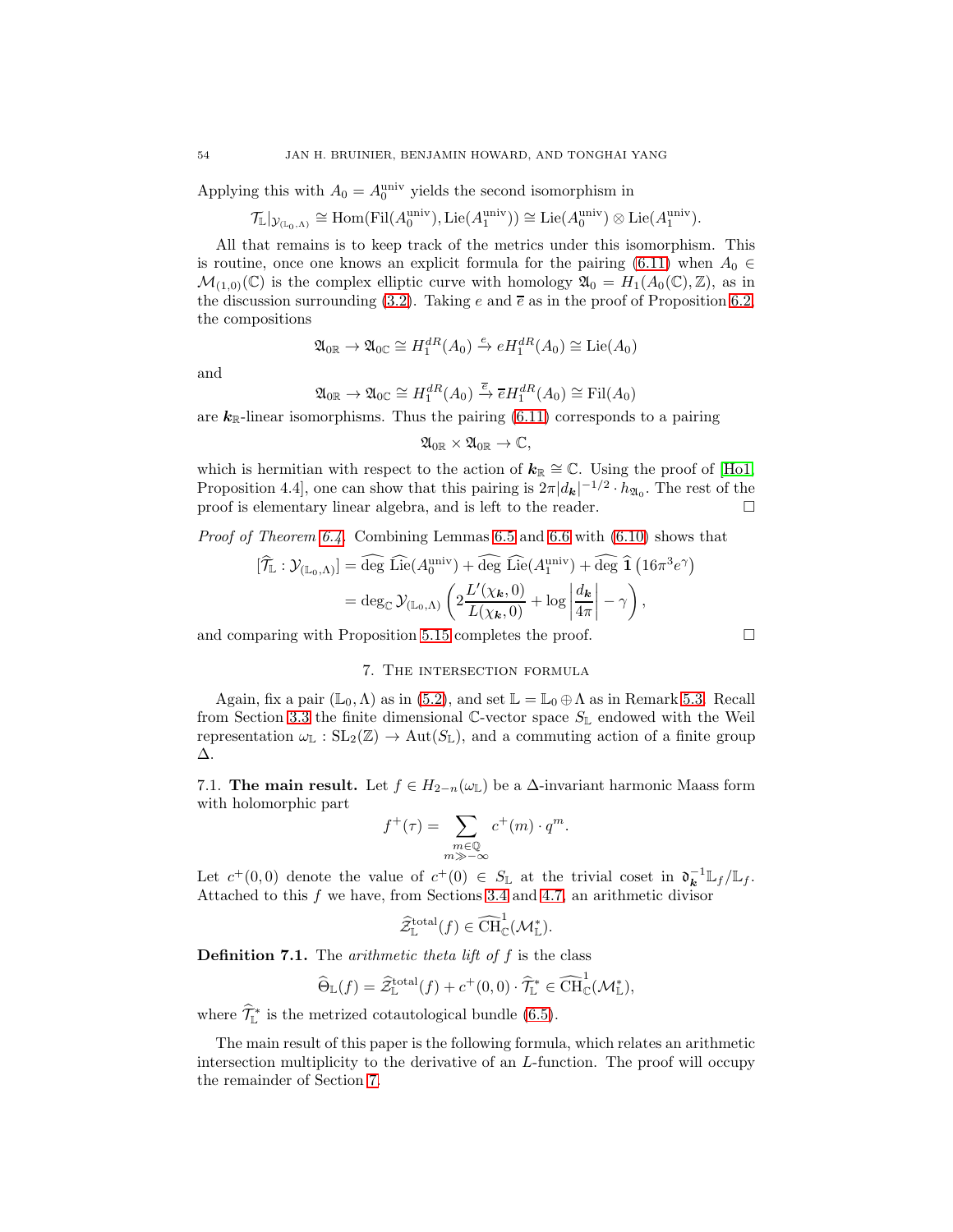<span id="page-54-0"></span>Theorem 7.2. The arithmetic theta lift satisfies

$$
[\widehat{\Theta}_{\mathbb{L}}(f): \mathcal{Y}_{(\mathbb{L}_0,\Lambda)}] = - \deg_{\mathbb{C}} \mathcal{Y}_{(\mathbb{L}_0,\Lambda)} \cdot L'(\xi(f), \theta_\Lambda, 0),
$$

where  $\xi : H_{2-n}(\omega_{\mathbb{L}}) \to S_n(\overline{\omega}_{\mathbb{L}})$  is the complex-conjugate-linear homomorphism of  $(2.5)$ , and the L-function on the right is  $(5.20)$ .

7.2. A special case. We will prove Theorem [7.2](#page-54-0) by first verifying it for the forms  $f_{m,r}$  of Lemma [3.10,](#page-15-0) in which case the claim is that (7.1)

<span id="page-54-2"></span>
$$
[\widehat{Z}_{\mathbb{L}}(f_{m,\mathfrak{r}}):\mathcal{Y}_{(\mathbb{L}_0,\Lambda)}]+c_{m,\mathfrak{r}}^+(0,0)\cdot[\widehat{\mathcal{T}}_{\mathbb{L}}:\mathcal{Y}_{(\mathbb{L}_0,\Lambda)}]=-\deg_{\mathbb{C}}\mathcal{Y}_{(\mathbb{L}_0,\Lambda)}\cdot L'(\xi(f_{m,\mathfrak{r}}),\theta_\Lambda,0).
$$

We have enough information now to prove this equality under some restrictive hypotheses.

Fix  $m_1, m_2 \in \mathbb{Q}_{\geq 0}$ . In Section [5.2](#page-35-3) we defined an  $\mathcal{O}_{\mathbf{k}}$ -stack  $\mathcal{X}_{(\mathbb{L}_0,\Lambda)}(m_1, m_2,\mathfrak{r})$ equipped with a finite, unramified, and representable morphism

<span id="page-54-1"></span>
$$
\mathcal{X}_{(\mathbb{L}_0,\Lambda)}(m_1,m_2,\mathfrak{r})\rightarrow \mathcal{Y}_{(\mathbb{L}_0,\Lambda)}.
$$

If  $m_1 > 0$ , then  $\mathcal{X}_{(\mathbb{L}_0,\Lambda)}(m_1,m_2,\mathfrak{r})$  has dimension zero, and defines a divisor on  $\mathcal{Y}_{(\mathbb{L}_0,\Lambda)}$ , necessarily supported in nonzero characteristic. By endowing this divisor with the trivial Green function, we obtain an arithmetic divisor

(7.2) 
$$
\mathcal{X}_{(\mathbb{L}_0,\Lambda)}(m_1,m_2,\mathfrak{r})\in \text{Div}(\mathcal{Y}_{(\mathbb{L}_0,\Lambda)}).
$$

<span id="page-54-3"></span>**Proposition 7.3.** Suppose  $m = m_1 + m_2$  with  $m_1 \in \mathbb{Q}_{>0}$  and  $m_2 \in \mathbb{Q}_{\geq 0}$ . The arithmetic divisor [\(7.2\)](#page-54-1) satisfies

$$
\widehat{\deg}\ \widehat{\mathcal{X}}_{(\mathbb{L}_0,\Lambda)}(m_1,m_2,\mathfrak{r})=-\deg_{\mathbb{C}}\mathcal{Y}_{(\mathbb{L}_0,\Lambda)}\cdot a_{\mathbb{L}_0}^+(m_1,\mathfrak{r})\cdot R_{\Lambda}(m_2,\mathfrak{r}).
$$

Proof. This follows by comparing Theorem [5.5](#page-36-0) with Proposition [5.15.](#page-44-2) Abbreviate

$$
\mathcal{X}=\mathcal{X}_{(\mathbb{L}_0,\Lambda)}(m_1,m_2,\mathfrak{r}).
$$

If  $|\text{Diff}_{\mathbb{L}_0}(m_1)| > 1$  then both sides of the desired equality are 0, so assume  $\text{Diff}_{\mathbb{L}_0}(m_1) =$  ${p}$  for a prime p, necessarily nonsplit in k, and let p be the prime of k above p. Theorem [5.5](#page-36-0) implies

$$
\begin{split} \widehat{\deg} \; \widehat{\mathcal{X}}_{(\mathbb{L}_0,\Lambda)}(m_1,m_2,\mathfrak{r}) &= \log(\mathrm{N}(\mathfrak{p})) \sum_{x \in \mathcal{X}(\mathbb{F}_{\mathfrak{p}}^{\mathrm{alg}})} \frac{\operatorname{length}(\mathcal{O}_{\mathcal{X},x})}{|\operatorname{Aut}(x)|} \\ &= \frac{h_{\mathbf{k}}\log(p)}{w_{\mathbf{k}}|\operatorname{Aut}(\Lambda)|} \cdot \operatorname{ord}_p(pm_1) \cdot R_{\Lambda}(m_2,\mathfrak{r}) \cdot \rho\left(\frac{m_1\mathrm{N}(\mathfrak{s})}{p^{\epsilon}}\right), \end{split}
$$

where s is the prime-to-p part of r, and  $\epsilon$  is defined by [\(5.8\)](#page-36-4). On the other hand, Proposition [5.15](#page-44-2) tells us that

$$
a_{\mathbb{L}_0}^+(m_1,\mathfrak{r})=-\frac{w_{\boldsymbol{k}}\log(p)}{2h_{\boldsymbol{k}}}\cdot \mathrm{ord}_p(pm_1)\cdot \rho\left(\frac{m_1|d_{\boldsymbol{k}}|}{p^{\epsilon}}\right)\sum_{\substack{\mu\in \mathfrak{d}_{\boldsymbol{k}}^{-1}\mathbb{L}_{0,f}/\mathbb{L}_{0,f}\\Q(\mu)=m_1}}2^{s(\mu)}\varphi_{\mathfrak{r}}(\mu),
$$

where  $\varphi_{\mathfrak{r}}$  is the characteristic function of  $\mathfrak{r}^{-1} \mathbb{L}_{0,f} / \mathbb{L}_{0,f} \subset \mathfrak{d}_{\mathbf{k}}^{-1} \mathbb{L}_{0,f} / \mathbb{L}_{0,f}$ .

The proposition follows from the above equalities and Remark [5.13,](#page-43-0) once we prove

$$
\rho\left(\frac{m_1|d_{\boldsymbol{k}}|}{p^{\epsilon}}\right)\sum_{\substack{\mu\in \mathfrak{d}_{\boldsymbol{k}}^{-1}\mathbb{L}_{0,f}/\mathbb{L}_{0,f}\\Q(\mu)=m_1}}2^{s(\mu)}\varphi_{\mathfrak{r}}(\mu)=2^{o(d_{\boldsymbol{k}})}\rho\left(\frac{m_1\mathrm{N}(\mathfrak{s})}{p^{\epsilon}}\right).
$$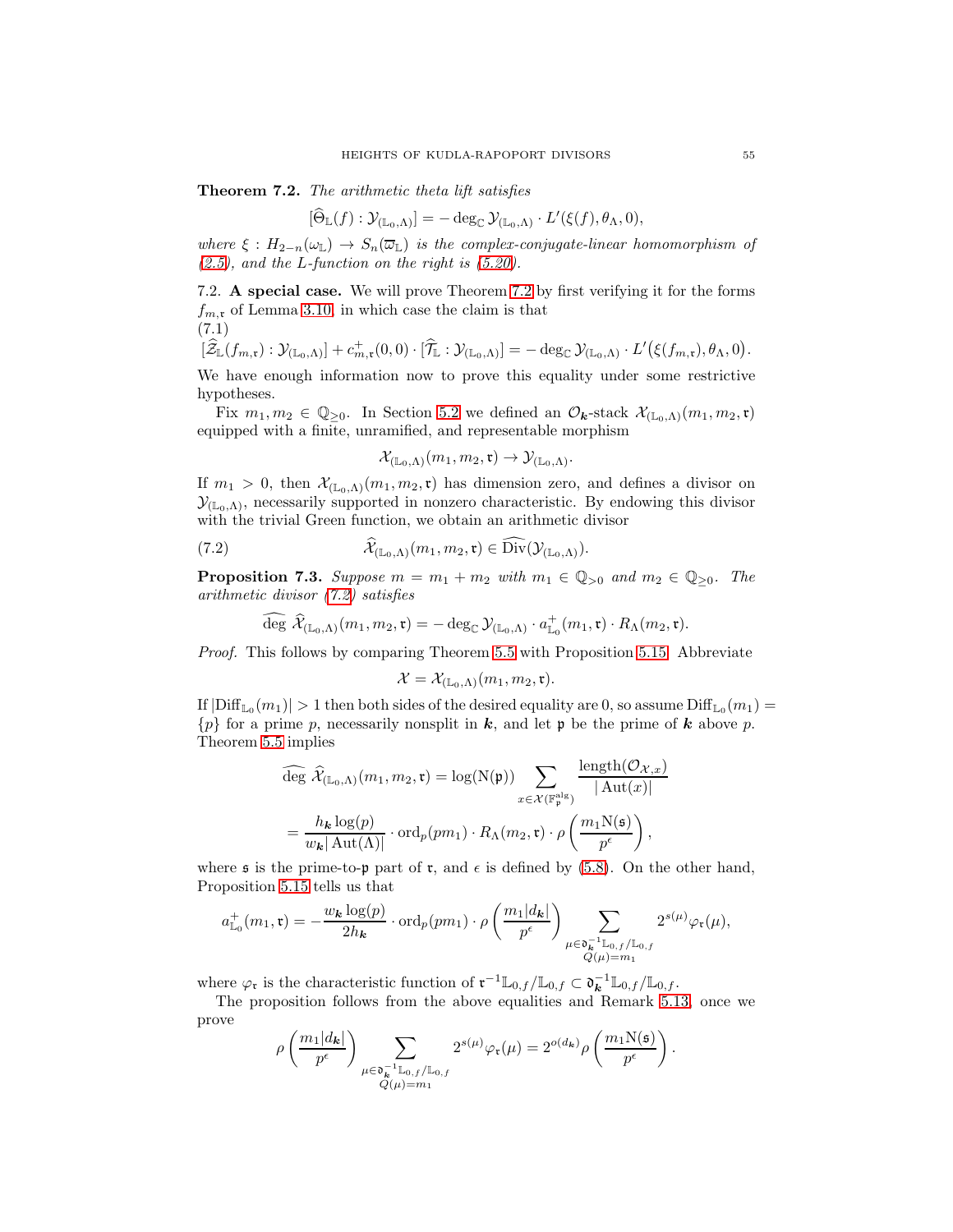Both sides factor as a product of local terms, and the equality of local terms for primes not dividing  $d_k$  is obvious. It therefore suffices to prove, for every prime  $\ell \mid d_{\mathbf{k}}$ , the relation

<span id="page-55-0"></span>(7.3) 
$$
\rho_{\ell}(m_1|d_{\mathbf{k}}|)\sum_{\substack{\mu \in \mathfrak{d}_{\mathbf{k}}^{-1} \mathbb{L}_{0,\ell}/\mathbb{L}_{0,\ell} \\ Q(\mu)=m_1}} 2^{s_{\ell}(\mu)} \varphi_{\mathfrak{r},\ell}(\mu) = 2 \rho_{\ell}(m_1 N(\mathfrak{s})),
$$

where  $\rho_{\ell}(k)$  is the number of ideals in  $\mathcal{O}_{\mathbf{k},\ell}$  of norm  $k\mathbb{Z}_{\ell}$ ,

$$
s_{\ell}(\mu) = \begin{cases} 1 & \text{if } \mu = 0 \\ 0 & \text{otherwise,} \end{cases}
$$

and  $\varphi_{\mathfrak{r},\ell}$  is the characteristic function of  $\mathfrak{r}^{-1}\mathbb{L}_{0,\ell}/\mathbb{L}_{0,\ell} \subset \mathfrak{d}_{\mathbf{k}}^{-1}\mathbb{L}_{0,\ell}/\mathbb{L}_{0,\ell}$ .

- Case 1: If  $\text{ord}_{\ell}(m_1) \geq 0$ , then only the term  $\mu = 0$  contributes to the left hand side of [\(7.3\)](#page-55-0), both sides of the equality are equal to 2, and we are done.
- Case 2: If  $\text{ord}_{\ell}(m_1) < -1$ , then  $\rho_{\ell}(m_1|d_{\mathbf{k}}|) = \rho_{\ell}(m_1N(\mathfrak{s})) = 0$ , and we are done.
- Case 3: If  $\text{ord}_{\ell}(m_1) = -1$  and  $\ell \nmid N(\mathfrak{r})$ , then  $\rho_{\ell}(m_1N(\mathfrak{s})) = 0$ . On the left hand side of [\(7.3\)](#page-55-0), the assumption  $\text{ord}_{\ell}(m_1) = -1$  implies that any  $\mu$  appearing in the sum must be nonzero, and hence  $\varphi_{\mathfrak{r},\ell}(\mu) = 0$ . Thus in this case both sides of [\(7.3\)](#page-55-0) vanish.
- Case 4: If  $\text{ord}_{\ell}(m_1) = -1$  and  $\ell \mid N(\mathfrak{s})$ , then  $\rho_{\ell}(m_1|d_{\mathbf{k}}|) = \rho_{\ell}(m_1N(\mathfrak{s})) = 1$ . Let  $\mathfrak{l} \subset \mathcal{O}_{\mathbf{k}}$  be the prime determined by  $\ell \mathcal{O}_{\mathbf{k}} = \mathfrak{l}^2$ . As  $\ell \notin \text{Diff}_{\mathbb{L}_0}(m_1)$ , the rank one  $k_1$ -hermitian space  $\mathbb{L}_{0,\ell} \otimes_{\mathbb{Z}_{\ell}} \mathbb{Q}_{\ell}$  represents  $m_1$ . It follows from the self-duality of  $\mathbb{L}_{0,\ell}$  that  $\mathfrak{d}_{\mathbf{k}}^{-1} \mathbb{L}_{0,\ell}$  represents  $m_1$ , and from this it is easy to see that the rank one  $\mathcal{O}_{k}/\mathcal{L}$ quadratic space  $\mathfrak{d}_{k}^{-1}\mathbb{L}_{0,\ell}/\mathbb{L}_{0,\ell}$  has two distinct nonzero solutions to  $Q(\mu) = m_1$ . Thus

$$
\sum_{\substack{\mu \in \mathfrak{d}_{\mathbf{k}}^{-1}\mathbb{L}_{0,\ell}/\mathbb{L}_{0,\ell} \\ Q(\mu)=m_1 }} 2^{s_\ell(\mu)} = 2
$$

and again [\(7.3\)](#page-55-0) holds.

Case 5: If  $\text{ord}_{\ell}(m_1) = -1$  and  $\ell = p$ , then  $\rho_{\ell}(m_1N(\mathfrak{s})) = 0$ . On the left hand side of [\(7.3\)](#page-55-0), the sum over  $\mu$  is empty: any  $\mu \in \mathfrak{d}_{\mathbf{k}}^{-1} \mathbb{L}_{0,p}/\mathbb{L}_{0,p}$  representing  $m_1 \in$  $\mathbb{Q}_p/\mathbb{Z}_p$  could be lifted to  $\mu \in \mathfrak{d}_{\mathbf{k}}^{-1} \mathbb{L}_{0,p}$  representing  $m_1 \in \mathbb{Q}_p$ , contradicting  $p \in \text{Diff}_{\mathbb{L}_0}(m_1)$ . Thus both sides of [\(7.3\)](#page-55-0) vanish.

This exhausts all cases, and completes the proof.

$$
\Box
$$

We can now prove [\(7.1\)](#page-54-2) under the simplifying hypothesis  $R_{\Lambda}(m, \mathfrak{r}) = 0$ . Recall from Remark [5.12](#page-42-2) that under this hypothesis

$$
\mathcal{Z}_{\mathbb{L}}(m,\mathfrak{r})\cap\mathcal{Y}_{(\mathbb{L}_0,\Lambda)}\cong\bigsqcup_{\substack{m_1\in\mathbb{Q}_{>0}\\m_2\in\mathbb{Q}_{\geq0}\\m_1+m_2=m}}\mathcal{X}_{(\mathbb{L}_0,\Lambda)}(m_1,m_2,\mathfrak{r}),
$$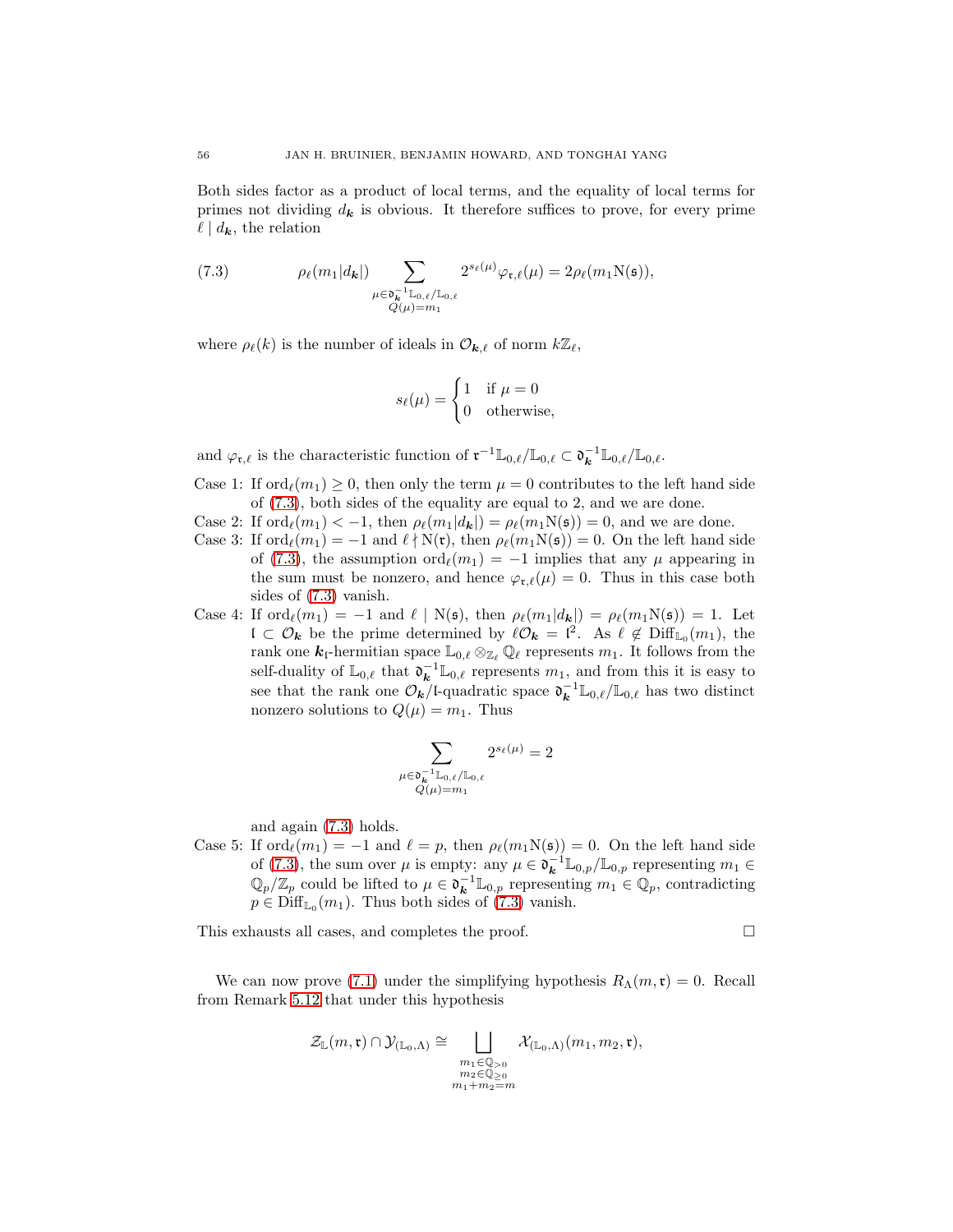and each stack appearing on the right has dimension zero. Proposition [7.3](#page-54-3) shows that

$$
\frac{1}{\deg_{\mathbb{C}}\mathcal{Y}_{(\mathbb{L}_0,\Lambda)}}\cdot I(\mathcal{Z}_{\mathbb{L}}(m,\mathfrak{r}):\mathcal{Y}_{(\mathbb{L}_0,\Lambda)})=\frac{1}{\deg_{\mathbb{C}}\mathcal{Y}_{(\mathbb{L}_0,\Lambda)}}\sum_{\substack{m_1\in\mathbb{Q}_{>0}\\m_2\in\mathbb{Q}_{\geq 0}\\m_1+m_2=m}}\widehat{\deg}\,\widehat{\mathcal{X}}_{(\mathbb{L}_0,\Lambda)}(m_1,m_2,\mathfrak{r})
$$
\n
$$
=-\sum_{\substack{m_1\in\mathbb{Q}_{>0}\\m_2\in\mathbb{Q}_{\geq 0}\\m_1+m_2=m}}a^+_{\mathbb{L}_0}(m_1,\mathfrak{r})\cdot R_{\Lambda}(m_2,\mathfrak{r}),
$$

while Corollary [5.20](#page-47-2) shows that

$$
\frac{1}{\deg_{\mathbb{C}} \mathcal{Y}_{(\mathbb{L}_0,\Lambda)}} \cdot \Phi_{\mathbb{L}}(\mathcal{Y}_{(\mathbb{L}_0,\Lambda)},f_{m,\mathfrak{r}}) = -L'(\xi(f_{m,\mathfrak{r}}),\theta_\Lambda,0) \n+ c_{m,\mathfrak{r}}^+(0,0) \cdot a_{\mathbb{L}_0}^+(0,\mathfrak{r}) \cdot R_\Lambda(0,\mathfrak{r}) \n+ \sum_{\substack{m_1 \in \mathbb{Q} > 0 \\ m_2 \in \mathbb{Q} \geq 0 \\ m_1 + m_2 = m}} a_{\mathbb{L}_0}^+(m_1,\mathfrak{r}) \cdot R_\Lambda(m_2,\mathfrak{r}).
$$

Adding these together gives

$$
\frac{1}{\deg_{\mathbb{C}}\mathcal{Y}_{(\mathbb{L}_0,\Lambda)}}\cdot[\widehat{\mathcal{Z}}_{\mathbb{L}}(f_{m,\mathfrak{r}}):\mathcal{Y}_{(\mathbb{L}_0,\Lambda)}]=c_{m,\mathfrak{r}}^+(0,0)\cdot a_{\mathbb{L}_0}^+(0,\mathfrak{r})\cdot R_{\Lambda}(0,\mathfrak{r})-L'(\xi(f_{m,\mathfrak{r}}),\theta_\Lambda,0),
$$

and an application of Theorem [6.4](#page-51-4) completes the proof. Proving [\(7.1\)](#page-54-2) in general requires treating improper intersections, and requires a bit more work.

<span id="page-56-2"></span>7.3. The adjunction formula. The proof of [\(7.1\)](#page-54-2) in full generality revolves around the study of a canonical section

<span id="page-56-0"></span>(7.4) 
$$
\boldsymbol{\sigma}_{m,\mathfrak{r}} \in \Gamma\big(\mathcal{Z}_{\mathbb{L}}^{\heartsuit}(m,\mathfrak{r})|_{\mathcal{Y}_{(\mathbb{L}_0,\Lambda)}}\big)
$$

of the line bundle

<span id="page-56-1"></span>(7.5) 
$$
\mathcal{Z}_{\mathbb{L}}^{\heartsuit}(m,\mathfrak{r})=\mathcal{Z}_{\mathbb{L}}(m,\mathfrak{r})\otimes \mathcal{T}_{\mathbb{L}}^{\otimes -R_{\Lambda}(m,\mathfrak{r})}
$$

restricted to  $\mathcal{Y}_{(\mathbb{L}_0,\Lambda)}$ . This subsection is devoted to the construction of [\(7.4\)](#page-56-0), and the calculation of its divisor, which the reader may find in Proposition [7.11](#page-63-1) below.

Because of the minor nuisance that the natural maps  $\mathcal{Y} \to \mathcal{M}$  and  $\mathcal{Z}(m,\mathfrak{r}) \to \mathcal{M}$ are not closed immersions, the section [\(7.4\)](#page-56-0) will be constructed by patching together sections on an étale open cover. Accordingly, we define a *sufficiently small étale* open subscheme of  $M_{\mathbb{L}}$  to be a scheme U together with an étale morphism  $U \to M_{\mathbb{L}}$ such that

- (1) on each connected component  $Z \subset \mathcal{Z}_{\mathbb{L}}(m,\mathfrak{r})/U$  the natural map  $Z \to U$  is a closed immersion,
- (2) on each connected component  $Y \subset \mathcal{Y}_{(\mathbb{L}_0,\Lambda)/U}$  the natural map  $Y \to U$  is a closed immersion, and the universal object  $(A_0, A_1, B)$  over Y satisfies  $L(A_0, B) \cong \Lambda$ .

As in the discussion following Definition [3.4,](#page-12-4) the stack  $\mathcal{M}_{\mathbb{L}}$  admits a finite cover by sufficiently small étale open subschemes.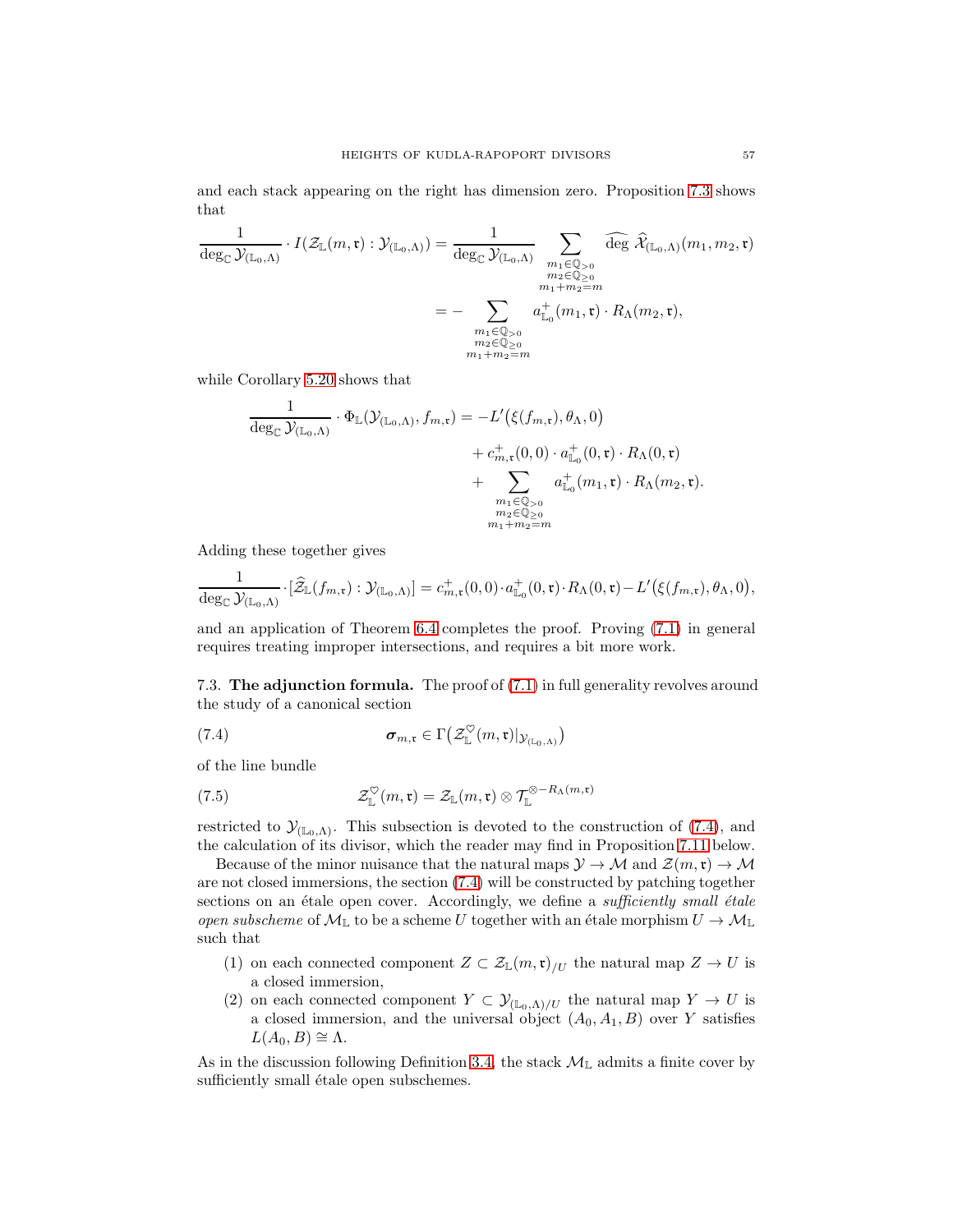Fix a sufficiently small étale open subscheme  $U \to \mathcal{M}_{\mathbb{L}}$ , and connected components

<span id="page-57-0"></span>(7.6) 
$$
Z \subset \mathcal{Z}_{\mathbb{L}}(m,\mathfrak{r})_{/U}
$$

$$
Y \subset \mathcal{Y}_{(\mathbb{L}_0,\Lambda)/U}.
$$

The smoothness of  $\mathcal{Y}_{(\mathbb{L}_0,\Lambda)}$  over  $\mathcal{O}_k$ , together with our hypotheses on U, imply that Y is a reduced and irreducible one-dimensional closed subscheme of U. The closed subscheme  $Z \subset U$  is perhaps neither reduced nor irreducible, but an easy deformation theory argument shows that the generic fiber of  $\mathcal{Z}_{\mathbb{L}}(m,\mathfrak{r})$  is smooth, and hence  $Z_{k}$  is a smooth variety of dimension  $n-1$ . The intersection  $Z \cap Y = Z \times_U Y$ is a closed subscheme of  $Y$ , and hence is either all of  $Y$  or is of dimension 0.

Definition 7.4. Given connected components [\(7.6\)](#page-57-0), we say that

(1) Z is Y-proper if  $Z \cap Y$  has dimension 0,

(2) Z is Y-improper if  $Z \cap Y = Y$ .

<span id="page-57-2"></span>**Proposition 7.5.** The number of Y-improper components  $Z \subset \mathcal{Z}_{\mathbb{L}}(m,\mathfrak{r})_{/U}$  is  $R_\Lambda(m,\mathfrak{r}).$ 

*Proof.* Let  $\eta \in Y$  be the generic point, so that  $k(\eta)$  is a finite extension of k, and let  $\overline{\eta} \to \eta$  be the geometric generic point above  $\eta$ . Denote by  $(A_{0,\eta}, A_{1,\eta}, B_{\eta})$  and  $(A_{0,\overline{\eta}}, A_{1,\overline{\eta}}, B_{\overline{\eta}})$  the pullbacks to  $\eta$  and  $\overline{\eta}$  of the universal object over  $\mathcal{Y}_{(\mathbb{L}_0,\Lambda)}$ . The fiber

$$
\mathcal{Z}_\mathbb{L}(m,\mathfrak{r})_{\overline{\eta}}=\mathcal{Z}_\mathbb{L}(m,\mathfrak{r})_{/U}\times_U\overline{\eta}
$$

is a disjoint union of copies of  $\overline{\eta}$ , one for every

$$
\lambda \in \mathfrak{r}^{-1}L(A_{0,\overline{\eta}}, A_{1,\overline{\eta}} \times B_{\overline{\eta}})
$$

satisfying  $\langle \lambda, \lambda \rangle = m$ . Under the decomposition [5.1,](#page-34-2) any such  $\lambda$  takes the form  $\lambda =$  $\lambda_1 + \lambda_2$ . The map  $\lambda_1 : A_{0,\overline{n}} \to A_{1,\overline{n}}$  must vanish because of signature considerations, and so all such  $\lambda$  lie in

$$
\mathfrak{r}^{-1}L(A_{0,\overline{\eta}},B_{\overline{\eta}}) \cong \mathfrak{r}^{-1}\Lambda.
$$

It follows that  $\mathcal{Z}_{\mathbb{L}}(m,\mathfrak{r})_{\overline{n}}$  is a disjoint union of  $R_{\Lambda}(m,\mathfrak{r})$  copies of  $\overline{\eta}$ . Moreover, our definition of a sufficiently small étale open guarantees that  $\mathfrak{r}^{-1}L(A_{0,\eta}, B_{\eta}) \cong \mathfrak{r}^{-1}\Lambda$ , and so all such  $\lambda$  are already defined over  $\eta$ . In other words,  $\mathcal{Z}_{\mathbb{L}}(m,\mathfrak{r})_{\eta}$  is a disjoint union of  $R_{\lambda}(m,\mathfrak{r})$  copies of n and the claim follows easily union of  $R_{\Lambda}(m, \mathfrak{r})$  copies of  $\eta$ , and the claim follows easily.

As in the proof of Lemma [5.6,](#page-37-3) write  $\mathcal{O}_k = \mathbb{Z}[\Pi]$  and define elements of  $\mathcal{O}_k \otimes_{\mathbb{Z}} \mathcal{O}_U$ by

 $J = \Pi \otimes 1 - 1 \otimes \Pi$ ,  $\overline{J} = \overline{\Pi} \otimes 1 - 1 \otimes \Pi$ .

An elementary calculation shows that the sequence

$$
\cdots \xrightarrow{\overline{J}} \mathcal{O}_{\mathbf{k}} \otimes_{\mathbb{Z}} \mathcal{O}_{U} \xrightarrow{J} \mathcal{O}_{\mathbf{k}} \otimes_{\mathbb{Z}} \mathcal{O}_{U} \xrightarrow{\overline{J}} \mathcal{O}_{\mathbf{k}} \otimes_{\mathbb{Z}} \mathcal{O}_{U} \xrightarrow{J} \cdots
$$

is exact.

<span id="page-57-1"></span>**Lemma 7.6.** Every geometric point  $y \rightarrow Y$  admits an affine étale neighborhood  $Spec(R) \rightarrow U$  with the following property: letting A denote the pullback to R of the universal object via  $U \to \mathcal{M} \to \mathcal{M}_{(n-1,1)}$ , the R-module Lie(A) is free, and admits a basis  $\epsilon_1, \ldots, \epsilon_n$  such that

(1)  $\epsilon_1, \ldots, \epsilon_{n-1}$  is a basis for the universal subsheaf  $\mathcal{F} \subset \text{Lie}(A)$ ,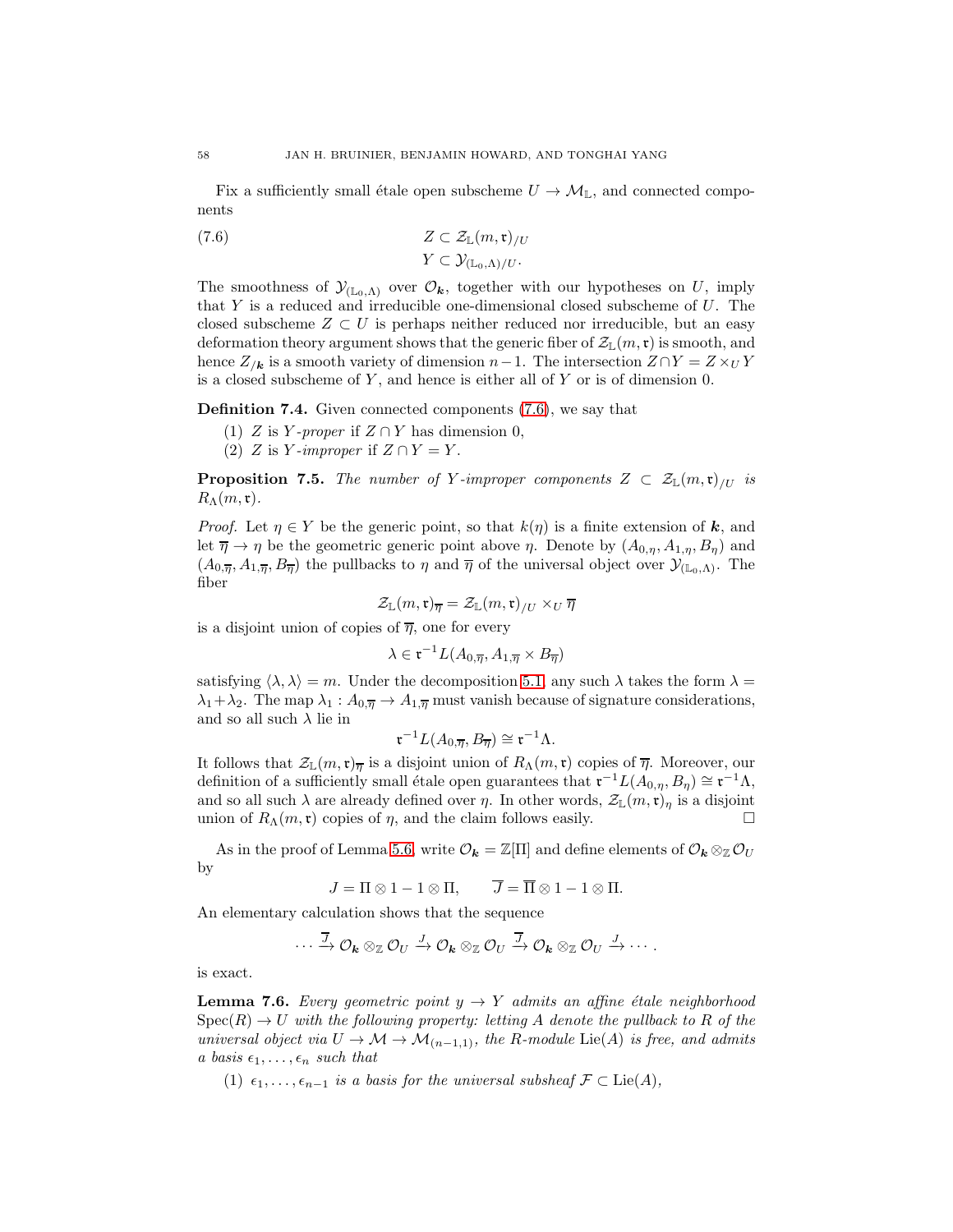(2) the operator  $J \in \mathcal{O}_{\mathbf{k}} \otimes_{\mathbb{Z}} R$  on Lie(A) has the form

(7.7) 
$$
J = \begin{bmatrix} 0 & \cdots & 0 & j_1 \\ \vdots & \ddots & \vdots & \vdots \\ 0 & \cdots & 0 & j_n \end{bmatrix} \in M_n(R)
$$

<span id="page-58-0"></span>for some  $j_1, \ldots, j_n \in R$  satisfying  $(j_1, \ldots, j_n) = (j_n) = \mathfrak{d}_k R$ ,

(3) there is unique  $J_0 \in R^\times$  such that  $J = \delta_{\mathbf{k}} \circ J_0$  as endomorphisms of  $\text{Lie}(A)/\mathcal{F}$ , where  $\delta_{\mathbf{k}} \in \mathcal{O}_{\mathbf{k}}$  is any generator of  $\mathfrak{d}_{\mathbf{k}}$ .

Proof. Certainly there is an affine étale neighborhood over which

$$
0 \to \text{Fil}(A) \to H_1^{dR}(A) \to \text{Lie}(A) \to 0
$$

is an exact sequence of free R-modules. If  $\epsilon_1 \ldots, \epsilon_n$  is any basis of  $H_1^{dR}(A)$  such that  $\epsilon_1 \ldots, \epsilon_{n-1}$  generates F, then the matrix of J is [\(7.7\)](#page-58-0) for some  $j_1, \ldots, j_n \in R$ , simply because  $J\mathcal{F} = 0$ . Futhermore, J acts on the quotient  $\text{Lie}(A)/\mathcal{F}$  through the complex conjugate of the structure map  $\mathcal{O}_{k} \to R$ , and so  $j_n = \overline{\Pi} - \Pi$ . It is easy to check that  $(\overline{\Pi} - \Pi)\mathcal{O}_k = \mathfrak{d}_k$ , and so  $(j_n) = \mathfrak{d}_k R$ .

To prove that  $(j_1, \ldots, j_n) = \mathfrak{d}_k R$ , after possibly shrinking the étale neighborhood  $Spec(R)$ , it suffices to prove this equality after replacing R by the completion of the étale local ring at y. The proof of  $[H<sub>0</sub>3, Proposition 3.2.3]$  shows that the ideal  $(j_1, \ldots, j_n)$  is principal. Everything we have said so far holds for any geometric point of U. Now we exploit the hypothesis that  $y$  is a geometric point of Y. Let  $I \subset R$  be the ideal defining the closed subscheme  $Y \times_U \text{Spec}(R) \subset \text{Spec}(R)$ , and let A' be the reduction of A to R/I. By definition of the morphism  $\mathcal{Y} \to \mathcal{M}$ , the abelian scheme A′ comes with a decomposition  $A' \cong A_1 \times B$ , and the subsheaf  $\mathcal{F}' \subset \text{Lie}(A')$  is  $\mathcal{F}' = \text{Lie}(B)$ . In particular,  $\mathcal{F}'$  admits the  $\mathcal{O}_k$ -stable, and hence J-stable,  $\mathcal{O}_Y$ -direct summand Lie( $A_0$ ). Thus there is *some* basis of Lie( $A'$ ) with respect to which

$$
J = \begin{bmatrix} 0 & \cdots & 0 & 0 \\ \vdots & \ddots & \vdots & \vdots \\ 0 & \cdots & 0 & 0 \\ 0 & \cdots & 0 & j_n \end{bmatrix} \in M_n(R/I).
$$

As the ideal of  $R/I$  generated by the entries of J is independent of the choice of basis, we see that  $(j_1, \ldots, j_n) = (j_n) = (\delta_k)$  in  $R/I$ . Now pick a generator  $\gamma \in R$  of the principal ideal  $(j_1, \ldots, j_n)$ . We have shown that  $(\delta_k) \subset (\gamma)$ , with equality after reducing modulo I. Furthermore,  $R/I$  is an integral domain of characteristic 0, as Y is reduced, irreducible, and flat over  $\mathcal{O}_k$ . It follows that if we write  $\delta_k = u\gamma$  with  $u \in R$ , then u is a unit in  $R/I$ , and hence is also a unit in the local ring R. This shows that  $(j_1, \ldots, j_n) = (\delta_{\mathbf{k}})$  in R.

For the existence and uniqueness of the unit  $J_0 \in R^{\times}$  note that M, hence also R, is flat over  $\mathcal{O}_k$ , and so  $\delta_k \in R$  is not a zero divisor. Thus  $j_n$  is uniquely divisible by the image of  $\delta_{\mathbf{k}}$  under  $\mathcal{O}_{\mathbf{k}} \to \text{End}_{R}(\text{Lie}(A)/\mathcal{F})) = R$ . Dividing  $j_n$  by this image defines the desired unit  $J_0$ defines the desired unit  $J_0$ .

Keeping Z and Y as in [\(7.6\)](#page-57-0), denote by  $\mathcal{I}_Z \subset \mathcal{O}_U$  the ideal sheaf defining the closed subscheme  $Z \hookrightarrow U$ , and by  $\mathcal{O}(Z) = \mathcal{I}_Z^{-1}$  the line bundle on U determined by the divisor Z. Let  $\mathcal{I}_Y \subset \mathcal{O}_U$  be the ideal sheaf defining the closed subscheme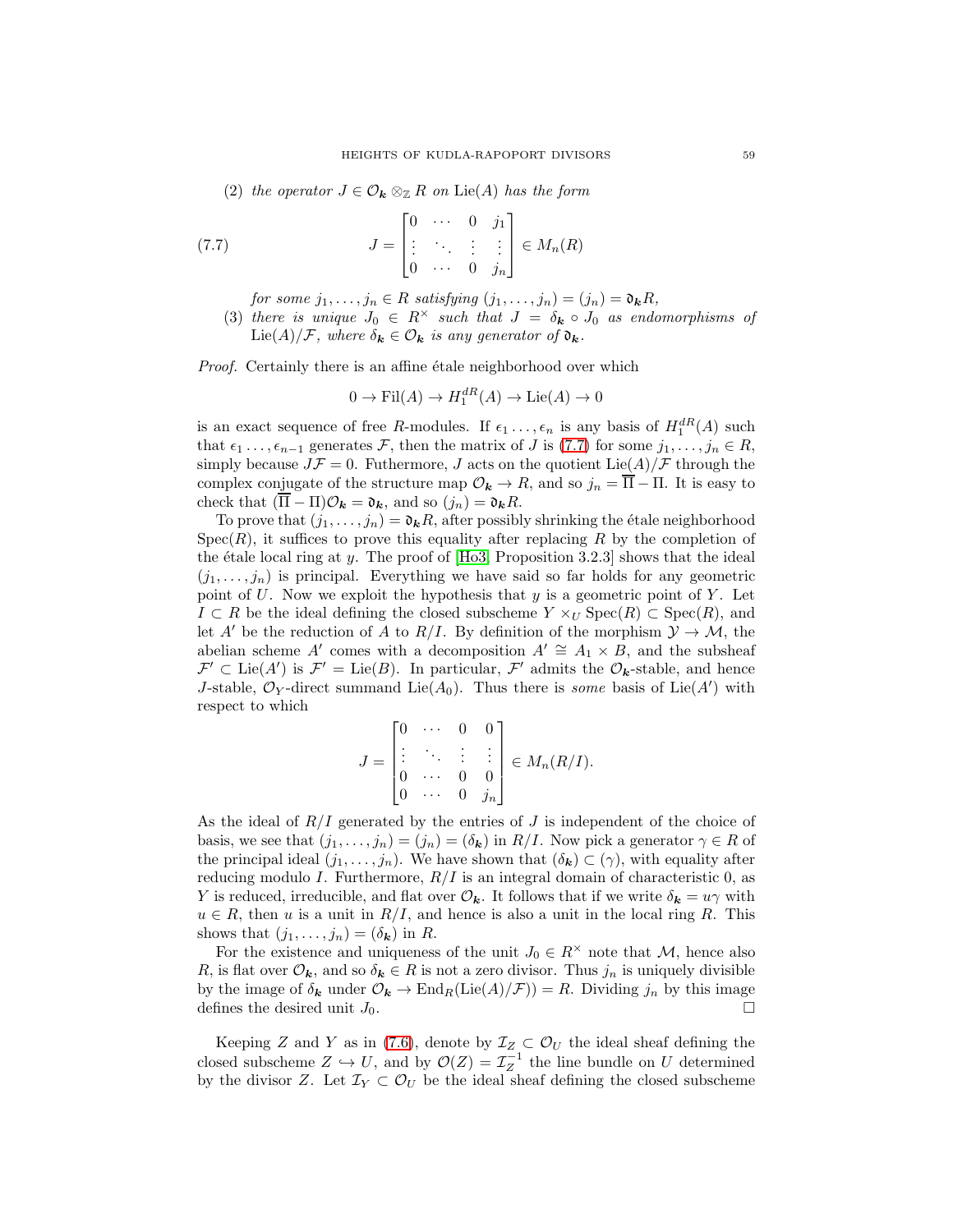$Y \hookrightarrow U$ . The first order infinitesimal neighborhood of Y is the closed subscheme  $\widetilde{Y} \hookrightarrow U$  defined by the ideal sheaf  $\mathcal{I}_Y^2 \subset \mathcal{O}_U$ . The picture is



where  $\widetilde{Y} \cap Z = \widetilde{Y} \times_U Z$ . Let  $(A_0, A, \lambda)$  be the pullback to Y of the universal object over  $\mathcal{Z}_{\mathbb{L}}(m,\mathfrak{r})$ . Of course the pair  $(A_0, A)$  has a canonical extension  $(\widetilde{A}_0, \widetilde{A})$  to  $\widetilde{Y}$ , obtained by pulling back the universal pair over M via  $\widetilde{Y} \to U \to M$ , but there is no such canonical extension of  $\lambda$  to  $\widetilde{Y}$ . Indeed,  $\widetilde{Y} \cap Z$  is the maximal closed subscheme of  $\tilde{Y}$  over which  $\lambda$  extends to an element of  $\mathfrak{r}^{-1}L(\tilde{A}_0,\tilde{A})$  satisfying the vanishing condition of [\(3.5\)](#page-12-1).

Recall that, by virtue of the moduli problem defining  $\mathcal{M}_{(n-1,1)}$ , the  $\mathcal{O}_{\tilde{Y}}$ -module Lie( $\widetilde{A}$ ) comes equipped with a corank one submodule  $\widetilde{\mathcal{F}}$ . We will now construct a canonical  $\mathcal{O}_{\widetilde{Y}}$ -module map

$$
\boldsymbol{obst}(\lambda) : \mathrm{Fil}(\widetilde{A}_0) \to \mathrm{Lie}(\widetilde{A})/\widetilde{\mathcal{F}},
$$

the *obstruction to deforming*  $\lambda$ , whose zero locus subscheme is  $\widetilde{Y} \cap Z$ . The scheme U may be covered by open subschemes  ${U_i}$  with the property that on each  $U_i$ either  $N(\mathfrak{r}) \in \mathcal{O}_{U_i}^{\times}$  or  $\mathfrak{r} \mathcal{O}_{U_i} = \mathfrak{d}_{\mathbf{k}} \mathcal{O}_{U_i}$ . In the construction of  $\boldsymbol{obst}(\lambda)$  we are free to assume that U itself satisfies one of these two properties.

First assume  $N(r) \in \mathcal{O}_U^{\times}$ . Under this hypothesis,  $\lambda$  determines an  $\mathcal{O}_k$ -linear map  $\lambda: H_1^{dR}(A_0) \to H_1^{dR}(A)$  of  $\mathcal{O}_Y$ -modules, which, by the deformation theory of [\[Lan,](#page-68-18) Proposition 2.1.6.4] extends canonically to an  $\mathcal{O}_k$ -linear map  $\lambda : H_1^{dR}(\tilde{A}_0) \to$  $H_1^{dR}(\widetilde{A})$  of  $\mathcal{O}_{\widetilde{Y}}$ -modules. Define  $\boldsymbol{obst}(\lambda)$  as the composition

(7.8) 
$$
\mathrm{Fil}(\widetilde{A}_0) \to H_1^{dR}(\widetilde{A}_0) \xrightarrow{\widetilde{\lambda}} H_1^{dR}(\widetilde{A}) \to \mathrm{Lie}(\widetilde{A})/\widetilde{\mathcal{F}}.
$$

Now assume  $\mathfrak{r} \mathcal{O}_U = \mathfrak{d}_k \mathcal{O}_U$ . As above, by deformation theory the map  $\delta_k \lambda$ :  $A_0 \rightarrow A$  induces a map

<span id="page-59-1"></span>
$$
\widetilde{\delta_{\mathbf{k}}\lambda}: H_1^{dR}(\widetilde{A}_0) \to H_1^{dR}(\widetilde{A}).
$$

Once again using  $\text{Fil}(A_0) = JH_1^{dR}(\tilde{A}_0)$ , as in the proof of [\[Ho2,](#page-68-6) Proposition 2.1.2], define  $\boldsymbol{obst}(\lambda)$  as the composition

<span id="page-59-0"></span>(7.9) 
$$
\operatorname{Fil}(\widetilde{A}_0) = J H_1^{dR}(\widetilde{A}_0) \xrightarrow{Js \mapsto \widetilde{\delta_{\mathbf{k}} \lambda}(s)} H_1^{dR}(\widetilde{A}) \to \operatorname{Lie}(\widetilde{A})/\widetilde{\mathcal{F}} \xrightarrow{J_0} \operatorname{Lie}(\widetilde{A})/\widetilde{\mathcal{F}},
$$

where  $J_0 \in \mathcal{O}_U^{\times}$  is as in Lemma [7.6.](#page-57-1)

Remark 7.7. To see that [\(7.9\)](#page-59-0) is well-defined, suppose  $Js_1 = JS_2$ . This implies that  $s_1 - s_2 \in \overline{J}H_1^{dR}(\overline{A}_0)$ . The signature condition on  $\overline{\mathcal{F}}$  implies that  $\overline{J}$  annihilates  $\text{Lie}(\widetilde{A})/\widetilde{\mathcal{F}}$ , and therefore  $\widetilde{\delta_{\mathbf{k}}\lambda}(s_1) = \widetilde{\delta_{\mathbf{k}}\lambda}(s_2)$  in  $\text{Lie}(\widetilde{A})/\widetilde{\mathcal{F}}$ .

Remark 7.8. If both conditions  $N(\mathfrak{r}) \in \mathcal{O}_U^{\times}$  and  $\mathfrak{r} \mathcal{O}_U = \mathfrak{d}_k \mathcal{O}_U$  are satisfied then  $\delta_{\mathbf{k}} \in \mathcal{O}_U^{\times}$ , and the relation  $J = \delta_{\mathbf{k}} \circ J_0$  guarantees that the compositions [\(7.8\)](#page-59-1) and [\(7.9\)](#page-59-0) agree.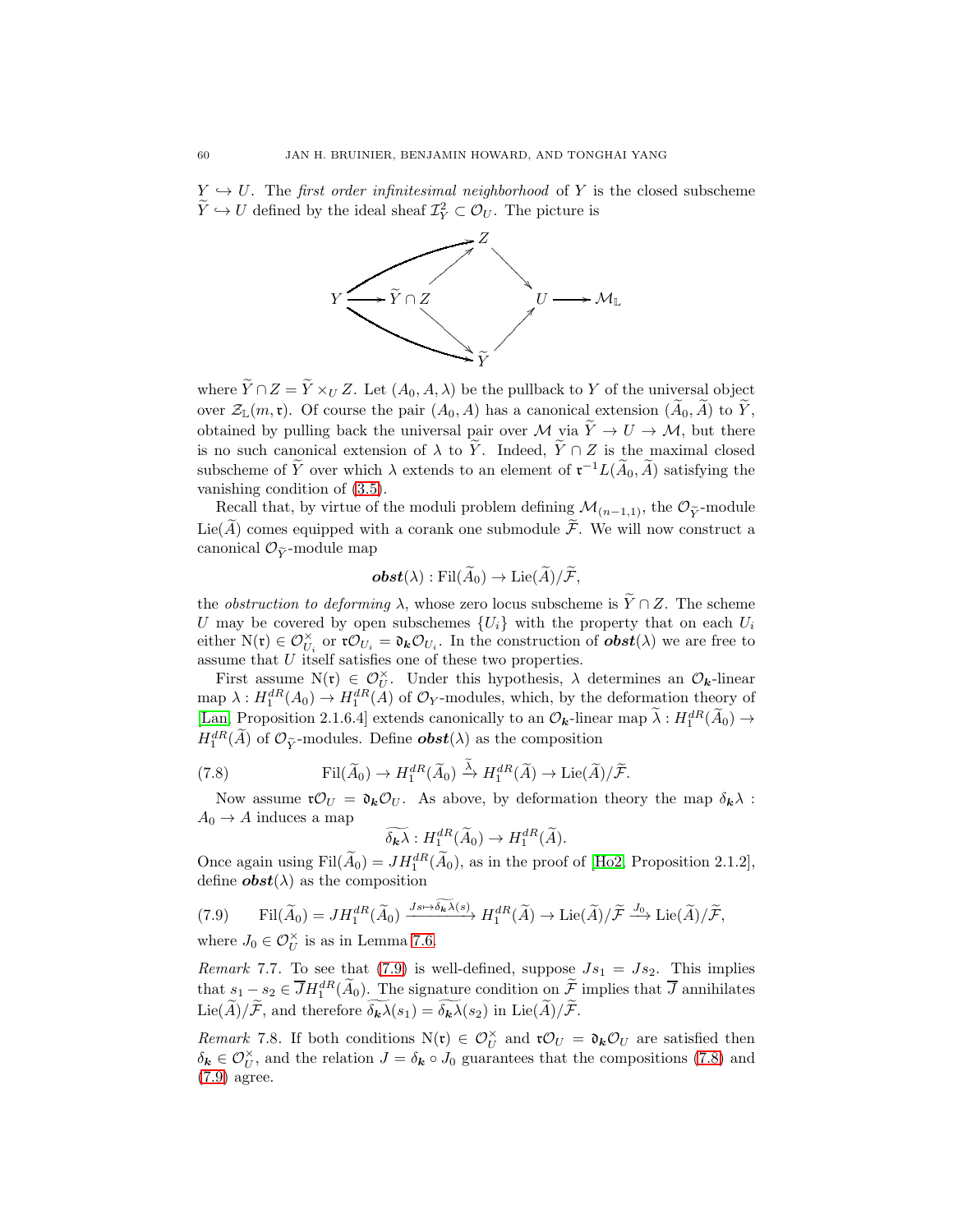**Lemma 7.9.** The zero locus subscheme of  $\boldsymbol{\omega}$  obst( $\lambda$ ) is  $\widetilde{Y} \cap Z$ .

*Proof.* First assume that  $N(\mathfrak{r}) \in \mathcal{O}_U^{\times}$ . Using the notation of [\(7.8\)](#page-59-1), denote by *obst*<sup>\*</sup>( $\lambda$ ) the composition

$$
\textnormal{Fil}(\widetilde{A}_0)\rightarrow H_1^{dR}(\widetilde{A}_0)\xrightarrow{\widetilde{\lambda}} H_1^{dR}(\widetilde{A})\rightarrow \textnormal{Lie}(\widetilde{A}),
$$

so that  $\boldsymbol{obst}(\lambda)$  is the composition

$$
\mathrm{Fil}(\widetilde{A}_0)\xrightarrow{\mathbf{obst}^*(\lambda)}\mathrm{Lie}(\widetilde{A})\to \mathrm{Lie}(\widetilde{A})/\widetilde{\mathcal{F}}.
$$

By deformation theory, the zero locus subscheme of  $\boldsymbol{obst}^*(\lambda)$  is the maximal closed subscheme of Y over which  $\lambda$  extends to an element of  $\mathfrak{r}^{-1}L(A_0, A)$ . For this extension the vanishing of [\(3.5\)](#page-12-1) is automatic by Remark [3.6,](#page-12-6) and the hermitian norm of the extension is equal to the hermitian norm of  $\lambda$ . It follows that the zero locus subscheme of  $\boldsymbol{obst}^*(\lambda)$  is  $\widetilde{Y} \cap Z$ . Thus we are reduced proving that  $\boldsymbol{obst}^*(\lambda)$ and  $\boldsymbol{obst}(\lambda)$  have the same zero locus subscheme.

If  $d_k \in \mathcal{O}_U^\times$  the argument is simple, and exploits the splitting

$$
\mathcal{O}_{\bm{k}}\otimes_{\mathbb{Z}} \mathcal{O}_{\widetilde{Y}}\cong \mathcal{O}_{\widetilde{Y}}\times \mathcal{O}_{\widetilde{Y}}.
$$

The orthogonal idempotents on the right hand side induce a splitting  $N = eN \oplus \overline{e}N$ of any  $\mathcal{O}_k \otimes_{\mathbb{Z}} \mathcal{O}_{\tilde{\mathbf{v}}}$ -module N, in which  $eN$  is the maximal submodule on which  $\mathcal{O}_k$ acts through the structure map  $\mathcal{O}_k \to \mathcal{O}_{\widetilde{Y}}$ , and  $\overline{e}N$  is the maximal submodule on which  $\mathcal{O}_k$  acts through the complex conjugate. Krämer's signature condition on  $\widetilde{\mathcal{F}}$  implies that  $\widetilde{\mathcal{F}} = e\mathrm{Lie}(\widetilde{A})$ , and so  $\widetilde{\mathcal{F}}$  admits a canonical complementary summand  $\overline{e}$ Lie( $\widetilde{A}$ ) on which  $\mathcal{O}_k$  acts through the complex conjugate of the structure morphism. The image of  $\boldsymbol{obst}^*(\lambda)$  is contained in  $\overline{e} \text{Lie}(\widetilde{A}) \cong \text{Lie}(\widetilde{A})/\widetilde{F}$ . Thus **obst**<sup>\*</sup>( $\lambda$ ) vanishes if and only if **obst**( $\lambda$ ) vanishes, as desired.

Returning to the general case (but still assuming  $N(\mathfrak{r}) \in \mathcal{O}_U^{\times}$ ), fix a geometric point  $y \in \widetilde{Y}(\mathbb{F})$  and let **R** be the étale local ring of  $\widetilde{Y}$  at y. Denote by  $(A_0, A)$  the pullback of  $(\widetilde{A}_0, \widetilde{A})$  through  $Spec(\mathbf{R}) \to V \to \widetilde{Y}$ , and similarly denote by

$$
\widetilde{\boldsymbol{\lambda}}: H_1^{dR}(\boldsymbol{A}_0)\to H_1^{dR}(\boldsymbol{A})
$$

the pullback of  $\tilde{\lambda}: H_1^{dR}(\tilde{A}_0) \to H_1^{dR}(\tilde{A})$ . Using Lemma [7.6,](#page-57-1) there is an **R**-basis  $\epsilon_1, \ldots, \epsilon_n$  of Lie(A) such that  $\epsilon_1, \ldots, \epsilon_{n-1}$  generates the corank one R-submodule  $\mathcal{F}_A \subset \text{Lie}(A)$ , and J acts on  $\text{Lie}(A)$  as

$$
J=\begin{bmatrix}0 & \cdots & 0 & j_1\\ \vdots & \ddots & \vdots & \vdots\\ 0 & \cdots & 0 & j_n\end{bmatrix}\in M_n(\mathbf{R}),
$$

where  $j_1, \ldots, j_n \in \mathbb{R}$  satisfy  $(j_1, \ldots, j_n) = (j_n)$ . Fix an  $\mathcal{O}_k \otimes_{\mathbb{Z}} \mathbb{R}$ -module generator  $\sigma \in H_1^{dR}(\boldsymbol{A}_0)$ , and write

$$
\widetilde{\boldsymbol{\lambda}}(\sigma) = \lambda_1 \epsilon_1 + \cdots + \lambda_n \epsilon_n \in \text{Lie}(\boldsymbol{A})
$$

with  $\lambda_i \in \mathbf{R}$ . Using

$$
\mathrm{Fil}(\boldsymbol{A}_0)=JH_1^{dR}(\boldsymbol{A}_0)=J\sigma,
$$

the image of  $\boldsymbol{\mathrm{obst}}(\lambda)|_{\boldsymbol{R}}$  is generated by

$$
\widetilde{\boldsymbol{\lambda}}(J\sigma)=\lambda_nj_n\epsilon_n\in\mathrm{Lie}(\boldsymbol{A})/\mathcal{F}_{\boldsymbol{A}},
$$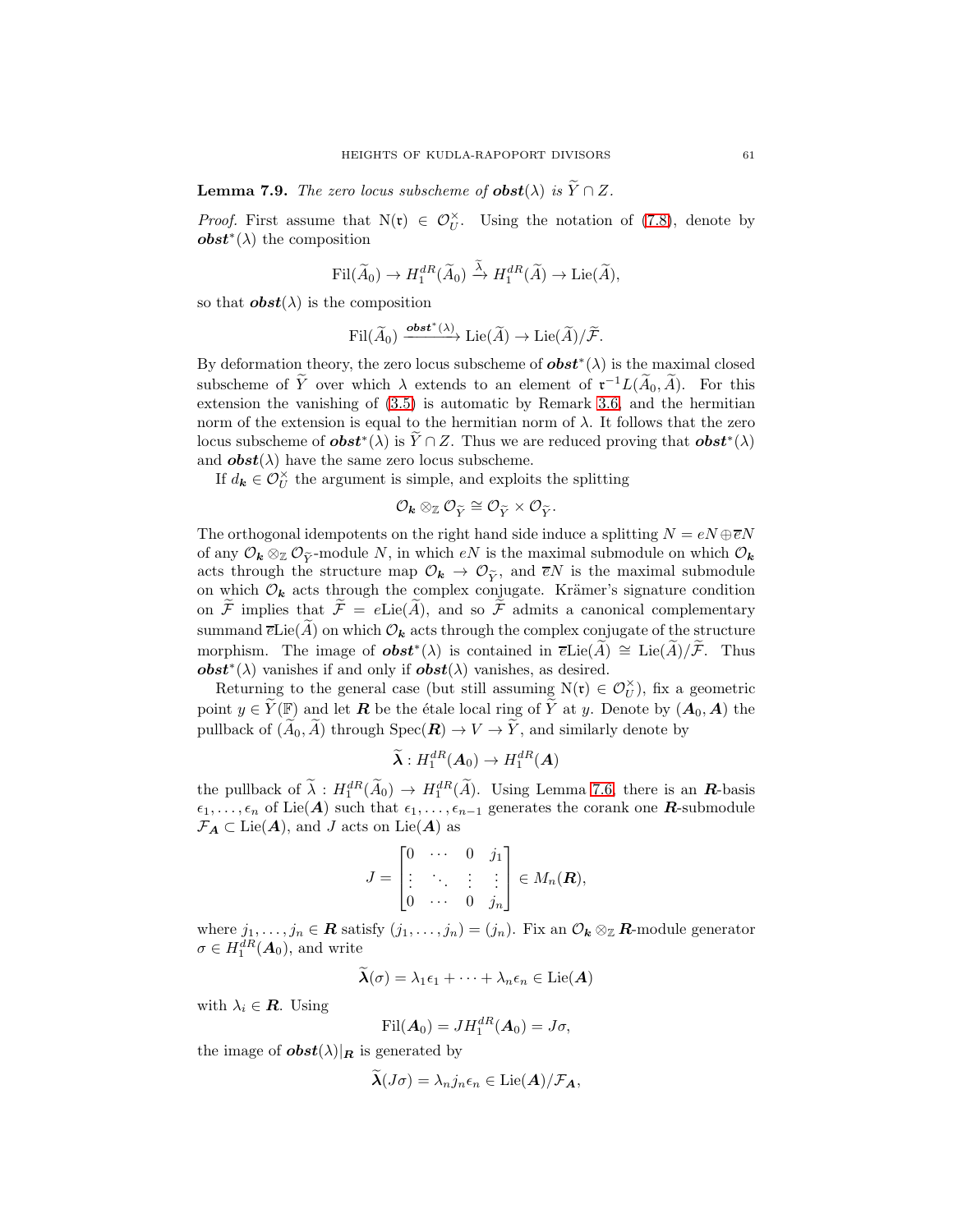while the image of  $\boldsymbol{obst}^*(\lambda)|_{\boldsymbol{R}}$  is generated by

$$
\widetilde{\boldsymbol{\lambda}}(J\sigma) = J \cdot \widetilde{\boldsymbol{\lambda}}(\sigma) = \lambda_n (j_1 \epsilon_1 + \cdots + j_n \epsilon_n) \in \mathrm{Lie}(\boldsymbol{A}).
$$

As  $\lambda_n(j_1,\ldots,j_n) = \lambda_n(j_n)$ , the maximal quotient of **R** in which  $\boldsymbol{obst}(\lambda)|_{\boldsymbol{R}}$  vanishes is the same as the maximal quotient in which  $\boldsymbol{obst}^*(\lambda)\vert_{\boldsymbol{R}}$  vanishes.

Now assume that  $\mathfrak{r} \mathcal{O}_U = \mathfrak{d}_k \mathcal{O}_U$ . The zero locus subscheme of  $\boldsymbol{\theta} \boldsymbol{\delta} \boldsymbol{\epsilon}^*(\lambda)$  is the maximal closed subscheme of Y over which  $\lambda$  extends to an element of  $\mathfrak{r}^{-1}L(A_0, A)$ satisfying the vanishing of [\(3.5\)](#page-12-1). By deformation theory, this is the same as the maximal closed subscheme over which the compositions

$$
\textup{Fil}(\widetilde{A}_0)\rightarrow H_1^{dR}(\widetilde{A}_0)\xrightarrow{\widetilde{\delta_{\mathbf{k}}\lambda}}H_1^{dR}(\widetilde{A})\rightarrow \textup{Lie}(\widetilde{A})
$$

and

$$
H_1^{dR}(\widetilde{A}_0) \xrightarrow{\widetilde{\delta_{k}\lambda}} H_1^{dR}(\widetilde{A}) \to \mathrm{Lie}(\widetilde{A}) \to \mathrm{Lie}(\widetilde{A})/\widetilde{\mathcal{F}}
$$

vanish. Using  $J\ddot{F} = 0$  and  $\text{Fil}(\ddot{A}_0) = JH_1^{dR}(\dot{A}_0)$ , one easily checks that the vanishing of the second composition implies the vanishing of the first. As  $J_0 \in R^{\times}$ , the vanishing of the second composition is equivalent to the vanishing of  $\boldsymbol{obst}(\lambda)$ . Thus  $\boldsymbol{obst}(\lambda)$  and  $\boldsymbol{obst}^*(\lambda)$  have the same zero locus subscheme.

The following result is reminiscent of the classical adjunction isomorphism as in [\[Liu,](#page-68-26) Lemma 9.1.36], however our result is particular to the moduli space  $\mathcal{M}$ . Indeed, it is a statement about the cotautological bundle  $\mathcal T$ , which we have defined using the moduli interpretation of M.

<span id="page-61-1"></span>**Theorem 7.10** (Adjunction). Assuming that Z is Y-improper, there is a canonical isomorphism

$$
\mathcal{O}(Z)|_Y \cong \mathcal{T}_{\mathbb{L}}|_Y
$$

of line bundles on Y .

Proof. View the obstruction

<span id="page-61-0"></span>
$$
\boldsymbol{obst}(\lambda) : \mathrm{Fil}(\widetilde{A}_0) \to \mathrm{Lie}(\widetilde{A})/\widetilde{\mathcal{F}}
$$

as a section  $\boldsymbol{obst}(\lambda) \in \Gamma(\mathcal{T}_{\mathbb{L}}|\tilde{\gamma})$  with zero locus subscheme  $\tilde{Y} \cap Z$ . Under the inclusion  $\mathcal{O}_U \subset \mathcal{O}(Z)$  of  $\mathcal{O}_U$ -modules, the constant function 1 on U defines a section  $s \in \Gamma(\mathcal{O}(Z))$  with zero locus subscheme Z. Hence the restriction  $s|_{\widetilde{Y}} \in \Gamma(\mathcal{O}(Z)|_{\widetilde{Y}})$ also has zero locus subscheme  $\widetilde{Y} \cap Z$ .

After passing to a Zariski open cover of U, we are free to assume that  $U =$  $Spec(R)$  is affine, and that the line bundles  $\mathcal{O}(Z)$  and  $\mathcal{T}_{L}|_{U}$  are trivial. Fix isomorphisms of R-modules  $\Gamma(\mathcal{O}(Z)) \cong R$  and  $\Gamma(\mathcal{T}_L|_U) \cong R$ , and let  $I \subset R$  be the ideal defining the closed subscheme  $Y \subset U$ . Note that  $R/I \cong \mathcal{O}_Y$  is an integral domain of characteristic 0, and hence I is prime. Let  $f, g \in R/I^2$  be the elements corresponding to the sections  $\boldsymbol{obst}(\lambda)$  and  $\boldsymbol{s}|_{\tilde{\mathbf{v}}}.$  As these sections have the same zero locus subscheme,  $(f) = (g)$  and we may write  $f = v g$  and  $g = uf$  for some  $u, v \in R/I^2$ . In particular  $g \cdot (1 - uv) = 0$ .

We claim that if  $x \in R/I^2$  satisfies  $gx = 0$ , then  $x \in I/I^2$ . Suppose not. The element  $g \in R/I^2$  comes with a lift to R, defined by s, and we fix any lift of x to R, necessarily with  $x \notin I$ . In particular x is a unit in the localization  $R_I$ . Therefore  $g \in I^2R_I$  and the natural surjection  $R_I \to R_I/(g)$  induces an isomorphism on tangent spaces. This is a contradiction, as we know from the smoothness of the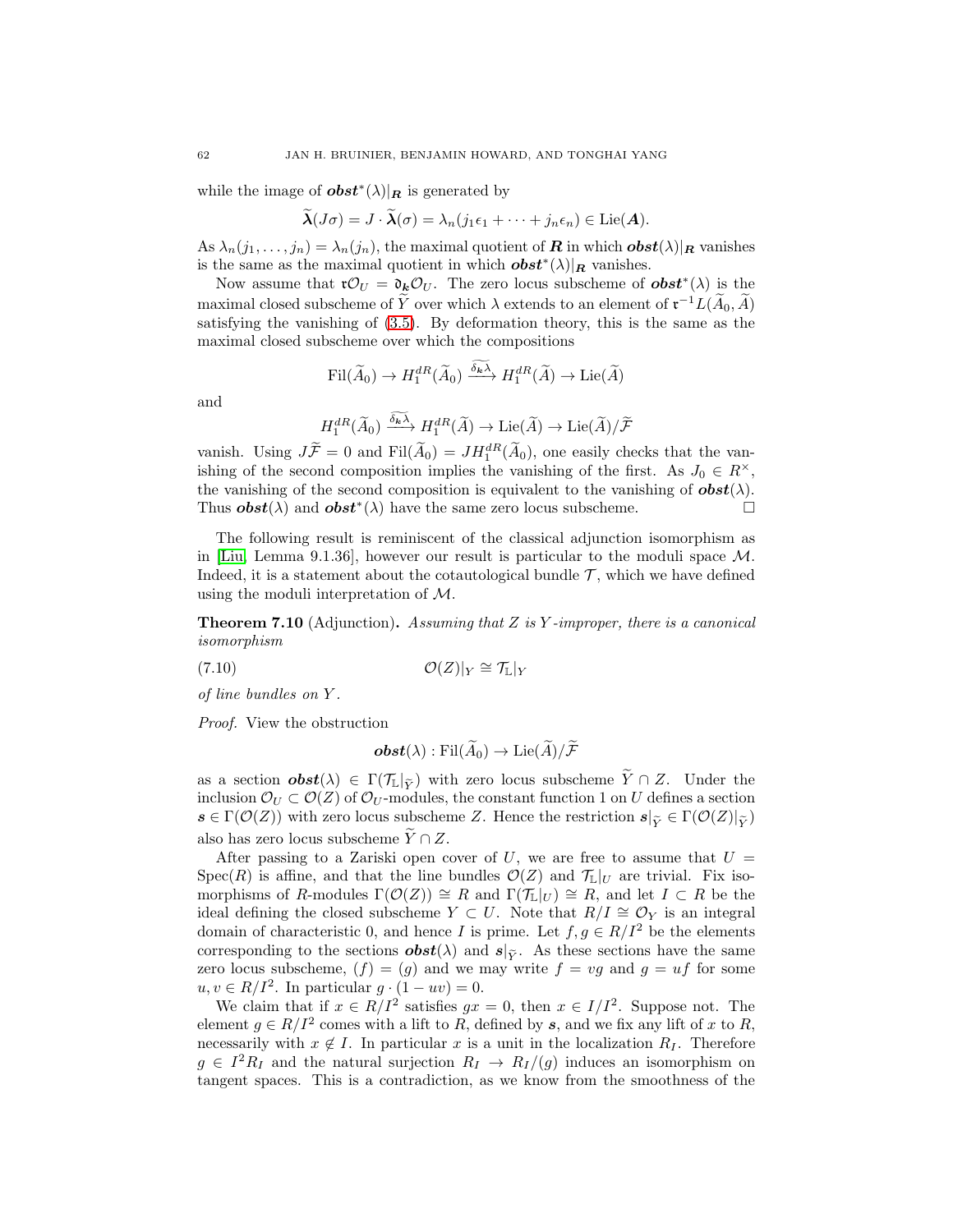generic fibers of U and Z that  $R_I$  and  $R_I/(g)$  are smooth k-algebras of dimensions  $n-1$  and  $n-2$ , respectively.

If we apply the above to  $x = 1 - uv$  we see that  $1 = uv$  in  $R/I$ . Therefore the map

$$
\Gamma(\mathcal{T}_{\mathbb{L}}|_{\widetilde{Y}}) \cong R/I^2 \xrightarrow{u} R/I^2 \cong \Gamma(\mathcal{O}(Z)|_{\widetilde{Y}}),
$$

which takes  $\boldsymbol{obst}(\lambda) \mapsto s|_{\widetilde{Y}}$ , becomes an isomorphism after tensoring with  $R/I \cong$  $\mathcal{O}_Y$ . Although  $g = uf$  does not determine u uniquely, any other such u has the same image in  $R/I$ . In view of the discussion above, the desired isomorphism [\(7.10\)](#page-61-0) may be defined as follows: Zariski locally on  $\widetilde{Y}$  there is a homomorphism

$$
\mathcal{T}_{\mathbb{L}}|_{\widetilde{Y}} \to \mathcal{O}(Z)|_{\widetilde{Y}}
$$

satisfying  $\boldsymbol{obst}(\lambda) \mapsto \boldsymbol{s}|_{\tilde{\gamma}}$ . Such a homomorphism is not unique, but any two have the same restriction to Y. This restriction is an isomorphism, and these isomorphisms patch together over a Zariski cover.

At last we construct the promised section [\(7.4\)](#page-56-0). Fix one connected component  $Y \subset \mathcal{Y}_{(\mathbb{L}_0,\Lambda)/U}$ , and regard  $\mathcal{Z}_{\mathbb{L}}(m,\mathfrak{r})$  as a line bundle on  $\mathcal{M}_{\mathbb{L}}$ . Its pullback to a line bundle on  $U$  satisfies

$$
\mathcal{Z}_{\mathbb{L}}(m,\mathfrak{r})|_U \cong \bigotimes_Z \mathcal{O}(Z),
$$

where the tensor product is over all connected components  $Z \subset \mathcal{Z}_{\mathbb{L}}(m,\mathfrak{r})_{/U}$ . Combining the adjunction isomorphism [\(7.10\)](#page-61-0) with Proposition [7.5](#page-57-2) yields an isomorphism

$$
\mathcal{T}_{\mathbb{L}}^{R_{\Lambda}(m,\mathfrak{r})}|_{Y} \cong \bigotimes_{Y \text{-improper } Z} \mathcal{O}(Z)|_{Y},
$$

and hence an isomorphism

<span id="page-62-0"></span>
$$
\mathcal{Z}_{\mathbb{L}}(m,\mathfrak{r})|_{Y}\cong \mathcal{T}_{\mathbb{L}}^{R_{\Lambda}(m,\mathfrak{r})}|_{Y}\otimes \bigotimes_{Y\text{-proper }Z}\mathcal{O}(Z)|_{Y},
$$

which we rewrite as

(7.11) 
$$
\mathcal{Z}_{\mathbb{L}}^{\heartsuit}(m,\mathfrak{r})|_{Y} \cong \bigotimes_{Y\text{-proper }Z} \mathcal{O}(Z)|_{Y}.
$$

Each line bundle  $\mathcal{O}(Z) \supset \mathcal{O}_U$  on U has a canonical section  $s \in \Gamma(\mathcal{O}(Z))$ , corresponding to the constant function 1 in  $\mathcal{O}_U$ , satisfying

$$
\operatorname{div}(\boldsymbol{s}|_Y) = \operatorname{div}(\boldsymbol{s}) \cap Y = Z \cap Y
$$

as divisors on  $Y$ . Therefore  $(7.11)$  determines a section

<span id="page-62-1"></span>
$$
\pmb\sigma_{m,\mathfrak r}|_Y\in\Gamma(\mathcal Z_{\mathbb L}^\heartsuit(m,\mathfrak r)|_Y)
$$

corresponding to the section ⊗s|<sub>Y</sub> on the right hand side of [\(7.11\)](#page-62-0), and this section satisfies

(7.12) 
$$
\operatorname{div}(\boldsymbol{\sigma}_{m,\mathfrak{r}}|_{Y}) = \sum_{Y \text{-proper } Z} (Z \cap Y).
$$

Note that each  $s|_Y$  appearing in the tensor product is nonvanishing at the generic point of Y, precisely because the tensor product is over only the Y-proper  $Z$ 's. In particular  $\sigma_{m,\mathfrak{r}}|_Y$  is nonzero.

By repeating the above construction on each connected component Y of  $\mathcal{Y}_{(\mathbb{L}_0,\Lambda)/U}$ we obtain a section of the pullback of  $\mathcal{Z}_{\mathbb{L}}^{\vee}(m,\mathfrak{r})$  to  $\mathcal{Y}_{(\mathbb{L}_0,\Lambda)/U}$ . As U varies over a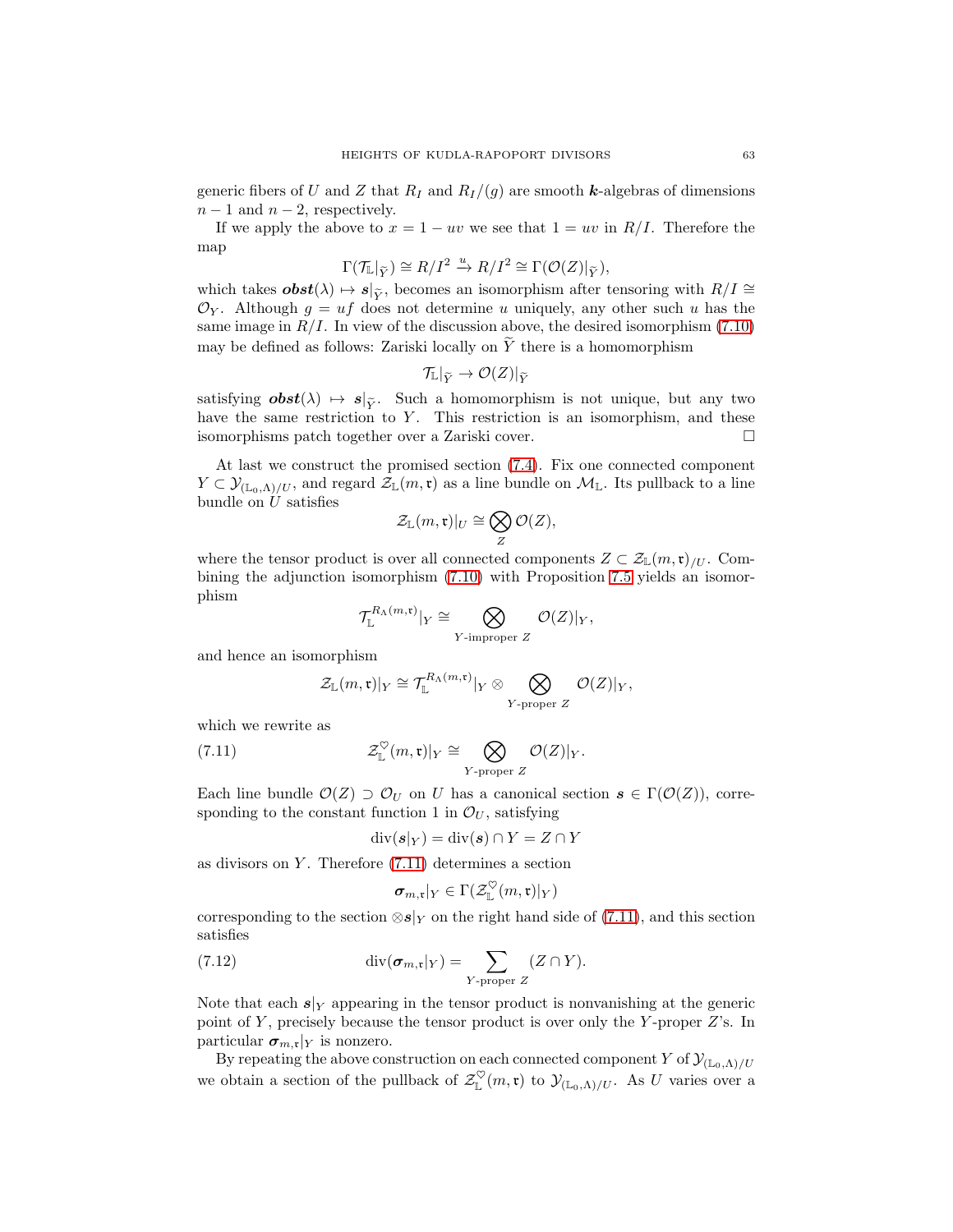cover of  $\mathcal{M}_{\mathbb{L}}$  by sufficiently small étale opens, these sections (being truly canonical) agree on the overlaps, and the desired section [\(7.4\)](#page-56-0) is defined by patching them together.

<span id="page-63-1"></span>**Proposition 7.11.** As divisors on  $\mathcal{Y}_{(\mathbb{L}_0,\Lambda)}$ , we have

$$
\mathrm{div}(\boldsymbol{\sigma}_{m,\mathfrak{r}})=\sum_{\substack{m_1\in\mathbb{Q}_{>0}\\m_2\in\mathbb{Q}_{\geq 0}\\m_1+m_2=m}}\mathcal{X}_{(\mathbb{L}_0,\Lambda)}(m_1,m_2,\mathfrak{r}).
$$

*Proof.* As in the construction of  $\sigma_{m,r}$ , fix a sufficiently small étale open subscheme  $U \to \mathcal{M}_{\mathbb{L}}$  and a connected component  $Y \subset \mathcal{Y}_{(\mathbb{L}_0,\Lambda)/U}$ . It follows from [\(5.4\)](#page-35-2) that there is an isomorphism of  $Y$ -schemes

$$
\bigsqcup_{Z} (Z \cap Y) \cong \bigsqcup_{\substack{m_1, m_2 \in \mathbb{Q}_{\geq 0} \\ m_1 + m_2 = m}} \mathcal{X}_{(\mathbb{L}_0, \Lambda)}(m_1, m_2, \mathfrak{r})_{/Y}
$$

where the disjoint union on the left is over all connected components  $Z \subset \mathcal{Z}_{\mathbb{L}}(m,\mathfrak{r})_{U}$ . Each side of this isomorphism has a well-defined 0-dimensional part: the disjoint union of all its 0-dimensional connected components. Taking the 0-dimensional parts, using Theorem [5.5](#page-36-0) and Proposition [5.11](#page-42-3) for the right hand side, and then viewing the 0-dimension parts as divisors on  $Y$ , we find

$$
\sum_{Y\text{-proper }Z}(Z\cap Y) = \sum_{\substack{m_1\in\mathbb{Q}_{>0}\\m_2\in\mathbb{Q}_{\geq 0}\\m_1+m_2=m}}\mathcal{X}_{(\mathbb{L}_0,\Lambda)}(m_1,m_2,\mathfrak{r})_{/Y}.
$$

Combining this with [\(7.12\)](#page-62-1) shows that

$$
\mathrm{div}(\pmb{\sigma}_{m,\mathfrak{r}})_{/Y} = \sum_{\substack{m_1 \in \mathbb{Q}_{>0} \\ m_2 \in \mathbb{Q}_{\geq 0} \\ m_1 + m_2 = m}} \mathcal{X}_{(\mathbb{L}_0,\Lambda)}(m_1, m_2, \mathfrak{r})_{/Y},
$$

<span id="page-63-0"></span>and the claim follows immediately.  $\Box$ 

7.4. Adjunction in the complex fiber. Fix one point  $y \in \mathcal{Y}_{(\mathbb{L}_0,\Lambda)}(\mathbb{C})$ . We will give a purely analytic construction of the fiber of  $\sigma_{m,\mathfrak{r}}$  at y using the complex uniformization  $(3.6)$ . Recall from Section [3.2](#page-13-0) that to the point y there is associated a triple  $(\mathfrak{A}_0, \mathfrak{A}_1, \mathfrak{B})$  of hermitian  $\mathcal{O}_k$ -modules such that  $L(\mathfrak{A}_0, \mathfrak{B}) \cong \Lambda$  and

$$
L(\mathfrak{A}_0,\mathfrak{A}_1)\in \text{gen}(\mathbb{L}_0(\infty)).
$$

Set  $\mathfrak{A} = \mathfrak{A}_1 \oplus \mathfrak{B}$  so that  $L(\mathfrak{A}_0, \mathfrak{A}) \in \text{gen}(\mathbb{L}(\infty))$  and

$$
L(\mathfrak{A}_0,\mathfrak{A})\cong L(\mathfrak{A}_0,\mathfrak{A}_1)\oplus\Lambda.
$$

Recall that the connected component of  $\mathcal{M}_{\mathbb{L}}(\mathbb{C})$  containing y admits an orbifold presentation

<span id="page-63-2"></span>
$$
\Gamma\backslash\mathcal{D}\to\mathcal{M}_{\mathbb{L}}(\mathbb{C})
$$

in which  $\mathcal D$  is the space of negative lines in  $L(\mathfrak{A}_0, \mathfrak{A})_{\mathbb R}$ , and that under this presentation the point y corresponds to the negative line  $L(\mathfrak{A}_0, \mathfrak{A}_1)_{\mathbb{R}} \subset L(\mathfrak{A}_0, \mathfrak{A})_{\mathbb{R}}$ .

Denote by  $Z(m,\mathfrak{r})$  the pullback to  $D$  of the divisor  $\mathcal{Z}_{\mathbb{L}}(m,\mathfrak{r})$ . By [\(3.7\)](#page-14-3) the corresponding line bundle is

(7.13) 
$$
Z(m, \mathfrak{r}) \cong \bigotimes_{\substack{\lambda \in \mathfrak{r}^{-1}L(\mathfrak{A}_0, \mathfrak{A}) \\ \langle \lambda, \lambda \rangle = m}} \mathcal{O}(\lambda).
$$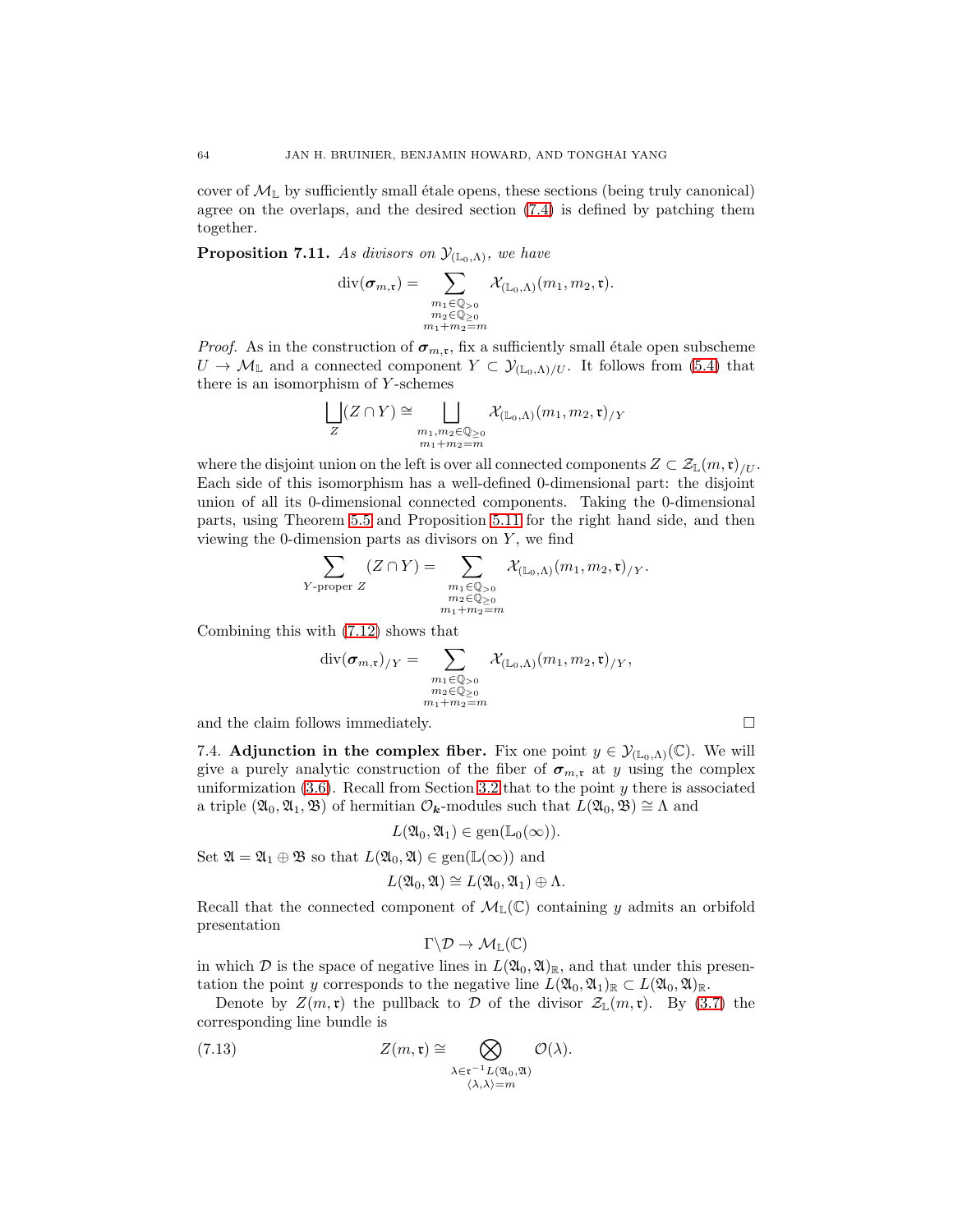On the right hand side  $\mathcal{O}(\lambda)$  is the line bundle on D defined by the divisor  $\mathcal{D}(\lambda)$ of negative lines orthogonal to  $\lambda$ . We must explain the meaning of the infinite tensor product on the right. Denote by  $s(\lambda)$  the constant function 1 on D, viewed as a section of  $\mathcal{O}(\lambda)$ . For any open set  $U \subset \mathcal{D}$  with compact closure there are only finitely many  $\lambda \in \mathfrak{r}^{-1}L(\mathfrak{A}_0, \mathfrak{A})$  satisfying  $\langle \lambda, \lambda \rangle = m$  for which  $\mathcal{D}(\lambda) \cap U \neq \emptyset$ . For  $\lambda$  not in this finite set the section  $s(\lambda)$  is nonvanishing on U, and defines a trivialization of  $\mathcal{O}(\lambda)$ . Thus, after restricting to any such U all but finitely many of the factors of  $(7.13)$  are trivialized, and the meaning of  $(7.13)$  is clear. The line bundle [\(7.13\)](#page-63-2) has a canonical section

$$
s_{m,\mathfrak{r}}=\bigotimes_{\substack{\lambda\in\mathfrak{r}^{-1}L(\mathfrak{A}_0,\mathfrak{A})\\ \langle\lambda,\lambda\rangle=m}}s(\lambda)
$$

corresponding to the constant function 1 in  $\mathcal{O}_{\mathcal{D}} \subset Z(m,\mathfrak{r}).$ 

Let T denote the pullback of the cotautological bundle  $\mathcal{T}_{L}$  to  $\mathcal{D}$ . The irreducible components of the divisor  $Z(m, \mathfrak{r})$  passing through y are indexed by the set

(7.14) 
$$
\{\lambda \in \mathfrak{r}^{-1}\Lambda : \langle \lambda, \lambda \rangle = m\} \subset L(\mathfrak{A}_0, \mathfrak{A}).
$$

Recall from Proposition [6.2](#page-49-1) that at every point  $z \in \mathcal{D}$  there is a canonical isomorphism

<span id="page-64-0"></span>
$$
T_z \cong \mathrm{Hom}_{\mathbb{C}}(z,\mathbb{C}),
$$

which was called  $\beta_z^{\vee}$ , but which we now suppress from the notation. For each  $z \in \mathcal{D}$ and each  $\lambda$  in [\(7.14\)](#page-64-0), denote by  $\lambda_z$  the orthogonal projection of  $\lambda$  to z. There is a unique holomorphic section  $\boldsymbol{obs}t^{\text{an}}(\lambda) \in \Gamma(\mathcal{D}, T)$  whose fiber at every point z satisfies

$$
\boldsymbol{obst}^{\operatorname{an}}_z(\lambda)=\langle \cdot, \lambda_z \rangle.
$$

Of course the zero locus of  $obst^{an}(\lambda)$  is the divisor  $\mathcal{D}(\lambda)$ , and hence there is a unique isomorphism of line bundles  $\mathcal{O}(\lambda) \cong T$  satisfying  $s(\lambda) \mapsto \mathbf{obst}^{\text{an}}(\lambda)$ . This isomorphism is the analytic analogue of the adjunction isomorphism of Theorem [7.10.](#page-61-1)

Define a holomorphic section

$$
\boldsymbol{obst}^{\rm an}_{m,\mathfrak{r}} = \bigotimes_{\substack{\lambda \in \mathfrak{r}^{-1}\Lambda \\ \langle \lambda, \lambda \rangle = m}} \boldsymbol{obst}^{\rm an}(\lambda)
$$

of

<span id="page-64-1"></span>
$$
T^{R_{\Lambda}(m,\mathfrak{r})} = \bigotimes_{\substack{\lambda \in \mathfrak{r}^{-1}\Lambda \\ \langle \lambda, \lambda \rangle = m}} T.
$$

The pullback of  $(7.5)$  to  $\mathcal D$  is

(7.15) 
$$
Z^{\heartsuit}(m,\mathfrak{r}) \cong Z(m,\mathfrak{r}) \otimes T^{\otimes -R_{\Lambda}(m,\mathfrak{r})},
$$

which has the holomorphic section  $s_{m,\mathfrak{r}} \otimes (\boldsymbol{obs} t_{m,\mathfrak{r}}^{\rm an})^{-1}$ .

**Lemma 7.12.** The fiber at y of  $s_{m,\mathfrak{r}} \otimes (\boldsymbol{obst}_{m,\mathfrak{r}}^{\text{an}})^{-1}$  agrees with the fiber at y of the section  $\sigma_{m,r}$ .

Proof. The main thing to explain is the relation between the analytically constructed section  $\boldsymbol{obs} t^{an}(\lambda)$  and the algebraically constructed section  $\boldsymbol{obs} t(\lambda)$  of the previous subsection. We will express both constructions in terms of parallel transport with respect to the Gauss-Manin connection. Let  $\mathbf{R} = \mathcal{O}_{\mathcal{D},y}$  be the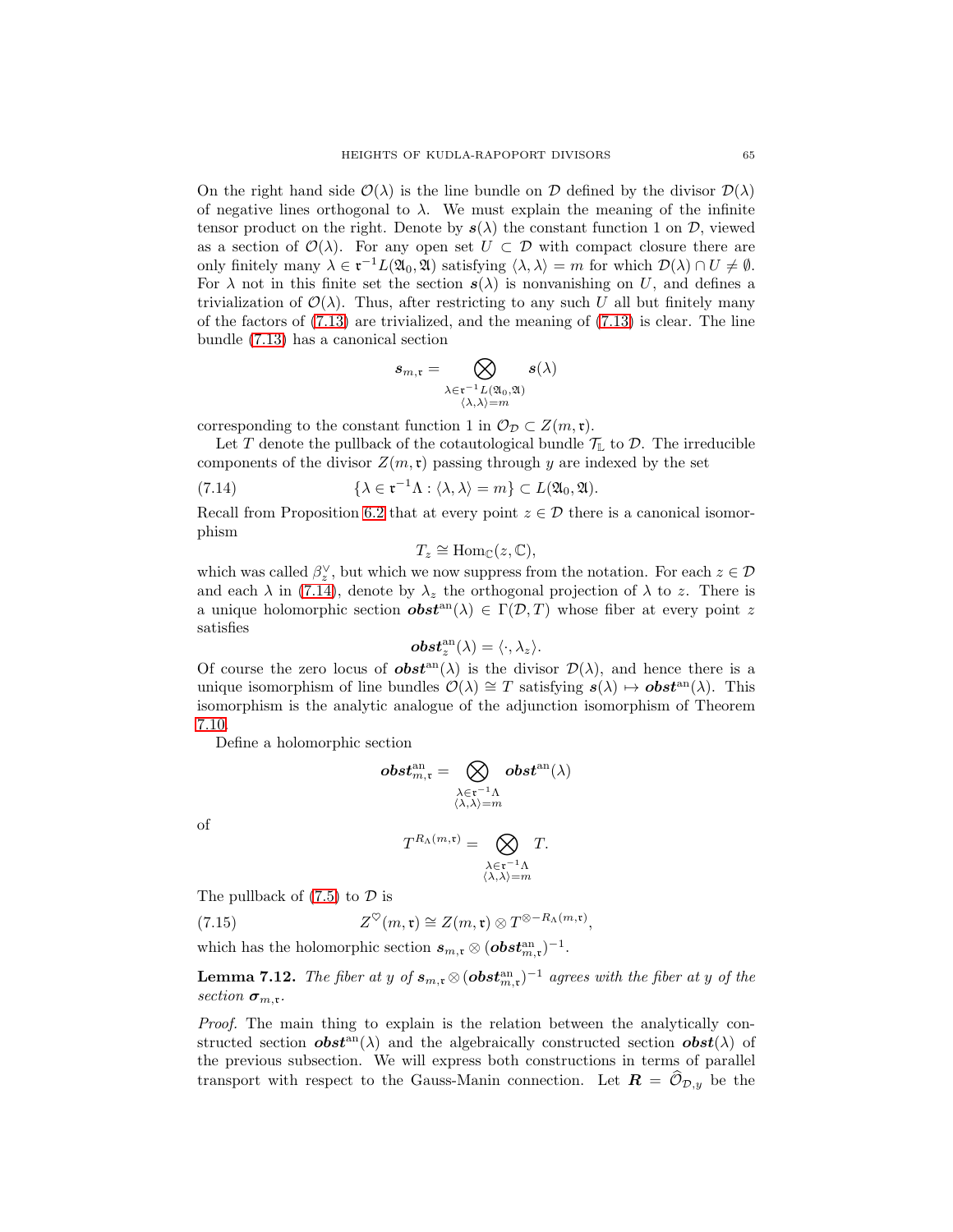completion of the ring of germs of holomorphic functions at y. Equivalently,  $\boldsymbol{R}$  is the completed étale local ring of  $\mathcal{M}_{\mathbb{L}/\mathbb{C}}$  at y, a power series ring over  $\mathbb{C}$  in  $n-1$ variables. Let  $(A_0, A) \in \mathcal{M}_{\mathbb{L}}(\mathbb{C})$  be the pair represented by the point y, and let  $(A_0, A)$  be the universal deformation of  $(A_0, A)$  over **R**. If  $\mathfrak{m} \subset \mathbb{R}$  is the maximal ideal, set  $\widetilde{R} = \mathbf{R}/\mathfrak{m}^2$ . Thus  $\mathrm{Spec}(\widetilde{R})$  is the first order infinitesimal neighborhood of y. Denote by  $(\widetilde{A}_0, \widetilde{A})$  the reduction of  $(A_0, A)$  to  $\widetilde{R}$ . Let

$$
T = \mathrm{Hom}_{\boldsymbol{R}}(\mathrm{Fil}({\boldsymbol{A}}_0), \mathrm{Lie}({\boldsymbol{A}})/\mathcal{F}_{\boldsymbol{A}})
$$

be the pullback to **R** of the cotautological bundle, and let  $\widetilde{T}$  be its reduction to  $\widetilde{R}$ .

Each  $\lambda$  in the set [\(7.14\)](#page-64-0) determines a C-linear map  $\lambda : H_1^{dR}(A_0) \to H_1^{dR}(A)$ , which, using the Gauss-Manin connection, has a canonical deformation

$$
\boldsymbol{\lambda}:H_1^{dR}(\boldsymbol{A}_0)\to H_1^{dR}(\boldsymbol{A})
$$

defined by parallel transport. See [\[Lan\]](#page-68-18) and [\[Vo\]](#page-68-27) for the Gauss-Manin connection, and [\[BeOg\]](#page-67-9) for the algebraic theory of parallel transport. The composition

$$
\mathrm{Fil}({\boldsymbol{A}}_0)\to H_1^{dR}({\boldsymbol{A}}_0)\xrightarrow{\boldsymbol{\lambda}}H_1^{dR}({\boldsymbol{A}})\to\mathrm{Lie}({\boldsymbol{A}})/\mathcal{F}_{\boldsymbol{A}},
$$

viewed as an element of T, is precisely the pullback of  $\boldsymbol{\delta} \boldsymbol{\delta} \boldsymbol{\delta}$  to T. On the other hand, the reduction of  $\lambda$  to  $\tilde{R}$  is precisely the map

$$
\widetilde{\lambda}: H_1^{dR}(\widetilde{A}_0) \to H_1^{dR}(\widetilde{A})
$$

appearing in [\(7.8\)](#page-59-1). Thus the reduction map  $\mathbf{T} \to \widetilde{T}$  sends  $\boldsymbol{\theta} \boldsymbol{\delta} \boldsymbol{\epsilon}^{\text{an}}(\lambda) \mapsto \boldsymbol{\theta} \boldsymbol{\delta} \boldsymbol{\epsilon}^{\text{an}}(\lambda)$ . With this in mind, the rest of the proof follows by tracing through the definitions of the two sections in question.

Define a metrized line bundle on  $\mathcal{M}_{\mathbb{L}}$  by

(7.16) 
$$
\widehat{Z}_{\mathbb{L}}^{\heartsuit}(f_{m,\mathfrak{r}})=\widehat{Z}_{\mathbb{L}}(f_{m,\mathfrak{r}})\otimes \widehat{\mathcal{T}}_{\mathbb{L}}^{\otimes -R_{\Lambda}(m,\mathfrak{r})}.
$$

<span id="page-65-1"></span>**Proposition 7.13.** For any point  $y \in \mathcal{Y}_{(\mathbb{L}_0,\Lambda)}(\mathbb{C})$ , the section  $\sigma_{m,\mathfrak{r}}$  constructed in Section [7.3](#page-56-2) satisfies

<span id="page-65-0"></span>
$$
-\log ||\boldsymbol{\sigma}_{m,\mathfrak{r}}||_y^2 = \Phi_{\mathbb{L}}(y, f_{m,\mathfrak{r}})
$$

with respect to the metric on  $\mathcal{Z}_{\mathbb{L}}^{\vee}(f_{m,\mathfrak{r}})|_{y}$  determined by [\(7.16\)](#page-65-0).

*Proof.* The metrized line bundle  $(7.16)$  pulls back to a metrized line bundle on  $\mathcal{D}$ , whose underlying line bundle is [\(7.15\)](#page-64-1). It is easy to compute the norm of the section  $s_{m,\mathfrak{r}} \otimes (obs t_{m,\mathfrak{r}}^{\text{an}})^{-1}$  with respect to this metric. For any  $z \in \mathcal{D}$  not contained in the support of  $Z(m, \mathfrak{r})$ , the section  $s_{m,\mathfrak{r}}$  satisfies

$$
-\log||s_{m,\mathfrak{r}}||_z^2 = \Phi_{\mathbb{L}}(z, f_{m,\mathfrak{r}}),
$$

by definition of the metric on  $\widehat{Z}_{\mathbb{L}}(f_{m,\mathfrak{r}})$ , while

$$
\log ||\boldsymbol{obst}_{m,\mathfrak{r}}^{an}||_{z}^{2} = \sum_{\substack{\lambda \in \mathfrak{r}^{-1}\Lambda \\ \langle \lambda, \lambda \rangle = m}} \log ||\boldsymbol{obst}^{an}(\lambda)||_{z}^{2} = \sum_{\substack{\lambda \in \mathfrak{r}^{-1}\Lambda \\ \langle \lambda, \lambda \rangle = m}} \big(\log |\langle \lambda_{z}, \lambda_{z} \rangle| + \log(4\pi) + \gamma \big),
$$

by definition [\(6.4\)](#page-50-2) of the metric on  $\hat{\mathcal{T}}_{\mathbb{L}}$ . It follows that

$$
-\log ||\boldsymbol{\sigma}_{m,\mathfrak{r}}||_y^2 = \lim_{z \to y} \big(-\log ||\boldsymbol{s}_{m,\mathfrak{r}}||_z^2 + \log ||\boldsymbol{\omega} \boldsymbol{s} \boldsymbol{t}_{m,\mathfrak{r}}^{\mathrm{an}}||_z^2\big)
$$
  
= 
$$
\lim_{z \to y} \Big(\Phi_{\mathbb{L}}(z, f_{m,\mathfrak{r}}) + \sum_{\substack{\lambda \in \mathfrak{r}^{-1}\Lambda \\ \langle \lambda, \lambda \rangle = m}} \big(\log |\langle \lambda_z, \lambda_z \rangle| + \log(4\pi) + \gamma\big)\Big).
$$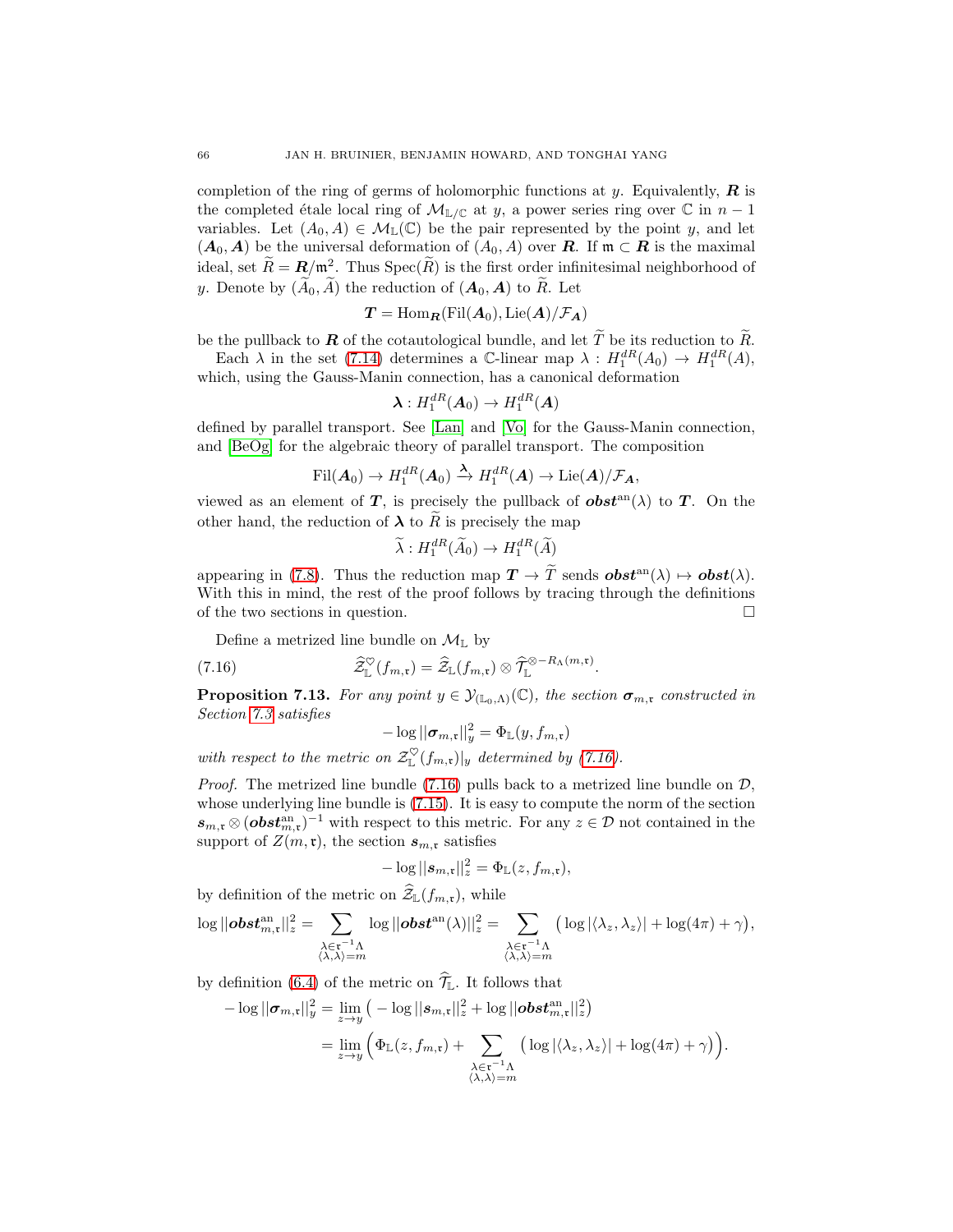By Corollary [4.2,](#page-20-0) this is the value at y of the (discontinuous) function  $\Phi_{\mathbb{L}}(z, f_{m,\mathfrak{r}})$ . Ò

# 7.5. Completion of the proof. Again we consider the metrized line bundle

$$
\widehat{\mathcal{Z}}^{\heartsuit}_{\mathbb{L}}(f_{m,\mathfrak{r}})=\widehat{\mathcal{Z}}_{\mathbb{L}}(f_{m,\mathfrak{r}})\otimes\widehat{\mathcal{T}}^{\otimes-R_\Lambda(m,\mathfrak{r})}_{\mathbb{L}}
$$

on  $\mathcal{M}_L$ . Its restriction to  $\mathcal{Y}_{(L_0,\Lambda)}$  has a canonical nonzero section [\(7.4\)](#page-56-0), which determines an arithmetic divisor

$$
\widehat{\operatorname{div}}(\boldsymbol{\sigma}_{m,\mathfrak{r}})=(\operatorname{div}(\boldsymbol{\sigma}_{m,\mathfrak{r}}),-\log||\boldsymbol{\sigma}_{m,\mathfrak{r}}||^2)\in\widehat{\operatorname{Div}}({\cal Y}_{({\mathbb L}_0,\Lambda)})
$$

satisfying

$$
[\widehat{\mathcal{Z}}^{\heartsuit}_{\mathbb{L}}(f_{m,\mathfrak{r}}):\mathcal{Y}_{\mathbb{L}_0,\Lambda}]=\widehat{\operatorname{deg}}\ \widehat{\operatorname{div}}(\boldsymbol{\sigma}_{m,\mathfrak{r}}).
$$

Proposition [7.11](#page-63-1) implies that the arithmetic divisor

<span id="page-66-0"></span>
$$
\widehat{\mathrm{div}}_{\mathrm{fin}}(\boldsymbol{\sigma}_{m,\mathfrak{r}})=(\mathrm{div}(\boldsymbol{\sigma}_{m,\mathfrak{r}}),0)
$$

satisfies

(7.17) 
$$
\widehat{\deg} \widehat{\operatorname{div}}_{\operatorname{fin}}(\sigma_{m,\mathfrak{r}}) = \sum_{\substack{m_1 \in \mathbb{Q}_{>0} \\ m_2 \in \mathbb{Q}_{\geq 0} \\ m_1 + m_2 = m}} \widehat{\deg} \widehat{\mathcal{X}}_{(\mathbb{L}_0,\Lambda)}(m_1, m_2, \mathfrak{r}).
$$

On the other hand, it is immediate from Proposition [7.13](#page-65-1) that the arithmetic divisor

<span id="page-66-1"></span>
$$
\widehat{\mathrm{div}}_{\infty}(\boldsymbol{\sigma}_{m,\mathfrak{r}}) = (0, -\log ||\boldsymbol{\sigma}_{m,\mathfrak{r}}||^2)
$$

satisfies

(7.18) 
$$
\widehat{\deg} \widehat{\mathrm{div}}_{\infty}(\sigma_{m,\mathfrak{r}}) = \Phi_{\mathbb{L}}(\mathcal{Y}_{(\mathbb{L}_0,\Lambda)},f_{m,\mathfrak{r}}).
$$

At last we have all the necessary ingredients to prove the main result.

*Proof of Theorem [7.2.](#page-54-0)* First we treat the case  $f = f_{m,r}$ . Combining [\(7.17\)](#page-66-0) with Proposition [7.3](#page-54-3) shows that

$$
\widehat{\deg} \ \widehat{\operatorname{div}}_{\operatorname{fin}}(\boldsymbol{\sigma}_{m,\mathfrak{r}}) = -\deg_{\mathbb{C}} \mathcal{Y}_{(\mathbb{L}_0,\Lambda)} \sum_{\substack{m_1 \in \mathbb{Q}_{>0} \\ m_2 \in \mathbb{Q}_{\geq 0} \\ m_1 + m_2 = m}} a^+_{\mathbb{L}_0}(m_1,\mathfrak{r}) \cdot R_{\Lambda}(m_2,\mathfrak{r}).
$$

The  $m_1 = 0$  term absent from the right hand side instead appears in the equality

$$
[\widehat{\mathcal{T}}^{\otimes R_{\Lambda}(m,\mathfrak{r})}_{\mathbb{L}}:\mathcal{Y}_{(\mathbb{L}_0,\Lambda)}] = -\deg_{\mathbb{C}}\mathcal{Y}_{(\mathbb{L}_0,\Lambda)}\cdot a^+_{\mathbb{L}_0}(0,\mathfrak{r})\cdot R_{\Lambda}(m,\mathfrak{r})
$$

of Theorem [6.4,](#page-51-4) and combining all of this with [\(7.18\)](#page-66-1) gives the final equality in

$$
\begin{split}\n&[\widehat{\mathcal{Z}}_{\mathbb{L}}(f_{m,\mathfrak{r}}):\mathcal{Y}_{(\mathbb{L}_{0},\Lambda)}] \\
&= [\widehat{\mathcal{T}}_{\mathbb{L}}^{\otimes R_{\Lambda}(m,\mathfrak{r})}:\mathcal{Y}_{(\mathbb{L}_{0},\Lambda)}] + [\widehat{\mathcal{Z}}_{\mathbb{L}}^{\heartsuit}(f_{m,\mathfrak{r}}):\mathcal{Y}_{(\mathbb{L}_{0},\Lambda)}] \\
&= [\widehat{\mathcal{T}}_{\mathbb{L}}^{\otimes R_{\Lambda}(m,\mathfrak{r})}:\mathcal{Y}_{(\mathbb{L}_{0},\Lambda)}] + \widehat{\deg} \widehat{\mathrm{div}}_{\mathrm{fin}}(\sigma_{m,\mathfrak{r}}) + \widehat{\deg} \widehat{\mathrm{div}}_{\infty}(\sigma_{m,\mathfrak{r}}) \\
&= \Phi_{\mathbb{L}}(\mathcal{Y}_{(\mathbb{L}_{0},\Lambda)},f_{m,\mathfrak{r}}) - \deg_{\mathbb{C}} \mathcal{Y}_{(\mathbb{L}_{0},\Lambda)} \sum_{\substack{m_{1},m_{2} \in \mathbb{Q}_{\geq 0} \\ m_{1}+m_{2}=m}} a^+_{\mathbb{L}_{0}}(m_{1},\mathfrak{r}) \cdot R_{\Lambda}(m_{2},\mathfrak{r}).\n\end{split}
$$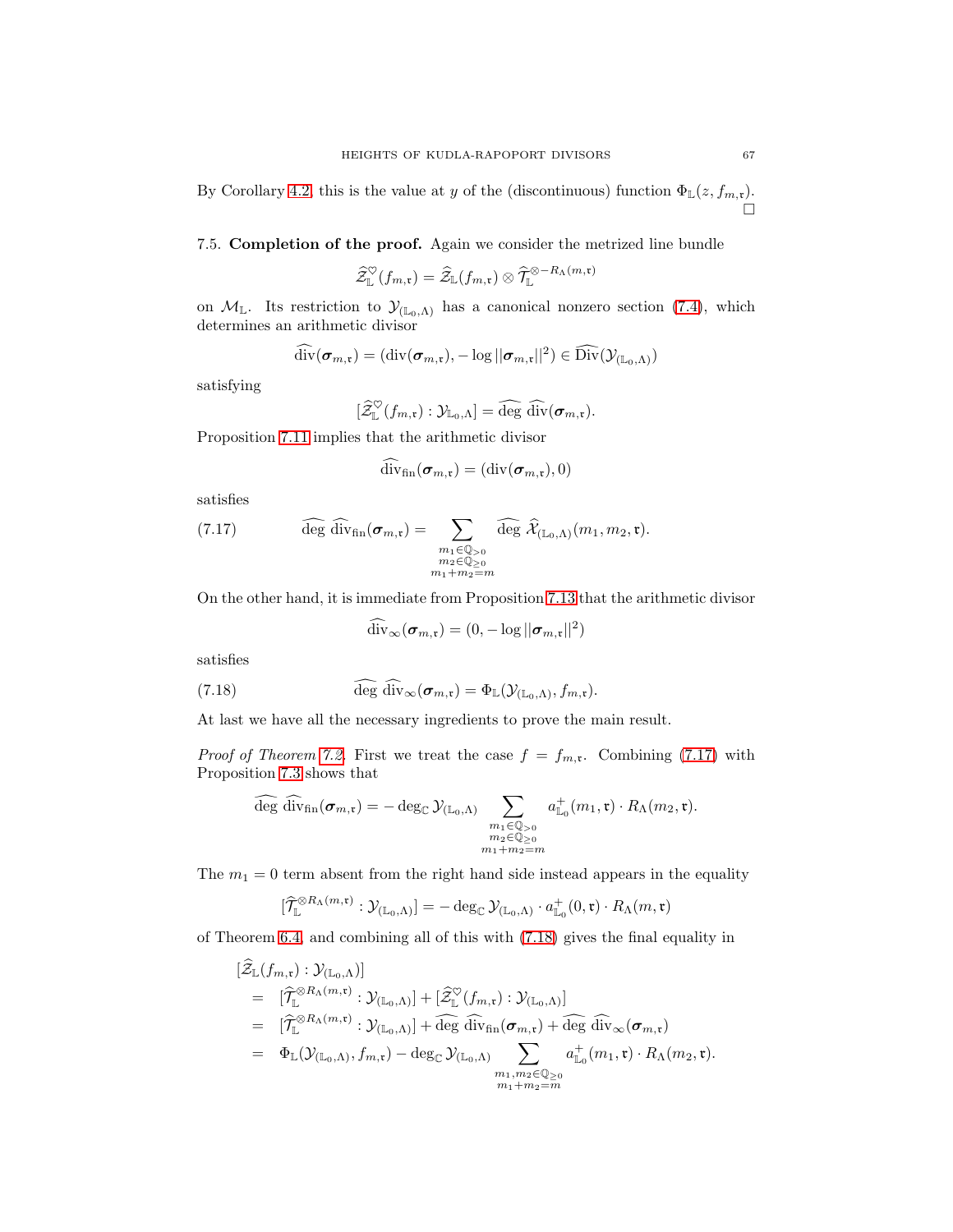Corollary [5.20](#page-47-2) shows that

$$
\frac{1}{\deg_{\mathbb{C}}\mathcal{Y}_{(\mathbb{L}_0,\Lambda)}}\cdot\Phi_{\mathbb{L}}(\mathcal{Y}_{(\mathbb{L}_0,\Lambda)},f_{m,\mathfrak{r}})=-L'\big(\xi(f_{m,\mathfrak{r}}),\theta_\Lambda,0\big)\\
+\,c^+_{m,\mathfrak{r}}(0,0)\cdot a^+_{\mathbb{L}_0}(0,\mathfrak{r})\cdot R_\Lambda(0,\mathfrak{r})\\
+\sum_{\substack{m_1,m_2\in\mathbb{Q}_{\geq 0}\\m_1+m_2=m}}a^+_{\mathbb{L}_0}(m_1,\mathfrak{r})\cdot R_\Lambda(m_2,\mathfrak{r}),
$$

and hence

$$
\frac{1}{\deg_{\mathbb{C}} \mathcal{Y}_{(\mathbb{L}_0,\Lambda)}} \cdot [\widehat{\mathcal{Z}}_{\mathbb{L}}(f_{m,\mathfrak{r}}) : \mathcal{Y}_{(\mathbb{L}_0,\Lambda)}]
$$
\n
$$
= -L'(\xi(f_{m,\mathfrak{r}}), \theta_\Lambda, 0) + c_{m,\mathfrak{r}}^+(0,0) \cdot a_{\mathbb{L}_0}^+(0,\mathfrak{r}) \cdot R_\Lambda(0,\mathfrak{r}).
$$

Another application of Theorem [6.4](#page-51-4) then shows that

$$
\begin{aligned} [\tilde{Z}_{\mathbb{L}}(f_{m,\mathfrak{r}}): \mathcal{Y}_{(\mathbb{L}_0,\Lambda)}] \\ &= -\deg_{\mathbb{C}} \mathcal{Y}_{(\mathbb{L}_0,\Lambda)} \cdot L'(\xi(f_{m,\mathfrak{r}}), \theta_\Lambda, 0) - c_{m,\mathfrak{r}}^+(0,0) \cdot [\widehat{\mathcal{T}}_{\mathbb{L}}: \mathcal{Y}_{(\mathbb{L}_0,\Lambda)}]. \end{aligned}
$$

This completes the proof of [\(7.1\)](#page-54-2), and hence the proof of Theorem [7.2](#page-54-0) when  $f =$  $f_{m,\mathfrak{r}}$ .

If  $f = c^{+}(0)$  is a constant function (this can only happen when  $n = 2$ ) then  $\mathcal{Z}_{\mathbb{L}}(f) = 0$  and Theorems [5.18](#page-46-0) and [6.4](#page-51-4) imply

$$
\begin{aligned} [\widehat{\Theta}_{\mathbb{L}}(f) : \mathcal{Y}_{(\mathbb{L}_0,\Lambda)}] &= \Phi_{\mathbb{L}}(\mathcal{Y}_{(\mathbb{L}_0,\Lambda)},f) + c^+(0,0) \cdot [\widehat{\mathcal{T}}_{\mathbb{L}} : \mathcal{Y}_{(\mathbb{L}_0,\Lambda)}] \\ &= -\deg_{\mathbb{C}} \mathcal{Y}_{(\mathbb{L}_0,\Lambda)} \cdot L'(\xi(f), \theta_\Lambda, 0) \\ &\quad + \deg_{\mathbb{C}} \mathcal{Y}_{(\mathbb{L}_0,\Lambda)} \cdot \{c^+(0), \mathcal{E}_{\mathbb{L}_0} \otimes \theta_\Lambda\} + c^+(0,0) \cdot [\widehat{\mathcal{T}}_{\mathbb{L}} : \mathcal{Y}_{(\mathbb{L}_0,\Lambda)}] \\ &= -\deg_{\mathbb{C}} \mathcal{Y}_{(\mathbb{L}_0,\Lambda)} \cdot L'(\xi(f), \theta_\Lambda, 0). \end{aligned}
$$

Thus Theorem [7.2](#page-54-0) also holds for constant forms. The decomposition [\(3.8\)](#page-15-1) implies that the space  $H_{2-n}(\omega_{\mathbb{L}})^{\Delta}$  is spanned by the constant forms and the  $f_{m,\mathfrak{r}}$ 's, and so the desired equality follows by linearity.  $\Box$ 

#### <span id="page-67-0"></span>**REFERENCES**

- <span id="page-67-9"></span>[BeOg] P. Berthelot and A. Ogus, Notes on Crystalline Cohomology. Princeton University Press, (1978).
- <span id="page-67-2"></span>[Bo1] R. E. Borcherds, Automorphic forms with singularities on Grassmannians. Invent. Math. 132 (1998), 491–562.
- <span id="page-67-6"></span>[Bo2] R. Borcherds, The Gross-Kohnen-Zagier theorem in higher dimensions. Duke Math. J. 97 (1999), 219–233. Correction in: Duke Math J. 105 No. 1 p.183–184.
- <span id="page-67-4"></span>[Br1] J. H. Bruinier, Borcherds products on  $O(2, l)$  and Chern classes of Heegner divisors. Springer Lecture Notes in Mathematics 1780, Springer-Verlag (2002).
- <span id="page-67-8"></span>[BBK] J. H. Bruinier, J. Burgos and U. Kühn, Borcherds products and arithmetic intersection theory on Hilbert modular surfaces. Duke Math. J. 139 (2007), 1–88.
- <span id="page-67-3"></span>[BF] J. H. Bruinier and J. Funke, On two geometric theta lifts. Duke Math. Journal. 125 (2004), 45–90.
- <span id="page-67-5"></span>[BY] J. H. Bruinier and T.H. Yang, Faltings heights of CM cycles and derivatives of Lfunctions. Invent. Math. 177 (2009), 631–681.
- <span id="page-67-1"></span>[BKK] J. Burgos, J. Kramer, and U. Kühn, Cohomological arithmetic Chow groups. J. Inst. Math. Jussieu. 6 (2007), 1–178.
- <span id="page-67-7"></span>[Co] P. Colmez, Périods des variétés abéliennes à multiplication complexe. Ann. Math. 138  $(1993), 625-683$ .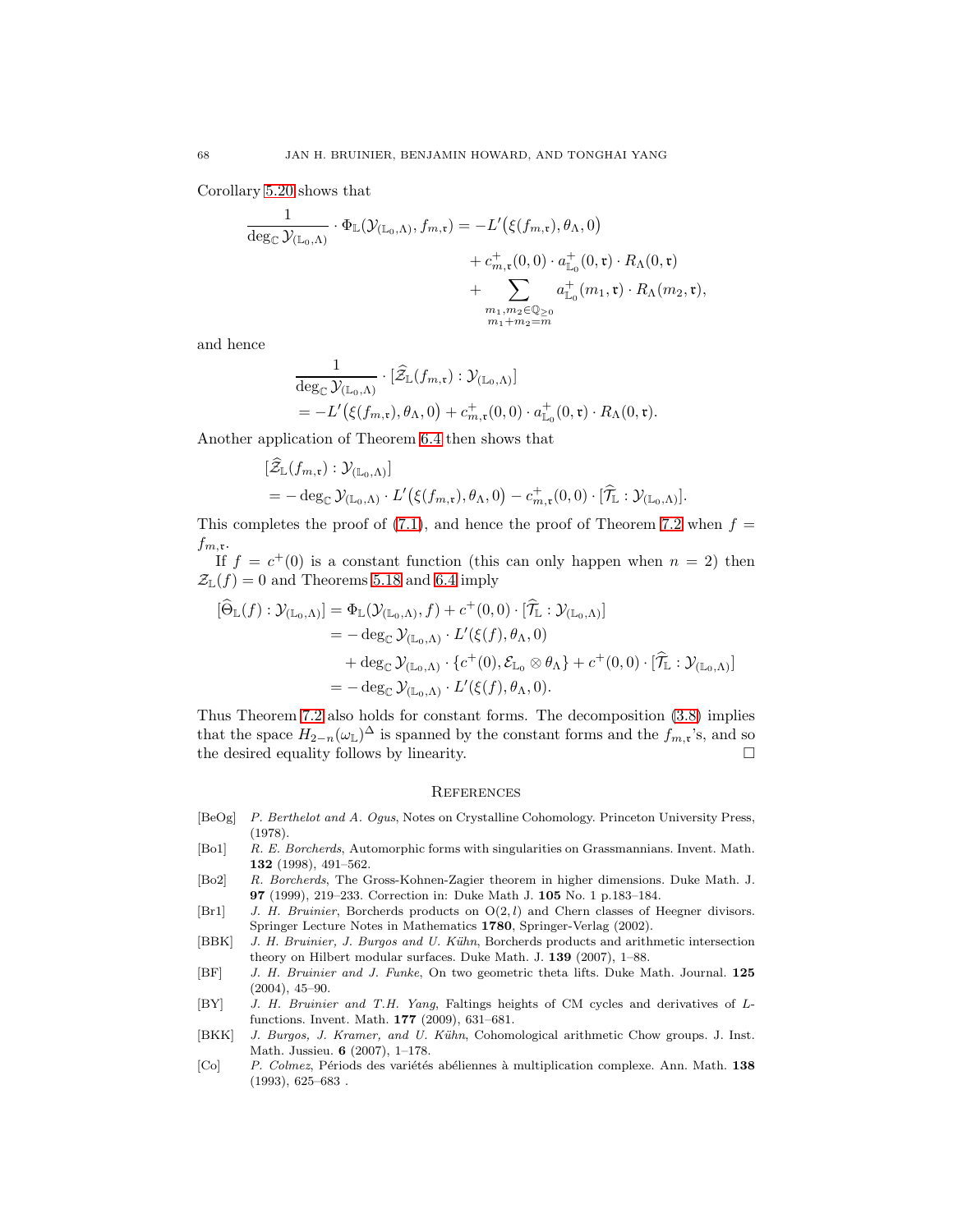- <span id="page-68-23"></span>[FGA] B. Fantechi, L. Göttsche, L. Illusie, S. Kleiman, N. Nitsure, A. Vistoli, Fundamental Algebraic Geometry: Grothendieck's FGA Explained. Mathematical Surveys and Monographs, Vol. 123, American Mathematical Society, 2005.
- <span id="page-68-21"></span>[Gr] B. Gross, On canonical and quasi-canonical liftings. Invent. Math., 84 (1986), 321–326.
- <span id="page-68-0"></span>[GZ] B. Gross and D. Zagier, Heegner points and derivatives of L-series. Invent. Math. 84 (1986), 225–320.
- <span id="page-68-20"></span>[Hof] E. Hofmann, Automorphic products on unitary groups. Dissertation, Technische Universität Darmstadt (2011).
- <span id="page-68-9"></span>[Ho1] B. Howard, Intersection theory on Shimura surfaces II. Invent. Math. 183, No. 1, (2011), 1–77.
- <span id="page-68-6"></span>[Ho2] B. Howard, Complex multiplication cycles and Kudla-Rapoport divisors. Annals of Math., 176 (2012), 1097–1171.
- <span id="page-68-7"></span>[Ho3] B. Howard, Complex multiplication cycles and Kudla-Rapoport divisors II. To appear in Amer. J. Math.
- <span id="page-68-14"></span>[Kr] N. Krämer, Local models for ramified unitary groups. Abh. Math. Sem. Univ. Hamburg 73 (2003), 67–80.
- <span id="page-68-19"></span>[Ku2] S. Kudla, Algebraic cycles on Shimura varieties of orthogonal type, Duke Math. J. 86 (1997), no. 1, 39–78.
- <span id="page-68-12"></span>[Ku3] S. Kudla, Integrals of Borcherds forms. Compositio Math. 137 (2003), 293–349.
- <span id="page-68-10"></span>[Ku4] S. Kudla, Special cycles and derivatives of Eisenstein series. Heegner points and Rankin L-series, 243–270, Math. Sci. Res. Inst. Publ., 49, Cambridge Univ. Press, 2004.
- <span id="page-68-4"></span>[KR1] S. Kudla and M. Rapoport, Special cycles on unitary Shimura varieties I. Unramified local theory. Invent. Math. 184 (2011), no. 3, 629–682.
- <span id="page-68-5"></span>[KR2] S. Kudla and M. Rapoport, Special cycles on unitary Shimura varieties II. Global theory. Preprint.
- <span id="page-68-22"></span>[KRY1] S. Kudla, M. Rapoport, and T.H. Yang, On the Derivative of an Eisenstein series of Weight One. Internat. Math. Res. Notices 1999, no. 7, 347–385.
- <span id="page-68-8"></span>[KRY2] S. Kudla, M. Rapoport, and T.H. Yang, Modular Forms and Special Cycles on Shimura Curves. Princeton University Press, (2006).
- <span id="page-68-18"></span>[Lan] K.W. Lan, Arithmetic Compacitifactions of PEL-Type Shimura Varieties, London Math. Soc. Monograph, 36. Princeton University Press, Princeton, (2013).
- <span id="page-68-26"></span>[Liu] Q. Liu, Algebraic Geometry and Arithmetic Curves. Oxford University Press, (2002).
- <span id="page-68-2"></span>[Nek] J. Nekovář, On the p-adic height of Heegner cycles. Math. Ann. **302** (1995), 609–686.<br>[Pa] G. Pappas, On the arithmetic moduli schemes of PEL Shimura varieties. J. Algebra
- <span id="page-68-13"></span>G. Pappas, On the arithmetic moduli schemes of PEL Shimura varieties. J. Algebraic Geom. 9 (2000), no. 3, 577–605.
- <span id="page-68-17"></span>[Sch] N. R. Scheithauer, Some constructions of modular forms for the Weil representation of  $SL_2(\mathbb{Z})$ . Preprint (2011).
- <span id="page-68-24"></span>[Scho] J. P. Schofer, Borcherds forms and generalizations of singular moduli. J. Reine Angew. Math. 629 (2009), 1–36.
- <span id="page-68-16"></span>[Se73] J. P. Serre, A Course in Arithmetic. Graduate Texts in Mathematics, No. 7. Springer-Verlag, New York-Heidelberg, 1973.
- <span id="page-68-25"></span>[Se00] J. P. Serre, Local Algebra. Springer Monographs in Mathematics. Springer-Verlag, Berlin, 2000.
- <span id="page-68-3"></span>[SABK] C. Soulé, D. Abramovich, J.-F. Burnol, and J. Kramer, Lectures on Arakelov Geometry. Cambridge Studies in Advanced Mathematics 33, Cambridge University Press, Cambridge (1992).
- <span id="page-68-15"></span>[Vi] A. Vistoli, Intersection theory on algebraic stacks and on their moduli spaces. Invent. Math. 97 (1989), no. 3, 613–670.
- <span id="page-68-27"></span>[Vo] C. Voisin, Hodge Theory and Complex Algebraic Geometry I. Cambridge University Press (2002).
- <span id="page-68-11"></span>[Ya] T.H. Yang, Chowla-Selberg formula and Colmez's conjecture. Can. J. Math. 132 (2010), 456-472.
- <span id="page-68-1"></span>[Zh] S. Zhang, Heights of Heegner cycles and derivatives of L-series. Invent. Math., 130 (1997), 99–152.

FACHBEREICH MATHEMATIK, TECHNISCHE UNIVERSITÄT DARMSTADT, SCHLOSSGARTENSTR. 7, D–64289 DARMSTADT, GERMANY

 $E-mail$   $address:$  bruinier@mathematik.tu-darmstadt.de